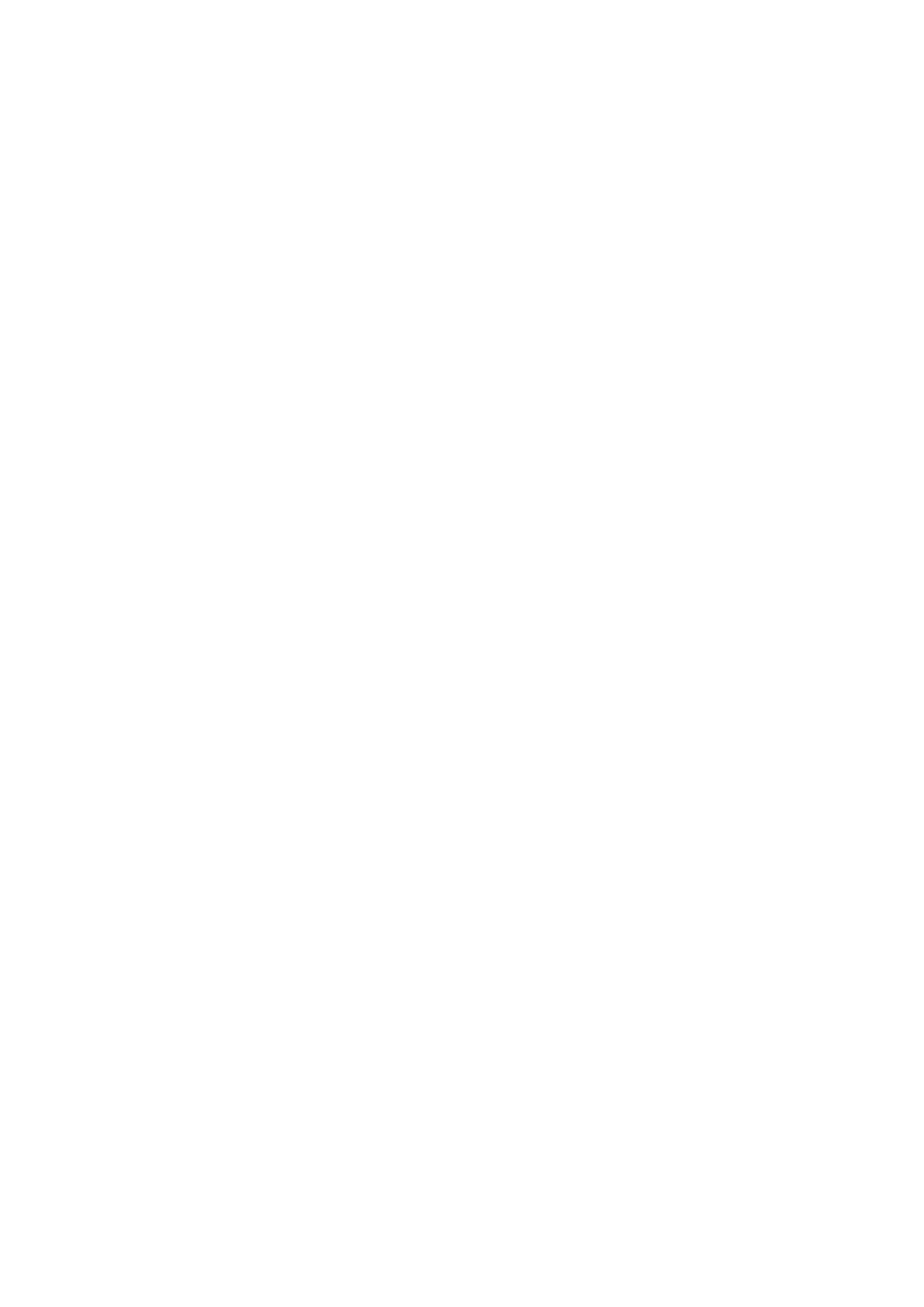#### ANNEX

#### **Report of the Review Committee on the Functioning of the International Health Regulations (2005) during the COVID-19 response**

## **Final Draft, 30 April 2021**

## **Page**

| Contents                                                                                                  |
|-----------------------------------------------------------------------------------------------------------|
|                                                                                                           |
|                                                                                                           |
|                                                                                                           |
|                                                                                                           |
|                                                                                                           |
|                                                                                                           |
|                                                                                                           |
|                                                                                                           |
|                                                                                                           |
|                                                                                                           |
|                                                                                                           |
|                                                                                                           |
|                                                                                                           |
|                                                                                                           |
| 3.6 COVID-19 Emergency Committee and the determination of a public health emergency of international      |
|                                                                                                           |
|                                                                                                           |
|                                                                                                           |
|                                                                                                           |
|                                                                                                           |
| 4.1 Review Committee on the Functioning of the International Health Regulations (2005) in relation to     |
| 4.2 Review Committee on Second Extensions for Establishing National Public Health Capacities and on IHR   |
| 4.3 Review Committee on the Role of the International Health Regulations (2005) in the Ebola Outbreak and |
|                                                                                                           |
|                                                                                                           |
|                                                                                                           |
|                                                                                                           |
| Appendix 3. Timeline of events relating to the functioning of the IHR during the COVID-19 response72      |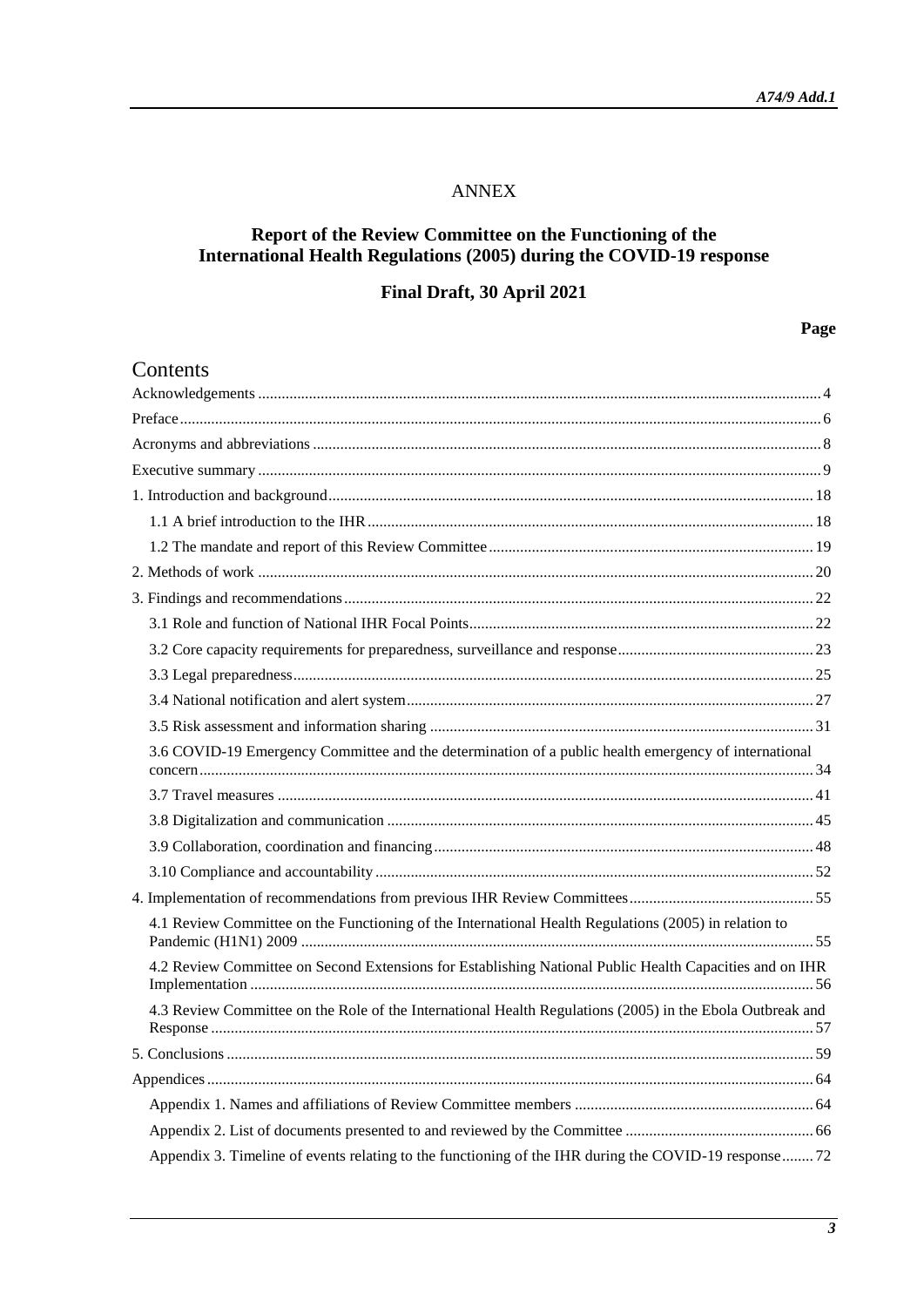#### **ACKNOWLEDGEMENTS**

The Review Committee wishes to thank WHO Director-General Tedros Adhanom Ghebreyesus, Executive Director of WHO Health Emergencies Programme Michael Ryan, Assistant Director-General for Emergency Preparedness and International Health Regulations Jaouad Mahjour, and Assistant Director-General for Emergency Response Ibrahima Socé Fall for actively supporting its work.

In addition, the Committee offer its thanks to the following people from the WHO Secretariat at headquarters and from the regional offices:

**IHR Review Committee Secretariat**, led by Carmen Dolea, and staffed by the following WHO staff members: Magdalena Rabini, Fernando Gonzalez-Martin, Thomas Hofmann, Helge Hollmeyer, Olla Shideed, Keishi Abe, Jasmin Dian, Filiz Onalan, Anna Pashalishvili, Delphine Renard; WHO consultants: Genevieve Howse, Gian Luca Burci, Guenael Rodier; and writers: David Bramley, Joanne McManus. **WHO technical support for subgroups**: Stella Chungong, Nedret Emiroglu, Oliver Morgan, Jun Xing, Steve Solomon, Egle Granziera, Claudia Nannini. **Regional focal points for the IHR Review Committee Secretariat**: Roberta Andraghetti, Masaya Kato, Dorit Nitzan, Babatunde Olowokure, Dalia Samhouri, Mary Stephen, Jos Vandelaer. Iris Hunger of the Robert Koch Institute, Germany, supported the Chair of the Review Committee and the IHR Secretariat.

**WHO staff interviewed by the Committee:** Nyka Alexander, Peter Ben Embarek, Richard Brennan, Sylvie Briand, Richard Brown, Patrick Drury, Gauden Galea, Anne Huvos, Takeshi Kasai, Chin-kei Lee, Jaouad Mahjour, Mamunur Rahman Malik, Garret Mehl, Ann Moen, Matshidiso R. Moetti, Charles Kuria Njuguna, Roderico Ofrin, Jukka Pukkila, Michael Ryan, Gina Samaan, Poonam Khetrapal Singh, Gabriella Stern, Ciro Ugarte, Endang Wulandari, N'da Konan Michel Yao.

The Committee also thanks the experts and representatives of government agencies and of other organizations who were interviewed:

**Chairs of previous IHR Review and Emergency Committees:** Chris Baggoley, Harvey V. Fineberg, David Heymann, Didier Houssin, John Mackenzie, Helen Rees, Robert Steffen, Oyewale Tomori.

**National IHR Focal Points and government representatives: Canada:** Katharine Acs-Charter, Alixanderia Clymans, Aline Dimitri, Cindy Evans, Elizabeth Gooding, Boniface Kabore, Lee Lior, Diane MacDonald, Lynn Menard, Howard Njoo, Lina Shah, Manon Turcotte, Jennifer Watson; **China**: Zijian Feng, Juan Li, Yang Liu, Bin Ma, Yang Sun, Chenguang Wang, Yingge Xia, Zhen Xu, Xiaochen Yang, Lei Zhou; **Finland**: Mika Salminen; **Indonesia**: Endang Budi Hastuti, Rosmaniar, Andini Wisdhanorita; **Italy**: Emanuela M Frisicale; **Sierra Leone**: Mohamed Alex Vandi; **Spain**: Fernando Simón Soria; **Sri Lanka:** Sudath Dilhani Samarasekera, Arnold Mahendra and Sudath Samaraweera; **United States of America**: Umed Ajani, Ray Arthur, Ana Ayala, Ruvani Chandrasekera, Jose Fernandez, Robin Moudy, Adam Tewell, Kaytna Thaker and Serena Vinter.

**Experts from other organizations or agencies: Global Outbreak Alert and Response Network:** Gail Carson, Dale Fisher, Nzelle Delphine Kayem; **International Air Transport Association**: James Wiltshire; **International Civil Aviation Organization**: Johanna Jordaan; **International Maritime Organization**: Heike Deggim; **International Organization for Migration**: Florian Forster, Alexander Klosovsky, Damien Thuriaux, Alice Wimmer; **United Nations High Commissioner for Human Rights**: Gianni Magazzeni. **Academic experts**: Lin H. Chen, Harvard Medical School,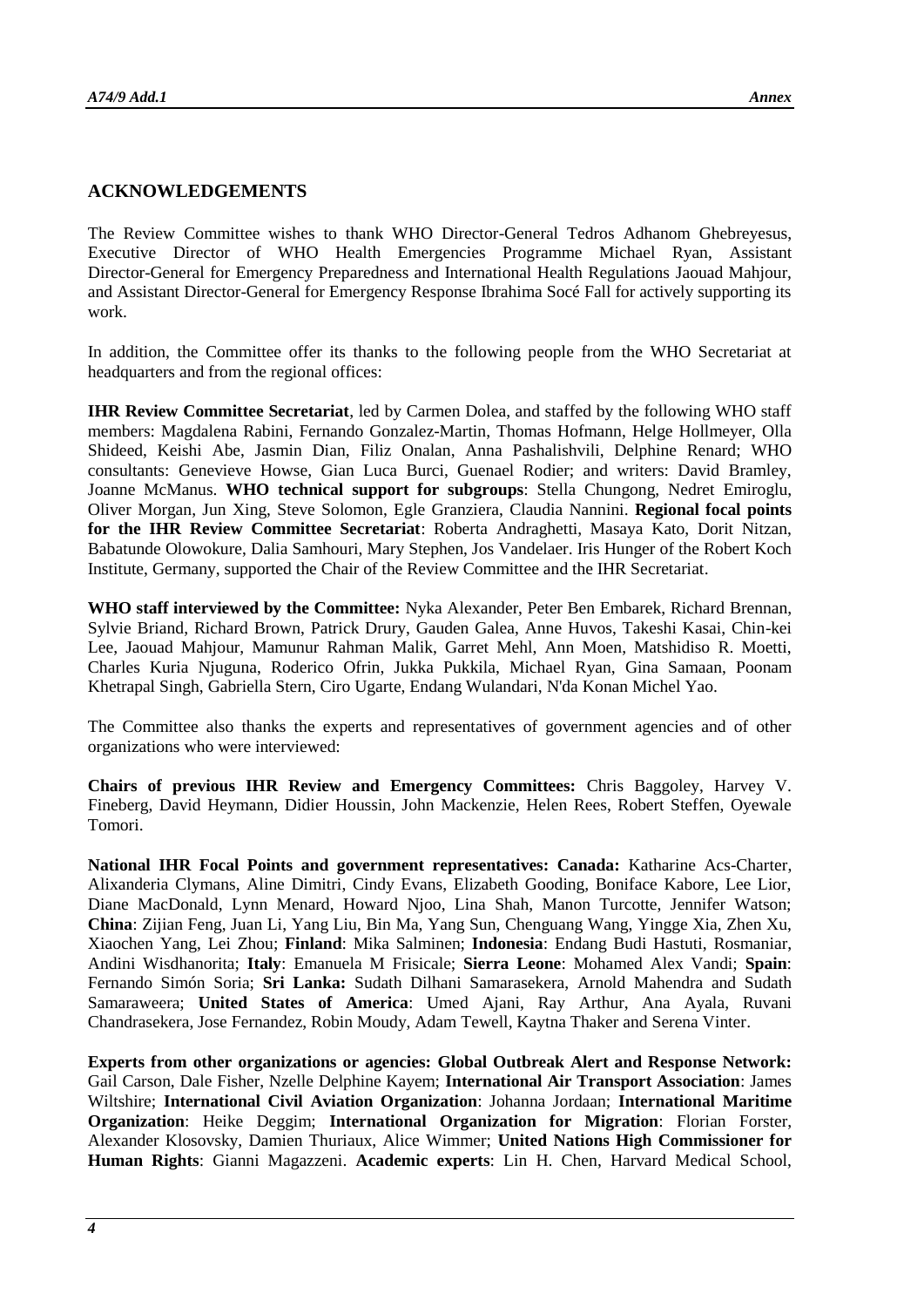United States of America; Sara E. Davies, School of Government and International Relations, Griffith University, Australia; Kelley Lee, Faculty of Health Sciences, Simon Fraser University, Canada; Simon Rushton, Department of Politics and International Relations, University of Sheffield, United Kingdom; Maike Voss, German Institute for International and Security Affairs/Stiftung Wissenschaft und Politik, Berlin, Germany; Clare Wenham, London School of Economics and Political Science, United Kingdom; Catherine Z. Worsnop, School of Public Policy University of Maryland, United States of America.

The Committee also thanks the following **States Parties and international organizations that provided written submissions to the Review Committee:** Argentina, Australia, Austria, Canada, Chile, China, France, Germany, India, Iraq, Italy, Japan, Montenegro, Norway, Peru, Singapore, Slovakia, Switzerland, United Kingdom of Great Britain and Northern Ireland, United States of America; and the Coalition for a Universal Health Protection Architecture (Botswana, Nepal, Oman, Switzerland); the Eurasian Economic Union (Armenia, Belarus, Kazakhstan, Kyrgyzstan, Russian Federation); the Support Group for Global Infectious Disease Response (Kenya, Mexico, Morocco, Peru, Republic of Korea, Singapore, Turkey, United Arab Emirates); the International Commission on Occupational Health; the International League Against Epilepsy; the International Organization for Migration; the International Society for Quality in Health Care; Medicus Mundi International; and the World Organisation for Animal Health.

The Committee thanks the Chairs and members of the other two review bodies for the constructive intersessional discussions: the Chair of the Independent Oversight and Advisory Committee for the WHO Health Emergencies Programme, Felicity Harvey, and Committee members Walid Ammar, Elhadj As Sy, Hiroyoshi Endo, Robyn McLeod, Geeta Rao Gupta, Fatou Sy and Theresa Tam, including the Committee Secretary, Munjoo Park; and the Co-Chairs of the Independent Panel for Pandemic Preparedness and Response, Rt Hon. Helen Clark and Her Excellency Ellen Johnson Sirleaf, and the Panel Secretary, Anders Nordstrom.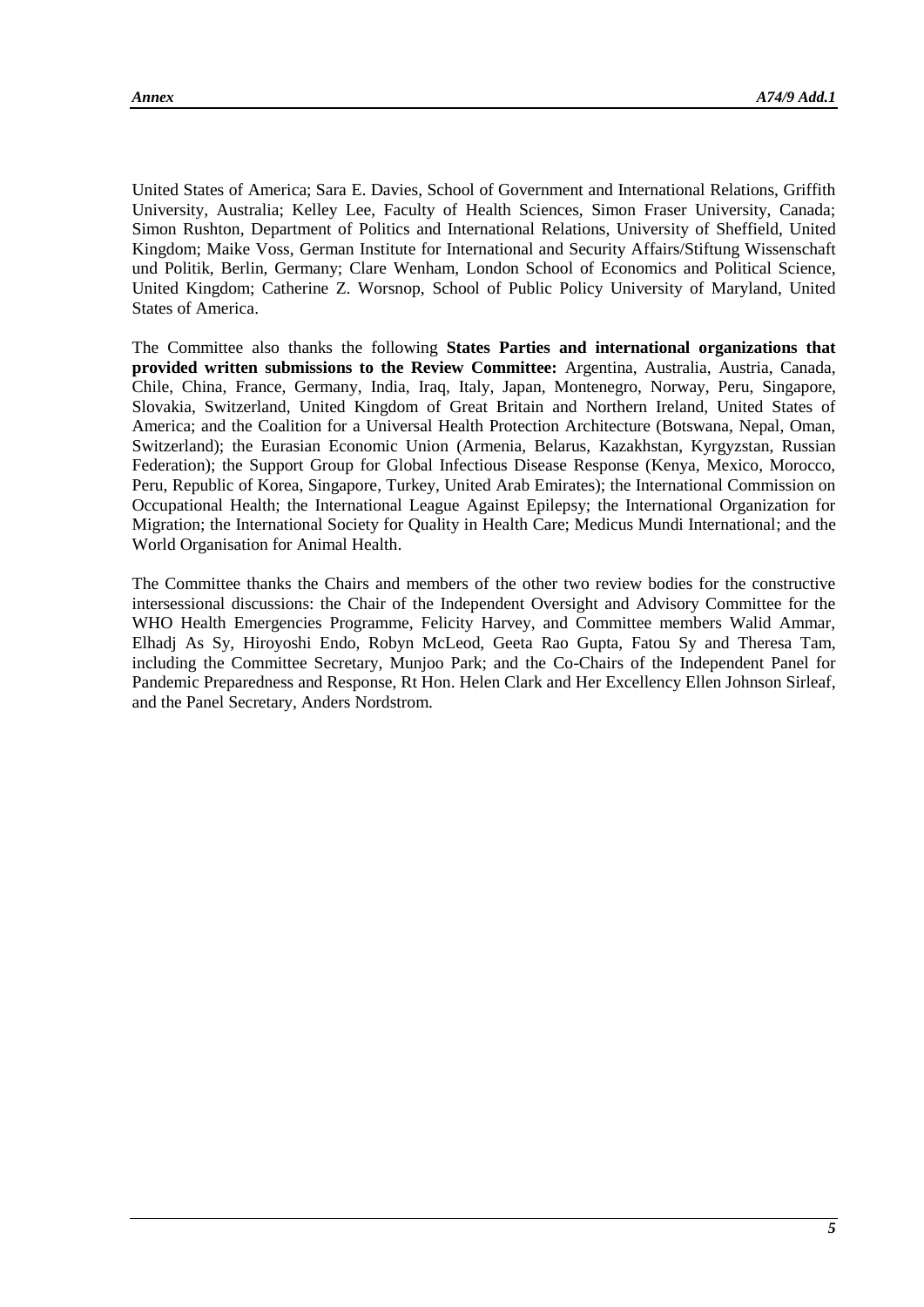#### **PREFACE**

It is just 10 years since the first Review Committee reported to the Sixty-fourth World Health Assembly on the performance of the International Health Regulations (IHR) 2005 during the influenza A (H1N1) pandemic in 2009–2010. Among other observations, the Review Committee on the Functioning of the International Health Regulations (2005) in relation to Pandemic (H1N1) 2009 concluded that: "The world is ill-prepared to respond to a severe influenza pandemic or to any similarly global, sustained and threatening public health emergency".<sup>1</sup>

The post-H1N1 review of the IHR drew particular attention to the many vulnerabilities in national public health capacities, limitations of scientific knowledge, difficulties in decision-making in the context of uncertainty, complexities in international cooperation and challenges in communication. It also highlighted the need to further strengthen the WHO Secretariat's internal capacity to respond to a sustained public health emergency of international concern, such as a pandemic. Subsequent public health efforts were directed towards strengthening health systems and building capacities at the national, regional and global levels to prevent, detect and respond to health emergencies.

Today, however, it seems that those efforts were insufficient. Indeed, some of the countries that had seemed best prepared to detect and respond to a deadly virus turned out to be among the least able to prevent or control the spread of severe acute respiratory syndrome coronavirus 2 (SARS-CoV-2) nationally, internationally or both. Unprecedented levels of international collaboration in response to the pandemic have been seen alongside concerning examples of isolationism. Countries with a strong local public health approach were able to successfully suppress the spread of SARS-CoV-2. Clearly a pandemic caused by a novel pathogen against which neither a vaccine nor effective treatment exists can only be controlled by a strong and strategic public health response. Therefore, strengthening public health capacities, alongside the integration of public health within the health sector and across the whole of government, must be a high priority.

Since early September 2020, as Chair of the IHR Review Committee, I have met each week – and often several times a week – with the other 19 expert members, drawn from all regions of the world. Working in a personal capacity and not as representatives of our countries or employers, we examined each article of the IHR in the light of country and WHO responses to the spread of coronavirus disease (COVID-19) infections. Our meetings were held virtually, which was highly challenging, and we regret not having been able to meet in person. Yet over the months we built up a rapport that was truly genuine.

As we reviewed global responses to the pandemic, our Review Committee found as had earlier Review Committees, that too many countries still did not have the public health capacities in place to protect their own populations and to give timely warnings to other countries and WHO. WHO itself, as well as other international partners, also lack capacities particularly in terms of resources. The Committee addresses such capacity issues throughout this report.

There is no mechanism for monitoring the implementation of key provisions of the IHR, including those that cover human rights. That is why we have recommended a peer-review system whereby countries review their capacities together with other countries, make the results public and, crucially, support one another. It is hoped that this will provide a common accountability framework for

1

<sup>1</sup> Document A64/10, Section IV: Conclusions and recommendations, para. 31

[<sup>\(</sup>https://apps.who.int/gb/ebwha/pdf\\_files/WHA64/A64\\_10-en.pdf,](https://apps.who.int/gb/ebwha/pdf_files/WHA64/A64_10-en.pdf) accessed 27 April 2021).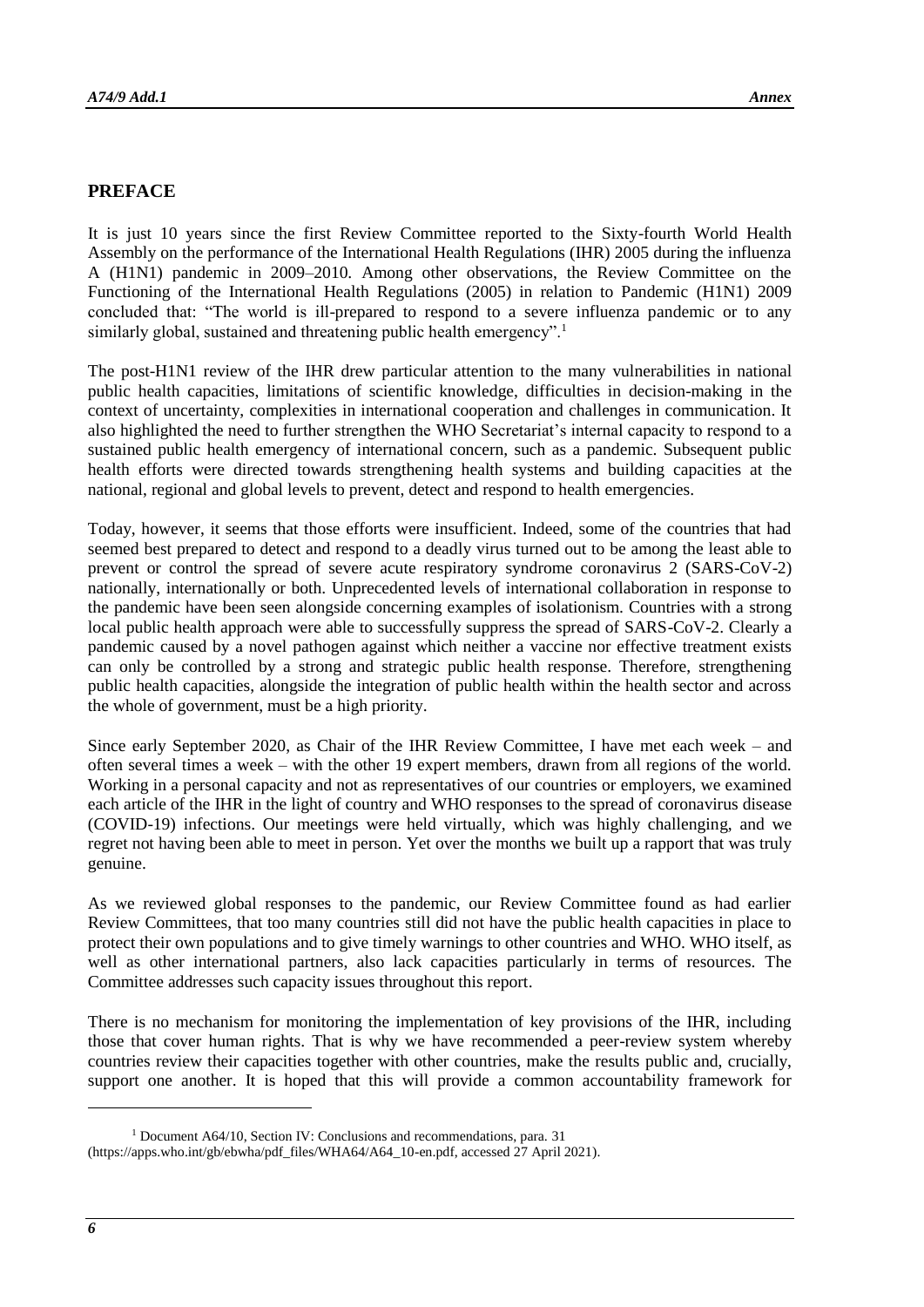countries, supported by the WHO Secretariat. Since such an unprecedented health crisis impacts more than just people's health, accountability needs to be taken seriously by the whole of the government.

As we reviewed the IHR article by article, we found that much of what is in the Regulations is well considered, appropriate and meaningful in any public health emergency of international concern. However, it was clear to us that in the context of a pandemic, countries that in 2005 approved the IHR, in 2020 only applied the Regulations in part, were not sufficiently aware of them, or deliberately ignored them. The Roman maxim, *ignorantia juris non excusat* (ignorance of the law is no excuse), may hold some truth in this context. Our task though was not to apportion blame but rather to consider ways to make the implementation of the IHR more achievable, particularly to prevent, as well as effectively respond to, pandemics and other global health crises.

The current Regulations make no mention, for instance, of the importance of sharing pathogen samples and genetic sequences, digitalization, the impact of social media on the alert system or the uptake of recommendations. We also identified elements of the IHR that needed to be applied differently, which is why we have proposed some changes to the way in which the Emergency Committee functions.

As we assessed how well the Regulations were applied during the pandemic, we were acutely aware that the current pandemic was continuing. As we submit this report to the Seventy-fourth World Health Assembly in May 2021, 17 months have passed since COVID-19 first came to light in Wuhan, China, but the pandemic is far from over. We must realize that, unless this report leads to change and greater international collaboration, we shall be no better protected from the next pandemic than we were from this one.

Our brief was limited to the workings of the IHR. But in fulfilling that brief one thing became clear: however appropriate the IHR may be, the Regulations can never fully keep people safe unless all countries – their governments, communities, civil society, businesses and public health leaders – work together and with WHO and other regional and international agencies to apply them in solidarity. This fruitful collaboration can only thrive if trust and transparency are the founding principles: without these two pillars it is hard for us to envision a safer future.

I wish to acknowledge the expertise, experience and superb support of the IHR Review Committee Secretariat and my fellow Committee members. I also wish to recognize the considered comments from Member States at open meetings and the valuable contributions of the legal team, translators, WHO staff at all levels and the many experts interviewed.

Lothar H. Wieler Chair, Review Committee on the Functioning of the International Health Regulations (2005) during the COVID-19 Response April 2021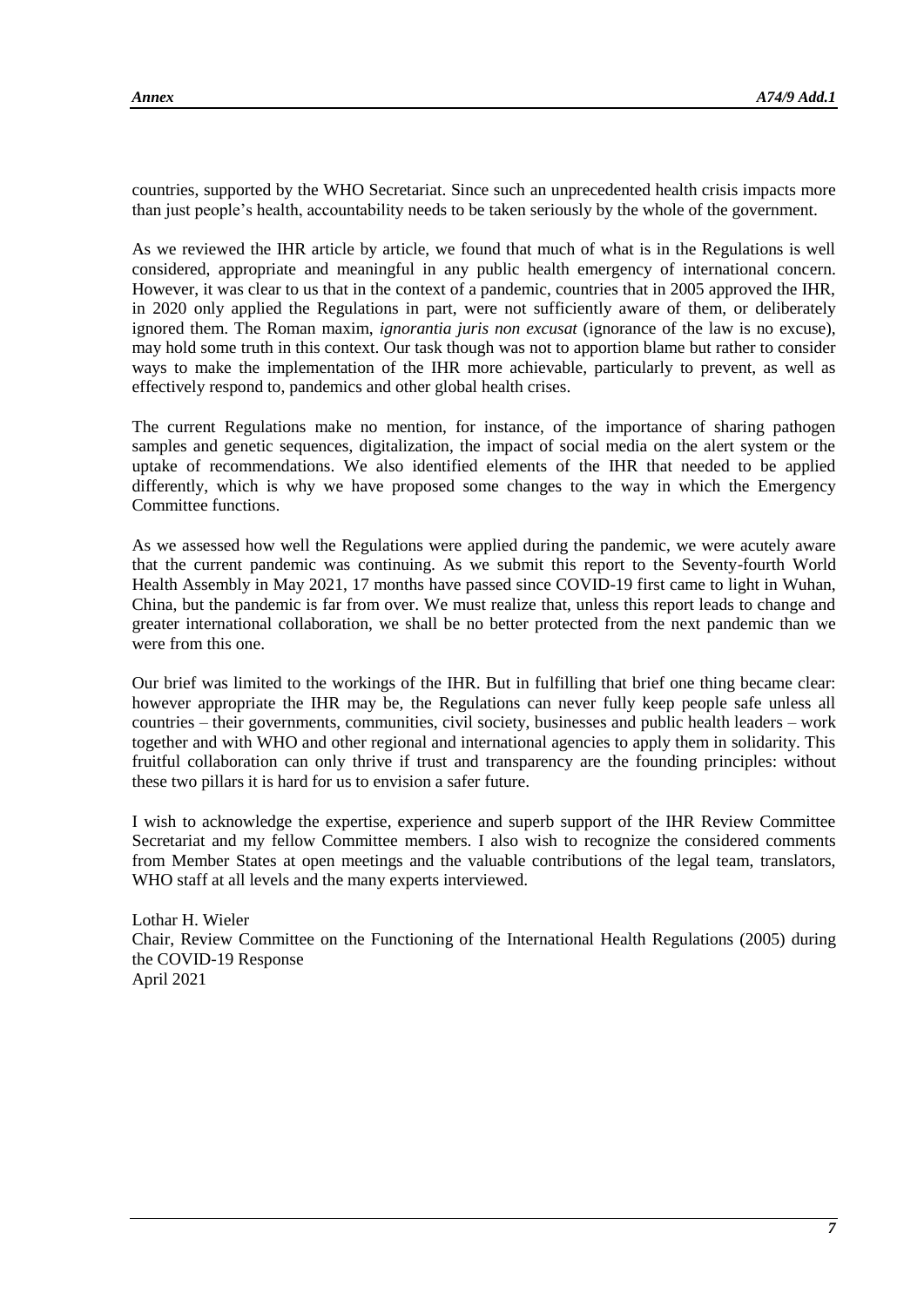## **ACRONYMS AND ABBREVIATIONS**

| <b>CDC</b>    | <b>Centre for Disease Control</b>                                                        |
|---------------|------------------------------------------------------------------------------------------|
| <b>DON</b>    | Disease Outbreak News                                                                    |
| EIS           | <b>Event Information Site</b>                                                            |
| <b>ERF</b>    | <b>Emergency Response Framework</b>                                                      |
| <b>GOARN</b>  | Global Outbreak Alert and Response Network                                               |
| <b>IANPHI</b> | International Association of National Public Health Institutes                           |
| <b>IHR</b>    | The International Health Regulations (2005)                                              |
| <b>IOAC</b>   | Independent Oversight and Advisory Committee for the WHO Health Emergencies<br>Programme |
| <b>NFP</b>    | <b>National IHR Focal Point</b>                                                          |
| <b>OHCHR</b>  | Office of the United Nations High Commissioner for Human Rights                          |
| <b>SARS</b>   | Severe acute respiratory syndrome                                                        |
| <b>UN</b>     | <b>United Nations</b>                                                                    |
| <b>UPR</b>    | Universal Periodic Review                                                                |
| <b>WARN</b>   | World Alert and Response Notice                                                          |
| <b>WHO</b>    | World Health Organization                                                                |
|               |                                                                                          |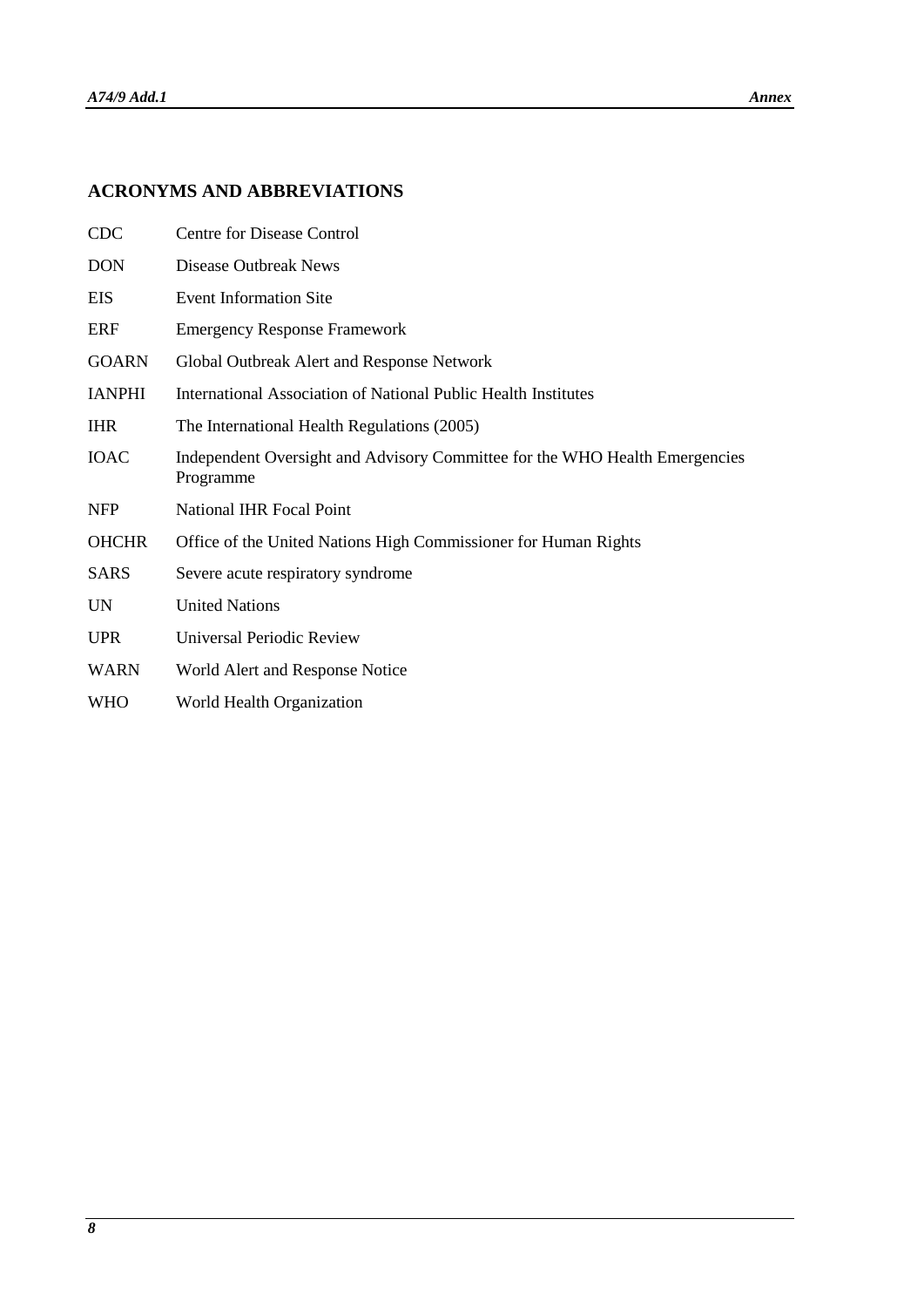## **EXECUTIVE SUMMARY**

1. The Review Committee on the Functioning of the International Health Regulations (2005) during the COVID-19 Response was convened by the WHO Director-General on 8 September 2020, at the request of Member States in resolution WHA73.1 (2020), in line with Article 50 of the IHR. The Committee's mandate was to review the functioning of the IHR during the COVID-19 response, with reference to IHR provisions as appropriate, relating but not limited to:

- outbreak alert, verification and risk assessment, information sharing and communication;
- international coordination and collaboration, including the role of the National IHR Focal Points (NFPs);
- the Emergency Committee's working modalities, and declaration of a public health emergency of international concern, including the consideration of an intermediate level of alert;
- additional health measures implemented by States Parties in relation to international travel;
- the implementation and reporting of IHR core capacities, including the possible establishment of peer review processes; and
- progress made on the implementation of recommendations by previous IHR Review Committees.

2. The Committee was composed of 20 members, selected and nominated by the Director-General from the IHR Roster of Experts, offering a wide range of expertise and adequate gender and geographical representation. Professor Lothar H. Wieler from Germany was selected as the Committee's Chair, supported by Vice-Chair Professor Lucille Blumberg from South Africa and Rapporteur Dr Preben Aavitsland from Norway. The experts worked in their personal capacity and not as representatives of their countries or employers.

3. The Review Committee conducted its work from September 2020 to April 2021, supported throughout by the IHR Review Committee Secretariat. In addition to 28 weekly virtual three-hour plenary meetings, the Committee conducted its work through four subgroups: preparedness, alert, response and governance, led respectively by Dr Jean-Marie Okwo-Bele, Dr Mark Salter, Professor James LeDuc and Professor Lothar H. Wieler. The subgroups held virtual meetings every week for one to two hours until April 2021, deliberated on specific issues, conducted interviews and reported back at the weekly plenary meetings.

4. In accordance with Article 51.2 of the IHR, the Review Committee held regular open meetings (seven in total), each attended by more than 100 designated representatives from Member States, United Nations (UN) agencies and non-State actors in official relations with WHO. The Committee also received written statements from 24 Member States' designated representatives, either individually or as part of groups of Member States, as well as from four representatives of UN agencies and non-State actors in official relations with WHO. The Committee coordinated its work with that of the Independent Oversight and Advisory Committee for the WHO Health Emergencies Programme and the Independent Panel for Pandemic Preparedness and Response through the respective secretariats and through regular calls between the Chairs and various Committee and Panel members.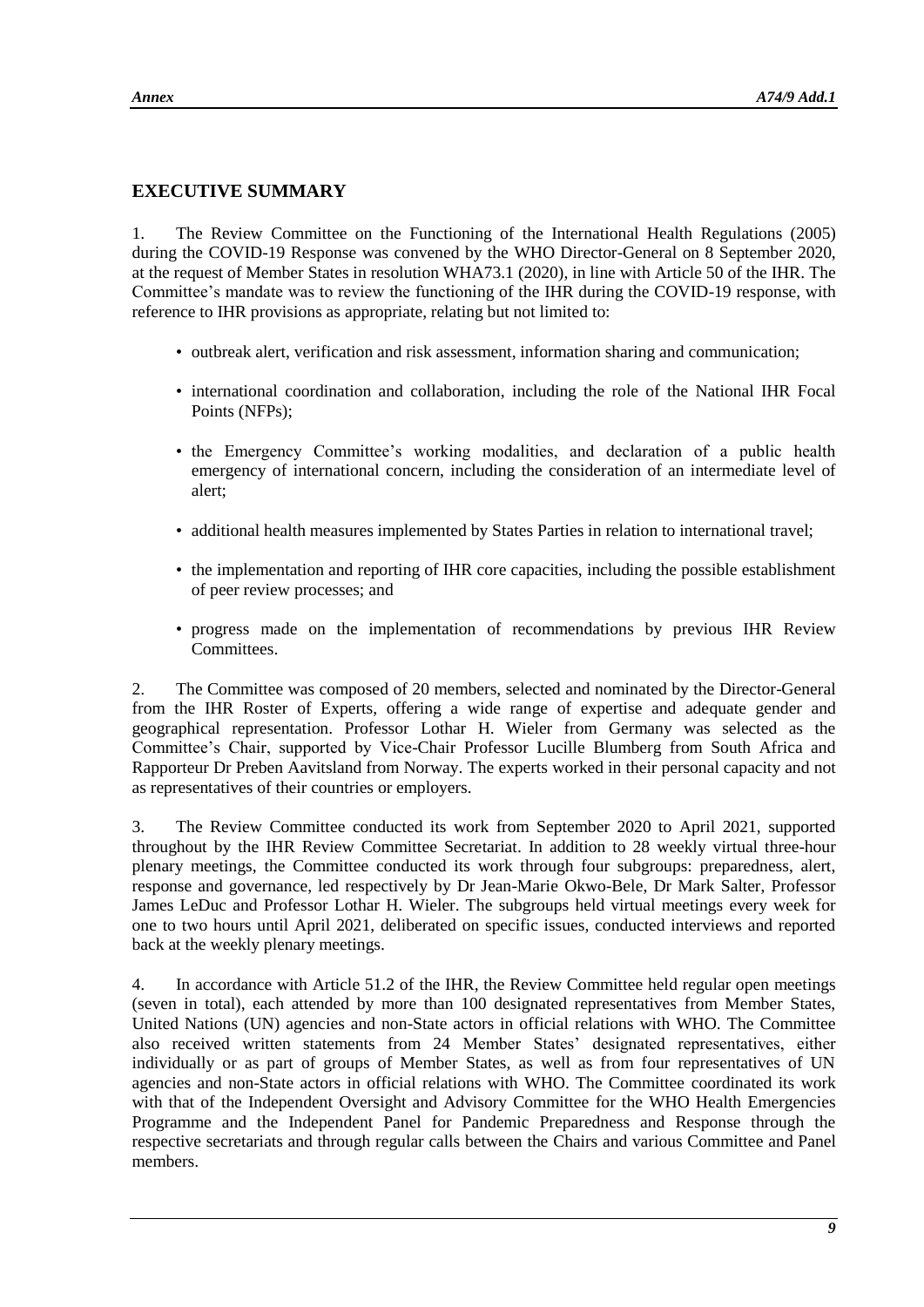5. The Committee sought to answer key questions relating to the functioning of the IHR during the COVID-19 pandemic, such as what did and did not function in the implementation of the IHR, and whether the shortcomings were due solely to a lack of proper implementation of and compliance with the IHR or whether the issues lay in the Regulations themselves. In addition, the Committee discussed what could be done to focus political attention on the IHR to achieve a much higher level of political engagement in and commitment to the fulfilment of IHR obligations. Specific questions relating to each area of work under the IHR's mandate were also identified and discussed.

#### **Key messages**

6. Following its deliberations, the Committee wishes to emphasize eight key messages across three critical areas of global health emergency preparedness and response.

#### **Compliance and empowerment**

(1) Lack of compliance of States Parties with certain obligations under the IHR, particularly on preparedness, contributed to the COVID-19 pandemic becoming a protracted global health emergency.

(2) Responsibility for implementing the IHR needs to be elevated to the highest level of government.

(3) A robust accountability mechanism for evaluating and improving compliance with IHR obligations would strengthen preparedness, international cooperation and timely notifications of public health events.

#### **Early alert, notification and response**

(1) Early alert is important for triggering timely action, notably to enable the WHO Secretariat to use the powers conferred to it by the IHR.

(2) Early response requires better collaboration, coordination and trust.

(3) Applying the precautionary principle in implementing travel-related measures could enable early action to be taken against an emerging pathogen with pandemic potential.

#### **Financing and political commitment**

(1) Effective IHR implementation requires predictable and sustainable financing at both the national and international levels.

(2) A new era of international cooperation is required to better support IHR implementation.

#### **Recommendations**

7. The Review Committee's findings and recommendations are based on the evidence available as of 31 March 2021 including almost 100 interviews. From the beginning of its deliberations, Committee members agreed that its recommendations should be comprehensive and practical rather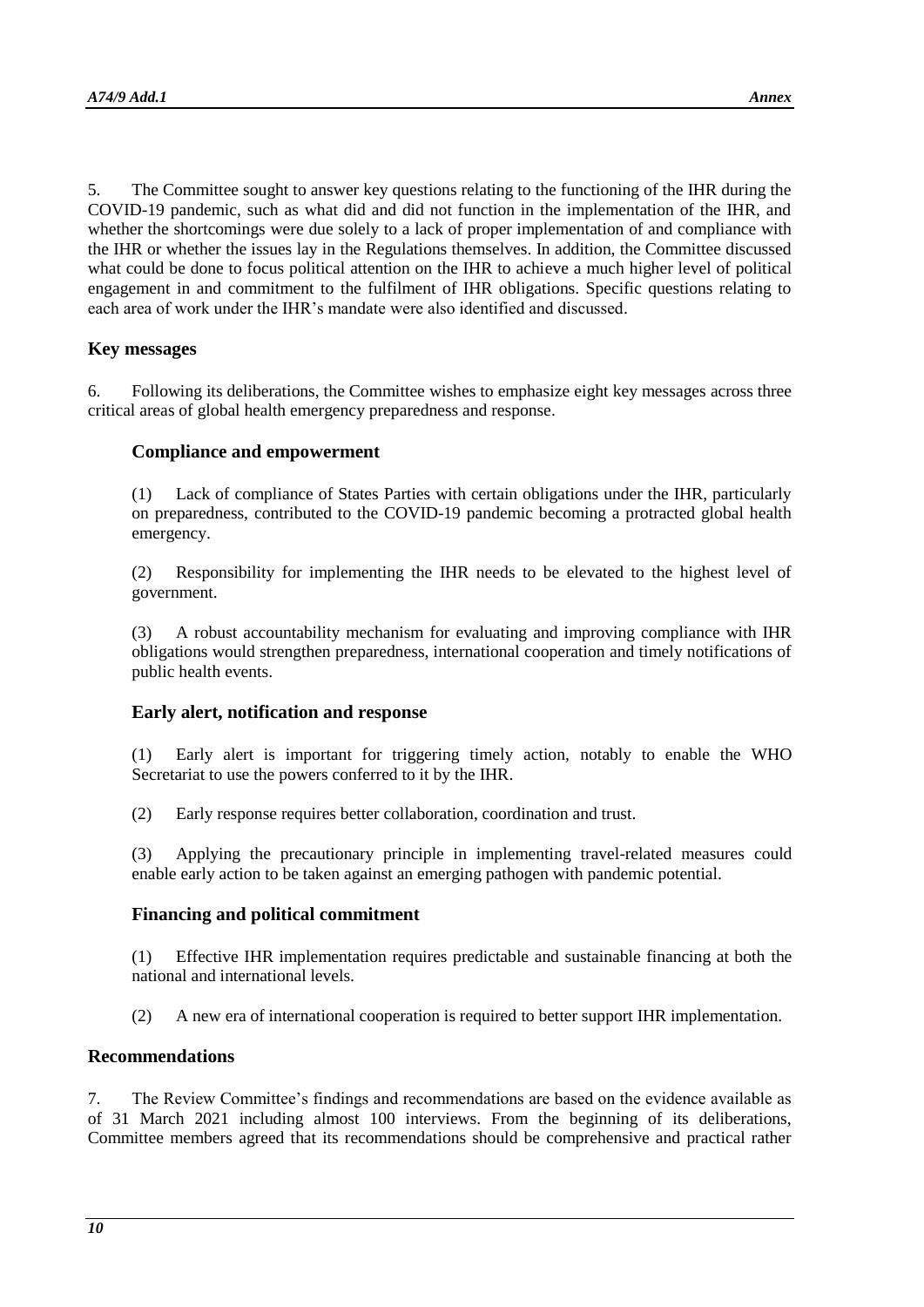than aspirational, in order to set out what needs to be done to improve the functioning of the IHR. The Committee formulated 40 recommendations in 10 key areas, as follows.

## **Role and functioning of NFPs**

(1) States Parties should enact or adapt legislation to authorize NFPs to perform their functions and to ensure that the NFP is a designated centre, not an individual which is appropriately organized, resourced and positioned within government, with sufficient seniority and authority to meaningfully engage with all relevant sectors. The mandate, position, role and resources of the NFP should be clearly defined.

(2) WHO should continue working with States Parties to strengthen the capacities of NFPs, including through regular and targeted training and workshops, especially at the national and regional levels. WHO should provide clear guidance on the functions of the NFP required by the IHR, and document and disseminate best practices for the designation and operation of NFP centres. WHO should also assess the performance and functioning of NFPs using appropriate criteria and in full transparency, and report its findings accordingly in WHO's annual report to the World Health Assembly on IHR implementation.

(3) WHO should work with States Parties to identify additional stakeholders, such as professional organizations and academic institutions, capable of supporting IHR advocacy, implementation and monitoring, in collaboration with NFPs where appropriate, so as to enhance and facilitate mutual support mechanisms and networks at the regional and global levels.

## **Core capacity requirements for preparedness, surveillance and response**

(1) States Parties should strive to integrate the core capacities for emergency preparedness, surveillance and response within the broader health system and essential public health functions, in order to ensure that national health systems are resilient enough to function effectively during pandemics and other health emergencies. States Parties should ensure that gender equality is integrated into IHR core capacity development and monitoring.

(2) WHO should continue to provide guidance and technical support to countries on how to integrate assessment of IHR core capacities, and the subsequent development of national plans for emergency preparedness, surveillance and response, into national efforts to strengthen essential public health functions and to rebuild resilient health systems after the COVID-19 pandemic.

(3) WHO should continue to review and strengthen its tools and processes for assessing, monitoring and reporting on core capacities, taking into consideration lessons learned from the current pandemic, including functional assessments, to allow for accurate analysis and dynamic adaptation of capacities at the national and subnational levels.

## **Legal preparedness**

(1) States Parties should periodically review existing legislation and ensure that appropriate legal frameworks are in place to: manage health risks and health emergencies; enable the establishment or designation of an NFP and the responsible authorities for IHR implementation; foster a whole-of-government approach; and support the establishment and functioning of core capacities in all the areas referred to in Articles 5 and 13 and Annex 1 of the IHR.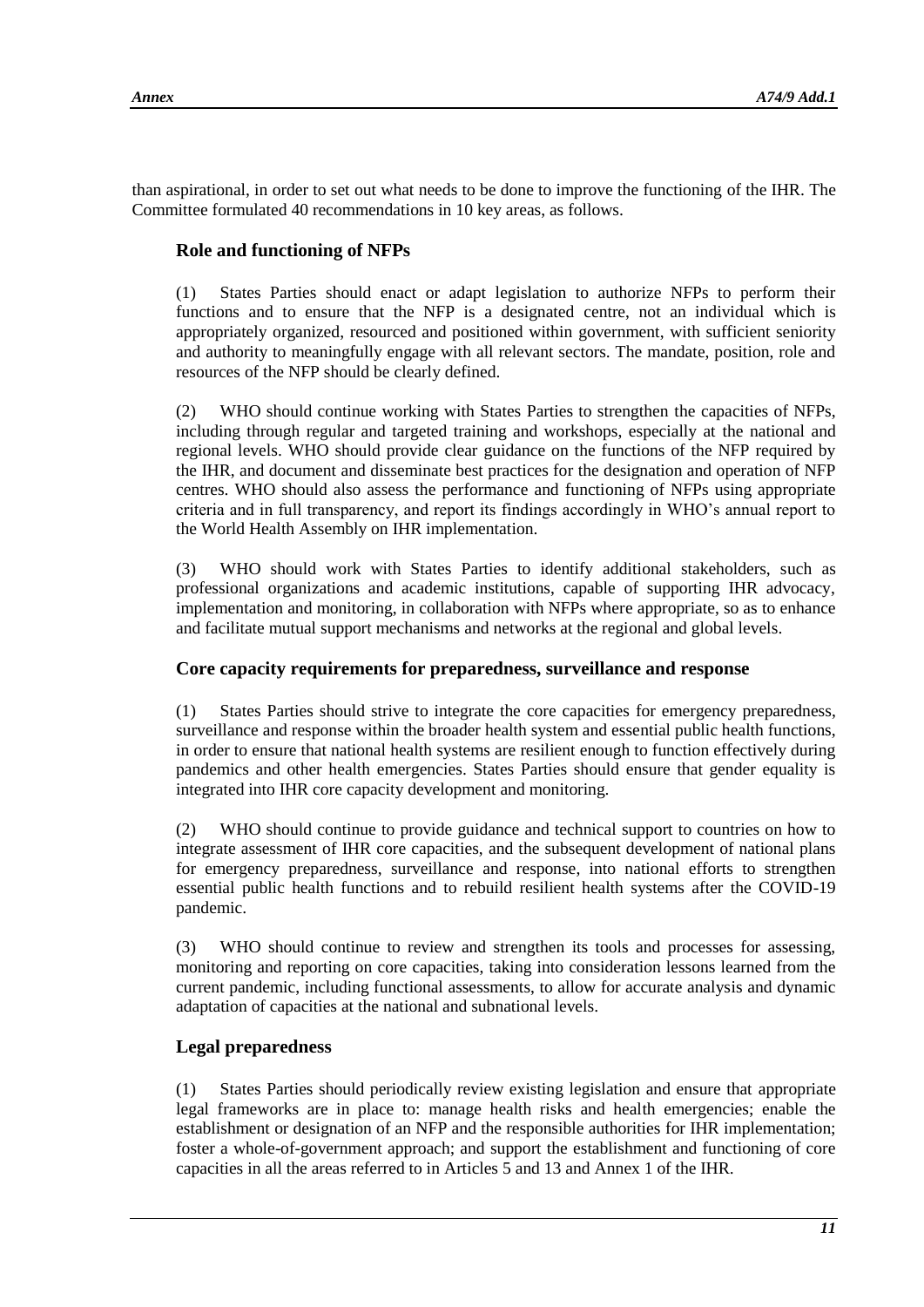(2) States Parties should ensure that national legislation on emergency preparedness and response supports and is consistent with IHR provisions and IHR implementation (e.g. that the IHR have been incorporated into the domestic legal order and that implementing legislation has been adopted); that legislation is in place to protect personal data, including of travellers and migrants, during the response to public health emergencies of international concerns and pandemics; and that sufficient resources are available for the full implementation of existing and new legislation.

(3) WHO should engage with partners and continue to develop tools, technical guidance and internal capacity to support States Parties in their use of national legislation for IHR implementation consistent with its normative function under the WHO Constitution. Tools may include quick checklists, detailed process guidance, templates and model legislative text and should address the characteristics and attributes of legislation necessary to implement the IHR.

#### **National notification and alert system**

(1) States Parties should share the relevant public health information needed by WHO to assess the public health risk for a notified or verified event as soon as it becomes available, and continue to share information with WHO after notification or verification so as to allow WHO to conduct a reliable risk assessment. States Parties should communicate more proactively through WHO's Event Information Site (EIS) with both other States and the WHO Secretariat. WHO should monitor and document countries' compliance with their IHR requirements for information sharing and verification requests, and report its findings in WHO's annual report to the World Health Assembly on IHR implementation.

(2) WHO should develop a mechanism for States Parties to automatically share real-time emergency information, including genomic sequencing, needed by WHO for risk assessment, that builds on relevant regional and global digital systems.

(3) WHO should develop options to strengthen, and where appropriate, build global genomic sequencing infrastructure with a view to maximizing this critical technology as a component of future pandemic preparedness and response.

(4) As part of a One Health approach to preparedness, alert, response, and research to emerging zoonotic diseases, WHO should work closely with States Parties, in collaboration with the World Organisation for Animal Health, the Food and Agriculture Organization of the United Nations and the United Nations Environment Programme, as well as other networks and relevant stakeholders and partners, to address the risks of emergence and transmission of zoonotic diseases, and provide a coordinated rapid response and technical assistance as early as possible for acute events.

#### **Risk assessment and information sharing**

(1) In cases where WHO deems an event to be of significant risk and where the allegedly affected State Party does not respond to WHO's verification request concerning a possible event, and if other information about the event is already in the public domain, then WHO should provide that publicly available unverified information about the event, while protecting the source of that information. This will allow States Parties to: (a) have access to the signals that caused WHO concern and the status of WHO's request for verification and (b) to respond by providing information about the event in question.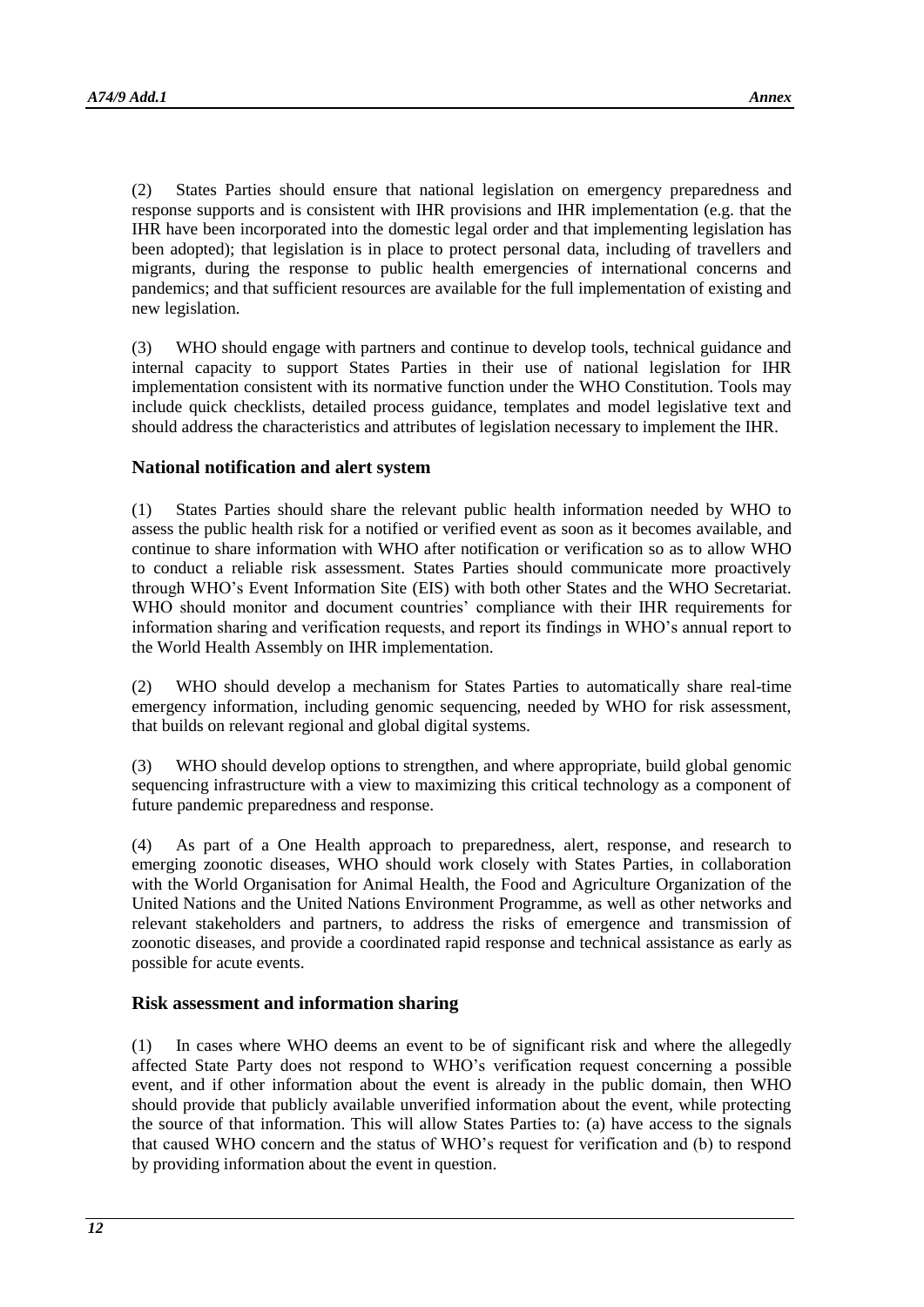(2) WHO should develop standard forms for requesting information and verification of events under relevant articles of the IHR. As part of the information and verification request, States Parties should provide the information that WHO requests as necessary for conducting its risk assessment. Such information may include, but is not limited to, microbiological information, infection epidemiology (e.g. transmission patterns, incubation period, attack rate, incidence), disease burden (e.g. clinical features, case-fatality rate) and public health and health system response capacity. WHO should disseminate these forms and provide training for NFPs on how to use them.

(3) WHO should proactively and assertively make use of the provisions of Article 11 of the IHR to share information about public health risks with States Parties (including unofficial information from reliable sources without seeking agreement from the States Parties concerned) and should report annually to the World Health Assembly on how it has complied with the implementation of Article 11, including instances of sharing unverified information with States Parties through the EIS.

(4) WHO should strengthen its informal interactions with States Parties to enable the Organization to conduct high-quality rapid risk assessments. To this end, WHO should further develop confidence- and trust-building mechanisms (e.g. periodic conferences, informal information sharing sessions) between itself and the appropriate NFPs/competent authorities, at the global, regional and country levels.

## **COVID-19 Emergency Committee and the determination of a public health emergency of international concern**

## **Emergency Committee**

(1) WHO should make its decision-making process for convening an Emergency Committee available on its website and ensure that it continues to be based on a risk assessment.

(2) WHO should make available to States Parties through the EIS all the information and technical documentation it provides to the Emergency Committee for each of its meetings, including findings of rapid risk assessments. WHO should allow sufficient time for Emergency Committee members to deliberate, reach a conclusion and prepare their advice to the Director-General. Emergency Committee members should not be required to reach a consensus; if there is division, divergent views should be noted in the Committee's report, consistent with Rule 12 of the Emergency Committee terms of reference.

(3) WHO should consider an open call for the IHR Roster of Experts, organized to promote gender, age, geographic and professional diversity and equality, and should generally give more consideration to gender, geography and other aspects of equality and to succession planning (identifying and appointing younger experts).

## **Raising the alarm**

(1) WHO should adopt a more formal and clearer approach to conveying information about the Emergency Committee's meetings to States Parties and the public. To that end, WHO should provide a standard template for statements issued following each meeting, which should include: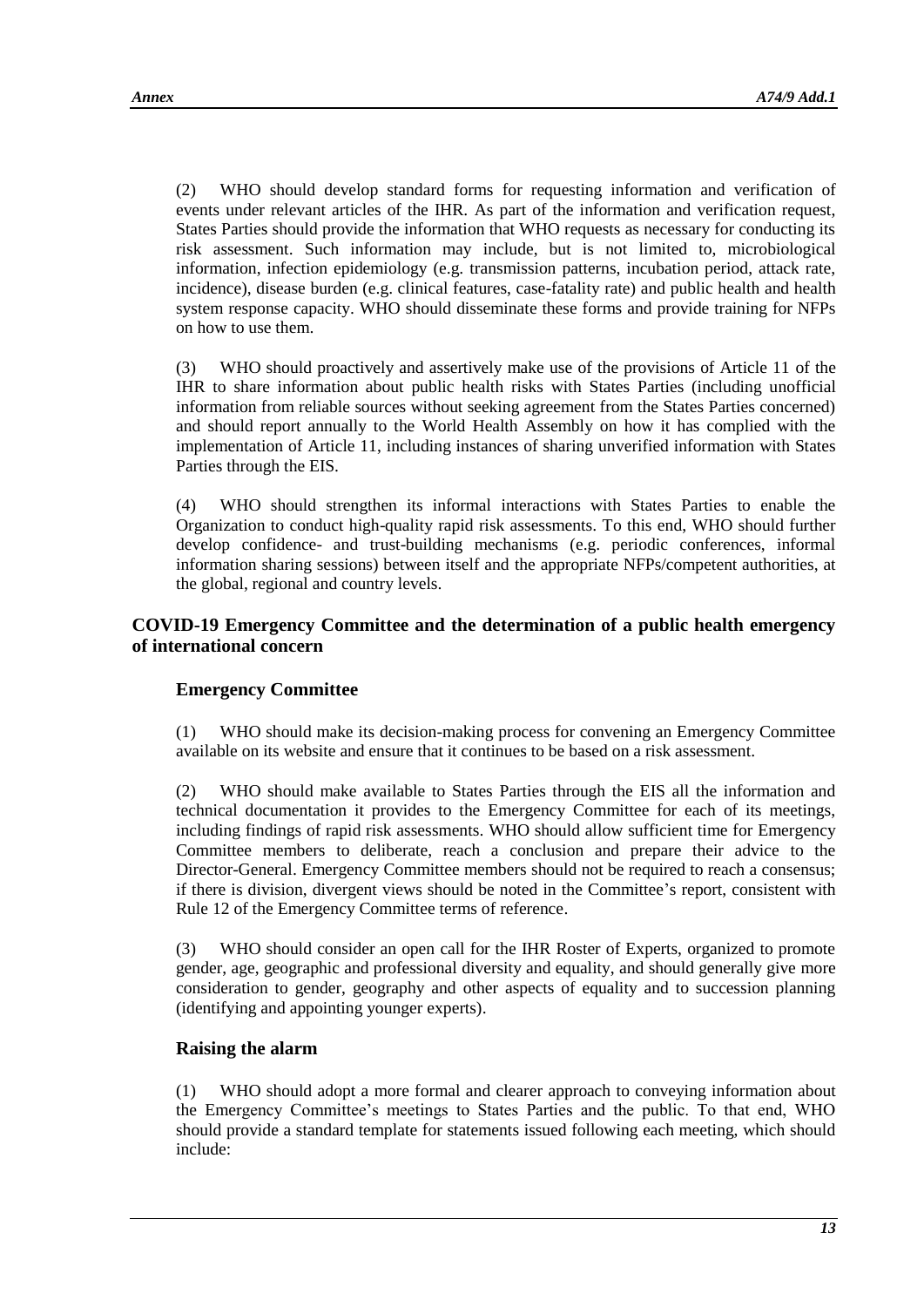- the information provided to the Emergency Committee and its deliberations;
- the reasons and evidence that led to the Emergency Committee's advice;
- any diverging views expressed by Emergency Committee members;
- the rationale for the determination or not of a public health emergency of international concern by the WHO Director-General;
- the issuance, modification, extension or termination of temporary recommendations;
- the categorization of recommended health measures;
- the significance of a public health emergency of international concern and the key public health response actions expected from States Parties (e.g. vaccine activities, funding, release of stockpiles); and
- the difference between the declaration of a public health emergency of international concern and the characterization of a pandemic.

(2) For events that may not meet the criteria for a public health emergency of international concern but may nonetheless require an urgent escalated public health response, WHO should actively alert the global community. Building on WHO's online Disease Outbreak News (DON), a new World Alert and Response Notice (WARN) system should be developed to inform countries of the actions required to respond rapidly to an event so as to prevent it from becoming a global crisis. This notice should contain the WHO risk assessment, shared in a manner consistent with Article 11 of the IHR, and the specific public health response actions required to prevent a public health emergency of international concern, including calling for an increased response from the international community.

#### **Travel measures**

(1) States Parties should apply a risk-based approach to implementing additional health measures in response to public health risks and acute public health events, including those determined to constitute public health emergencies of international concern, or pandemics, and should conduct regular and frequent risk assessments and re-evaluations of measures in place, based on WHO advice. More scrutiny is needed to ensure that public health measures are necessary, proportionate and non-discriminatory.

(2) States Parties should comply with Article 43 of the IHR when implementing additional health measures that restrict international traffic, following both the letter and spirit of that Article, including by strictly adhering to its timing requirements for informing WHO about the measures and the public health rationale for their implementation. Consideration should be given to clearly defining States Parties' responsibilities for implementing isolation and quarantine measures under the IHR on international cruise ships, as well as international contact tracing, and care and repatriation of international cruise ship passengers.

(3) WHO should support research efforts to strengthen the evidence base and its recommendations on the impact and advisability of travel restrictions in relation to a public health emergency of international concern or a pandemic. In this regard, WHO should examine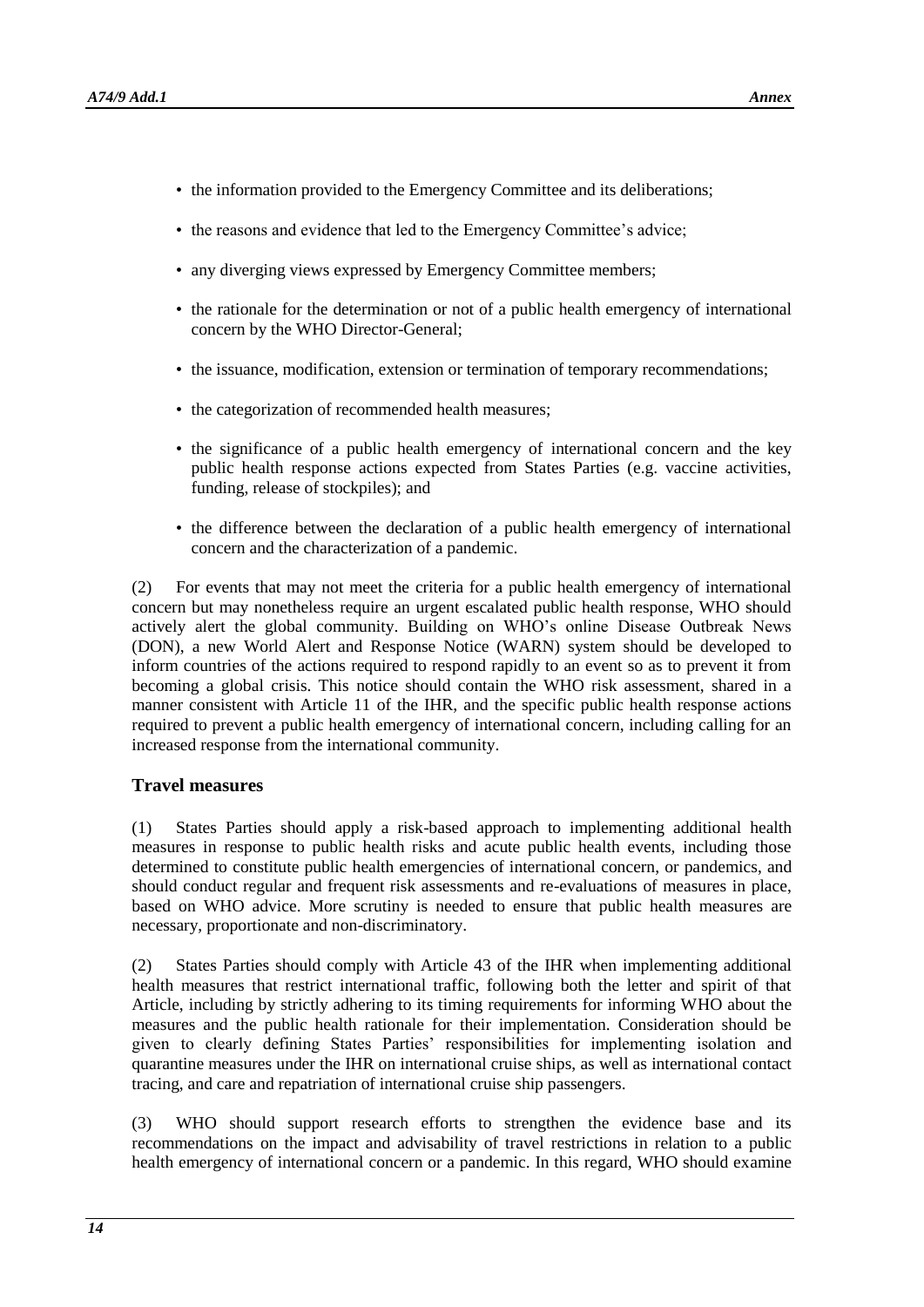the term "unnecessary interference with international traffic", to arrive at a more practical and consensual interpretation of this term in the context of travel measures during a public health emergency of international concern or a pandemic.

(4) WHO should make public its mechanism to collect and share real-time information about travel measures, in collaboration with States Parties and international partners.

## **Digitalization and communication**

(1) WHO should develop standards for producing a digital version of the International Certificate of Vaccination and Prophylaxis, in consultation with States Parties and partners. An urgent priority is for WHO to study issues relating to digital vaccination certificates, such as mutual authentication and data security.

(2) WHO should develop norms and standards for digital technology applications relevant to international travel, ensuring individual privacy and facilitating equitable access to all persons, including those in low-income countries. This may include the development of digital technologies for contact tracing in the international context, as well as options for the digitalization of all health forms in the IHR.

(3) WHO should make greater use of digital technology for communication among NFPs and should support States Parties in strengthening information technology systems to enable rapid communication between NFPs, WHO and other States Parties.

(4) WHO and States Parties should strengthen their approaches to and capacities for information and infodemic management, risk communication and community engagement in order to build public trust in data, scientific evidence and public health measures, and to counter inaccurate information and unsubstantiated rumours. As the acronym used for a public health emergency of international concern (PHEIC) is not part of the IHR text and is often pronounced [feɪk] (or "fake" in English), WHO and States Parties should consider using an alternative acronym, such as PHEMIC.

## **Collaboration, coordination and financing**

(1) States Parties should ensure adequate and sustained financing for IHR implementation at the national and subnational levels and provide adequate and sustained financing to the WHO Secretariat for its work on preventing, detecting and responding to disease outbreaks, pursuant to the recommendations of the Working Group on Sustainable Financing established by the Executive Board in January 2021.

(2) WHO should strive to ensure that there are adequate human and financial resources across all its offices at headquarters, regional and country levels for effective implementation of the Organization's obligations under the IHR, including functions relating to: communication with NFPs; building and assessment of core capacities; notification, risk assessment and information sharing; coordination and collaboration during public health emergencies; and other relevant IHR provisions.

(3) States Parties should give WHO a clear mandate to proactively support individual States Parties when information about high-risk events becomes known to the Organization. Currently this can only be provided upon a State Party's request. WHO should further strengthen its work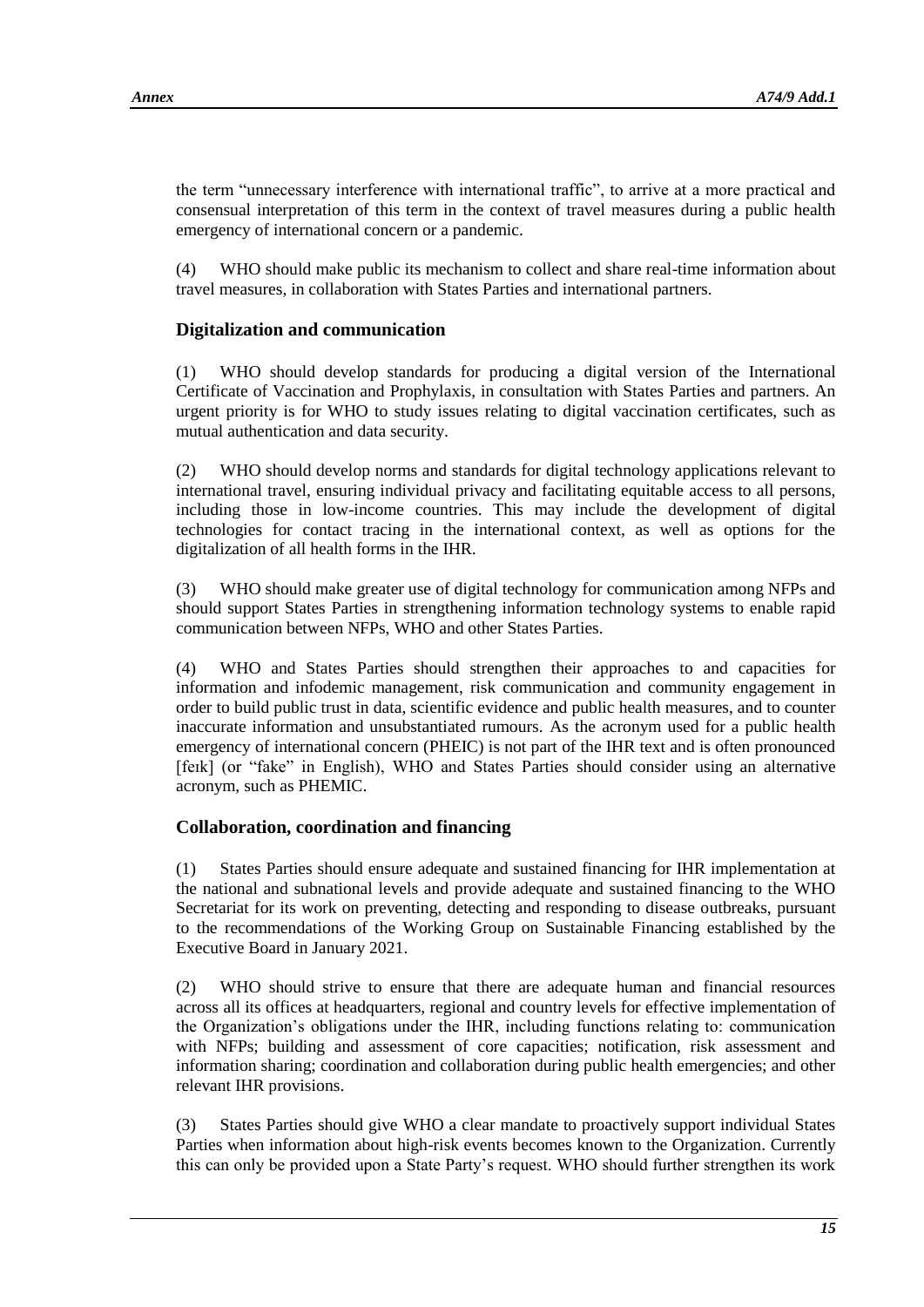with relevant networks to coordinate and offer immediate technical support in outbreak investigations and risk assessments when information about high-risk events becomes known to the Organization, and such offers should be accepted by States Parties; where such offers are not accepted by States Parties, they should promptly provide a written explanation of their position.

(4) WHO should establish and implement clear procedures and mechanisms for intersectoral coordination and collaboration on preparedness and for alert and rapid response to acute events, including a public health emergency of international concern, and strengthen existing operations through an expanded Global Outbreak Alert and Response Network (GOARN) and by working with Emergency Medical Teams, the Global Health Cluster and other relevant networks.

(5) WHO and States Parties should consider the benefits of developing a global convention on pandemic preparedness and response in support of IHR implementation. Such a convention may include provisions for preparedness, readiness and response during a pandemic that are not addressed by the IHR, such as for example, strategies for the rapid and timely sharing of pathogens, specimens and genome sequence information for surveillance and the public health response, including for the development of effective countermeasures; provision for equitable access globally to benefits arising from sharing the above; and provisions for rapid deployment of a WHO team for early investigation and response, for maintaining the global supply chain, as well as for prevention and management of zoonotic risks as part of a One Health approach.

(6) WHO should facilitate and support efforts to build evidence and research on the effectiveness of public health and social measures during pandemics so as to underpin preparedness and readiness efforts, including the formulation of emergency guidance and advice.

## **Compliance and accountability**

(1) Each State Party should inform WHO about the establishment of its national competent authority responsible for overall implementation of the IHR that will be recognized and held accountable for the NFP's functioning and the delivery of other IHR obligations. WHO, in consultation with Member States, should develop an accountability framework for the competent authorities responsible for implementing the IHR.

(2) WHO should work with States Parties and relevant stakeholders to develop and implement a universal periodic review mechanism to assess, report on and improve compliance with IHR requirements, and ensure accountability for the IHR obligations, through a multisectoral and whole-of-government approach.

(3) Given the experience of the COVID-19 pandemic and the need for multisectoral collaboration, WHO should further develop guidance on how to structure rigorous and all-inclusive, whole-of-government assessments and other preparedness activities, and should work with Member States to engage stakeholders beyond the health sector in order to identify and address country level gaps in preparedness.

(4) WHO should collaborate with international human rights bodies to monitor States Parties' actions during health emergencies and to regularly reiterate the importance of respecting international human rights principles, including the protection of personal data and privacy, as agreed by States Parties in the IHR.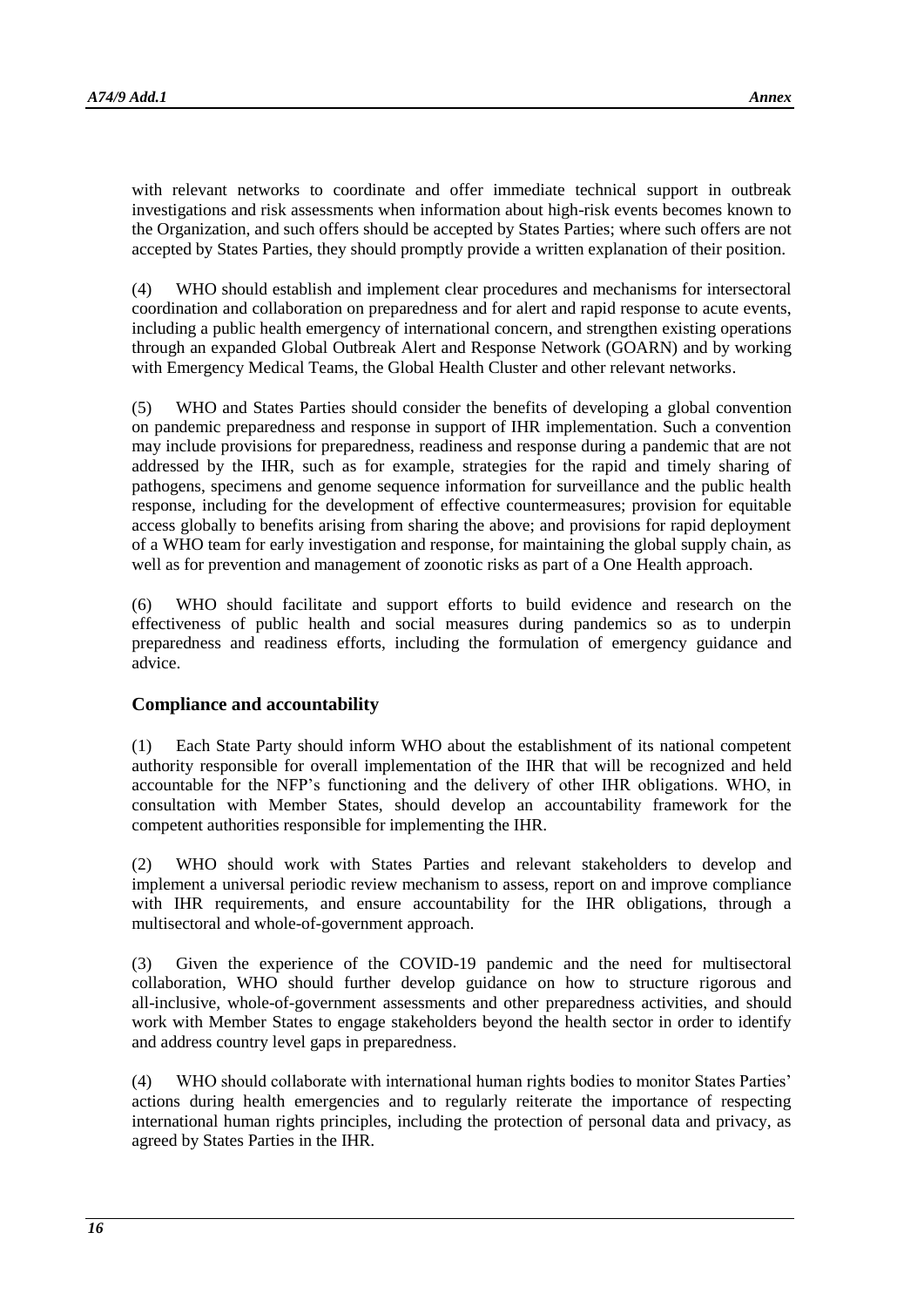## **Progress from recommendations of previous Review Committees**

8. Part of the Committee's mandate was to review progress on implementing the recommendations of the three previous IHR Review Committees. Given the similarity of some of the recommendations across the four Review Committees, it is clear that, while there has been progress, implementation has been uneven and the overall pace of change since 2011 has been too slow: if the recommendations made in 2011, 2015 and 2016 had been acted upon, States Parties and WHO would have been better prepared for COVID-19. Once the COVID-19 pandemic is over, the Committee recommends a more comprehensive assessment, focusing on how previous Review Committees' recommendations have been implemented at the national and regional levels, as well as at WHO headquarters. At present, neither States Parties nor WHO have the time or the resources to undertake this work.

## **Looking forward**

9. In the Committee's view, its 40 recommendations should be implemented without delay. However, it is for States Parties to decide which recommendations they will take forward and how. It is clear that sustainable national health systems, accessible to all, are an essential basis for global health emergency preparedness and response, and that the foundation of productive international collaboration is trust and transparency. Neither can be achieved without the other: they are two sides of the same coin. The world must be prepared to respond better to the next public health emergency of international concern, especially if it has the potential to become a pandemic. The changes necessary to enable effective implementation of the IHR require urgent action, not years of political negotiations.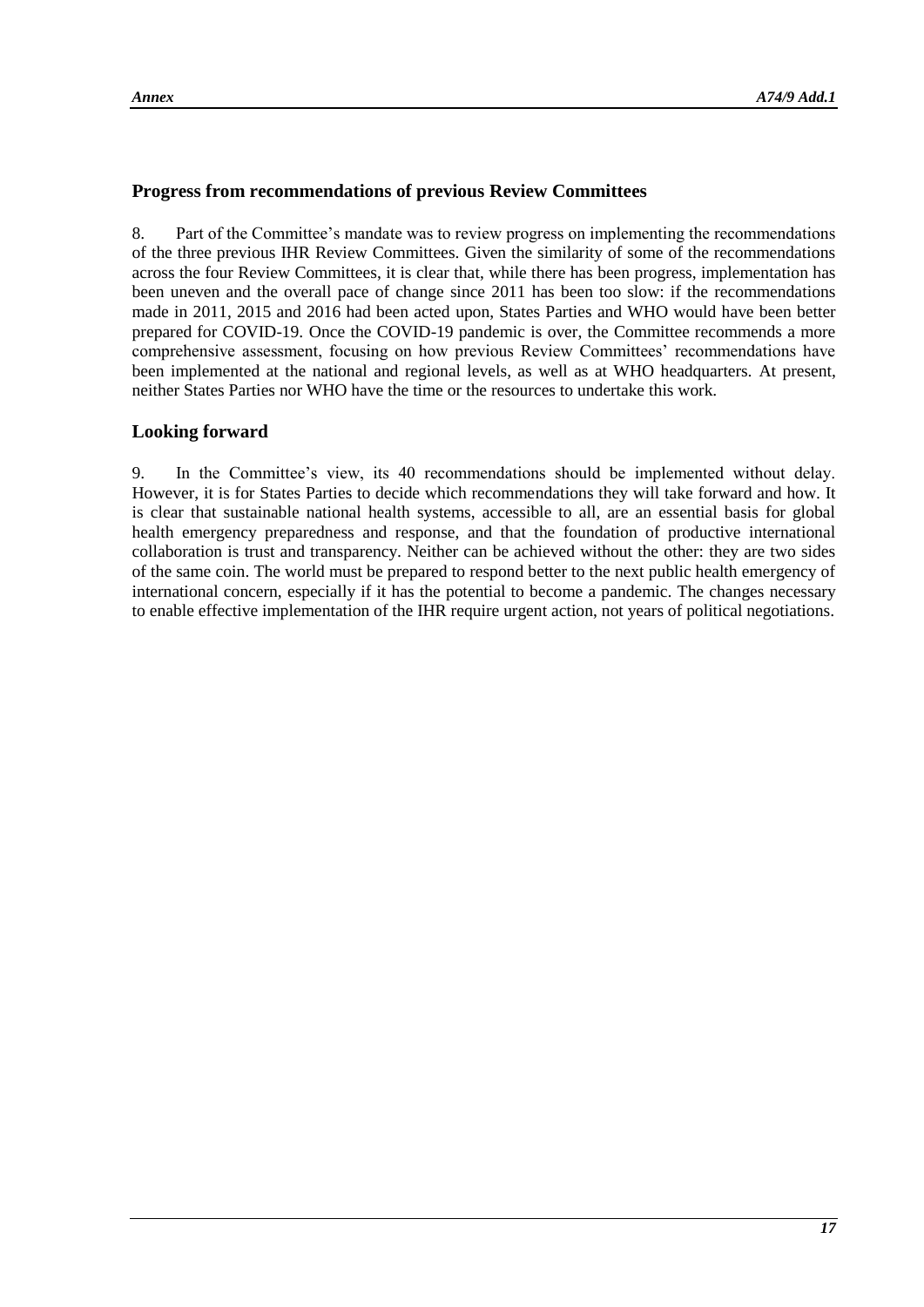## **1. INTRODUCTION AND BACKGROUND**

## **1.1 A BRIEF HISTORY OF THE IHR**

1. The International Health Regulations (2005) (the "IHR" or the "Regulations") are an instrument of international law, binding on 196 States Parties, including all 194 Member States of the World Health Organization (WHO), and on the WHO Secretariat. Their purpose and scope, as mentioned in Article 2, are "to prevent, protect against, control and provide a public health response to the international spread of disease in ways that are commensurate with and restricted to public health risks, and which avoid unnecessary interference with international traffic and trade."

2. The IHR's precursor, the International Sanitary Regulations, were adopted by the Fourth World Health Assembly in 1951 and, in 1969, their name was changed to the International Health Regulations. The Regulations applied initially to six diseases, and, in 1981, these were reduced to three: cholera, plague and yellow fever. The revision process began in 1995 following the realization by countries that the risk of international spread was associated with many diseases not covered by the Regulations. It took 10 years for Member States to develop, negotiate and reach agreement on the 66 articles of the latest 2005 version of the IHR.

3. In 2001, the revision process was heavily influenced by a policy shift to the new concept of global (public) health security and by the ground-breaking resolution WHA54.14 (2001) on global health security: epidemic alert and response. In 2003, Severe acute respiratory syndrome (SARS) took the world by surprise. The WHO Secretariat and the global community took bold action without the benefit of an adequate public health and legal framework to guide their response. SARS revealed the urgent need for a new set of rules to prevent, protect against, control and provide a public health response to international disease threats. The IHR revision process became a high priority for all WHO Member States, and within 18 months a new set of regulations was agreed. The IHR were adopted unanimously by the World Health Assembly on 23 May 2005 and entered into force on 15 June 2007.

## **Regulations versus conventions as instruments of international law**

4. The WHO Nomenclature Regulations 1967, the International Sanitary Regulations/the IHR and the Framework Convention on Tobacco Control are the only examples of WHO Member States' use of the normative-making power to adopt legally binding instruments of international law conferred upon them by the WHO Constitution.<sup>1</sup> Unlike **conventions** under the WHO Constitution, which must be accepted by Member States "in accordance with its constitutional processes"<sup>2</sup> (i.e. by ratification, that is, in effect, "opt-in" agreements), **regulations** "come into force for all Members after due notice has been given of their adoptionby the Health Assembly"<sup>3</sup> unless the country notifies the Director-General that it rejects them or files a reservation to them (that is, in effect, "opt-out" agreements). In other words, Member States are automatically bound by the IHR unless they explicitly opt out of them within a specified time period. In the absence of a formal rejection or reservation, the rights and obligations imposed by the Regulations are legally binding on WHO and Member States,

-

<sup>&</sup>lt;sup>1</sup> See Articles 19–22 of the WHO Constitution.

<sup>2</sup> Article 19 of the WHO Constitution.

<sup>&</sup>lt;sup>3</sup> Article 22 of the WHO Constitution.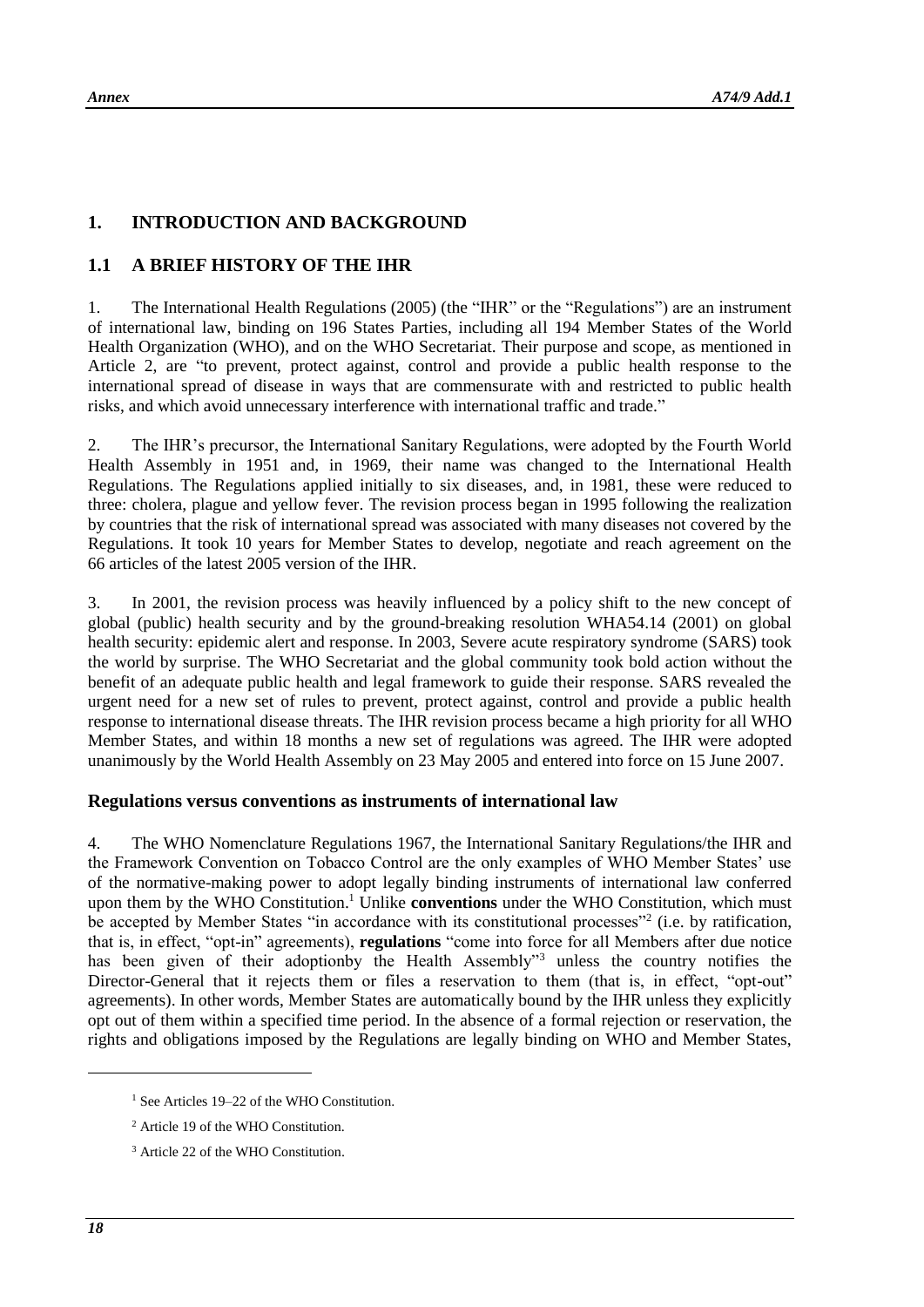who do not necessarily need to sign or ratify them. Their legally binding nature is rooted in the WHO Constitution, which is itself an international treaty ratified by all Member States.

## **1.2 THE MANDATE AND REPORT OF THE COVID-19 REVIEW COMMITTEE**

5. The Review Committee on the Functioning of the International Health Regulations (2005) during the COVID-19 Response was convened by the WHO Director-General on 8 September 2020, at the request of Member States in resolution WHA73.1, in line with Article 50 of the IHR. The Committee was composed of 20 members, selected and nominated by the Director-General from the IHR Roster of Experts, offering a wide range of expertise and adequate gender and geographical representation (see Appendix 1 for details). Professor Lothar H. Wieler from Germany was selected as the Committee's Chair, supported by Vice-Chair Professor Lucille Blumberg from South Africa and Rapporteur Dr Preben Aavitsland from Norway. The experts worked in their personal capacity and not as representatives of their countries or employers.

6. The Committee's mandate, based on resolution WHA73.1, was to review the functioning of the IHR during the COVID-19 response, with reference to IHR provisions as appropriate, relating but not limited to:

- outbreak alert, verification and risk assessment, information sharing and communication;
- international coordination and collaboration, including the role of the National IHR Focal Points (NFPs);
- the Emergency Committee's working modalities, and declaration of a public health emergency of international concern, including the consideration of an intermediate level of alert;
- additional health measures implemented by States Parties in relation to international travel;
- the implementation and reporting of IHR core capacities, including the possible establishment of peer review processes; and
- progress made on the implementation of recommendations by previous IHR Review Committees.

7. This present document represents the Review Committee's report, submitted to the Director-General in advance of the Seventy-fourth World Health Assembly. Although the implementation of its recommendations is vital to achieving better preparedness for the next crisis, additional lessons may yet become clear when this protracted pandemic is eventually brought under control.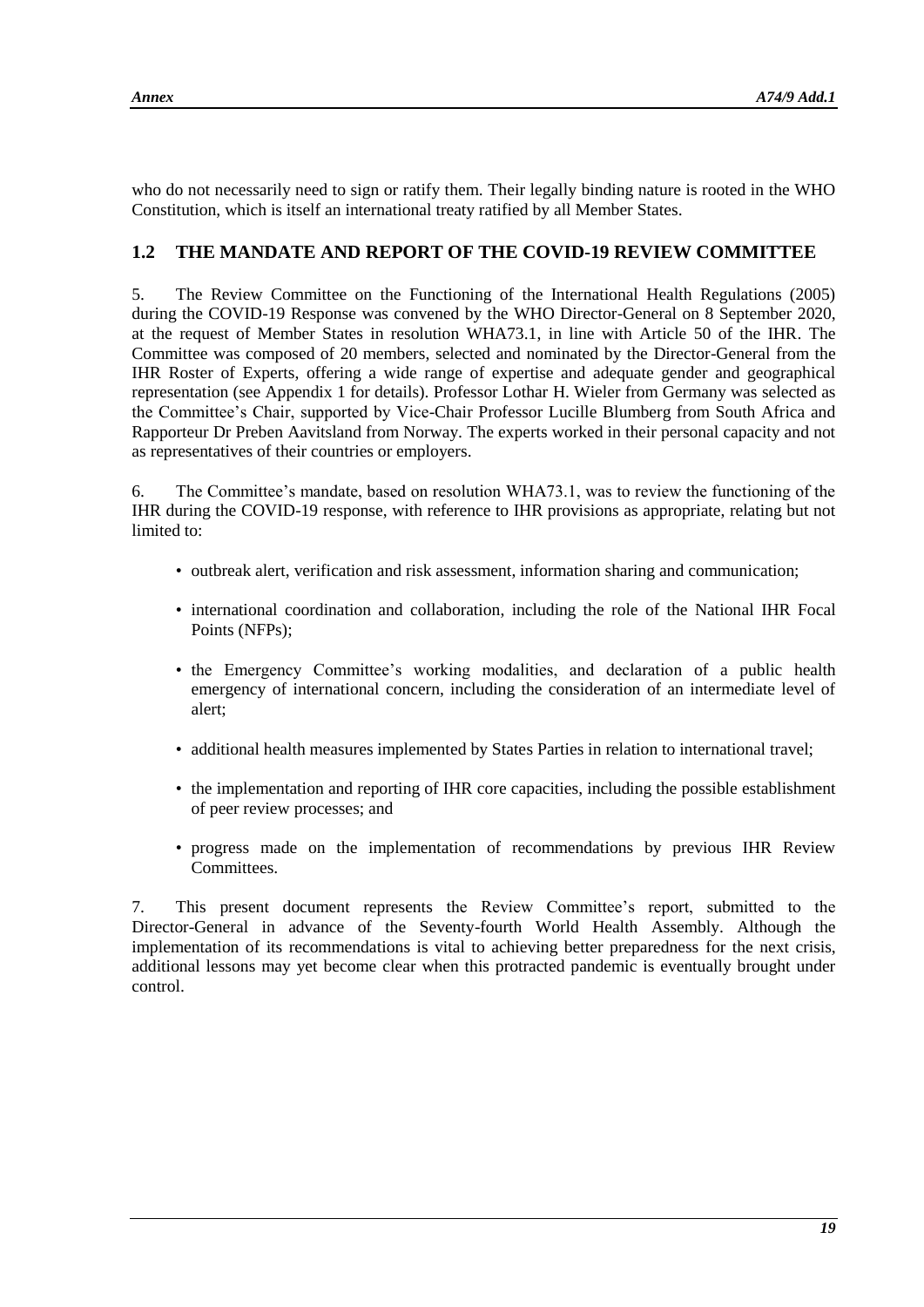#### **2. METHODS OF WORK**

8. The Review Committee conducted its work from September 2020 to April 2021, supported throughout by the IHR Review Committee Secretariat. In addition to 28 weekly virtual three-hour plenary meetings, the Committee conducted its work through four subgroups: preparedness, alert, response and governance, led respectively by Dr Jean-Marie Okwo-Bele, Dr Mark Salter, Professor James LeDuc and Professor Lothar H. Wieler. The subgroups held virtual meetings every week for one to two hours until April 2021, deliberated on specific issues, conducted interviews, and reported back during the weekly plenary meeting.

9. In accordance with Article 51.2 of the IHR, the Review Committee held regular open meetings (seven in total), each attended by more than 100 designated representatives from Member States, United Nations (UN) agencies and non-State actors in official relations with WHO. The Committee also received written statements from 24 Member States' designated representatives, either individually or as part of groups of Member States, as well as from four representatives of UN agencies and non-State actors in official relations with WHO.

10. The Committee interviewed the Chairs of all previous IHR Review Committees, the Chairs of current and previous Emergency Committees, the Chief of the Universal Periodic Review Branch of the Office of the United Nations High Commissioner for Human Rights (OHCHR), the Chair of the Independent Oversight and Advisory Committee for the WHO Health Emergencies Programme (IOAC), the Chair and Vice-Chair of the Global Outbreak and Response Network (GOARN), nine NFPs (Canada, China, Finland, Indonesia, Italy, Sierra Leone, Spain, Sri Lanka and the United States of America), researchers in the area of travel measures, and WHO staff from headquarters, all six WHO regional offices and four WHO country offices (China, Indonesia, Somalia and Thailand). All the interviewees are named in the Acknowledgements section.

11. The WHO IHR Secretariat provided the Committee with background and supporting documents on preparedness, NFP functions, travel measures, communication, financing, national legislation and the implementation of previous IHR Review Committees' recommendations. All documents presented to and reviewed by the Committee are listed in Appendix 2.

12. The Chair provided updates to Member States during the resumed Seventy-third World Health Assembly on 9 November 2020,<sup>1</sup> at the 148th session of the Executive Board on 12 January 2021 where he introduced the Review Committee's interim progress report,<sup>2</sup> and at a WHO information session of the Geneva-based missions of Member States to the UN on 11 March 2021.

13. The Committee coordinated its work with that of the IOAC and the Independent Panel for Pandemic Preparedness and Response through the respective secretariats and through regular calls between the Chairs and various Committee and Panel members.

14. The Committee sought to answer key questions relating to the functioning of the IHR during the COVID-19 pandemic, such as what did and did not function in the implementation of the IHR, and whether the shortcomings were due solely to a lack of proper implementation of and compliance with

1

<sup>1</sup> [https://www.who.int/docs/default-source/documents/ihr/chair-statement-resumedwha73](https://www.who.int/docs/default-source/documents/ihr/chair-statement-resumedwha73-final9nov2020.pdf?sfvrsn=142be790_2) [final9nov2020.pdf?sfvrsn=142be790\\_2](https://www.who.int/docs/default-source/documents/ihr/chair-statement-resumedwha73-final9nov2020.pdf?sfvrsn=142be790_2) (accessed 26 April 2021).

<sup>&</sup>lt;sup>2</sup> Document EB148/19 [\(https://apps.who.int/gb/ebwha/pdf\\_files/EB148/B148\\_19-en.pdf,](https://apps.who.int/gb/ebwha/pdf_files/EB148/B148_19-en.pdf) accessed 26 April 2021).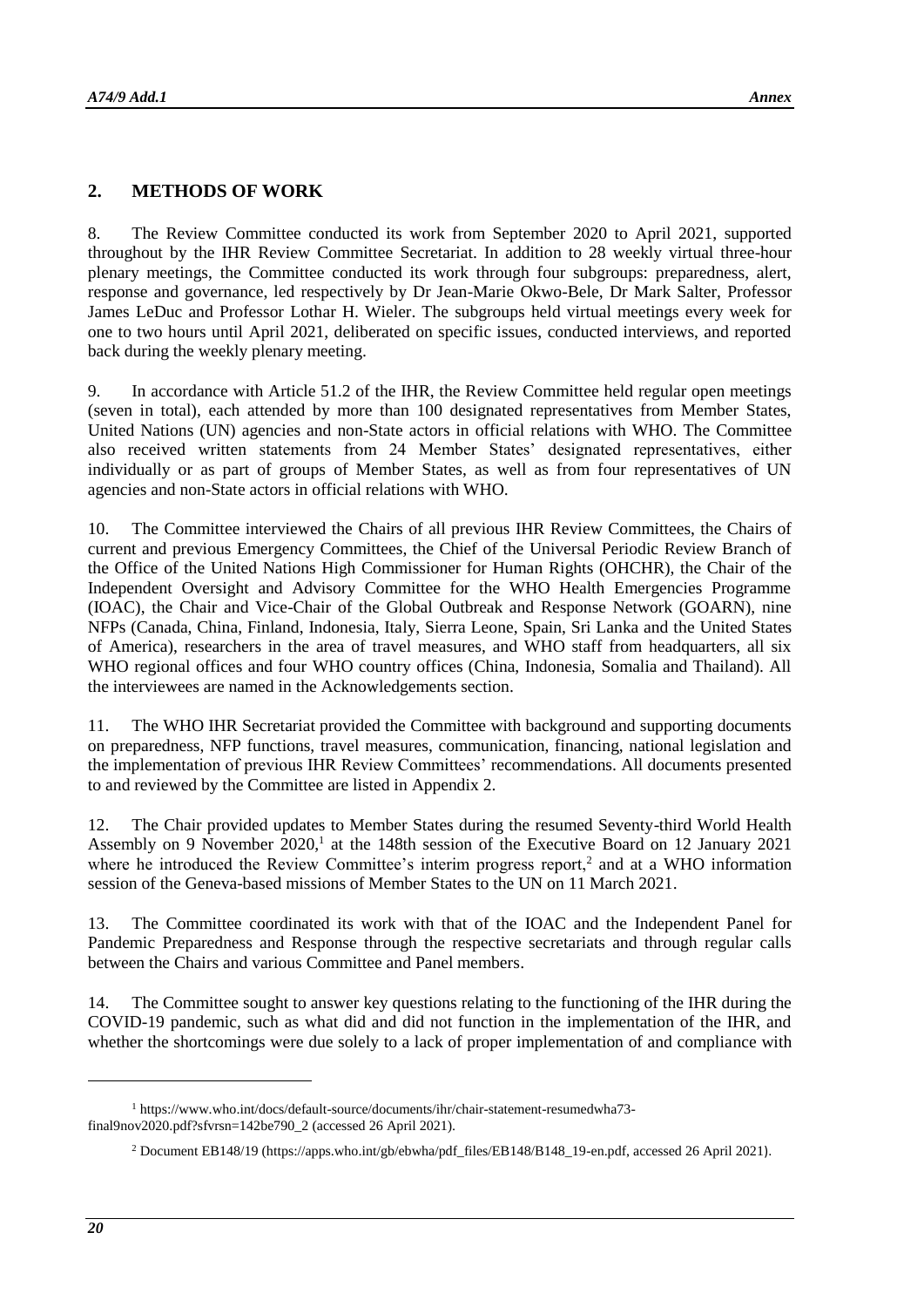the IHR, or whether the issues lay in the Regulations themselves. In addition, the Committee discussed what could be done to focus political attention on the IHR to achieve a much higher level of political engagement in and commitment to the fulfilment of IHR obligations. Specific questions relating to each of the areas of work under the IHR's mandate are discussed in Section 3.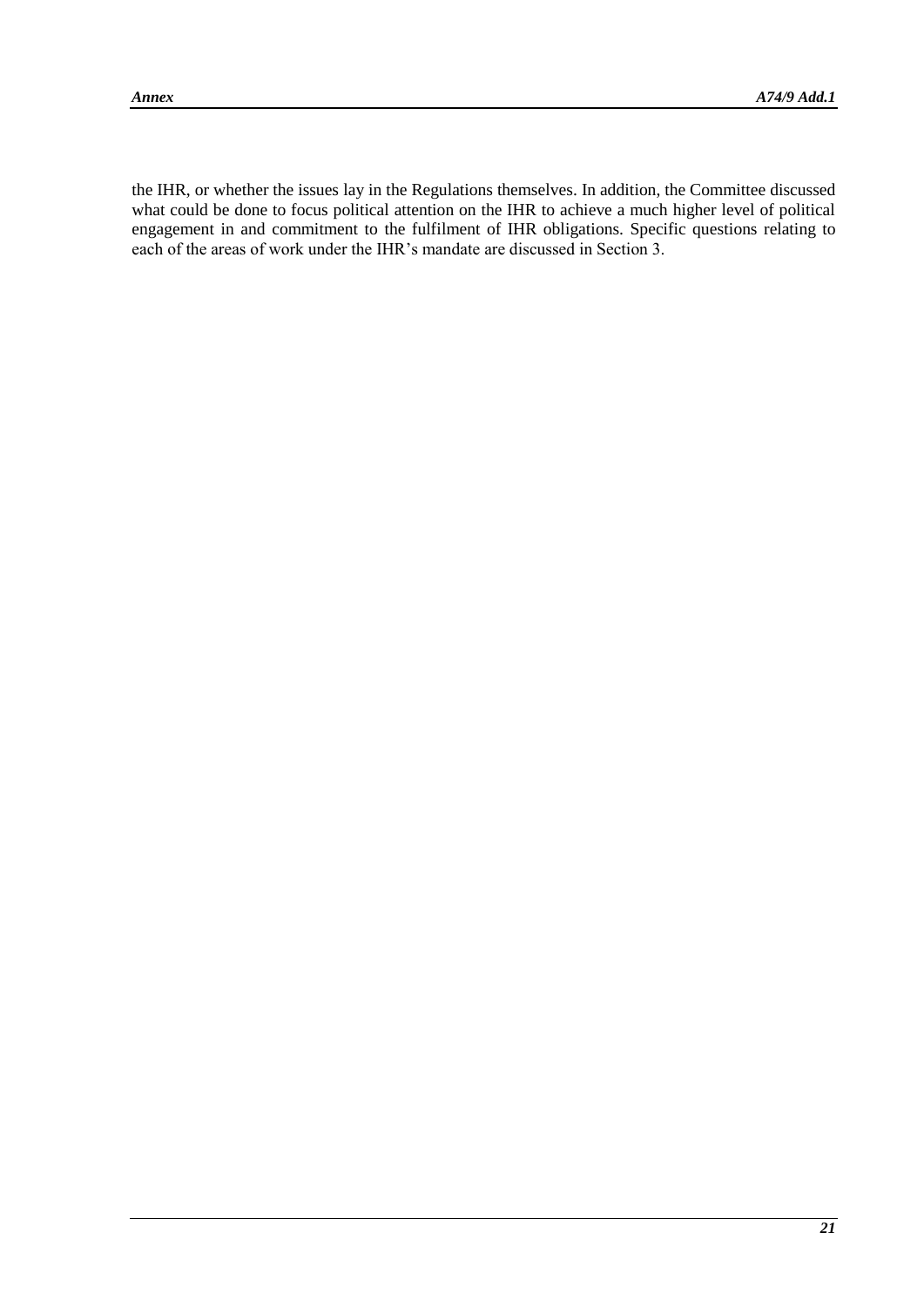## **3. FINDINGS AND RECOMMENDATIONS**

15. The following sections present the findings and recommendations of the Review Committee in relation to key functions of the IHR under its mandate, namely NFPs; core capacities; notification, alert, risk assessment and information sharing; the Emergency Committee and determination of a public health emergency of international concern; travel measures; and coordination, communication and collaboration. Three additional areas, not discussed by previous IHR Review Committees are also presented: legal preparedness, digitalization and communication, and compliance and accountability. For each area, the Committee presents the rationale for examining that function and the relevant IHR provisions, a summary of its findings, and its proposed recommendations.

## **3.1 ROLE AND FUNCTION OF NATIONAL IHR FOCAL POINTS**

#### **Rationale and relevant IHR provisions**

16. Article 4.1 of the IHR requires each State Party to designate or establish an NFP and the authorities responsible for implementing health measures under the IHR and to continuously update and annually confirm contact details of the NFPs to the WHO. The NFPs should remain accessible at all times and have two functions mandated by Article 4.2 of the IHR: (1) to send urgent communications to WHO IHR Contact Points, especially event-related communications; and (2) to disseminate information from WHO to relevant sectors of the State Party and consolidate input from these sectors. The Committee sought to understand: (1) the structure, functioning and interactions of NFPs across government sectors; and (2) how their scope and mandate (as provided for by the Regulations) functioned in practice during the COVID-19 pandemic.

#### **Findings**

17. The main mandate and function of NFPs under the IHR is to collate information across relevant sectors and to communicate with WHO. The NFPs should play a central role in facilitating communications with WHO and supporting the timely sharing of information. The Committee noted that there are considerable differences in how NFPs are organized, and countries have varying views on the role of the NFP. A clear legal and governmental mandate is important for ensuring the authority of NFPs to carry out their functions and guaranteeing their adequate positioning and integration in the relevant government institutional structures and decision-making processes; however, not all countries have such a mandate in place. While States Parties are obliged to ensure that NFPs can fulfil their functions as required under Article 4 of the IHR, the Regulations do not specify how States Parties should organize their NFPs, only that they must be a "centre". Many NFPs are still not formally established as a national office or centre; in some countries the NFP is an individual.

18. The Committee noted that NFPs often have no or weak authority, and because of that, they have difficulties engaging directly with other agencies or sectors (e.g. animal health) and triggering decision-making processes by national health authorities; furthermore, many NFPs do not participate in national emergency planning, national health committees or similar bodies. The Committee noted the results of a survey of NFPs commissioned by WHO in 2019, which identified similar challenges as above. $<sup>1</sup>$ </sup>

1

<sup>1</sup> <https://globalizationandhealth.biomedcentral.com/articles/10.1186/s12992-021-00675-7> (accessed 26 April 2021).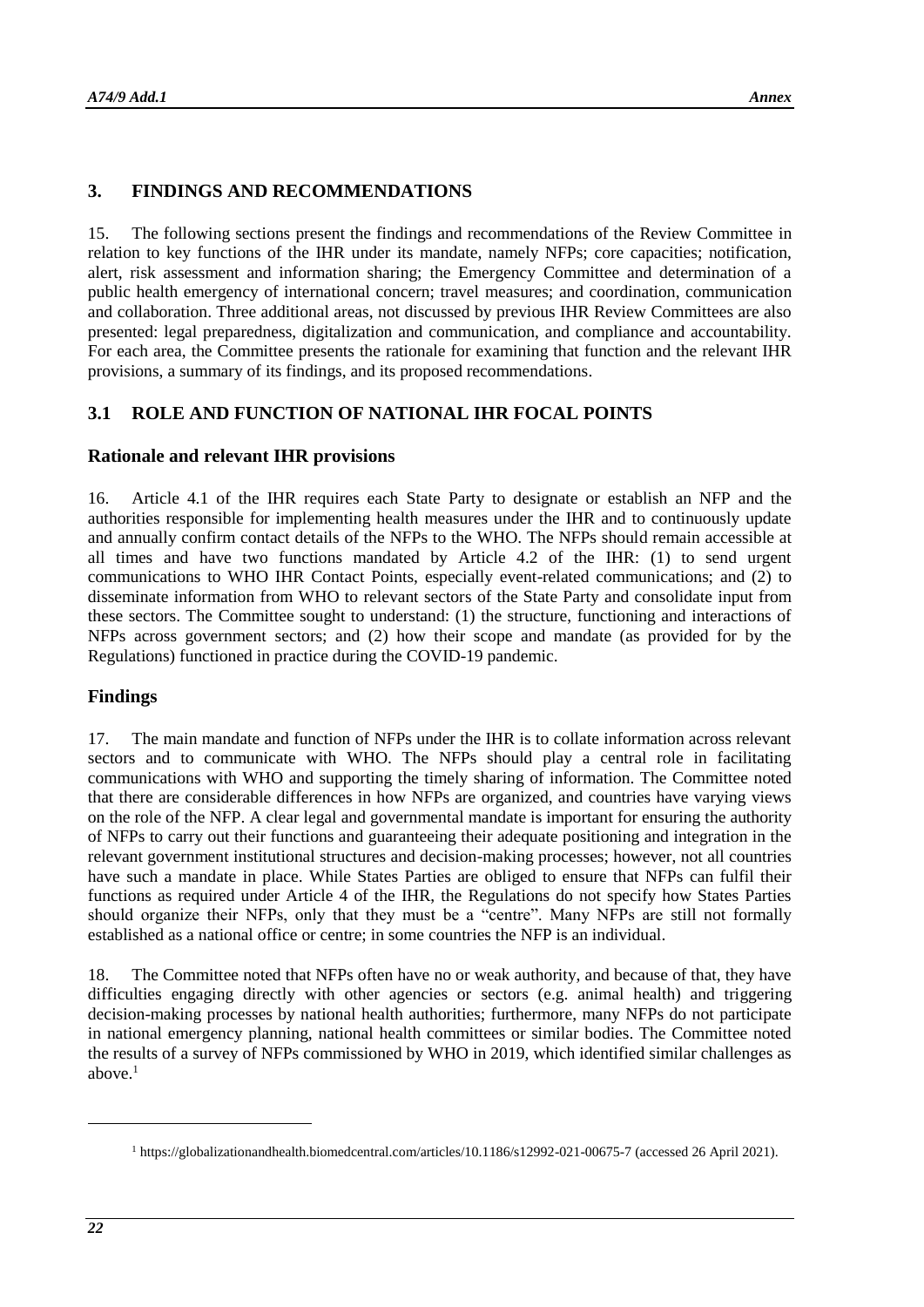19. Based on the WHO database of NFPs, the Committee was informed that almost 80% of States Parties locate their NFPs in the Ministry of Health (n=154), while the rest are located in public health institutes or agencies. WHO regional offices have day-to-day interactions with NFPs, which is believed to have contributed to strengthening the capacities of NFPs. WHO-led regional training workshops help to build capacities, enable regular contact between NFPs and facilitate knowledge-sharing. The Committee discussed whether a network of national stakeholders (in addition to the network of NFPs), covering areas beyond the mandate of NFPs, with the seniority and ability to take policy or operational decisions in the name of the State Party, could enable a more operational and dynamic application of the IHR. It also analysed whether global or regional intergovernmental meetings or bodies would increase awareness of and better support IHR implementation and accountability. The Committee considered that networks such as the International Association of National Public Health Institutes (IANPHI) could raise awareness of the IHR at the global level and across government sectors.

#### **Recommendations**

(1) States Parties should enact or adapt legislation to authorize NFPs to perform their functions and ensure that the NFP is a designated centre, not an individual, which is appropriately organized, resourced and positioned within government, with sufficient levels of seniority and authority to meaningfully engage with all relevant sectors. The mandate, position, role and resources of the NFP should be clearly defined.

(2) WHO should continue working with States Parties to strengthen the capacities of NFPs, including through regular and targeted training and workshops, especially at the national and regional levels. WHO should provide clear guidance on the functions of the NFP as required by the IHR and document and disseminate best practices for the designation and operation of NFP centres. WHO should also assess the performance and functioning of NFPs using appropriate criteria and in full transparency, and report its findings accordingly in WHO's annual report to the World Health Assembly on IHR implementation.

(3) WHO should work with States Parties to identify additional stakeholders, such as professional organizations and academic institutions, capable of supporting IHR advocacy, implementation and monitoring, in collaboration with NFPs where appropriate, so as to enhance and facilitate mutual support mechanisms and networks at the regional and global levels.

## **3.2 CORE CAPACITY REQUIREMENTS FOR PREPAREDNESS, SURVEILLANCE AND RESPONSE**

#### **Rationale and relevant IHR provisions**

20. Under Articles 5 and 13 of the IHR, States Parties are required to develop, strengthen and maintain surveillance and response capacities, as specified in Annex 1 of the Regulations. Article 44 2(a) requires WHO to collaborate with States Parties, upon request, to the extent possible, in "the evaluation and assessment of their public health capacities in order to facilitate the effective implementation of these Regulations." Article 54 further requires States Parties and the Director-General to report to the World Health Assembly on IHR implementation. This reporting occurs annually, as decided by the Health Assembly through resolution WHA61.2 (2008).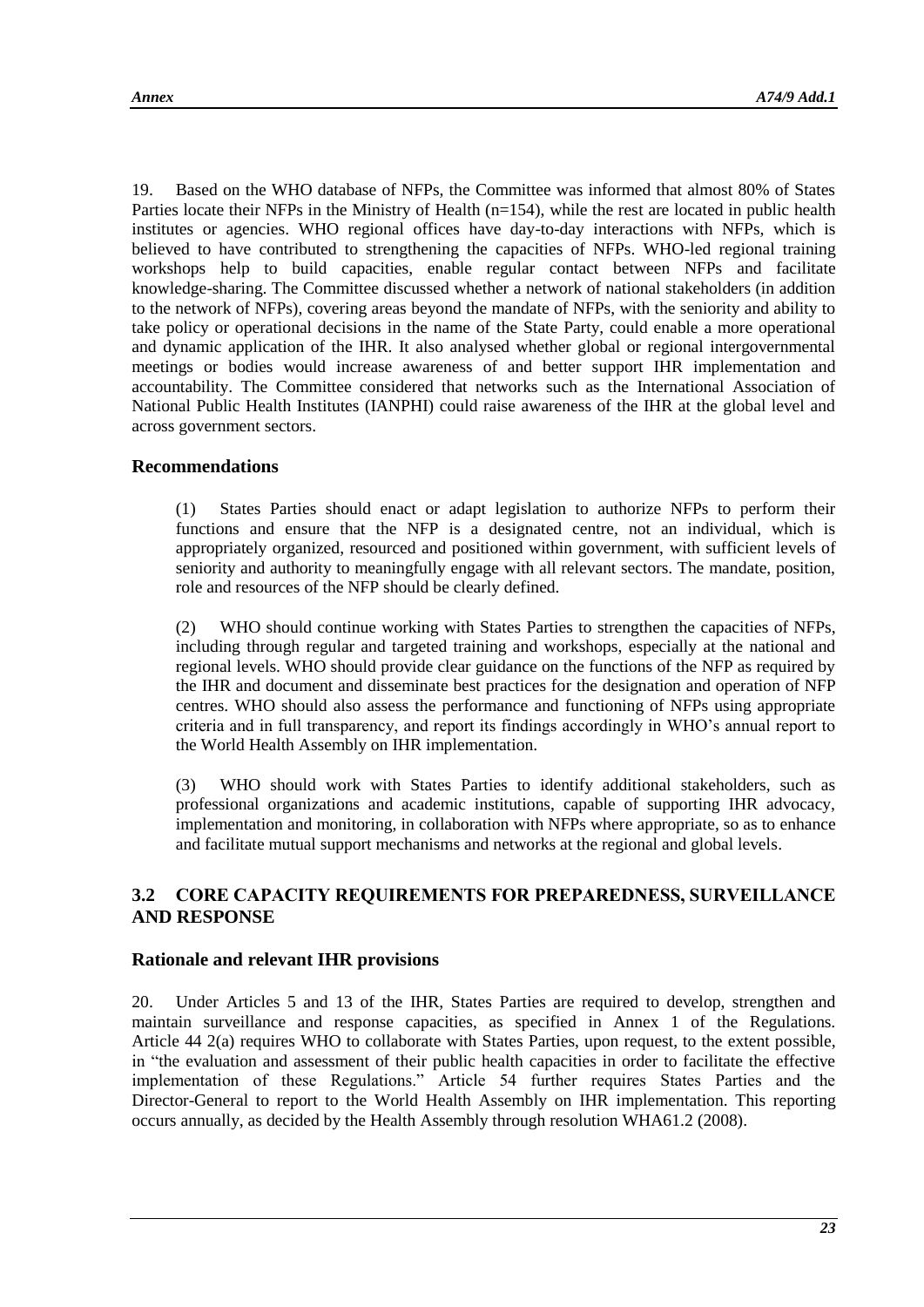21. In order to facilitate reporting and to enable the assessment of public health capacities, WHO has developed an IHR monitoring and evaluation framework with four components: States Parties' self-assessment annual reporting; voluntary joint external evaluations; after action reviews; and simulation exercises. In the context of the ongoing COVID-19 pandemic, WHO has also proposed intra-action reviews, in which countries would periodically review their national and subnational COVID-19 responses.

22. The Review Committee sought to understand the extent to which the core capacities referred to in Annex 1 of the IHR are sufficient for supporting an effective response to health emergencies, including pandemic threats, whether any additional capacities are necessary and/or whether any further efforts are required to strengthen existing capacities.

## **Findings**

23. The vast majority of countries currently have low or moderate levels of national preparedness, according to data reported to WHO by States Parties. In addition, weak capacities were reported for emergency preparedness and response at points of entry. The Review Committee noted that scores of IHR core capacities alone were not a good predictor of pandemic response.

24. However, according to WHO analysis, the dynamics created by the development of national action plans or by conducting external evaluations of IHR core capacities have fostered better multisectoral collaboration, which was beneficial for pandemic response.

25. The Committee also noted that the current tools and processes need to be revised in order to take into account the critical gaps in pandemic preparedness revealed by COVID-19 (i.e. governance, subnational gaps and capacity, essential public health functions, such as diagnosis/testing, contact tracing and treatment capacities); innovations (i.e. genomic sequencing surveillance, digital technology); the mental health effects of health crises; and national cross-sector collaboration in terms of adopting a One Health approach, addressing human, animal and environmental health.<sup>1</sup>

26. A combination of static measurements of capacities scores, and dynamic assessments through external evaluations, simulation exercises and after-action reviews, were found to provide a more complete overview of both the existence and functionality of capacities. In addition, ignoring the gender aspects of outbreaks hinders prevention and response management by obscuring critical risk factors and trends, as well as ignoring expertise and perspective including from the front line of the COVID-19 response. All parts of the response should give due consideration to gender issues, using Article 3(1) of the IHR. A gender-sensitive approach to health security data collection/analysis and response management needs to be adopted.

27. The implementation of health measures through whole-of-society approaches by States Parties under the IHR in response to the COVID-19 pandemic has been uneven and insufficient, resulting in the dramatic disruption of health services and socioeconomic upheaval. The magnitude and challenges of COVID-19 were overwhelming for many countries, including those with high assessment scores.

1

<sup>1</sup> <https://www.who.int/news-room/q-a-detail/one-health> (accessed 27 April 2021)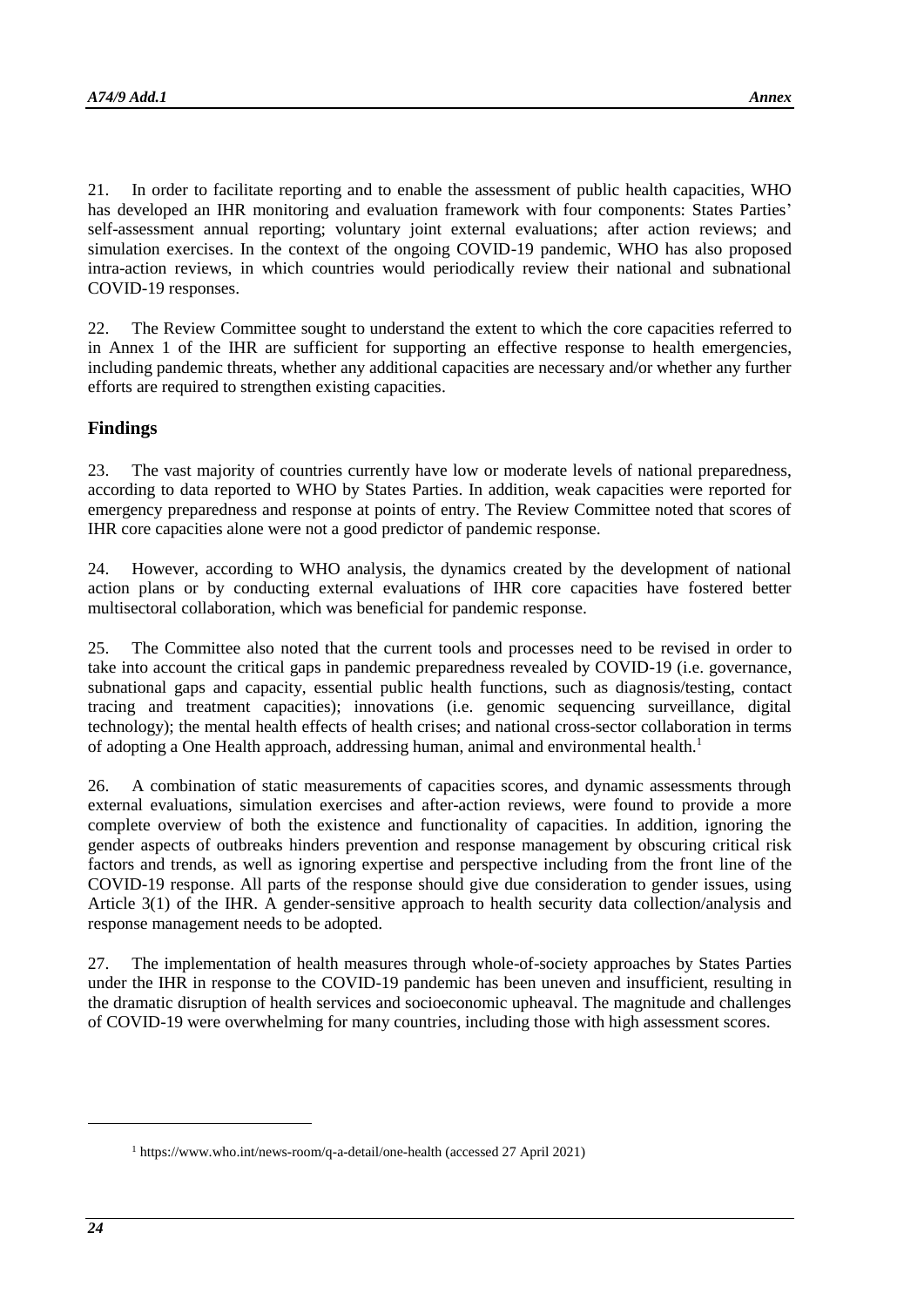$\overline{a}$ 

## **Recommendations**

(1) States Parties should strive to integrate the core capacities for emergency preparedness, surveillance and response within the broader health system and essential public health functions, in order to ensure that national health systems are resilient enough to function effectively during pandemics and other health emergencies. States Parties should ensure that gender equality is integrated into IHR core capacity development and monitoring.

(2) WHO should continue to provide guidance and technical support to countries on how to integrate assessment of IHR core capacities, and the subsequent development of national plans for emergency preparedness and response, with national efforts to strengthen essential public health functions and to rebuild resilient health systems after the COVID-19 pandemic.

(3) WHO should continue to review and strengthen tools and processes for assessing, monitoring and reporting on core capacities, taking into consideration lessons learned from the current pandemic, including functional assessments, to allow for accurate analysis and dynamic adaptation of capacities at the national and subnational levels.

## **3.3 LEGAL PREPAREDNESS**

## **Rationale and relevant IHR provisions**

28. One of the four principles underpinning the IHR and detailed in Article 3.4 of the Regulations is the sovereign right of States Parties "to legislate and to implement legislation in pursuance of their health policies. In doing so they should uphold the purpose of these Regulations". Further, in accordance with Article 44.1(d) of the IHR, States Parties should collaborate in the "formulation of proposed laws and other legal and administrative provisions for the implementation of these Regulations". Additionally, Article 57.2 of the IHR sets forth that "nothing in these Regulations shall prevent States Parties having certain interests in common […] from concluding special treaties or arrangements in order to facilitate the application of these Regulations". Of equal importance is Article 59.3, which establishes the presumption that national legislation and administrative arrangements shall be reviewed and adjusted by States Parties to give full effect to the IHR.

29. Arising from these references in the IHR, the Review Committee gave consideration to "legal preparedness", as an important sub-category of "preparedness". The term "legal preparedness" is understood to mean: "the attainment by a public health system [...] of legal benchmarks essential to the preparedness of the public health system."<sup>1</sup> "The four core elements of public health emergency legal preparedness have been identified as follows: 1) Laws – legal authorities based in science and on contemporary principles of jurisprudence; 2) Competencies – professionals who know their operating legal framework and how to apply law to public health goals; 3) Coordination – to implement law-based actions across jurisdictions and sectors; and 4) Information – on public health emergency law best practices and promising policies."<sup>2</sup> The term "legislation" is understood to mean laws,

<sup>&</sup>lt;sup>1</sup> Moulton A, Gottfried R.N, Goodman R.A, Murphy A.M, Rawson R.D. What Is Public Health Legal Preparedness? 31 (Supp. 4) J.L. MED. ETHICS 672, 672–83 (2003). [\(https://www.cambridge.org/core/journals/journal-of-law-medicine](https://www.cambridge.org/core/journals/journal-of-law-medicine-and-ethics/article/abs/what-is-public-health-legal-preparedness/E2DB14FF964CEAF6B1BA1B00346E2EB1)[and-ethics/article/abs/what-is-public-health-legal-preparedness/E2DB14FF964CEAF6B1BA1B00346E2EB1,](https://www.cambridge.org/core/journals/journal-of-law-medicine-and-ethics/article/abs/what-is-public-health-legal-preparedness/E2DB14FF964CEAF6B1BA1B00346E2EB1) accessed 27 April 2021).

<sup>2</sup> <https://www.cdc.gov/phlp/docs/legal-preparedness-competencies.PDF> (accessed 27 April 2021).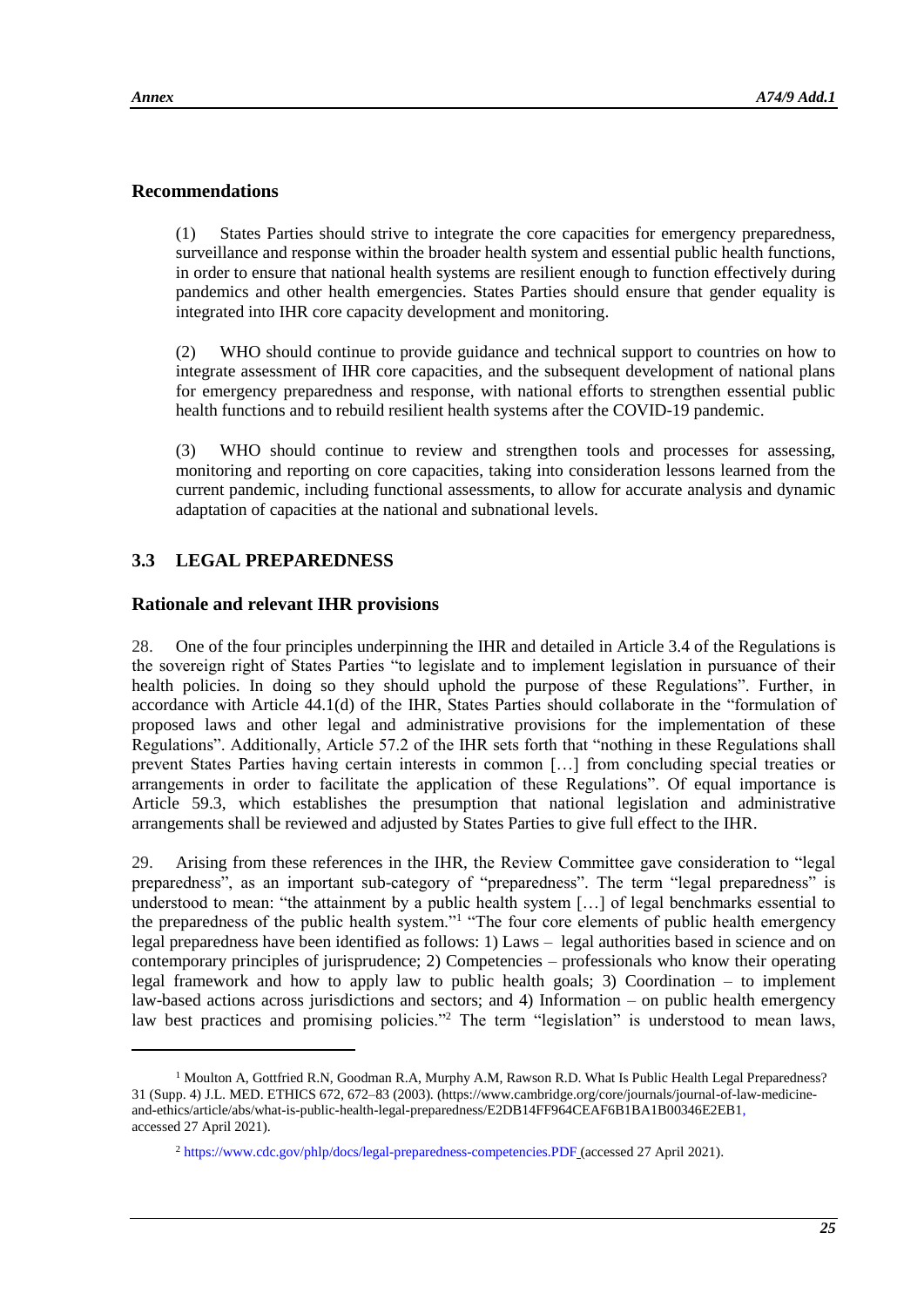statutes or acts of parliament made under authority of a legislature and includes delegated legislation such as decrees, regulations, declarations, notices, executive orders and other legislative instruments.

30. Although no recommendations from previous IHR Review Committees mention national legislation, the Committee decided that, in the context of COVID-19, it was imperative to examine how national legislation enabled or impeded States Parties' responses. However, it was not possible to conduct a full global study on how States Parties used existing legislation and how they created new legislation during the progress of the pandemic. The Review Committee conducted interviews with legal experts from Finland, the Republic of Korea, Sierra Leone and Sri Lanka, as well as WHO staff from regional offices, and examined a study commissioned by the IHR Secretariat on the use of national legislation during COVID-19.

#### **Findings**

31. The Committee noted that during a public health emergency, legal provisions may be used to establish specific emergency response task forces or committees, and to legislate on appropriate public health response measures, including, as relevant, to limit and restrict activities and community movement, to restrict movements across borders and to enable the protection of vulnerable groups. Nearly all States Parties made use of legislation in their COVID-19 responses (e.g. for surveillance, contact tracing, data collection, management of entry and exit of citizens and/or travellers into and out of the country, and quarantine). Legislation was also used to issue orders and directions, limit activity and freedom of movement (and remote work), protect vulnerable groups, protect human rights generally, require vaccination or testing, and regulate and set standards for the health workforce and for drugs, medical equipment and telemedicine.

32. States Parties that amended their health emergency legislation in the aftermath of SARS, the H1N1 pandemic or Middle East respiratory syndrome (MERS) reported better legal preparedness to respond to COVID-19 in the survey commissioned by the IHR Secretariat. However, in many States Parties, public health legislation was outdated or not fit for purpose. For example, lack of flexibility in public financial management and procurement laws prevented fast-tracking the procurement of drugs and medical products. A coordinated whole-of-government response was difficult to achieve when different laws containing functions and powers at subnational political levels were applicable that did not draw clear lines of authority and were not aligned. In some countries, efforts to optimize the use of the health workforce were impeded by health practitioner registration laws that did not allow the emergency registration of both final-year students and retired practitioners; other countries that used such emergency registration procedures were able to mobilize additional workers rapidly to support the COVID-19 response.

33. Many States Parties passed new legislation during COVID-19. Much of this was delegated legislation used by the executive branch of governments (e.g. decrees, regulations, notices and orders) to enable swift and necessary interventions in public activity, such as imposing quarantine and isolation and requiring physical distancing and the wearing of masks. Legislation was also used to mitigate the effects of a slowdown in commercial activity on those affected, to control the release of information and address misinformation, to encourage private sector involvement, and to introduce flexibility into existing systems to enable parliaments to meet, courts to function, and governance and the rule of law to be protected. As the pandemic is not yet over, legislative work in relation to COVID-19 continues and extensive experience is being accumulated worldwide for further analysis. Many of the legal provisions introduced in response to COVID-19, however, remain emergency laws, which need to be examined in terms of respect for fundamental human rights.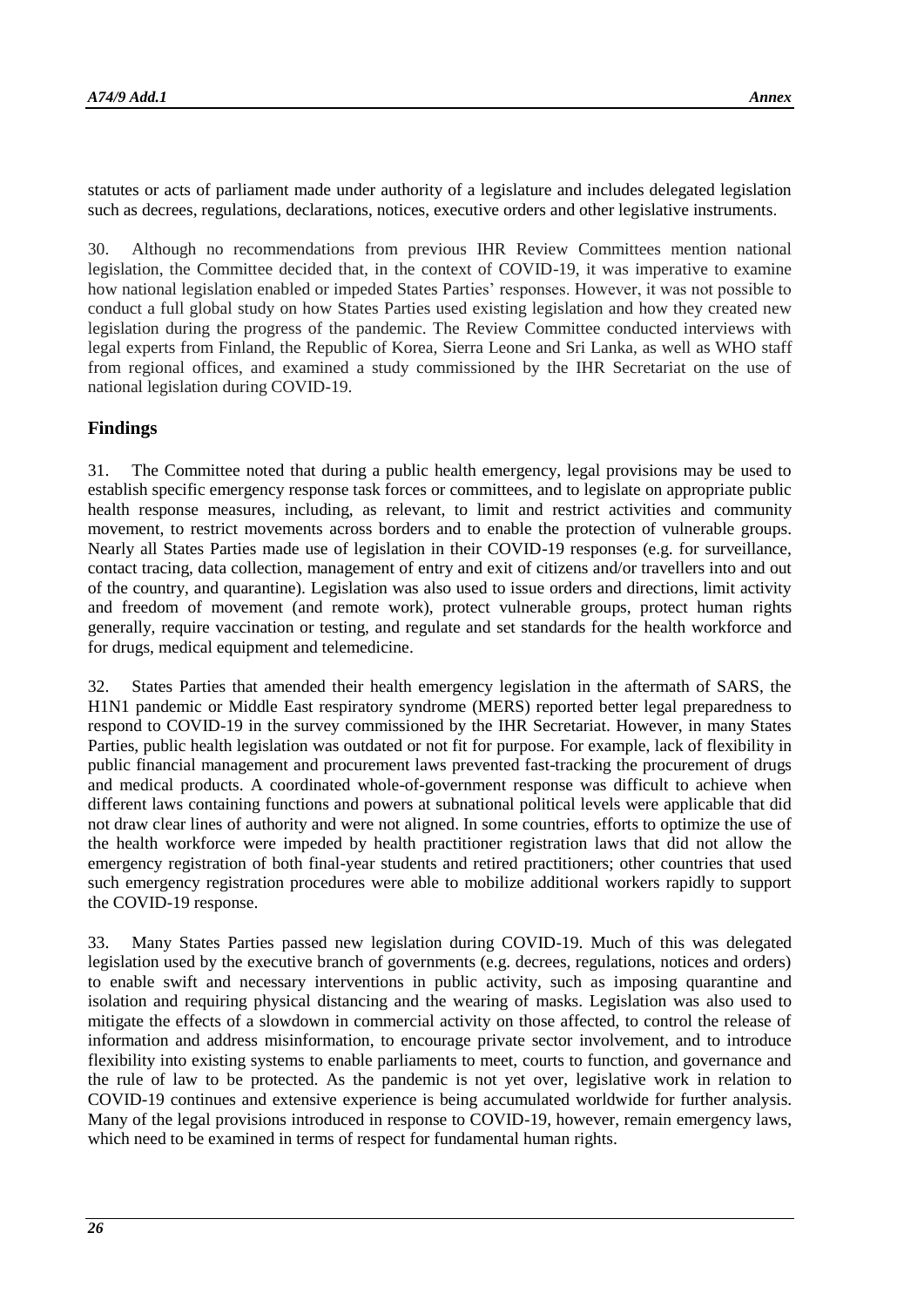34. The Committee noted that, while law reform and legislation development can be a long process, consideration of law reform well ahead of a health crisis is an important part of preparedness. Country experiences also show that the basic legislative architecture needs to be established, understood, administered, funded and fully implemented before a health emergency arises.

35. The Committee noted that Article 63 of the WHO Constitution requires Member States to promptly communicate "important laws, regulations, official reports and statistics pertaining to public health ..." to WHO, and that from 1948 to 1999, WHO compiled and published these in the International Digest of Health Legislation. However, WHO does not currently have a central repository for health-related legislation. Moreover, the provision of technical assistance to countries in relation to national legislation is conducted on an ad hoc basis across and throughout the three levels of the Organization.

## **Recommendations**

(1) States Parties should periodically review existing legislation and ensure that appropriate legal frameworks are in place to manage health risks and health emergencies; enable the establishment or designation of an NFP and the responsible authorities for IHR implementation; foster a whole-of-government approach; and support the establishment and functioning of core capacities in all the areas referred to in Articles 5 and 13 and Annex 1 of the IHR.

(2) States Parties should ensure that national legislation on emergency preparedness and response supports and is consistent with IHR provisions and IHR implementation (e.g. that the IHR have been incorporated into the domestic legal order and that implementing legislation has been adopted); that legislation is in place to protect personal data, including of travellers and migrants, during the response to public health emergencies of international concerns and pandemics; and that sufficient resources are available for the full implementation of existing and new legislation.

(3) WHO should engage with partners and continue to develop tools, technical guidance and internal capacity to support States Parties in their use of national legislation for IHR implementation consistent with its normative function under the WHO Constitution. Tools may include quick checklists, detailed process guidance, templates and model legislative text and should address the characteristics and attributes of legislation necessary to implement the IHR.

## **3.4 NATIONAL NOTIFICATION AND ALERT SYSTEM**

#### **Rationale and relevant IHR provisions**

 $\overline{\phantom{a}}$ 

36. Articles 6, 7 and 9 of the IHR contain provisions obligating States Parties to notify or report to WHO public health events that may constitute a public health emergency of international concern.<sup>1</sup> In accordance with Article 6.1 of the IHR, States Parties are required to determine whether a public health risk or acute public health event occurring domestically should be notified to WHO on the basis of the decision instrument in Annex 2. The IHR specify that notification must occur within 24 hours of

 $<sup>1</sup>$  A public health emergency of international concern is defined in Article 1 of the IHR as "an extraordinary event"</sup> which is determined, as provided in these Regulations: (i) to constitute a public health risk to other States through international spread of disease and (ii) to potentially require a coordinated international response".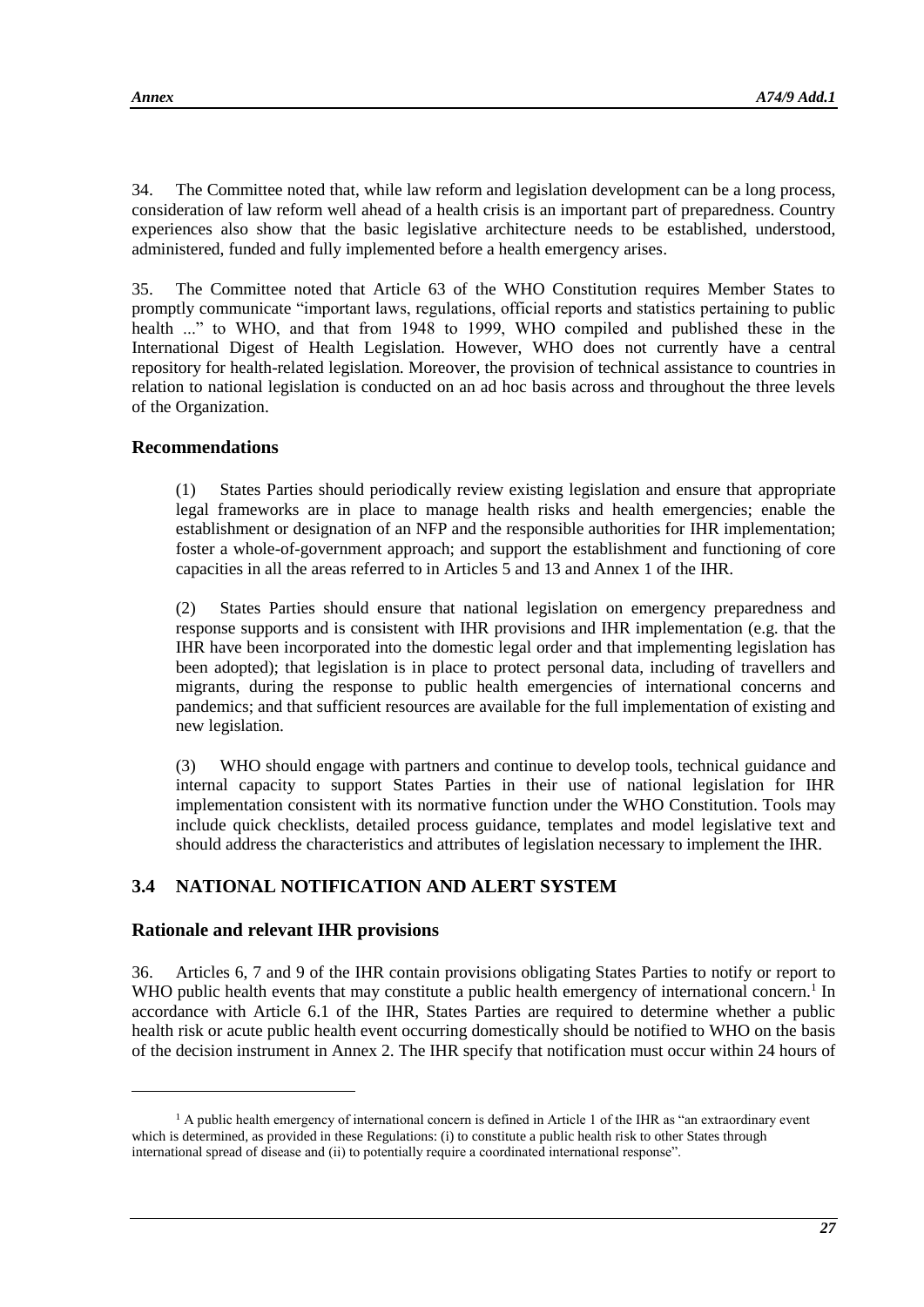assessment of public health information, but they do not specify a time limit for performing such assessment. Information about public health events may become available in the public domain some time before States Parties complete their assessment and are able to notify WHO. In such situations, the IHR require WHO to request verification from a State Party of such reports. Pursuant to Articles 9 and 10 of the IHR, States Parties are obligated to provide to WHO within 24 hours an acknowledgement of the request for verification and public health information on the status of the event referred to in WHO's request.

37. Following a notification or request for verification, States Parties must continue to provide WHO with timely, accurate and sufficiently detailed public health information in line with Articles 6.2 and 10.2 of the Regulations. Under Article 8, if an event does not require notification, particularly when information is insufficient to complete the assessment using the algorithm in Annex 2, a State Party may nevertheless keep WHO advised of the event and consult with WHO on appropriate health measures. In addition, States Parties must inform WHO of receipt of evidence of a public health risk identified outside their territory that may cause international disease spread, pursuant to Article 9.2 of the IHR.

38. Lastly, when WHO receives information of an event that may constitute a public health emergency of international concern, WHO is obligated under Article 10.3 of the IHR to offer to collaborate with the States Parties concerned in assessing the risk of international spread, the possible interference with international traffic and the adequacy of response measures. If a State Party does not accept the offer of collaboration, WHO may share the available information with other States Parties in accordance with Article 10.4 of the IHR, when this is justified by the magnitude of the public health risk, taking into account the views of the State Party concerned.

39. The purpose of these provisions is to allow WHO to rapidly assess events for their potential for international spread and to take the necessary actions, including informing other States Parties. Mandatory notification and verification by States Parties to WHO of important public health events is triggered by any event that may constitute a public health emergency of international concern, whether biological, chemical or radio-nuclear in origin or source.

40. The Committee sought to understand how the IHR alert mechanisms were utilized and adhered to in terms of event reporting and information sharing by States Parties during the COVID-19 pandemic. It considered how effective the flow of information was between the affected countries and WHO in the initial phase of the COVID-19 pandemic; what challenges WHO faced in assessing the risk and providing alerts to all countries; and whether the WHO Secretariat should have a stronger and clearer mandate to act if information is not provided by States Parties, and if so, how this mandate should be better formulated and implemented.

## **Findings**

41. The Review Committee reviewed the flow of events and related communications between WHO and countries of relevance during the early phase of the pandemic across all WHO regions. A detailed timeline is presented in Appendix 3. This section presents the detailed information reported to the Committee through interviews with NFPs and government representatives from Canada, China, Italy, Spain and the United States of America, as well as information reported by WHO staff from headquarters and regional and country offices.

42. The Committee became aware that on 26 December 2019, a family cluster of a pulmonary disease with similar features on computed tomography was admitted to the Hubei Provincial Hospital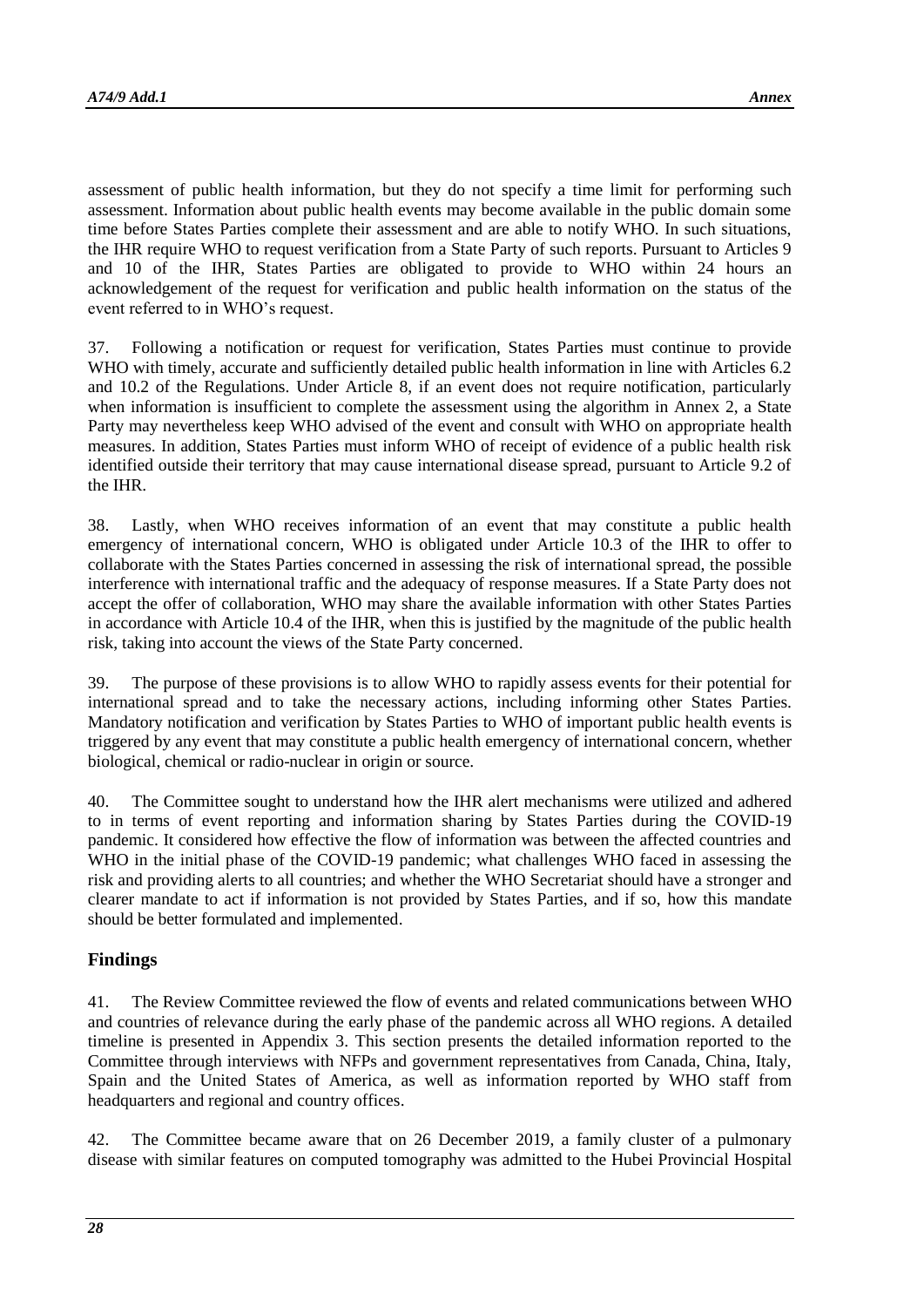of Integrated Chinese and Western Medicine and was reported to the Jianghan District Centre for Disease Control (CDC) on 27 December 2019. The Wuhan municipal CDC and the Jianghan District CDC conducted epidemiological investigations and sample collection in the hospital on the same day. Between 27 and 29 December 2019, Hubei Provincial Hospital of Integrated Chinese and Western Medicine received a total of four pneumonia patients related to Huanan Seafood Wholesale Market, which were given an internal multidisciplinary consultation in hospital on December 29 and then immediately reported to Jianghan District CDC, Wuhan municipal CDC and Hubei provincial CDC. After epidemiological investigation and sample collection, the patients were transferred to Jinyintan hospital. On 29 December, following clinical, epidemiological and laboratory investigation by the Wuhan city health authorities, the finding was that these cases were a viral pneumonia of unknown cause. On 30 December, Wuhan City Health Commission issued an urgent notice on treatment of patients with pneumonia of unknown cause to health institutions in the jurisdiction and put forward requirements on monitoring, reporting, treatment, prevention and control. On 31 December, the National Health Commission deployed experts to Wuhan to guide its response and to carry out an on-site investigation.

43. On 31 December 2019, the WHO Country Office and headquarters picked up information from the Wuhan Jianghan District website and from ProMed<sup>1</sup> about cases of pneumonia of unknown etiology in Wuhan. On 1 January 2020, WHO Western Pacific Regional IHR Contact Point requested information on the reported cluster of atypical pneumonia cases in Wuhan from the Chinese authorities. China's NFP acknowledged the request on the same day and on 3 January, and provided preliminary information on the cluster identified in Wuhan. On 5 January, China provided updated information on the outbreak to WHO; on 9 January, China reported that a novel coronavirus was preliminarily identified as the cause of the outbreak; and on 11 January, China shared with WHO and the global scientific community the genetic sequence of the new pathogen, which facilitated the rapid development of diagnostic tests and ultimately guided the development of vaccines.

44. In mid-January 2020, China's National Health Commission organized three face-to-face meetings between Chinese experts and the WHO Country Office in China and shared information about the outbreak, investigation progress, and prevention, control and treatment measures. On 19 January, a team of Chinese experts concluded that sustained human-to-human transmission existed; they briefed the public about this finding on 20 January. During the first Emergency Committee meeting held on 22 and 23 January, China provided detailed information on the evolution of the outbreak, including a line list of the first 425 cases.

45. The Review Committee also examined notification and information sharing from affected countries in other regions, through interviews with the NFPs mentioned above.

46. The United States notified its first cases to WHO under Article 6 of the IHR on 21 January 2020. The patient had returned from Wuhan, China, on 15 January, and subsequently sought care at a medical facility in the state of Washington. Based on the patient's travel history and symptoms, health care professionals suspected the new coronavirus. A clinical specimen was collected and sent to a United States Centers for Disease Control and Prevention laboratory overnight, where the diagnosis was confirmed via its real time reverse transcription polymerase chain reaction (rRT-PCR) test.

l

<sup>1</sup> <https://promedmail.org/> (accessed 27 April 2021).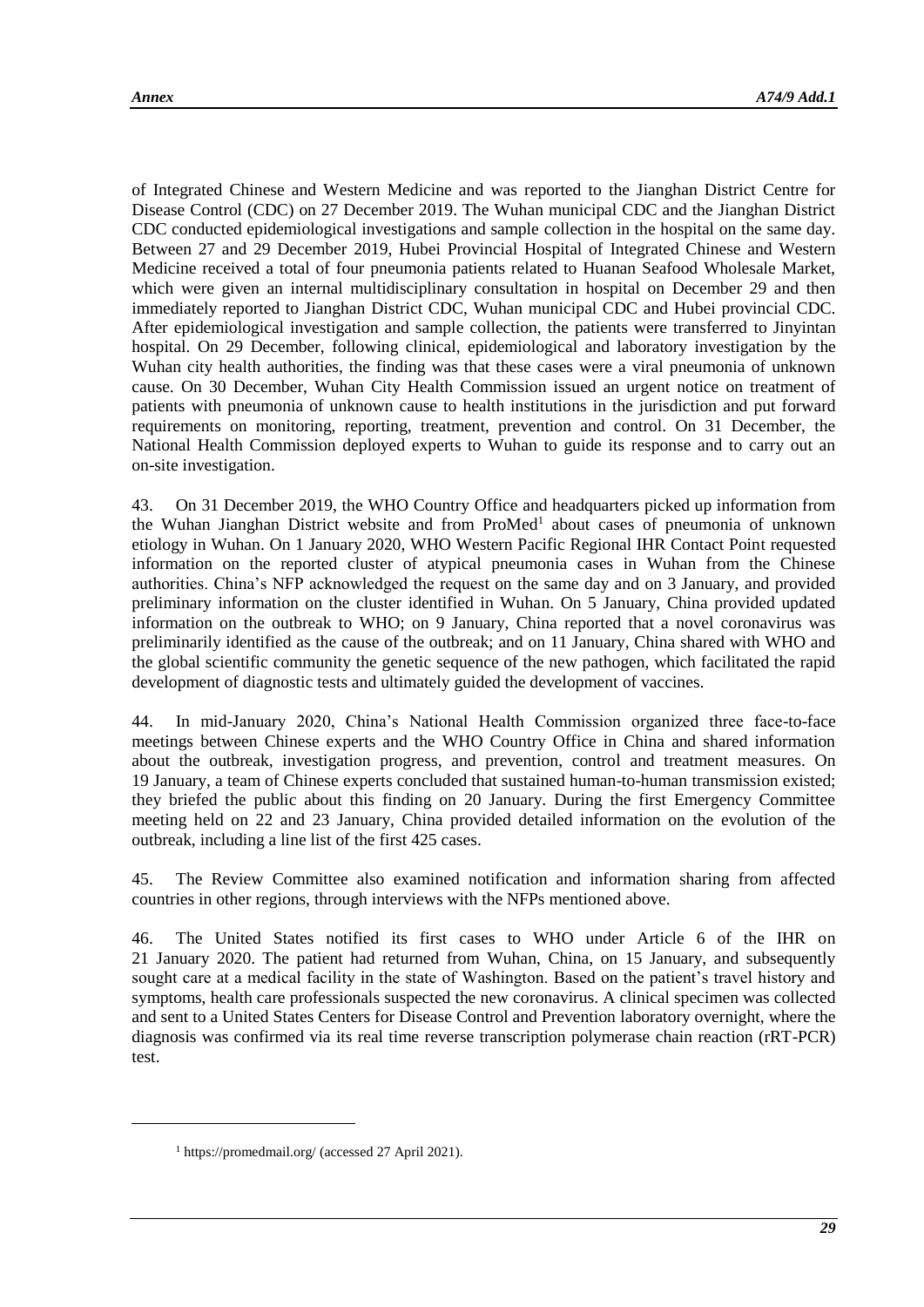47. On 26 January 2020, Canada notified the PAHO/WHO Region of the Americas IHR Contact Point of the first presumptive confirmed case of Wuhan novel coronavirus in Toronto. The patient, who presented to Sunnybrook Health Sciences Centre on 23 January with fever and respiratory symptoms and had recent travel history to Wuhan, China, had their diagnosis confirmed by laboratory testing on 25 January 2020.

48. On 31 January 2020, Spain confirmed and notified its first COVID-19 case, a German tourist who was linked to a mild case from Shanghai, China. On 9 February, a second case involved a British tourist who was linked to a cluster in the French Alps. No secondary transmission was reported. The sporadic cases were all imported and did not generate any further transmission in Spain. None of them was related to China but rather to football players and Erasmus students returning from Italy and to scientific congresses or religious cults in other European regions.

49. Italy reported its first case on 30 January 2020 through the European Union's Early Warning Reporting System. This is not unusual since European countries have a dual reporting system – both through the European Centre for Disease Prevention and Control and through the WHO Event Information Site (EIS) via the NFP. The systems are well integrated. Of the 55 States Parties in the European Region, the first case notification came through the Early Warning Reporting System for 20 States Parties, 12 by direct notification from NFPs, and 10 in response to verification requests from the Regional IHR Contact Points, based on a media article or other source, and 12 from official government websites.

50. In addition, the Review Committee also examined the report of the WHO-led joint study mission to Wuhan from 14 January to 10 February  $2021$ ,<sup>1</sup> and concluded that, while a cluster of unusual pneumonia cases was first recognized in Wuhan on 26 and 27 December 2019, following subsequent reporting, confirmation and alerts, earlier cases were identified retrospectively, suggesting substantial circulation of the virus in Wuhan during the second half of December 2019. Results of sequence analyses of SARS-CoV-2 suggest end-October to early December 2019 as the time of the most recent common ancestor of SARS-CoV-2. There was no significant transmission prior to December 2019, but some virus diversity was already present in December 2019 in Wuhan, suggesting earlier circulation. Sampling and testing of bats in Hubei and of wildlife across China were negative for SARS-CoV-2. Coronaviruses isolated from bats and pangolins have been found to be most similar to SARS-CoV-2, but none are sufficiently similar to SARS-CoV-2 to serve as the direct progenitor. More research is ongoing and planned, and additional research is necessary to better understand the source and place of origin of the outbreak.

51. The first cluster of severe pneumonia cases was picked up in a large modern city with a well-developed health care system, illustrating the central role of vigilant doctors and nurses and well-integrated reporting and surveillance systems as a precondition to identifying disease events early. All animal and environment samples were collected from Huanan market on 1 January 2020, with simultaneous initial disinfection and closure of the market. No animal products were positive for the virus, but extensive environmental contamination was found. The general difficulty in identifying zoonotic spillover events early also reinforces the need to focus not only on the response side of disease outbreaks, but also on activities that prevent the emergence of new zoonotic diseases in the first place and foster a One Health approach. These activities include: regulation of wildlife farming and use; biosecurity requirements for animal farming as well as food safety; strong public health

-

<sup>1</sup> WHO-convened Global Study of Origins of SARS-CoV-2: China Part. Joint WHO-China Study. 14 January–10 February 2021 [\(https://www.who.int/publications/i/item/who-convened-global-study-of-origins-of-sars-cov-2-china-part,](https://www.who.int/publications/i/item/who-convened-global-study-of-origins-of-sars-cov-2-china-part) accessed 27 April 2021).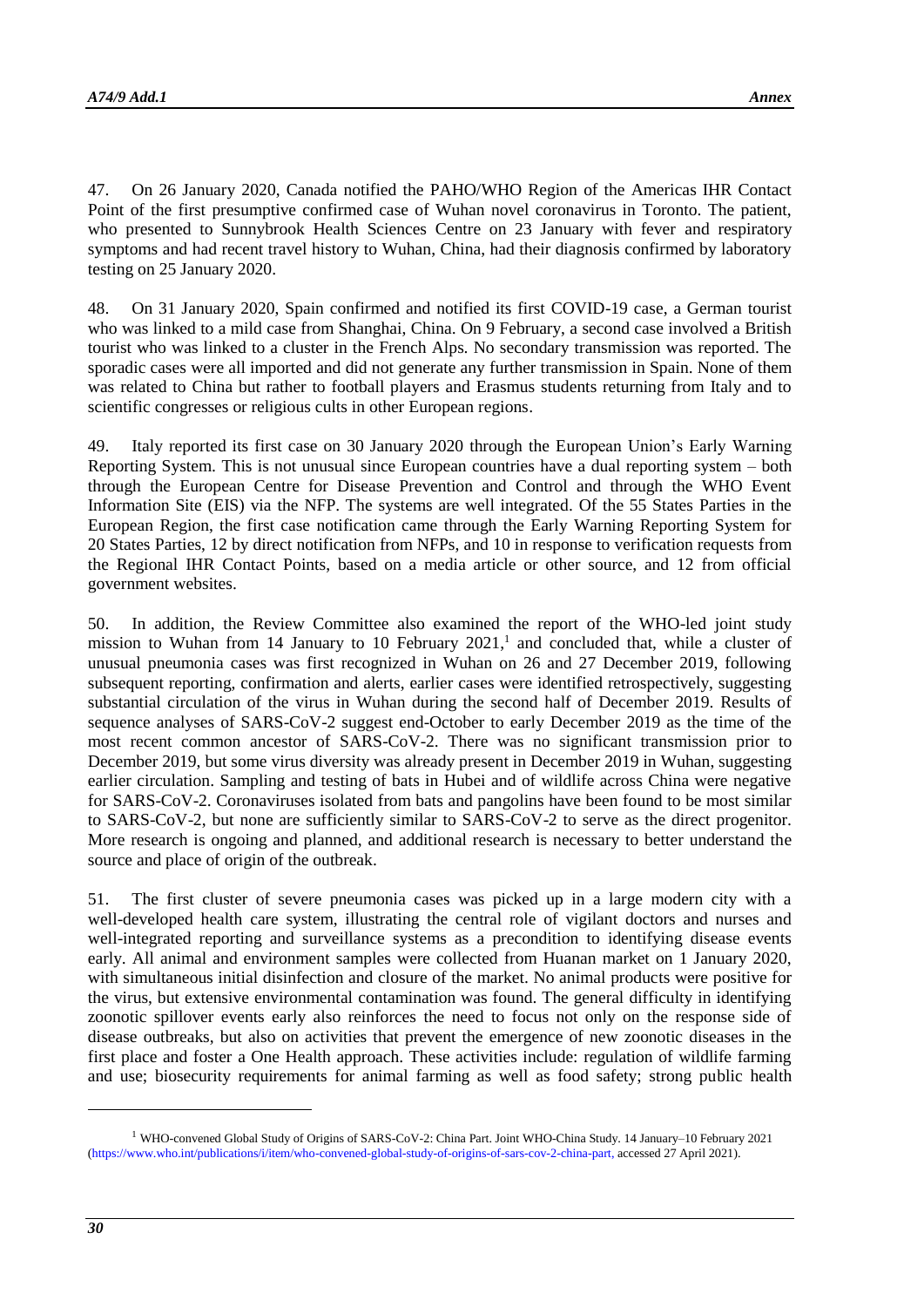systems and disease surveillance support for animal handlers and food producers; and restrictions on land use and regulation of land-use patterns.

52. The Review Committee noted the growing importance of genomic sequencing for outbreak alert and response. This innovative technology is very useful for the rapid development of appropriate diagnostics, treatment and vaccines, as witnessed during the COVID-19 pandemic. Moreover, it can also help to track the course of outbreaks and identify emerging variants. If combined with genomic surveillance in the animal, food and environmental sectors, it can allow for a better understanding of the potential for spillover of zoonotic diseases and can enable better preparedness and response to emerging diseases.

## **Recommendations**

(1) States Parties should share the relevant public health information needed by WHO to assess the public health risk for a notified or verified event as soon as it becomes available, and continue to share information with WHO after notification or verification so as to allow WHO to conduct a reliable risk assessment. States Parties should communicate more proactively through WHO's EIS with both other States and the WHO Secretariat. WHO should monitor and document countries' compliance with their IHR requirements for information sharing and verification requests, and report its findings in WHO's annual report to the World Health Assembly on IHR implementation.

(2) WHO should develop a mechanism for States Parties to automatically share real-time emergency information, including genomic sequencing, needed by WHO for risk assessment that builds on relevant regional and global digital systems.

(3) WHO should develop options to strengthen, and where appropriate, build global genomic sequencing infrastructure with a view to maximizing this critical technology as a component of future pandemic preparedness and response.

(4) As part of a One Health approach to preparedness, alert, response and research to emerging zoonotic diseases, WHO should work closely with States Parties, in collaboration with the World Organisation for Animal Health, the Food and Agriculture Organization of the United Nations and the United Nations Environment Programme, as well as other networks and relevant stakeholders and partners, to address the risks of emergence and transmission of zoonotic diseases, and provide a coordinated, rapid response and technical assistance as early as possible for acute events.

## **3.5 RISK ASSESSMENT AND INFORMATION SHARING**

## **Rationale and IHR provisions**

53. The Regulations require WHO to rapidly identify, verify and assess public health risks that are of potential international concern and to ensure that other States Parties are provided with the information they need to protect their populations. Articles 5.4, 9.1 and 10.1 of the IHR mandate WHO to conduct public health surveillance globally and to obtain verification from States Parties of events that have not been reported by a State and may constitute a public health emergency of international concern. Article 10.2 of the Regulations requires States Parties to acknowledge these requests and provide available public health information on the status of the event within 24 hours. Under Articles 10.4 and 11 of the IHR, WHO is obligated to provide event-related information it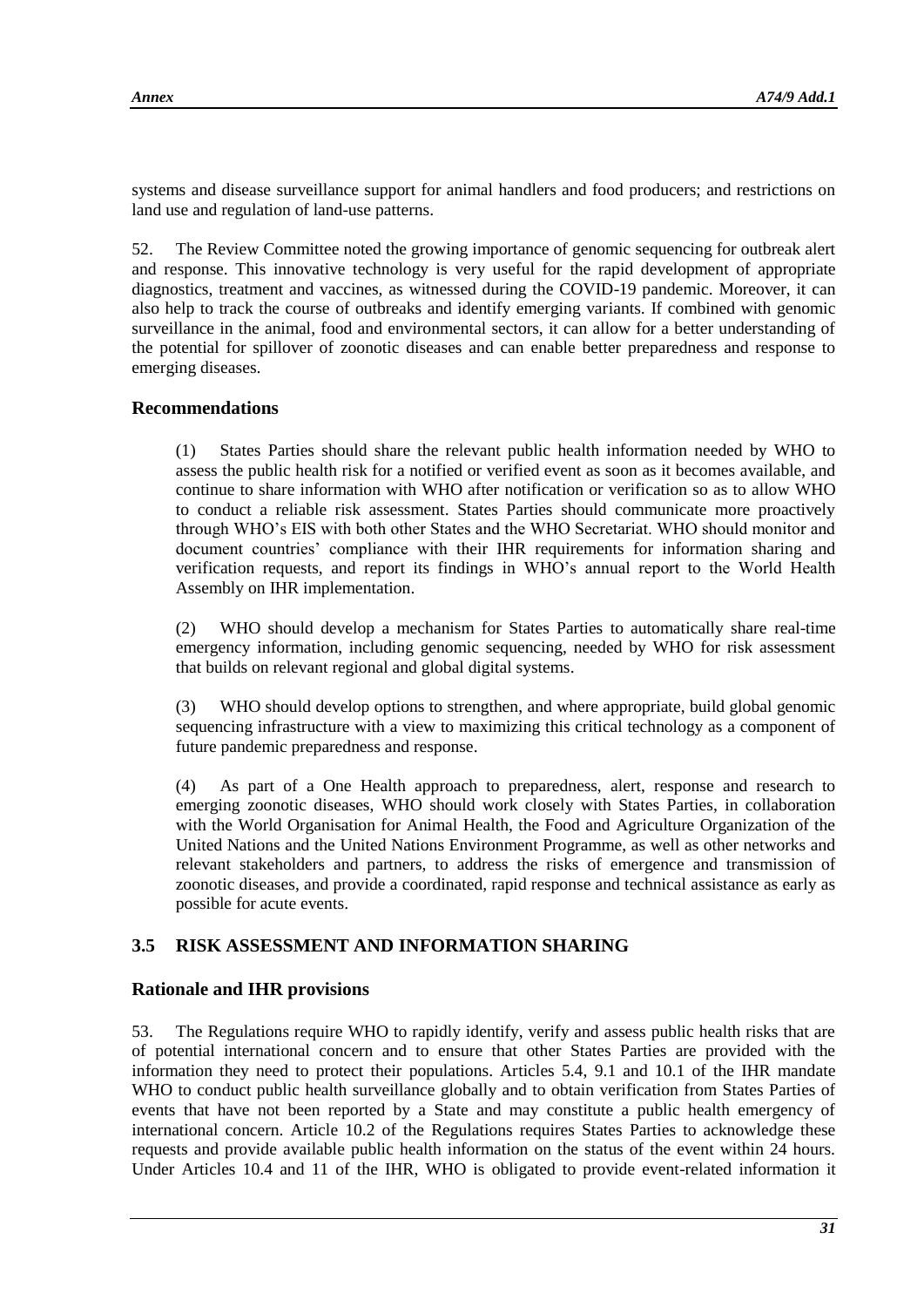receives under Articles 5–10 to all States Parties, whenever such information is necessary for States to respond to a public health risk or to prevent their populations from being affected. This information is shared through the EIS, which is a secured platform accessible to all NFPs and UN agencies with whom WHO is required to collaborate under the IHR. If a State Party refuses to respond to WHO's verification request or fails to accept an offer of collaboration, WHO may share with other States Parties the information available to it, when justified by the magnitude of the public health risk. In accordance with Articles 6. 9.2 and 8 respectively, WHO shall not make information in notifications, reports and consultations generally available to other countries, unless circumstances justify information dissemination.

54. With regard to WHO's risk assessment and information sharing during the COVID-19 pandemic, the Review Committee sought to understand the challenges involved in WHO's assessment of the public health risk of this event in the early days and in providing event information to States Parties.

#### **Findings**

55. Through the same interviews mentioned in the previous section, the Committee found that, after receiving responses from China to a request for verification under Article 10 of the IHR made on 3 January 2020, WHO sent a draft EIS posting to China on 4 January 2020, asking the China NFP for review and concurrence. On 5 January, China provided feedback and concurrence, and WHO posted the information provided on the EIS and on the WHO website in Disease Outbreak News (DON).<sup>1</sup> Details included: the number of cases and their clinical status; the possible exposure to a seafood market; and the Wuhan authority's response measures. The DON stated that information enabling the determination of the overall risk of this reported cluster of pneumonia of unknown etiology was limited and advised that "WHO's recommendations on public health measures and surveillance of influenza and severe acute respiratory infections still apply".

56. In addition, on 2 January 2020 WHO informed GOARN about the event and on 10 January 2020 convened the Scientific Technical Advisory Group for Infectious Hazards.<sup>2</sup> On 10 January 2020, WHO issued initial guidance on addressing the new disease, as well as advice on international travel.

57. WHO's rapid risk assessment is a robust internal process enabling WHO to analyse formal and informal information about the potential for the international spread of diseases. WHO assessed the risk of the pneumonia of unknown etiology outbreaks in Wuhan on 5 January 2020 to be "high" at the national level, "moderate" at the regional level and "low" at the global level. Findings from this risk assessment were included in a DON and on the EIS shared with States Parties on 5 January 2020.

58. WHO continued to update the risk assessment as it received more information, and on 14 January the risk was assessed as "moderate" at the regional and global levels, and it was deemed necessary to refer the event for review by an Emergency Committee under the IHR to determine whether or not it constituted a public health emergency of international concern. The findings of the risk assessment were also shared via a DON on 14 January 2020. When the Emergency Committee

-

<sup>1</sup> <https://www.who.int/csr/don/05-january-2020-pneumonia-of-unkown-cause-china/en/> (accessed 27 April 2021).

<sup>&</sup>lt;sup>2</sup> This group provides independent advice and analysis to the WHO Health Emergencies Programme on infectious hazards that may pose a potential threat to global health security.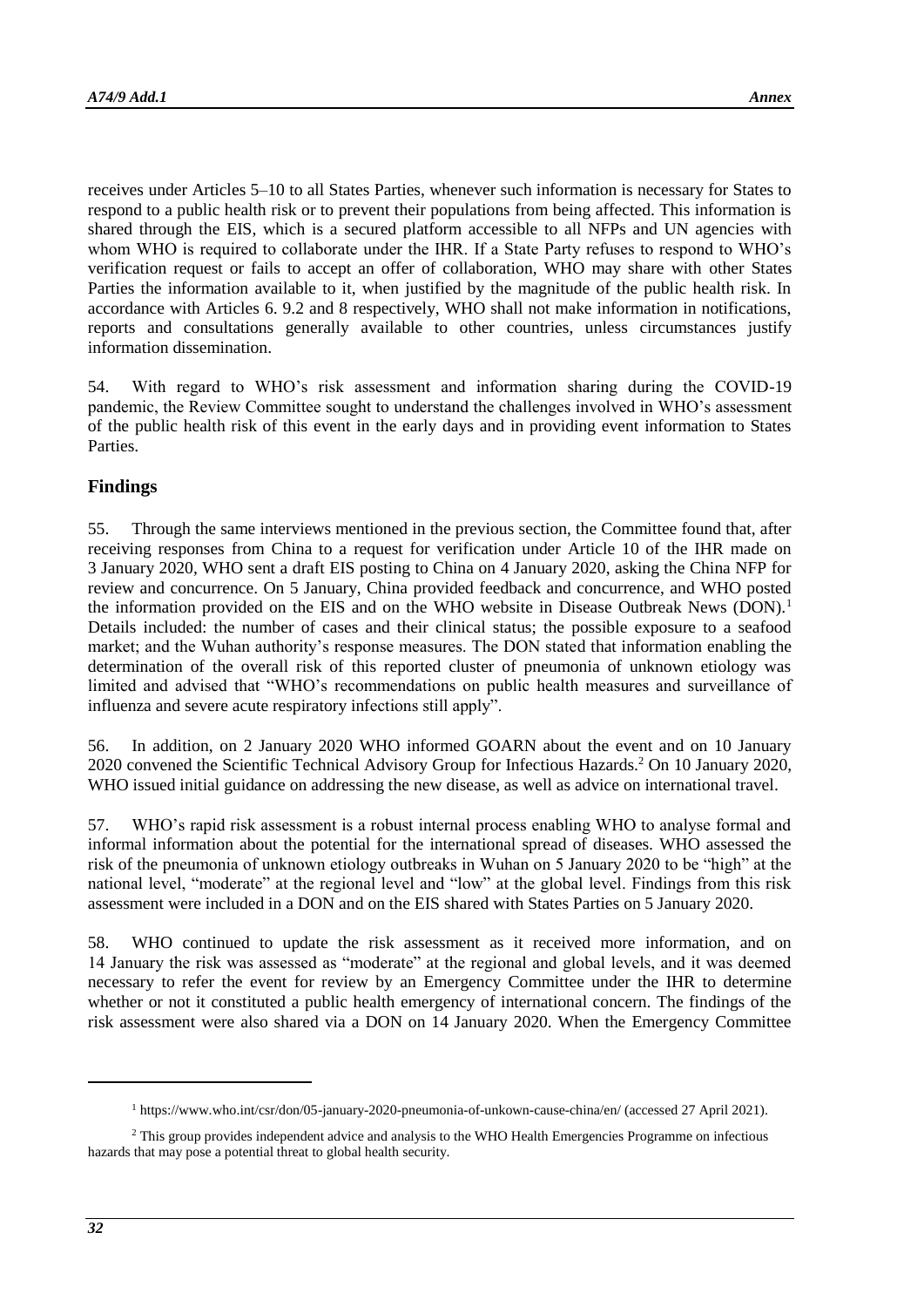convened by the Director-General met on 22 January 2020, the level of risk was assessed to be "very high" at the national level and "high" at the regional and global levels.

59. The quality of risk assessments depends on the information available to WHO, which was limited at the beginning of the outbreak for both affected countries and WHO. In this regard, the Committee proposed that WHO develops more standardized forms to collect the information required for conducting a realistic risk assessment. Such information should include at a minimum epidemiological data, burden of disease, and public health and health systems capacities. Box 1 presents a proposal for the type of information that such forms may include for risk assessment of an infectious disease event. Some of this information may already be known for several diseases, while other information is context specific. The proposed list is non-exhaustive and serves as a guide. Information should be shared with WHO as it becomes available, not when all the information on the list has been collected.

60. The Committee considered that WHO's alerts and risk assessments for COVID-19 received by countries through the EIS or a DON, as well as by partners through GOARN, were useful in preparing for appropriate response measures. The Committee noted that WHO does not share its full risk assessment publicly, although significant information included in these documents (which are systematically shared in full with the Emergency Committee) is presented in a DON and an even greater amount on the EIS.

61. When discussing the IHR provisions relating to WHO's requests for verification and its obligations to share information under the IHR, the Review Committee found that some States Parties understand that information provided by WHO under Article 11 of the IHR requires their approval; in fact, it requires only consultation, although some countries consider that such consultation also requires State Party's approval. The Committee considered that WHO can use Article 11 of the Regulations more proactively to share even unverified information with other States Parties if such information sharing is deemed necessary to inform the risk assessment.

#### **Box 1 Proposal for information that may be required for risk assessment of an infectious disease event**

**Microbiological information**: pathogen, whole genome sequence, diagnostic methods, vaccines

**Epidemiological information**: incidence, age distribution, transmission routes (including person-to-person transmission), basic reproduction number, latent period, generation time (or serial interval), period of infectiousness, secondary attack rate

**Clinical information**: incubation period, symptoms and signs, disease spectrum (proportion of asymptomatic infection, clinical disease, severe disease and fatality), risk factors for severe disease, disease duration, disease treatment modalities, immunity

**Disease burden**: the product of magnitude of the event and individual severity

**Health care capacity**: availability and accessibility in the affected area of the necessary medical facilities, personnel, diagnostics, vaccines and treatments

**Public health capacity**: capacities in the affected area for surveillance and appropriate public health measures as specified in Annex 1 of the IHR

**Potential for a public health emergency of international concern**: see Annex 2 of the IHR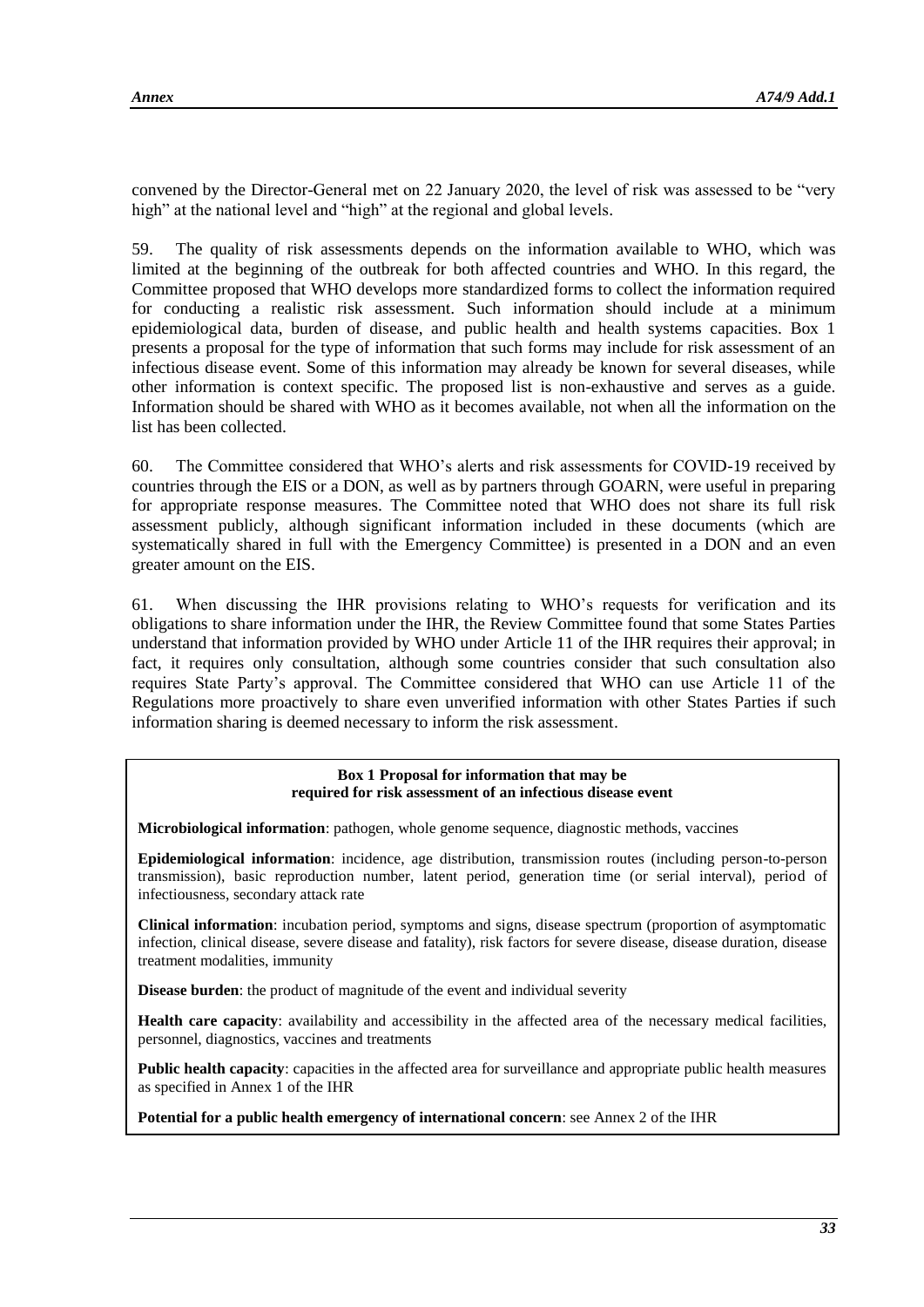#### **Recommendations**

(1) In cases where WHO deems an event to be of significant risk and where the allegedly affected State Party does not respond to WHO's verification request concerning a possible event, and if other information about the event is already in the public domain, then WHO should provide that publicly available unverified information about the event, while protecting the source of that information. This will allow States Parties to: (a) have access to the signals that caused concern to WHO and the status of WHO's request for verification; and (b) respond by providing information about the event in question.

(2) WHO should develop standard forms for requesting information and verification of events under relevant articles, clearly listing the type of information necessary for conducting its risk assessment. Such information may include, but is not limited to, microbiological information, infection epidemiology (e.g. transmission patterns, incubation period, attack rate, incidence), disease burden (e.g. clinical features, case-fatality rate) and public health and health systems response capacities. WHO should disseminate these forms and provide training for NFPs on how to use them.

(3) WHO should proactively and assertively make use of the provisions of Article 11 of the IHR to share information about public health risks with States Parties (including unofficial information from reliable sources, without seeking agreement from the States Parties concerned) and should report annually to the World Health Assembly on how it has complied with the implementation of Article 11, including instances of sharing unverified information with States Parties through the EIS.

(4) WHO should strengthen its informal interactions with States Parties to enable the Organization to conduct high-quality, rapid risk assessments. To this end, WHO should further develop familiarity, confidence and trust building mechanisms (e.g. periodic conferences, informal informational sessions) between itself and the appropriate NFPs/competent authorities, at the global, regional and country levels.

## **3.6 COVID-19 EMERGENCY COMMITTEE AND THE DETERMINATION OF A PUBLIC HEALTH EMERGENCY OF INTERNATIONAL CONCERN**

#### **Rationale and relevant IHR provisions**

62. Article 1 of the IHR defines a public health emergency of international concern as "an extraordinary event which is determined, as provided in these Regulations: (i) to constitute a public health risk to other States through the international spread of disease and (ii) to potentially require a coordinated international response". Article 1 also defines a "public health risk" as the "likelihood of an event that may affect adversely the health of human populations, with an emphasis on one which may spread internationally or may present a serious and direct danger". Finally, "event" is defined as "a manifestation of disease or an occurrence that creates a potential for disease", and "temporary recommendations" are defined as "non-binding advice issued by WHO pursuant to Article 15 for application on a time-limited, risk-specific basis, in response to a public health emergency of international concern, so as to prevent or reduce the international spread of disease and minimize interference with international traffic".

63. In accordance with Article 12 of the IHR, the Director-General determines whether an event constitutes a public health emergency of international concern. The Director-General must consult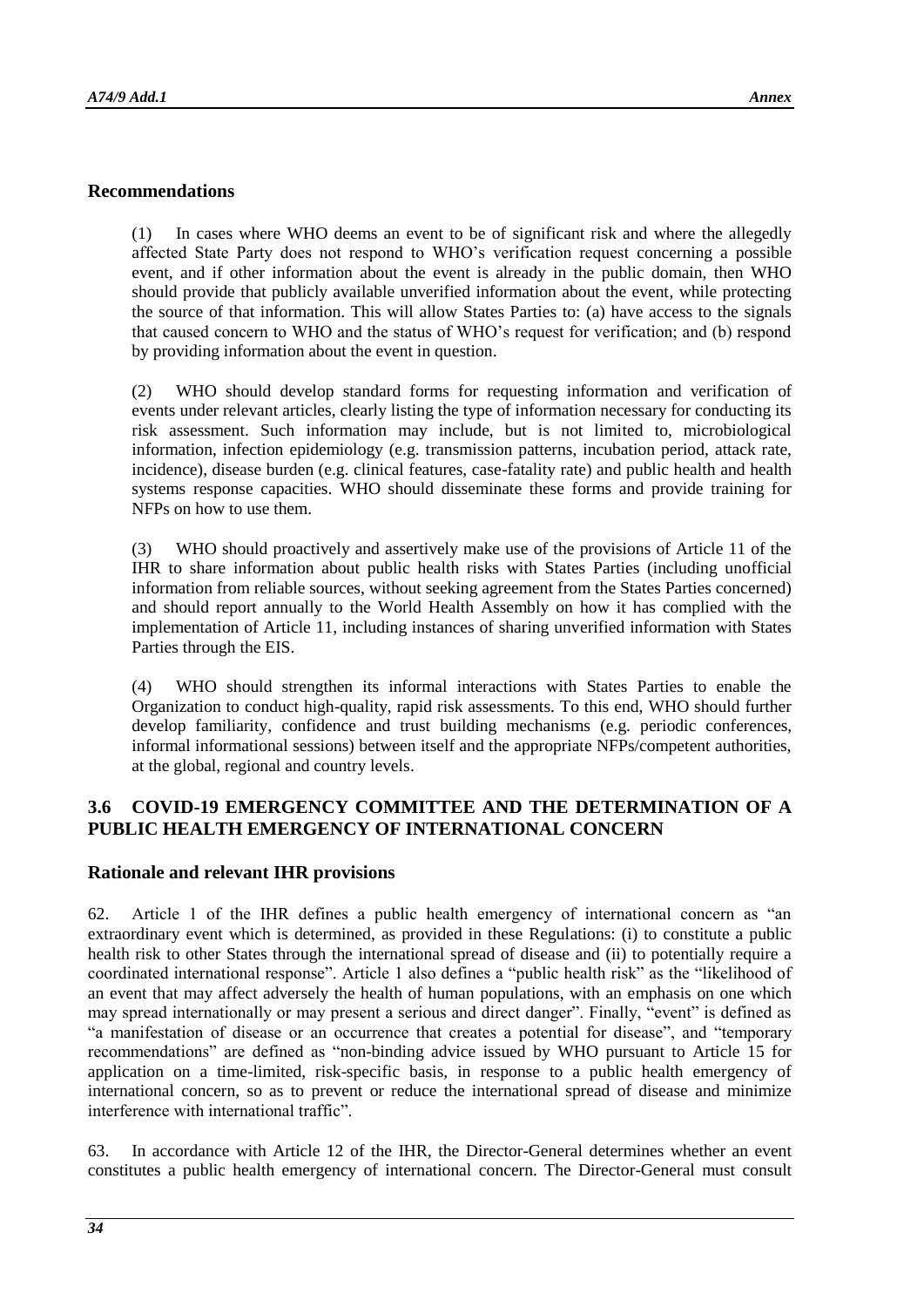with the State Party where the event occurs for a preliminary determination, after which he/she must convene an Emergency Committee in accordance with Articles 48 and 49 of the Regulations to seek its advice on appropriate temporary recommendations.

64. In accordance with Articles 48 and 49 of the IHR, an Emergency Committee examines the information provided by the WHO Secretariat and the affected States Parties, assesses the event against the definition of a public health emergency of international concern set out in Article 1, and advises the Director-General on whether the event fits that definition, and if so, on associated temporary recommendations, as provided for by Articles 15, 17 and 18 of the IHR.

65. In making the final determination, the Director-General must consider in line with Article 12.4 of the IHR "(a) information provided by the State Party; (b) the decision instrument contained in Annex 2; (c) the advice of the Emergency Committee; (d) scientific principles as well as the available scientific evidence and other relevant information; and (e) an assessment of the risk to human health, of the risk of international spread of disease and of the risk of interference with international traffic."

66. One of the Review Committee's objectives was to assess the functioning of the IHR and WHO's performance with respect to the establishment, working methods and outcomes of the COVID-19 Emergency Committee convened in January 2020. The Committee sought to understand how the Emergency Committee was set up (trigger, timing and composition); how the Emergency Committee operated (receipt and review of information, including discussions and conclusions); whether WHO communicated sufficiently about the reasons why a public health emergency of international concern was not declared after the first meeting of the Emergency Committee; how the final decision was reached; the views of the Emergency Committee's members; the distinct roles and responsibilities of the Emergency Committee and the Director-General; the significance and consequences of the determination of a public health emergency of international concern; and the implications of the temporary recommendations issued for States Parties.

## **Findings**

## **Emergency Committee**

67. To inform its deliberations, the Review Committee interviewed the Chair of the COVID-19 Emergency Committee and the Chairs of previous Emergency Committees, as well as WHO staff from headquarters and regional offices, and reviewed the documentation received by the Emergency Committee for its first meetings, including WHO risk assessments and country presentations. It also reviewed an internal WHO report of a technical consultation conducted in November 2019 on the implementation of the IHR in relation to Emergency Committees and the determination of a public health emergency of international concern.

68. The Review Committee noted that WHO assessed on 5 January 2020 that the risk was high at the national level, moderate at the regional level and low at the global level. However, on 14 January, based on the availability of new and additional information, including on a case being exported from Wuhan, China, to Thailand, WHO assessed the risk at the global level as being moderate, and the event was deemed necessary to be reviewed by an Emergency Committee. Preparations for convening the Emergency Committee began with the identification of relevant experts from the IHR Roster and other WHO expert advisory panels. A WHO-led mission visited China on 20–21 January 2020 and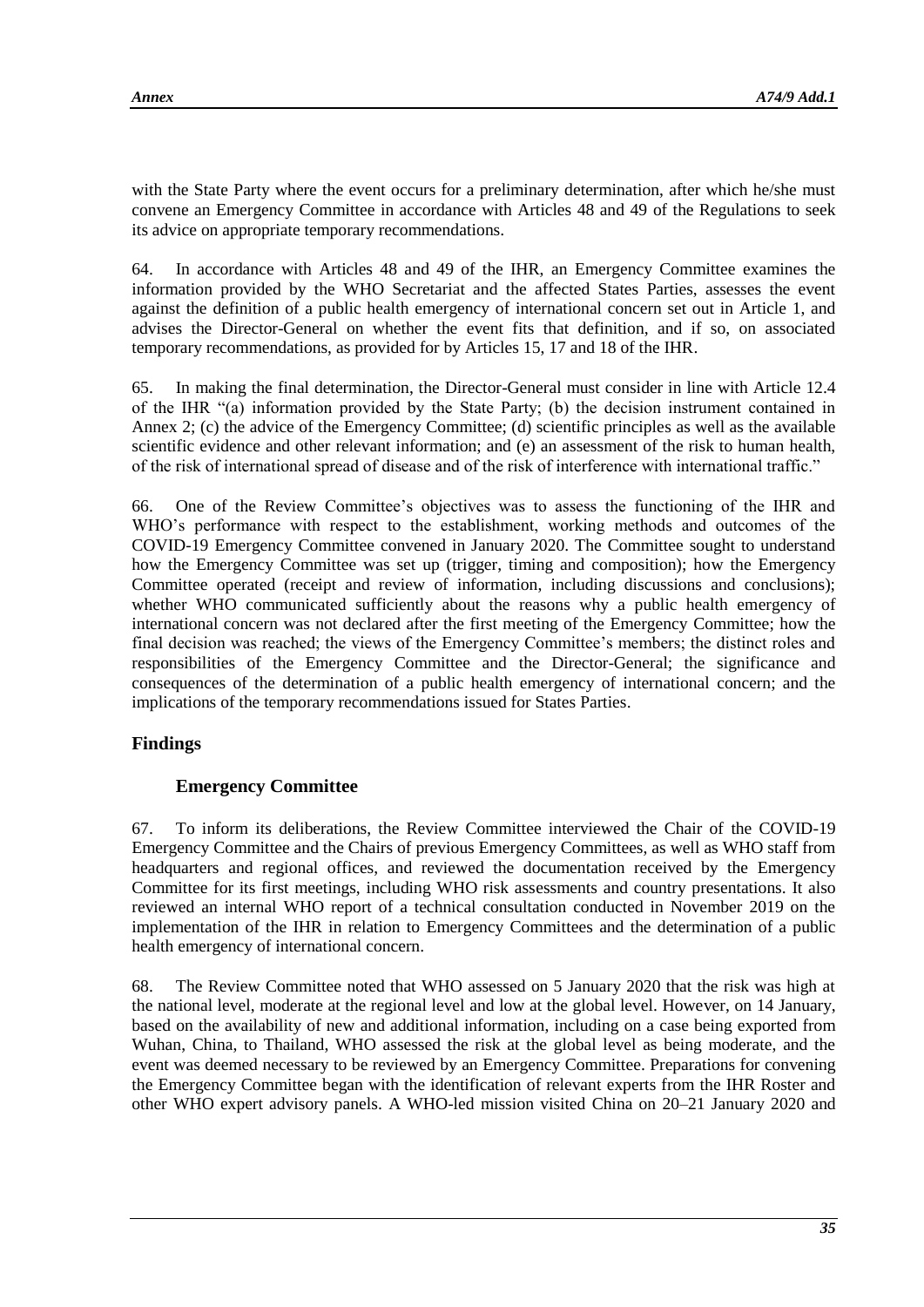was informed that human-to-human transmission existed, but more analysis was required to understand the full extent of such transmission; WHO offered support to China for further analysis.<sup>1</sup>

69. The Emergency Committee was convened on 22 January  $2020<sup>2</sup>$  but was not able to reach a conclusion based on the available information presented. As a result, the Director-General asked for the deliberations to continue the following day and held a media briefing. When the Emergency Committee met again on 23 January 2020, several members considered that there was still insufficient information to be able to assess whether the event constituted a public health emergency of international concern or not; the Committee felt constrained by the restricted and binary nature of the determination (an event either is, or is not, a public health emergency of international concern: there is no intermediate level of warning). Because its views diverged, the Emergency Committee did not advise the Director-General that the event constituted a public health emergency of international concern but agreed to reconvene within 10 days.

70. The Director-General accepted this advice and held a second media briefing. On 23 January, he announced that he was not at that time declaring the event a public health emergency of international concern and reported that the Emergency Committee was divided over whether the outbreak of novel coronavirus constituted such an emergency. He added: "Make no mistake. This is an emergency in China, but it has not yet become a global health emergency. It may yet become one. WHO's risk assessment is that the outbreak is a very high risk in China, and a high risk regionally and globally".<sup>3</sup> At that time only nine cases and no deaths had been reported outside of China.

71. After the second Emergency Committee meeting on 30 January 2020, the Director-General determined that the outbreak of 2019 Novel Coronavirus (2019-nCoV) constituted a public health emergency of international concern, presented the Committee's advice to WHO, and issued the Committee's advice to States Parties as temporary recommendations under the IHR.

72. In terms of process, the Review Committee was informed that, although there are no formal criteria for triggering the convening of an Emergency Committee, WHO usually considers, among other factors, whether three criteria are fulfilled: Is the situation becoming widespread? Is the situation serious/severe? Will a public health emergency of international concern declaration be helpful? More specifically, WHO's standard risk assessment presents detailed analysis of the available information in relation to three risk questions: what is the risk for human health, what is the risk of event spreading, and what is the risk of insufficient control capacities. For each of those questions, it presents the assessment of likelihood and possible consequences. In addition, it provides detailed assessment of the hazard, exposure and context as well as specific recommended actions, among which whether or not the event should be submitted for review by an Emergency Committee. The team conducting the risk assessment includes WHO technical staff in headquarters and regions across the relevant response pillars.

73. In assessing the selection of the Emergency Committee's members, the Review Committee found that geographical representation was adequate and noted that most members were native English speakers. Meetings were held in English, although simultaneous interpretation was available upon

1

<sup>1</sup> <https://www.who.int/china/news/detail/22-01-2020-field-visit-wuhan-china-jan-2020> (accessed 27 April 2021).

<sup>2</sup> <https://www.who.int/groups/covid-19-ihr-emergency-committee> (accessed 27 April 2021).

<sup>3</sup> [https://www.who.int/director-general/speeches/detail/who-director-general-s-statement-on-the-advice-of-the-ihr](https://www.who.int/director-general/speeches/detail/who-director-general-s-statement-on-the-advice-of-the-ihr-emergency-committee-on-novel-coronavirus)[emergency-committee-on-novel-coronavirus,](https://www.who.int/director-general/speeches/detail/who-director-general-s-statement-on-the-advice-of-the-ihr-emergency-committee-on-novel-coronavirus) (accessed 27 April 2021)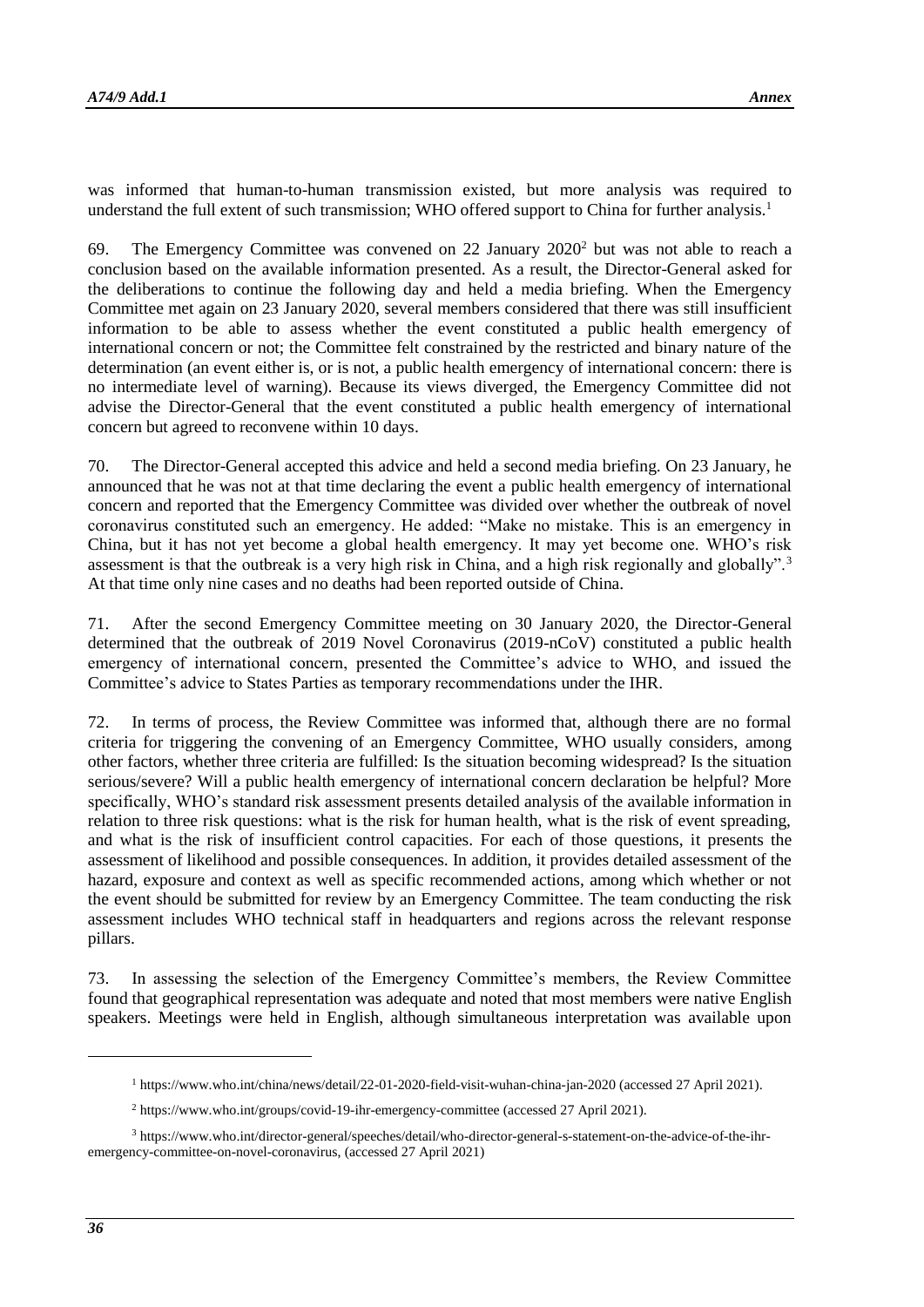l

request. Regarding the IHR Roster of Experts, from which members were selected, it was noted that WHO has never made an open call for experts. And although Article 48 of the IHR allows States Parties to nominate experts to the Roster, only 82 have done so. The majority of the over 400 experts have been nominated through WHO technical networks, based on their technical expertise.

74. For each Emergency Committee meeting, members receive documentation from affected States Parties and presentations by the Secretariat on the current status of the event and response activities, and the WHO rapid risk assessment. The Review Committee assessed that, compared with the time allocated to presentations, there is little time for members to discuss and give their assessment of the event against the definition of a public health emergency of international concern and the proposed temporary recommendations.

# **Public health emergency of international concern**

75. The Committee noted some challenges regarding the determination of a public health emergency of international concern. First, the stated criteria used by the Emergency Committee for advising on the determination leave much room for interpretation. For example, what constitutes an "extraordinary event", and how should the level of severity for different diseases be assessed and differentiated? Is it the actual international spread or the potential risk of spread that should be considered? What does a need for "a coordinated international response" mean in a situation where countries have already implemented comprehensive response measures? Does "international response" refer to a response that occurs in several States Parties or to a response that is coordinated by several States Parties to support the affected area or country? Is a response inside the affected State that is supported by other States an international response or merely a national response supported by others? Does "response" encompass activities directly aimed at curtailing the spread of disease in the affected States, or also the preparedness activities in other States in anticipation of the potential spread of disease to these States? Does "coordinated" refer to coordination by any party, such as the affected State, nongovernmental organizations or UN agencies, or does it refer solely to the coordination by WHO under the IHR with temporary recommendations as the main tool?

76. The Review Committee also noted that the release of funding by international partners to support the public health response is often only triggered when an event is determined to be a public health emergency of international concern, which puts pressure on the Emergency Committee to advise on such a determination if funding is perceived to be a limiting factor for responding to the event. In addition, WHO procedures for assessment and listing of unlicensed vaccines or therapeutics for emergency use are primarily intended for use during a public health emergency of international concern, although the revised procedure can also be authorized by the Director-General for any public health emergency if he/she determines that this is in the best interest of public health.<sup>1</sup>

77. In addition, the Review Committee noted a lack of clarity about the actions required after the determination of a public health emergency of international concern, and about how it should be formally ended. Following the Emergency Committee's advice, the Director-General issues non-binding temporary recommendations, mainly for health measures in relation to travel, pursuant to Article 18 of the IHR. In practice, the temporary recommendations also encompass broad response measures, such as surveillance and clinical management. For events occurring after the full establishment of the WHO Emergencies Programme in 2016, WHO has published detailed public

<sup>1</sup> [https://cdn.who.int/media/docs/default-source/medicines/eulprocedure\\_a63b659c-1cdc-4cee-aa2d](https://cdn.who.int/media/docs/default-source/medicines/eulprocedure_a63b659c-1cdc-4cee-aa2d-ef5dd9d94f0b.pdf?sfvrsn=55fe3ab8_7&download=true)[ef5dd9d94f0b.pdf?sfvrsn=55fe3ab8\\_7&download=true](https://cdn.who.int/media/docs/default-source/medicines/eulprocedure_a63b659c-1cdc-4cee-aa2d-ef5dd9d94f0b.pdf?sfvrsn=55fe3ab8_7&download=true) (accessed 29 April 2021).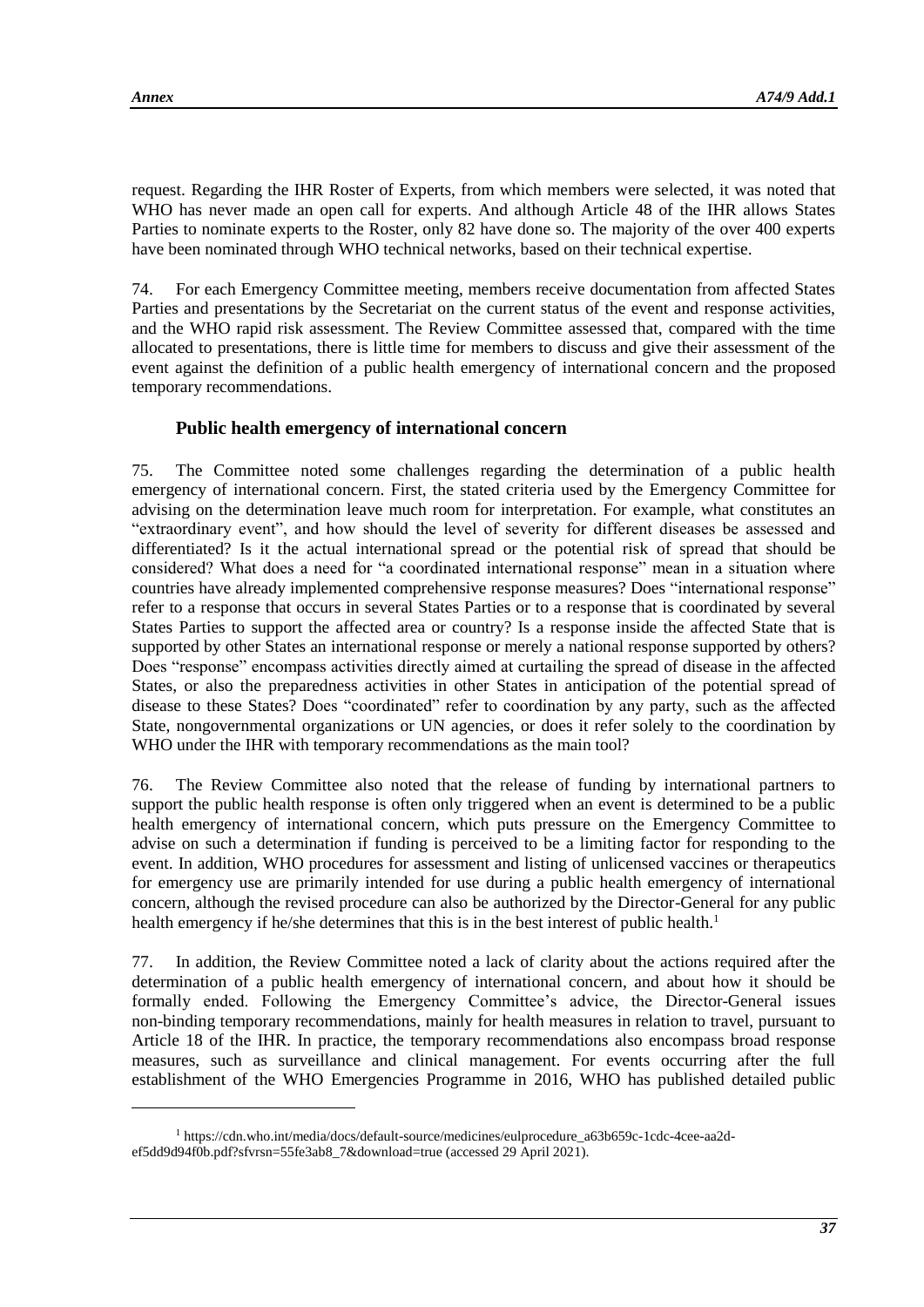health response advice in DONs. These appeared weekly during the COVID-19 pandemic and provided details of public health response measures recommended by WHO for the affected countries.

78. In addition, the Committee also discussed the issue of pandemic versus public health emergency of international concern. The term "pandemic" is not defined under the IHR, yet the Committee noticed that the majority of countries started to implement response measures, in particular travel restrictions, as well coordination of efforts for vaccine development and distribution, only after the event was characterized by WHO as a pandemic on 11 March 2020. This was perceived by many countries as a higher level of alert and response than the public health emergency of international concern.

79. From discussions with the WHO pandemic influenza preparedness programme, the Review Committee learned that, in the event of the emergence of a new influenza virus that causes an influenza pandemic, the single most important trigger for many of the response mechanisms that have been put in place by WHO and its partners, will be the declaration of a pandemic by WHO. This requirement is specified in many of the documents – notably legally binding advance supply agreements under the Pandemic Influenza Preparedness Framework. Without this specific declaration, many response mechanisms cannot be activated – or may be activated at considerable risk to WHO and the vulnerable populations of the world. Thus, for instance, the advance supply contracts and the response fund under the Framework are not replenishable. If they are triggered and used in advance of a pandemic, and the pandemic is not declared, supplies or funds will not be replenished, compromising the time when they are most needed.

80. The binary aspect of a public health emergency of international concern was brought to the Review Committee's attention by the Chair of the COVID-19 Emergency Committee, the Chair of the IOAC and some of the Member States that submitted contributions to the Review Committee. In 2016, the Review Committee on the Role of the International Health Regulations (2005) in the Ebola Outbreak and Response recommended the possible introduction of an intermediate level of alert, but this was not adopted by Member States in the five-year global strategic plan to improve public health preparedness and response, which took forward the recommendations of the Ebola Review Committee.<sup>1</sup> The COVID-19 Review Committee discussed at length the pros and cons of an intermediate level of alert, including during a consultation with Member States held on 12 January 2021. The Committee's assessment of an intermediate level of alert is summarized in Box 2.

### **Box 2. Intermediate level of alert: summary of the Review Committee's deliberations**

#### **Potential benefits**

- It would raise awareness and signal the need for preparedness and response.
- It may allow for better calibration, timeliness, proportionality, regionality and flexibility of response measures.
- It may enable progressive, staggered and adequate preparation, proportional to the level of risk.
- It may encourage countries to communicate promptly to help prevent the situation worsening. It would encourage transparency without countries fearing the negative consequences of potential travel restrictions linked to a public health emergency of international concern.

1

<sup>&</sup>lt;sup>1</sup> Document A71/8 and decision WHA71(15) (2018).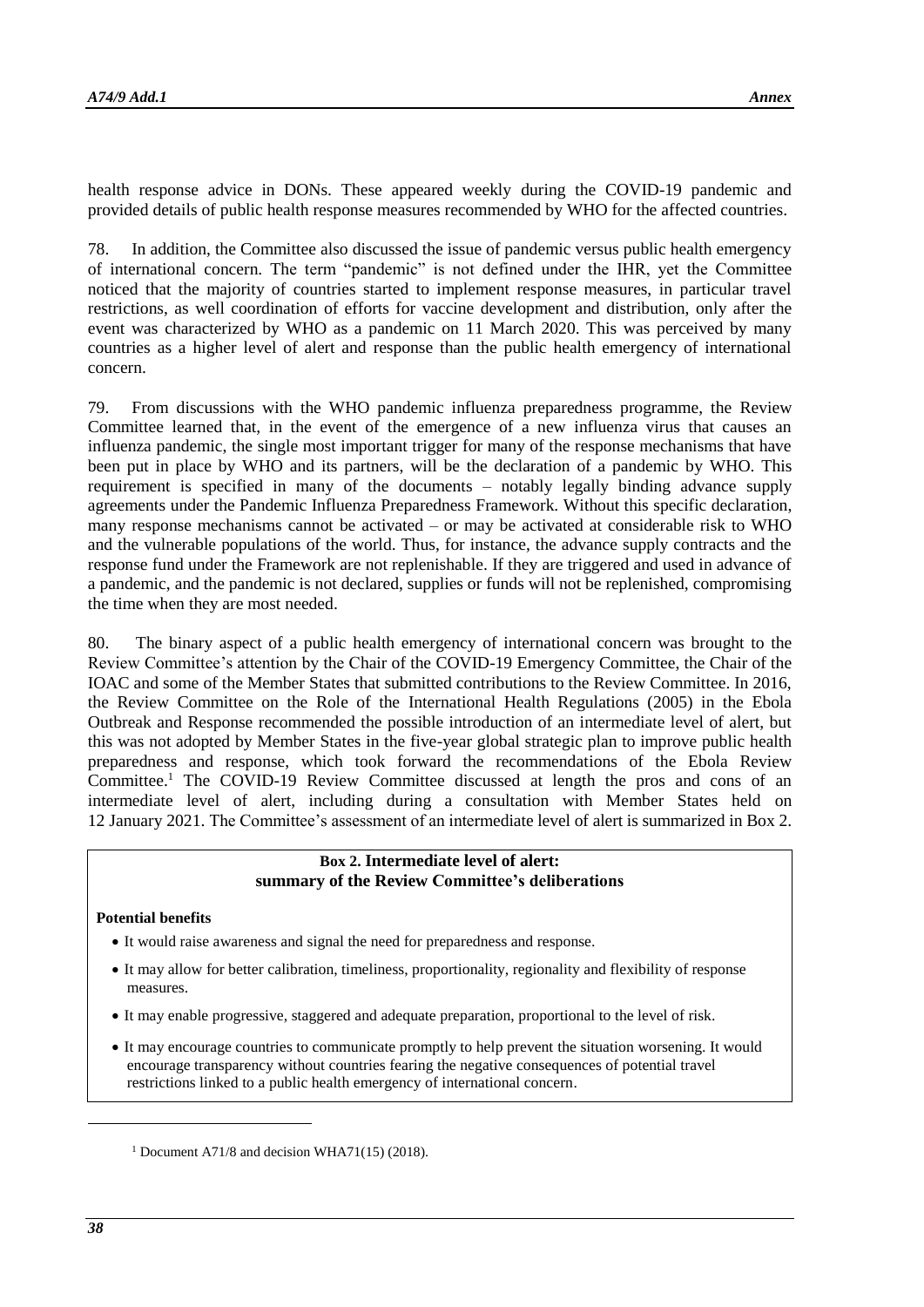• It may enable resources to be mobilized according to the seriousness of the situation.

#### **Potential drawbacks**

- Adopting another tier or tiers of public health emergency of international concern would not address the broader challenges, such as non-compliance and pressure not to declare.
- A debate about its introduction may distract attention from more pressing issues with much greater potential impact, such as the clarity of and compliance with WHO recommendations and the overall implementation of the IHR.
- It would further complicate the assessment of an event and its monitoring (already complex with the use of the decision instrument in Annex 2 of the IHR).
- An intermediate level could be misleading if an event still requires global attention but is not (yet) severe or is (still) regionally confined.
- There is an absence of clarity in the IHR or in other mechanisms on how the determination of an intermediate level would be made (would the criteria and process be decided by an Emergency Committee or by the Director-General?)
- There is an absence of clarity on the actions by WHO that such a determination would trigger (would these differ from the advice about public health events provided by WHO via DON?)
- It would not be useful if its sole purpose was to alert people.
- It should require clearly delineated response measures, provisions of resources and open sharing of information between WHO and States Parties for proper risk assessment; this is currently not consistently happening even during a public health emergency of international concern.

81. The Review Committee concluded that introducing a formal intermediate level of alert would not solve the current problem of lack of action on WHO advice and recommendations. Better risk assessments are essential, tailored regionally, and with clear recommendations concerning readiness and response actions. More assertive and open sharing of the findings of WHO's rapid risk assessment was considered necessary, either in DON or in new products such as for example a World Alert and Response Notice (WARN).

82. In addition, clarity is required with regard to the triggers for global coordination and response actions in the case of a pandemic, which may go beyond what the IHR provides for (i.e. issuing of temporary recommendations when a public health emergency of international concern is determined). Such triggers and actions could be related to coordination of global supply chains, or sharing pathogens and benefits arising from it, or coordination of research and development for developing medical countermeasures. These aspects have been raised in the light of recent discussion regarding a global treaty for pandemic preparedness and alert (see further details in Section 3.9).

### **Recommendations**

### **Emergency Committee**

(1) WHO should make its decision-making process for convening an Emergency Committee available on its website and ensure that it is based on a risk assessment.

(2) WHO should make available the information, findings of rapid risk assessments and technical documentation that it provides to the Emergency Committee for each of their meetings to all States Parties through the EIS. WHO should allow sufficient time for Emergency Committee members to deliberate and reach a conclusion and to prepare their advice to the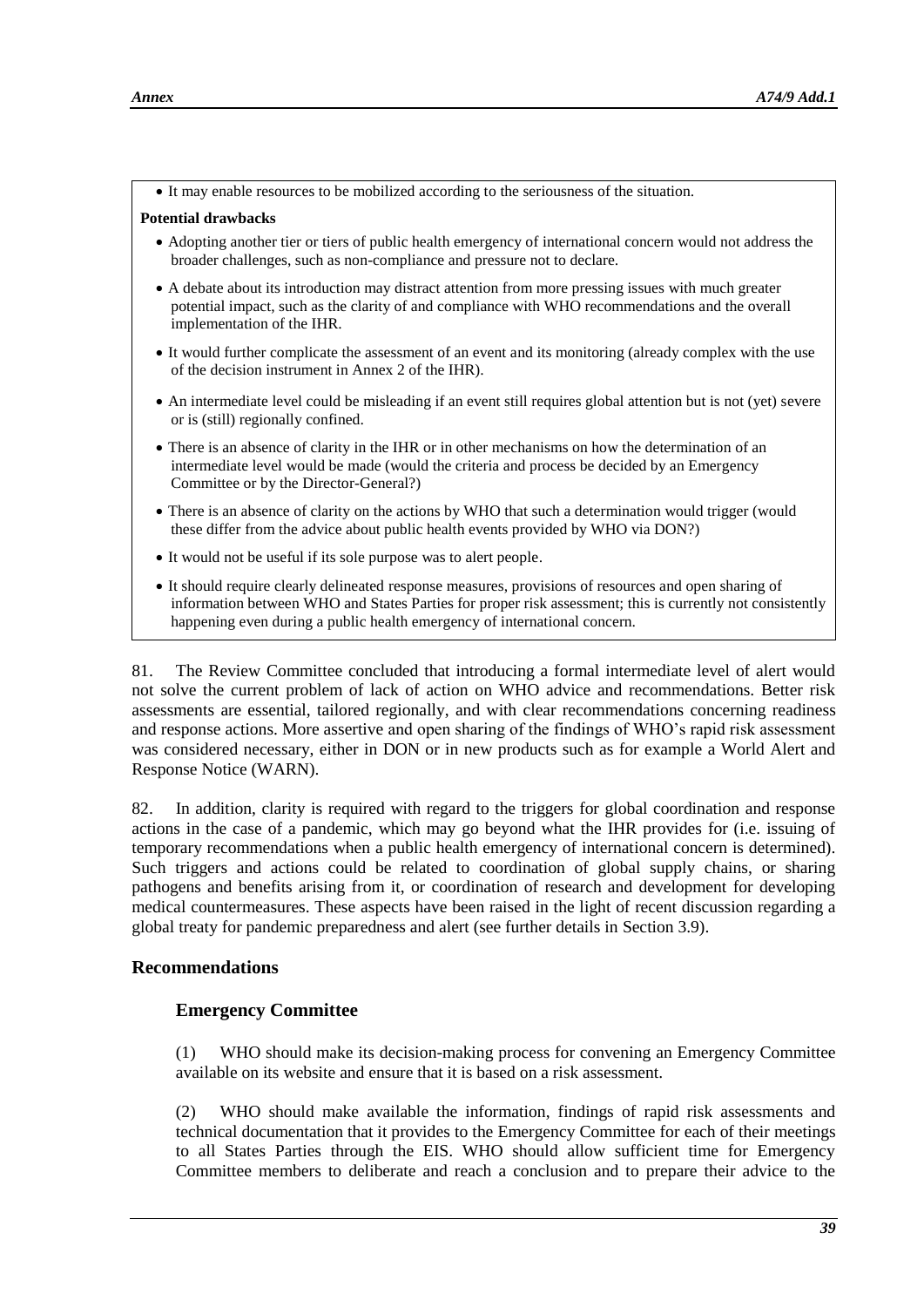Director-General. Emergency Committee members should not be required to reach a consensus; if there is division, divergent views should be noted in the Committees' report, consistent with Rule 12 of the Emergency Committee terms of reference.

(3) WHO should consider an open call for the IHR Roster of Experts, organized to promote gender, age, geographic and professional diversity and equality, and should generally give more consideration to gender, geography and other aspects of equality and to succession planning (identifying and appointing younger experts).

### **Raising the alarm**

(1) WHO should adopt a more formal and clearer approach to conveying information about the Emergency Committee's meetings to States Parties and the public. To that end, WHO should provide a standard template for statements issued following each meeting, which should include:

- the information provided to the Emergency Committee and its deliberations;
- the reasons and evidence that led to the Emergency Committee's advice;
- any diverging views expressed by Emergency Committee members;
- the rationale for the determination or not of a public health emergency of international concern by WHO;
- the issuance, modification, extension or termination of temporary recommendations;
- the categorization of recommended health measures;
- the significance of a public health emergency of international concern and the key public health response actions expected from States Parties in relation with vaccine activities, funding, release of stockpiles or others; and
- the difference between the declaration of a public health emergency of international concern and the characterization of a pandemic.

(2) For events that may not meet the criteria for a public health emergency of international concern but may nonetheless require an urgent escalated public health response, WHO should actively alert the global community. Building on WHO's online DON, a new World Alert and Response Notice (WARN) system should be developed to inform countries of the actions required to respond rapidly to events so as to prevent an event from becoming a global crisis. This notice should contain the WHO risk assessment, shared in a manner consistent with Article 11 of the IHR, and the specific public health response actions required to prevent a public health emergency of international concern, including calling for an increased response from the international community.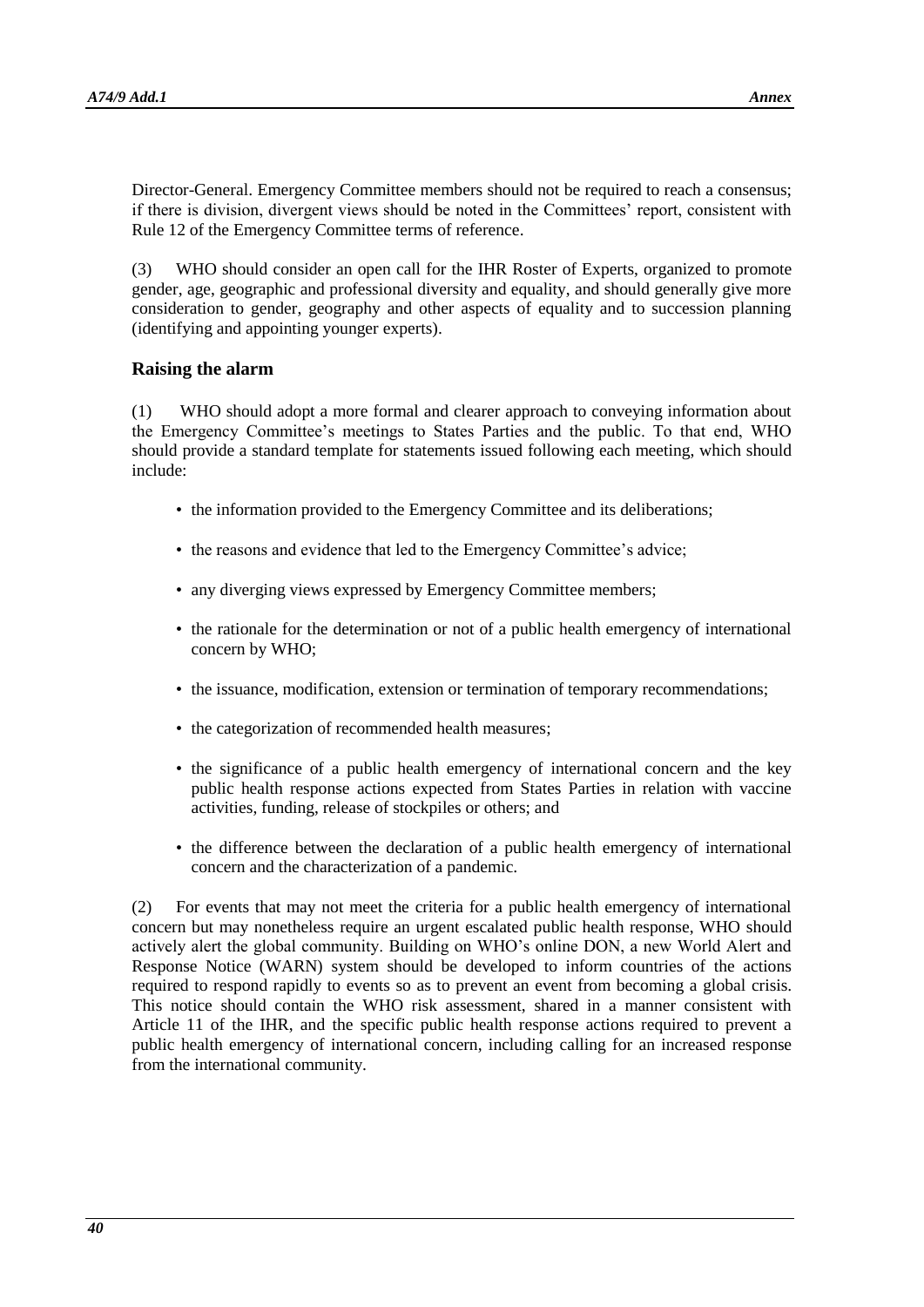# **3.7 TRAVEL MEASURES**

# **Rationale and relevant IHR articles**

83. The revised IHR were prepared and negotiated from 1995 to 2005 on the premise that health measures in response to public health emergencies should not interfere unnecessarily with international traffic and trade. The IHR provides for various measures relating to international travel that can be implemented by States Parties following WHO's recommendation (in line with Article 18), or as requirements for public health purposes on arrival or departure (in line with Article 23). These measures span a range from those that do not restrict the movement of travellers to those that significantly do. Non-restrictive measures may include checking passengers' itinerary/travel history, and the requirement of medical examination, vaccination or other prophylaxis, or proof thereof. The more restrictive measures include exit screening of persons from affected areas, placing suspect persons under public health observation, isolation of affected persons, contact tracing of suspect or affected persons, and quarantine of suspect and isolation of infected persons. The most restrictive measures that WHO can recommend under the IHR include refusal of entry of suspect and affected persons or of unaffected persons to affected areas, or restrictions on persons from affected areas.

84. Under Article 43 of the IHR, States Parties may implement additional health measures in response to public health risks or a public health emergency of international concern if they achieve the level of protection equal to or greater than WHO recommendations. However, such measures should not be more restrictive of international traffic, or more invasive or intrusive to persons, than reasonably available alternatives that would achieve the appropriate level of health protection. Such measures should be based on scientific principles, scientific evidence of a risk to human health, information from WHO and other international bodies, or WHO advice. If these measures significantly interfere with international traffic (defined as refusal of entry or departure for longer than 24 hours) States Parties are obliged to report the health rationale to WHO within 48 hours, unless these measures are covered by temporary recommendations. WHO is required to share such information with other States and may ask States to reconsider measures after assessing the rationales provided.

85. During the COVID-19 pandemic, the world has witnessed the highest number of health measures implemented relating to international traffic since the entry into force of the revised IHR in 2007. By late January 2020, almost 20 countries had closed their borders to passengers originating from China; by August 2020, all countries had implemented some type of international traffic-related measures. The Committee examined the ways in which the IHR provisions relating to international traffic and their application by WHO and States Parties have helped or hindered the evolution and impact of the pandemic.

# **Findings**

86. The Review Committee identified tension between the scope and purpose of the IHR (to implement response measures without unnecessary interference with international traffic, as set out in Article 2) and Article 43, which allows States Parties to implement restrictive measures if those measures achieve greater health protection than WHO recommendations. In addition, the Review Committee found it difficult to interpret or understand the term "unnecessary" in the context of a pandemic of a novel respiratory pathogen that was spreading rapidly worldwide. With regard to the application of Article 43, WHO may ask countries to reconsider measures based on information received, but there is no obligation for WHO to do so, there is no clarity on what would constitute a justifiable measure, and there is no mechanism to empower WHO to hold countries to account for measures deemed unjustified. The Committee was informed that WHO has not challenged any country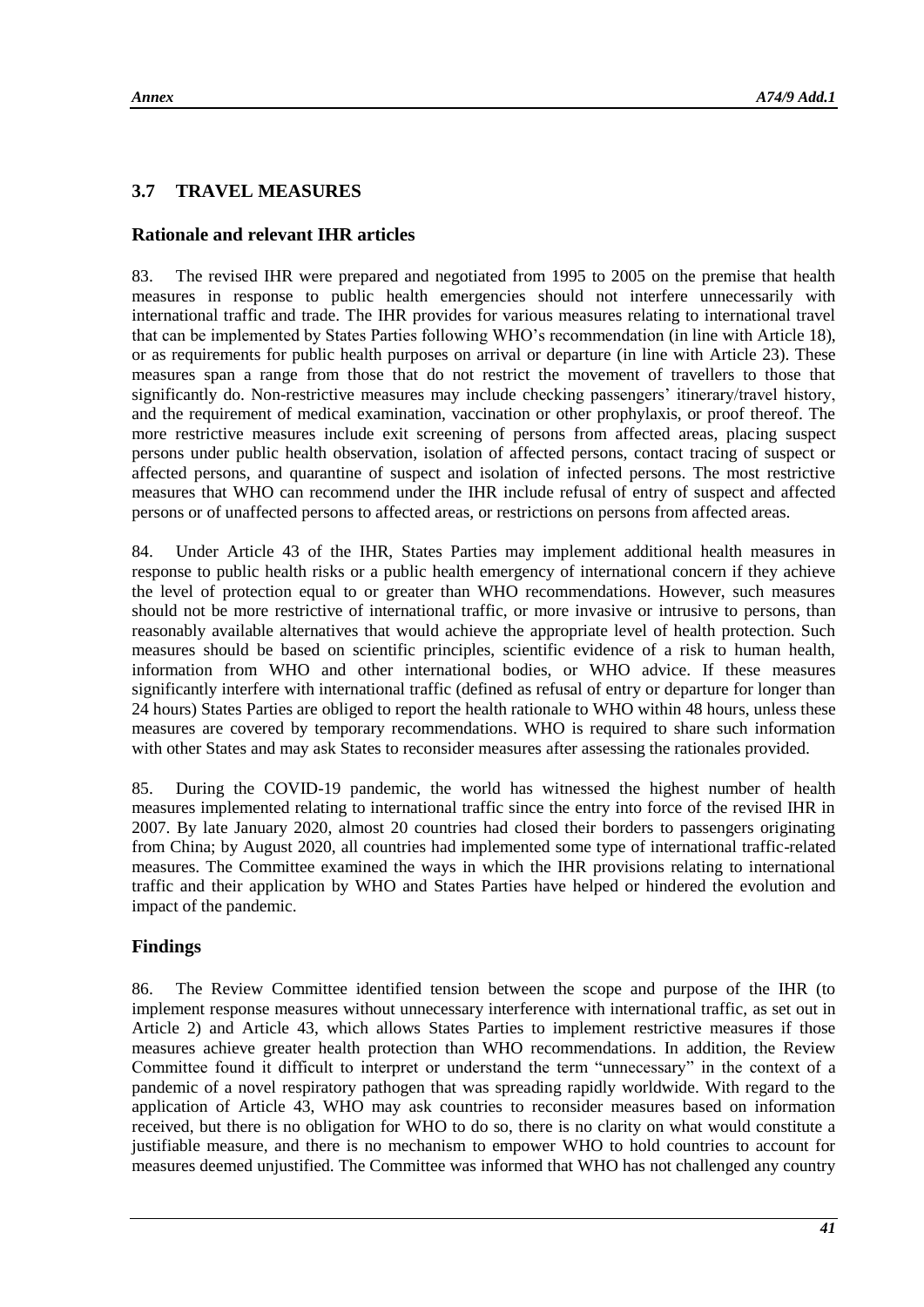that reported additional health measures, since these were understood in the context of containment and with the aim of protecting their own population from an unknown pathogen.

87. The Review Committee was informed that WHO issued travel advice on 10 January 2020 relating to reports of the outbreak of pneumonia caused by a new coronavirus in China.<sup>1</sup> Recognizing the limited available information at that time, WHO nevertheless recommended the use of the usual personal protection measures against diseases caused by a respiratory pathogen, and recommended that countries ensure the implementation of IHR core capacities at points of entry. WHO advised against imposing any travel or trade restrictions on China, based on the information then available, and in line with the spirit of the IHR to avoid unnecessary interference with international traffic and trade. Information about monitoring travel measures is presented in the timeline in Appendix 3.

88. Updating its travel advice on 24 January 2020, WHO recommended exit screening of passengers from affected areas.<sup>2</sup> The temporary recommendations issued after the determination of a public health emergency of international concern on 30 January 2020 continued to emphasize the exit screening at international airports and ports in China, "with the aim of early detection of symptomatic travellers for further evaluation and treatment, while minimizing interference with international traffic"<sup>3</sup>. At that stage, asymptomatic persons were not confirmed as a potential source of infection. In addition, WHO recommended that all countries should prepare for containment (including active surveillance, early detection, isolation and case management, contact tracing and prevention of onward spread of infection with the new coronavirus), and should report to WHO additional health measures taken under Article 43 of the IHR.

89. WHO then started to monitor the measures implemented by States Parties, and from 6 February 2020 it provided weekly updates on its EIS to all NFPs about these measures and their public health rationale. By 6 February 2020, a week after the determination of the public health emergency of international concern, 22 countries had implemented restrictive travel measures relating to the novel coronavirus, including China, which suspended all outgoing travel from Wuhan and introduced internal movement restrictions. In addition, seven countries in the WHO Region of the Americas, one in the European Region and eight in the Western Pacific Region refused entry to passengers from China and other affected areas, although many still allowed nationals to return from those areas. A further five countries implemented screening and/or quarantine, or suspension of visas for any incoming traveller from the affected areas in China. By 18 March 2020, a week after the outbreak was characterized by WHO as a pandemic,<sup>4</sup> 89 countries had implemented travel measures relating to COVID-19, 32 more than the previous week. By the end of August 2020, all 194 Member States of WHO had implemented some travel-related measures, and many countries continued to update WHO regularly on these measures.

1

<sup>1</sup> [https://www.who.int/news-room/articles-detail/who-advice-for-international-travel-and-trade-in-relation-to-the](https://www.who.int/news-room/articles-detail/who-advice-for-international-travel-and-trade-in-relation-to-the-outbreak-of-pneumonia-caused-by-a-new-coronavirus-in-china)[outbreak-of-pneumonia-caused-by-a-new-coronavirus-in-china,](https://www.who.int/news-room/articles-detail/who-advice-for-international-travel-and-trade-in-relation-to-the-outbreak-of-pneumonia-caused-by-a-new-coronavirus-in-china) (accessed 27 April 2021).

<sup>2</sup> [https://www.who.int/news-room/articles-detail/updated-who-advice-for-international-traffic-in-relation-to-the](https://www.who.int/news-room/articles-detail/updated-who-advice-for-international-traffic-in-relation-to-the-outbreak-of-the-novel-coronavirus-2019-ncov-24-jan/)[outbreak-of-the-novel-coronavirus-2019-ncov-24-jan/,](https://www.who.int/news-room/articles-detail/updated-who-advice-for-international-traffic-in-relation-to-the-outbreak-of-the-novel-coronavirus-2019-ncov-24-jan/) (accessed 27 April 2021).

<sup>3</sup> [https://www.who.int/news/item/30-01-2020-statement-on-the-second-meeting-of-the-international-health](https://www.who.int/news/item/30-01-2020-statement-on-the-second-meeting-of-the-international-health-regulations-(2005)-emergency-committee-regarding-the-outbreak-of-novel-coronavirus-(2019-ncov))[regulations-\(2005\)-emergency-committee-regarding-the-outbreak-of-novel-coronavirus-\(2019-ncov\),](https://www.who.int/news/item/30-01-2020-statement-on-the-second-meeting-of-the-international-health-regulations-(2005)-emergency-committee-regarding-the-outbreak-of-novel-coronavirus-(2019-ncov)) (accessed 30 April 2021).

<sup>4</sup> [https://www.who.int/director-general/speeches/detail/who-director-general-s-opening-remarks-at-the-media](https://www.who.int/director-general/speeches/detail/who-director-general-s-opening-remarks-at-the-media-briefing-on-covid-19---11-march-2020)[briefing-on-covid-19---11-march-2020,](https://www.who.int/director-general/speeches/detail/who-director-general-s-opening-remarks-at-the-media-briefing-on-covid-19---11-march-2020) (accessed 27 April 2021).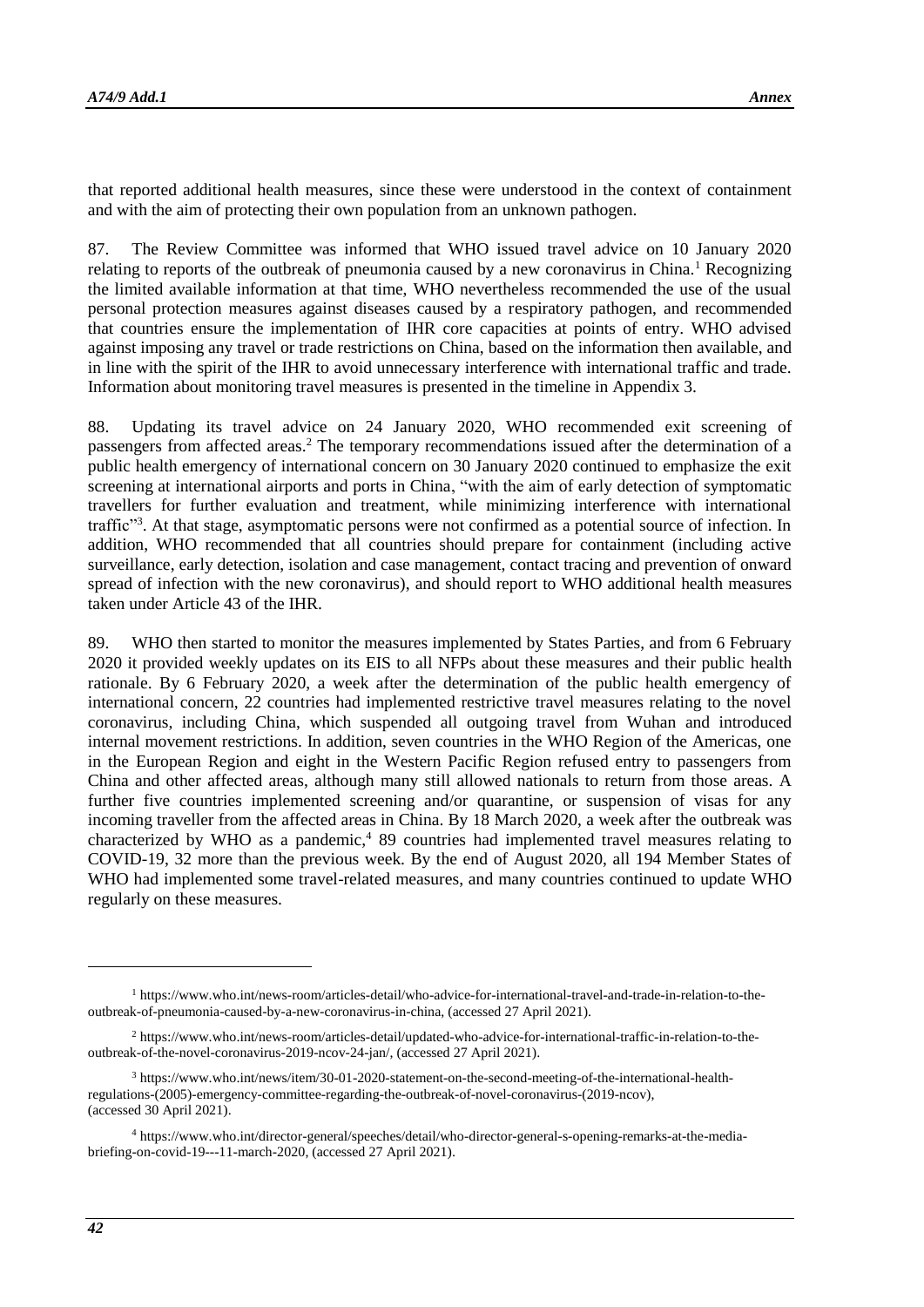90. The Review Committee noted the need for more specific criteria against which the States Parties have to report additional health measures (e.g. results of a risk assessment, public health indicators used, scientific evaluations of measures, sectors consulted, and integration in the national response strategy). States Parties who provided WHO with public health rationales for their restrictive measures cited the following factors:

- WHO's determination of the public health emergency of international concern, WHO's advice that the outbreak was still in the containment phase, and the temporary recommendations to all countries to prepare for containment;
- the fact that SARS-CoV-2 was a novel virus, and that knowledge about its characteristics was limited, including the animal source, the duration of its persistence in the environment, and its potential for mutation;
- vulnerabilities relating to limited laboratory capacities; concerns about overburdening public health response capacities, given the concomitant influenza season in many countries; and limited capacities to quarantine returning travellers;
- specific vulnerabilities facing small island developing States and other low- and middle-income countries with limited public health response capacities;
- the limited knowledge about the epidemiology of the disease, including about the ability of transmission from asymptomatic carriers, and the full clinical spectrum of the disease and its severity;
- the lack of a specific treatment or vaccine; and
- perceived public anxiety, and perceived threats to safety and security due to large volumes of travel for business and tourism from the affected areas.

91. The Review Committee discussed in depth whether WHO should have recommended more restrictive travel measures at the beginning of the outbreak, given the level of information available at that time. The Committee noted the need for clearer communication in WHO's early travel-related recommendations. The Committee also noted that the initial call for containment should have warranted advice for travel restrictions, including recommendations for quarantine upon arrival. However, the Committee debated whether more widespread use of border measures, such as entry screening, and/or entry quarantine would have delayed (not entirely prevented) the exponential growth phase in other countries and thus allowing for better preparation for handling the epidemic in those countries.

92. The Committee was informed that a Cochrane systematic review commissioned by WHO on the effect of travel measures during the early stage of the COVID-19 pandemic had found some evidence that travel restrictions contributed to a delay and reduction in international transmission, but such effects seem to have been short-lived and context specific. The exit bans imposed by China appear to have limited the initial geographical and quantitative spread and were considered useful in buying a certain amount of time for other countries to be better prepared and to better control the disease spread combined with domestic measures. Overall, however, the quality of the evidence reviewed was low many of the studies included in the analysis were modelling studies, with varying limitations in the assumptions made in the models, and many studies were "preprints" (not peer-reviewed). The methods and measures examined were different, making comparison difficult, and studies did not take into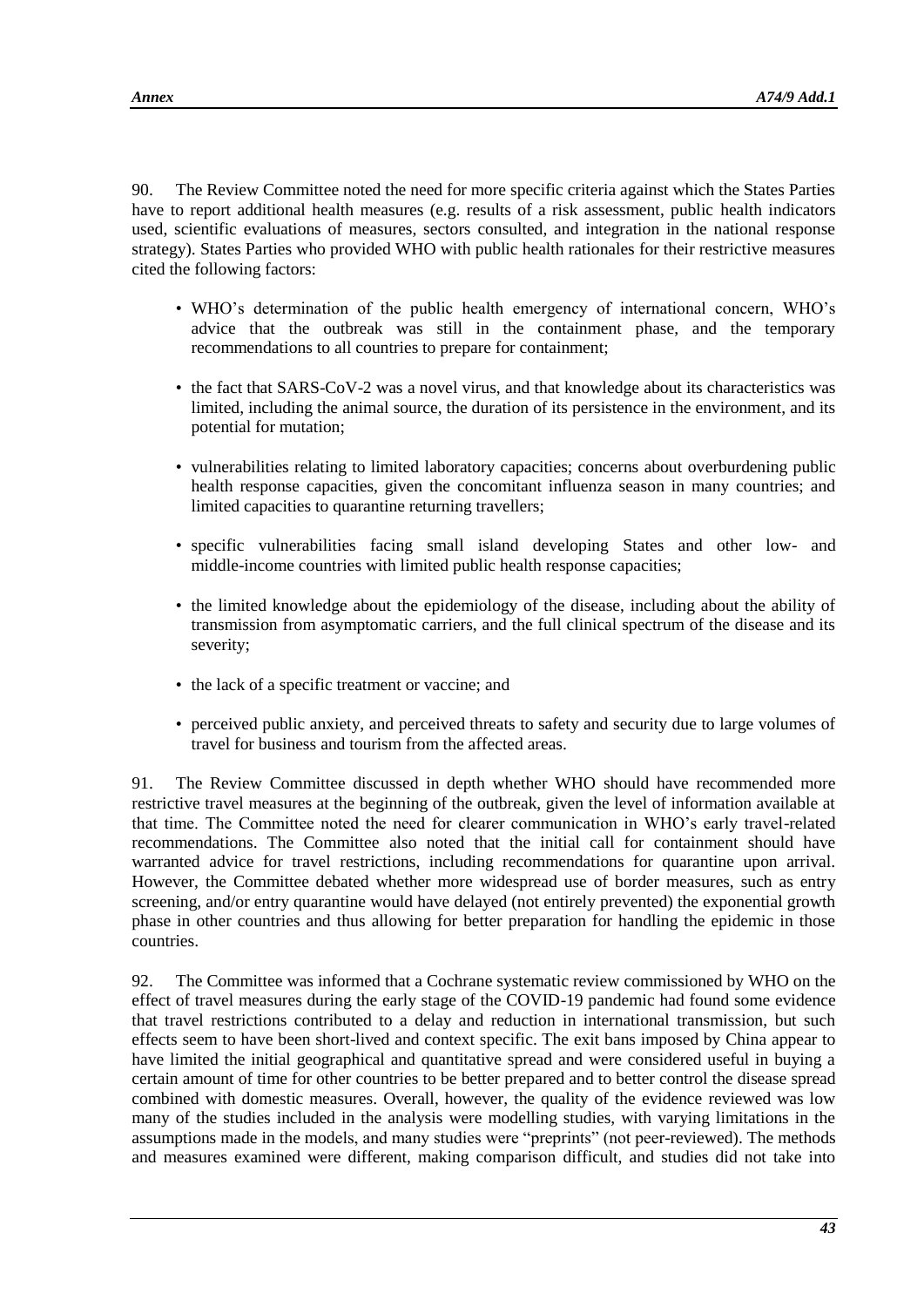account the influence of other domestic measures on the reduction of transmission. The effectiveness of travel restrictions requires more good quality research to consider the factors that may influence effects of restrictions and what combination of measures is the most effective.

93. The Committee considered that, in general, countries that implemented early travel restrictions to reduce importation, as part of a comprehensive package of public health and social measures, kept the incidence of the virus to a low level. However, the longer-term effects of maintaining these restrictions after the early phases need to be considered in the larger context of balancing economic impacts with public health gains. The risk-based approach proposed by WHO to guide decisions in relation to travel measures should continue to be promoted.

94. Furthermore, the Committee found that during the COVID-19 pandemic decisions on travel measures were often taken only at the political level, without technical input, and outside the remit of health authorities. Moreover, the pandemic characterization led to more restrictions as many countries activated their pandemic preparedness plans; this raises particular challenges for risk communication, because on the one hand the IHR provides a legal framework for issuing recommendations for travel measure during a public health emergency of international concern, but on the other hand it is unclear what measures should be triggered by a pandemic characterization.

95. The Committee concluded that effectiveness of travel measures depends on the timing of implementation of travel restrictions (the earlier the better), the scale of travel restrictions, contextual factors (e.g. epidemiology, geography, travel patterns), and concurrent implementation of public health and social measures. Testing should be an integral part of the public health response to identify those for isolation and quarantine in order to reduce transmission.

96. In balancing the impact of public health measures on international travel and trade and public health risk, it is important to consider the precautionary (or "no regrets") principle when dealing with a new pathogen, where new evidence is emerging as the situation evolves. This principle allows WHO and States Parties to implement precautionary measures when scientific evidence about an emerging and probable high risk is uncertain. The key variables to consider when applying precautionary measures include the certainty of the scientific evidence, the severity of the risk, the magnitude of the stakes, and the potential costs of action or inaction. When faced with a new pathogen with a clear potential for causing a severe pandemic, both the risk, the stakes and the costs of inaction are very high. However, precautionary measures should still be proportional to the perceived threat, non-discriminatory, continuously reviewed in the light of new knowledge and applied in accordance with the IHR, including Article 3.

97. The Review Committee also appraised the challenge posed by large cruise ships, which may create conditions for potential exposure of a large number of passengers residing in close quarters and pose challenges for their isolation and quarantine. This represents novel challenges to States Parties and conveyance operators on a scale not envisioned in the IHR.

98. The Committee sought to examine the extent to which the human rights provisions in the IHR have been followed in the response to COVID-19, including travel measures implemented. Though there was no time for a full analysis of this topic, the Committee deliberated at length about areas for future analysis concerning protecting human rights during health emergencies. Anecdotal evidence was noted with respect to potential human rights issues in relation to the application of public health and social measures at points of entry, for example, possible violence against women, children and elderly people during quarantine. Examples of human rights violations due to strict border closures include crew members not being allowed to leave their ships and sailors, migrant workers and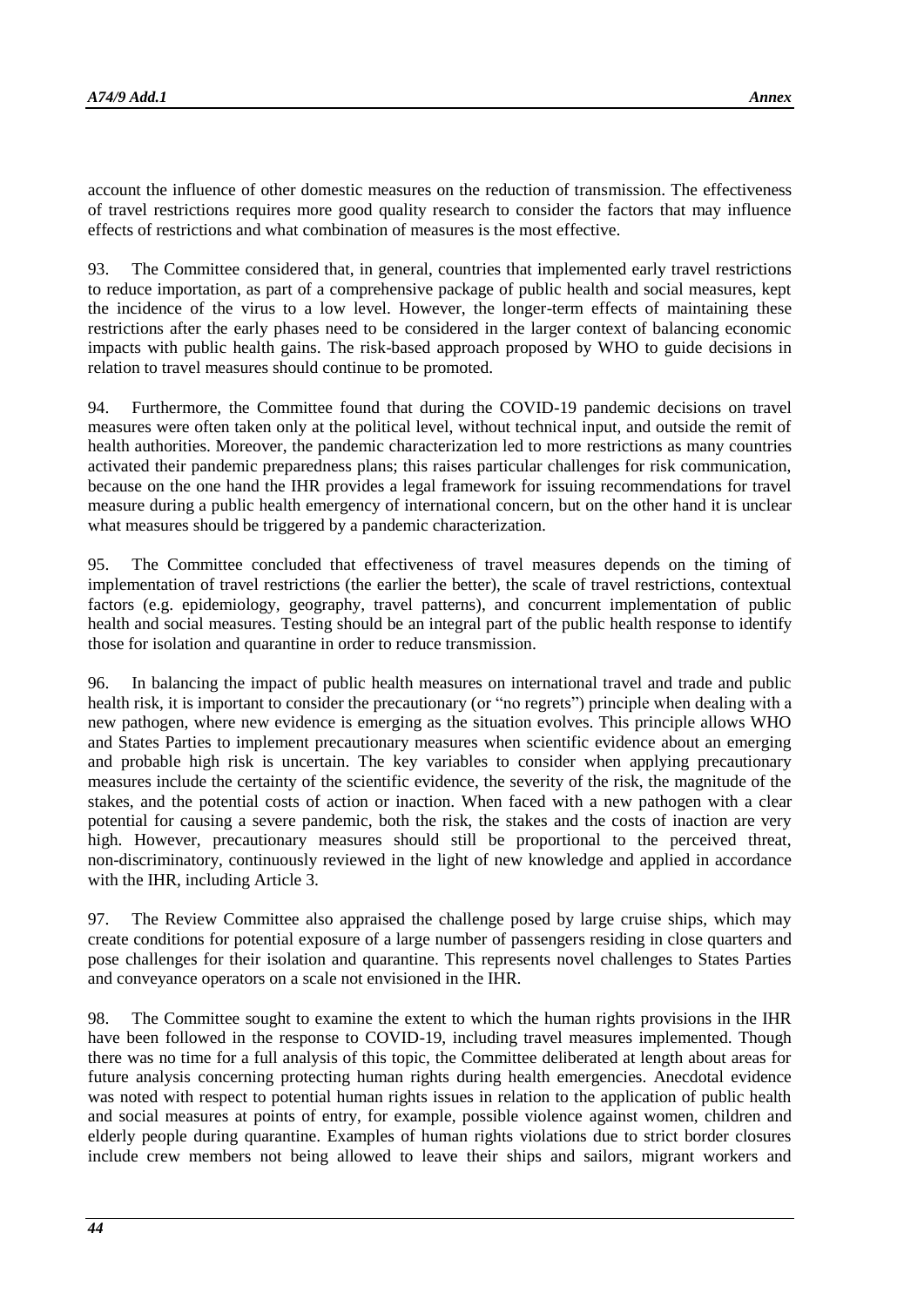nationals not being allowed to return to their home country: people were stranded for weeks, even months, often resulting in severe economic hardship and extreme mental distress.

### **Recommendations**

(1) States Parties should apply a risk-based approach to implementing additional health measures in response to public health risks and acute public health events, including those determined to constitute public health emergencies of international concern, or pandemics, and should conduct regular and frequent risk assessments and re-evaluations of measures in place, based on WHO advice. More scrutiny is needed to ensure that public health measures are necessary, proportionate and non-discriminatory.

(2) States Parties should comply with Article 43 of the IHR when implementing additional health measures that restrict international traffic, following both the letter and spirit of that Article, including by strictly adhering to its timing requirements for informing WHO about the measures and the public health rationale for their implementation. Consideration should be given to clearly defining States Parties' responsibilities for implementing isolation and quarantine measures under the IHR on international cruise ships, as well as international contact tracing, and care and repatriation of international cruise ship passengers.

(3) WHO should support research efforts to strengthen the evidence base and its recommendations on the impact and advisability of travel restrictions in relation to a public health emergency of international concern or a pandemic. In this regard, WHO should examine the term "unnecessary interference with international traffic", to arrive at a more practical and consensual interpretation of this term in the context of travel measures during a public health emergency of international concern or a pandemic.

(4) WHO should make public its mechanism to collect and share real-time information about travel measures, in collaboration with States Parties and international partners.

# **3.8 DIGITALIZATION AND COMMUNICATION**

### **Rationale and relevant IHR provisions**

99. Digital technology has evolved tremendously since the IHR entered into force in 2007. Information can be gathered with surveillance systems more rapidly and signals can be detected from other sources outside the health sector. In addition to rapid data collection, data analyses and sharing of these analyses provide ample opportunities to speed up the response processes. In order to take full advantage of all the opportunities digital technology presents to enable implementation of the IHR, now and in the years to come, solutions must be found to address both data security and data privacy issues.

100. Many of the processes and actions provided for by the IHR require adaptation to reflect these developments. For example, under the IHR, international travellers' vaccination status is currently recorded on the International Certificate of Vaccination and Prophylaxis, following the model presented in Annex 6 of the IHR. This certificate predates even the 2005 revisions of the IHR and has always been in paper format. While some countries have introduced digital verification of yellow fever vaccination status through online cross-border verification of the certificate, the practice has not been widely adopted. Articles 31, 36, 40, 43 and Annexes 6 and 7 of the IHR relate to vaccination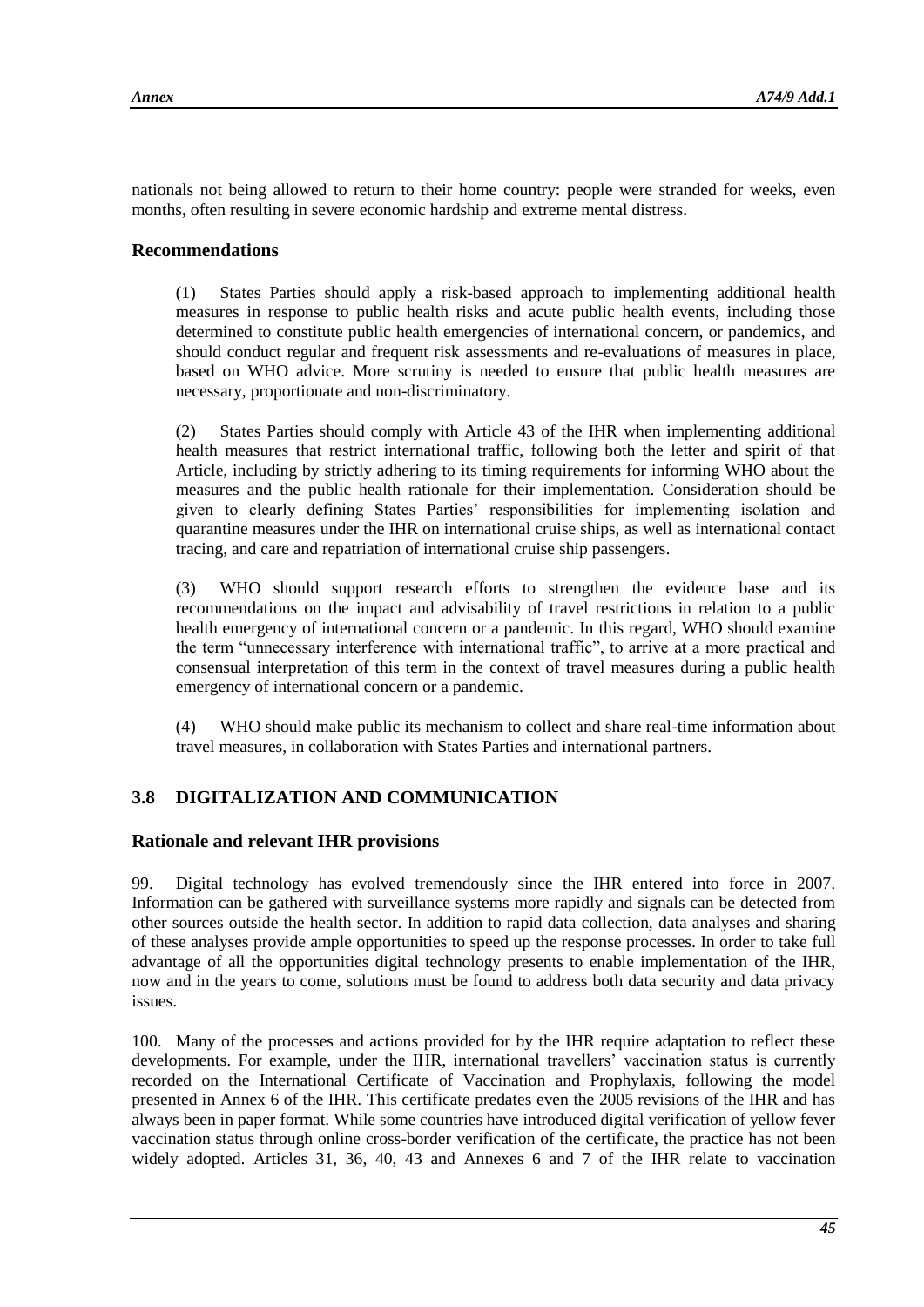requirements for international travellers. Provisions relating to the issuance of either temporary or standing recommendations under the Regulations, allowing countries to require proof of vaccination for international travellers as a condition of entry or exit, are found in Articles 12, 15, 18 and 53.

# **Findings**

101. With the advent of the COVID-19 pandemic, many countries introduced requirements for travellers to produce documentation showing that they had either been vaccinated for COVID-19, or have SARS-CoV-2 antibodies from past infection, or are free from acute infection based on laboratory tests for SARS-CoV-2 nucleic acid or antigen. Following its sixth meeting in January  $2021$ ,<sup>1</sup> the Emergency Committee advised WHO to coordinate with relevant stakeholders to develop standards for digital documentation of travel-related COVID-19 risk reduction measures on interoperable digital platforms. The Review Committee was also informed of the WHO interim position paper,<sup>2</sup> requested by the Emergency Committee in January 2021, which presents the scientific, ethical, legal and technological considerations regarding proof of COVID-19 vaccination for international travellers. The paper states that at that time (February 2021), national authorities and conveyance operators should not require proof of COVID-19 vaccination for international travel as a condition for departure or entry, because there was still a critical lack of knowledge regarding the efficacy of vaccination in reducing transmission, and because of the limited availability of vaccines worldwide. The Review Committee recognizes that WHO's position may change in the near future, given the rapidly evolving situation in April 2021 when this report was finalized.

102. The Committee noted concerns regarding inequitable access to digital technology, including in low-income countries and poor people in all countries, as well as concerns about protecting personal health information. Digital solutions also leave behind those who are reluctant to use the internet or a mobile telephone. Several commercial and nongovernmental organizations and UN agencies are actively developing digital health applications, including applications to document vaccination status. Rapid advances are being made in digitalizing medical records, relevant public health information and other personal information in formats appropriate for global use.

103. While these are significant issues requiring global discussion, the speed of international development necessitates urgent WHO engagement, leadership and consensus building. There is an urgent need for the development of internationally recognized norms and standards for the use of digital technology in the application of IHR. The Committee was briefed by WHO about the Smart Vaccination Certificate Working Group, which is focusing on establishing standards for a digital vaccination certificate to support vaccines against COVID-19 and other immunizations.

### **Communication and information sharing**

104. The COVID-19 pandemic has affected every corner of the world and will continue to do so for the foreseeable future. Clear, accurate and timely information is required to strengthen the public health response. Rapid communication via social media started to grow soon after the entry into force of the Regulations, and is now so prevalent that information may become available on social media before States Parties can officially communicate with WHO. Also, and more importantly, the content

1

<sup>1</sup> [https://www.who.int/news/item/15-01-2021-statement-on-the-sixth-meeting-of-the-international-health-regulations-](https://www.who.int/news/item/15-01-2021-statement-on-the-sixth-meeting-of-the-international-health-regulations-(2005)-emergency-committee-regarding-the-coronavirus-disease-(covid-19)-pandemic) [\(2005\)-emergency-committee-regarding-the-coronavirus-disease-\(covid-19\)-pandemic,](https://www.who.int/news/item/15-01-2021-statement-on-the-sixth-meeting-of-the-international-health-regulations-(2005)-emergency-committee-regarding-the-coronavirus-disease-(covid-19)-pandemic) (accessed 27 April 2021).

<sup>2</sup> [https://www.who.int/news-room/articles-detail/interim-position-paper-considerations-regarding-proof-of-covid-19](https://www.who.int/news-room/articles-detail/interim-position-paper-considerations-regarding-proof-of-covid-19-vaccination-for-international-travellers) [vaccination-for-international-travellers,](https://www.who.int/news-room/articles-detail/interim-position-paper-considerations-regarding-proof-of-covid-19-vaccination-for-international-travellers) , (accessed 27 April 2021).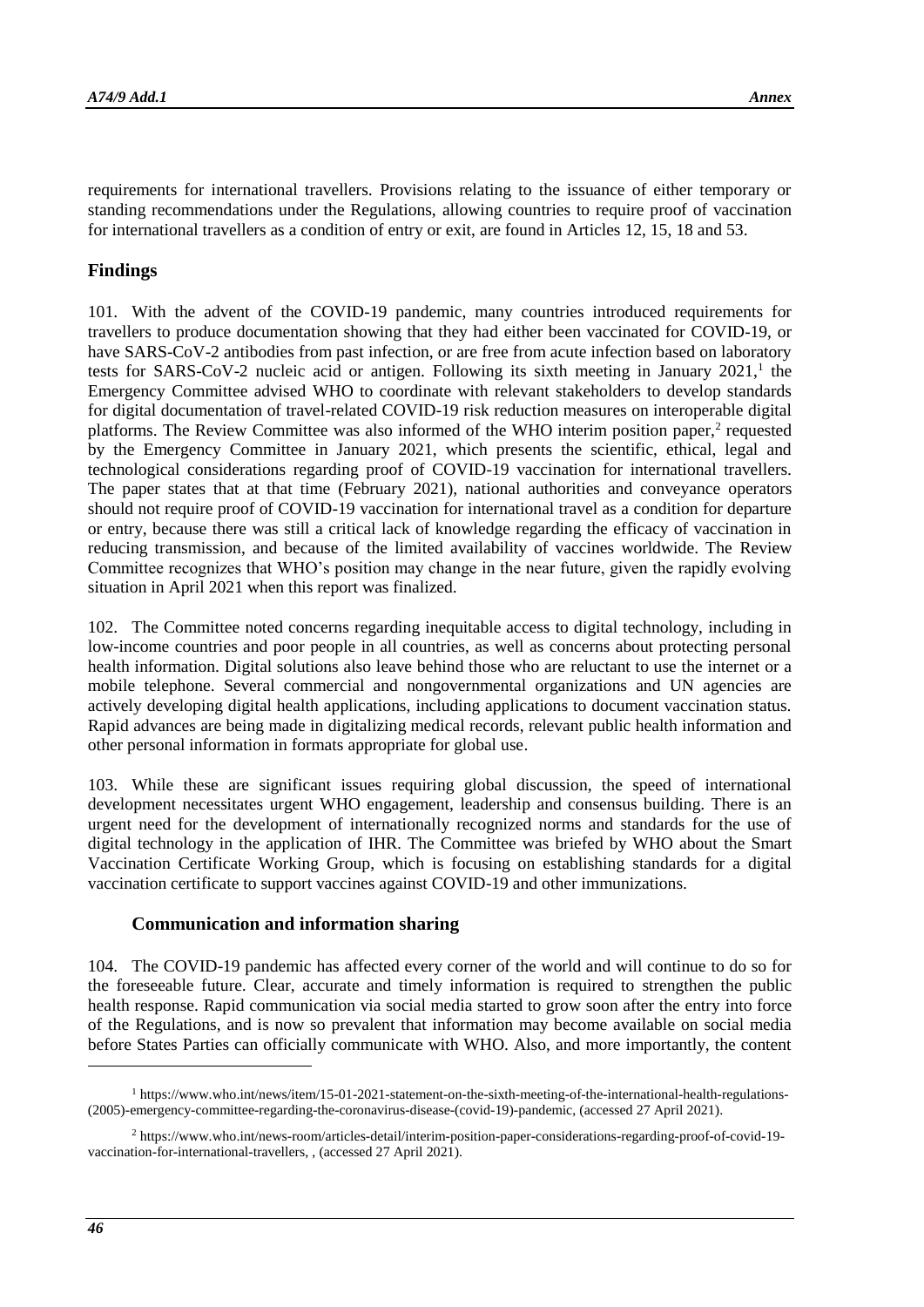shared on social media is not always accurate. The rapid rise in information, combined with information gaps and confusing messaging, have all together created an information epidemic or "infodemic" that is making it hard for people to know what actions to take. This confusion leads to risk-taking behaviours and is eroding social cohesion and trust in health authorities – protracting the pandemic.

105. WHO plays an essential role in providing accurate and timely scientific information, including tools to manage the overabundance of information and misinformation in the fight against COVID-19. The Review Committee recognizes WHO's role in providing authoritative, evidence-based, timely and up-to date information and advice, both to coordinate the global response and to support national responses. WHO's strong leadership in this role during the COVID-19 pandemic (e.g. regular press conferences and global webinars through the newly established WHO Information Network for Epidemics (EPI-WIN), $<sup>1</sup>$  development of information products such as myth busters, and the creation of</sup> a new discipline called infodemic management) has helped build public confidence in its advice. However, the Committee noted that coordinating communication across the three levels of the Organization remains challenging.

106. During interviews with the WHO communications team, concerns were raised that the term "pandemic" is not used in the IHR, although it could potentially serve as an alert declaration, not only in relation to influenza, but for diseases caused by many different pathogens. The Review Committee also noted concerns about the pronunciation of PHEIC (an acronym traditionally used for public health emergency of international concern, but which is not part of the IHR text) as "fake", given the widespread use of the term "fake news". Regardless of the pronunciation, the Committee noted that more needs to be done to communicate the definition of a public health emergency of international and the consequences following the declaration of such an emergency. As noted in previous sections, many countries responded more actively when the pandemic was announced than when the public health emergency of international concern was determined.

# **Recommendations**

l

(1) WHO should develop standards for producing a digital version of the International Certificate of Vaccination and Prophylaxis, in consultation with States Parties and partners. An urgent priority is for WHO to study issues relating to digital vaccination certificates, such as mutual authentication and data security.

(2) WHO should develop norms and standards for digital technology applications relevant to international travel, ensuring individual privacy and facilitating equitable access to all persons, including those in low-income countries. This may include the development of digital technologies for contact tracing in the international context, as well as options for the digitalization of all health forms in the IHR.

(3) WHO should make greater use of digital technology for communication among NFPs and support States Parties in strengthening information technology systems to ensure rapid communication between NFPs, WHO and other States Parties.

(4) WHO and States Parties should strengthen their approaches and capacities for information and infodemic management, risk communication and community engagement, in

<sup>1</sup> <https://www.who.int/teams/risk-communication/epi-win-updates> (accessed 27 April 2021).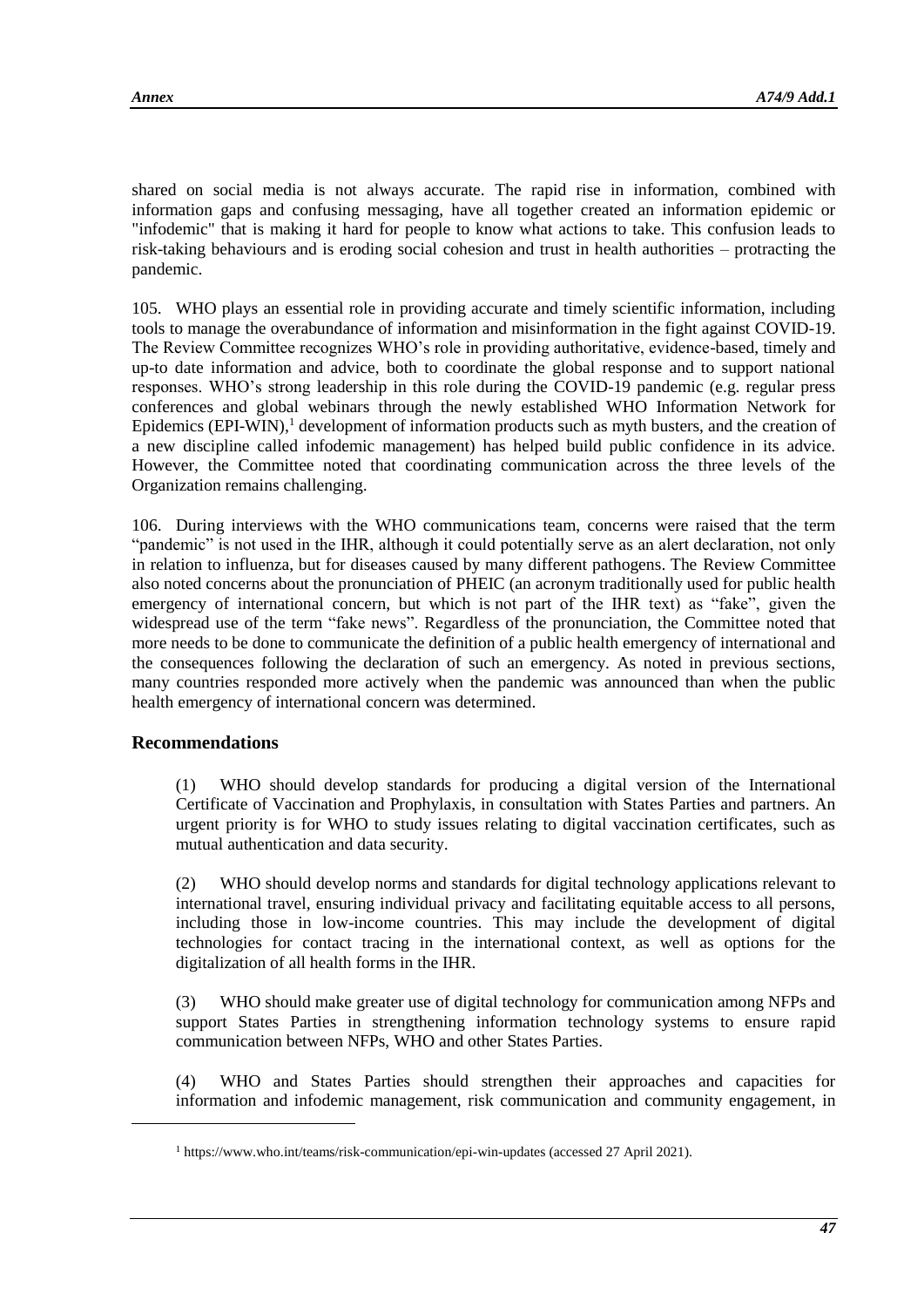order to build public trust in data, scientific evidence and public health measures, and to counter inaccurate information and unsubstantiated rumours. As the acronym used for a public health emergency of international concern (PHEIC) is not part of the IHR text and is often pronounced [feɪk] (or "fake" in English), WHO and States Parties should consider using an alternative such as PHEMIC.

# **3.9 COLLABORATION, COORDINATION AND FINANCING**

### **Rationale and relevant IHR provisions**

107. Effective implementation of the Regulations requires States Parties to collaborate actively with each other and with WHO. International cooperation and coordination are the foundations of the IHR and feature prominently in many focus areas of this report, including in the discussions of NFPs, notification, verification and risk assessment. Recognizing that many sectors of society are affected by the pandemic and involved in the global response, the Review Committee sought to understand the extent to which IHR enabled collaboration and coordination in the global response to COVID-19. The relevant IHR provisions are Articles 14 (cooperation between WHO, other intergovernmental organizations and international bodies); 44 (States Parties' mutual collaboration and assistance and WHO's collaboration and assistance with States Parties); and 46 (transport and handling of biological substances, reagents and materials for diagnostic purposes).

108. The Review Committee sought to understand how well the current mechanisms of collaboration and coordination for global outbreak response functioned during COVID-19. How well did WHO collaborate with States Parties during the pandemic, including in the provision or facilitation of technical cooperation and logistical support, and what needs to be changed or improved? In particular, the Committee wanted to understand the financing challenges in implementing WHO's obligations under the IHR and requested an assessment of the current level of financing and gaps in WHO's IHR-related work.

### **Findings**

# **Collaboration and coordination**

109. The Regulations include detailed provisions about identifying and reporting serious threats to international health. However, they are not specific about response coordination and deployment, other than requiring the issuance of temporary recommendations if the event constitutes a public health emergency of international concern, which usually refer only to travel measures as provided in Article 18 of the IHR. Article 44 provides for collaboration and assistance among States Parties and with WHO but gives no practical guidance on facilitating this. The Committee noted that the Regulations could be more relevant by providing guidance for the coordination of national and international response measures, beyond issuing temporary recommendations.

110. In recent years, WHO has often relied on GOARN to support the global response to health emergencies. The Committee interviewed the Chair and Vice-Chair of GOARN and was informed of a survey among the Network's Steering Committee on the challenges involved in responding to COVID-19, the Network's engagement in implementing relevant IRH provisions, and options for the future.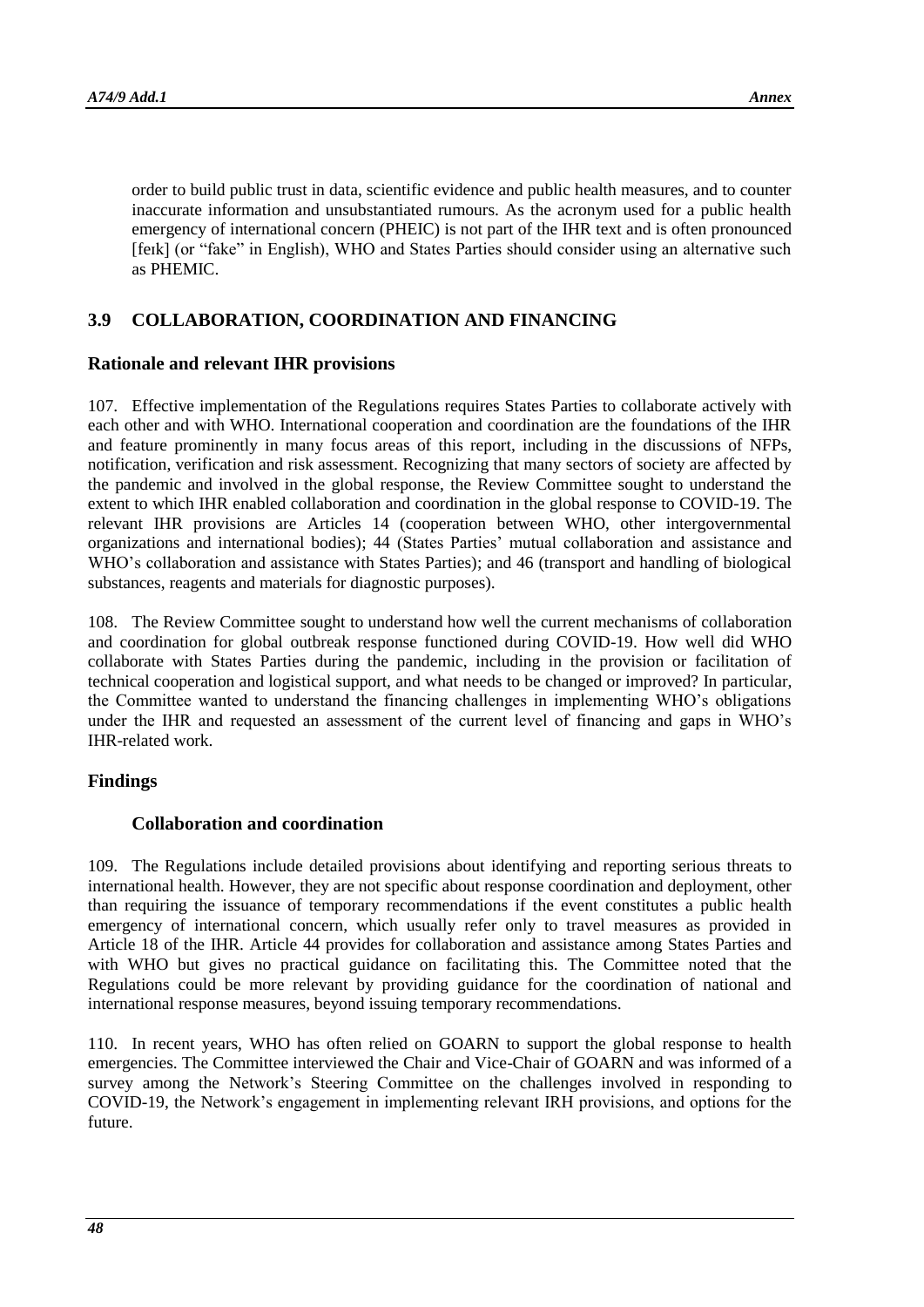l

111. GOARN's Steering Committee recognized the IHR as a key element of outbreak preparedness, readiness, alert and response, but noted that their application needs to be strengthened at the community, national and international levels. Priorities include: developing a digitalized system for early outbreak detection, rapid alert and confirmation; strengthening community-based rapid response capabilities; improving emergency management decision-making processes based on robust scientific advice, risk communications and accountability under the IHR; and modifying the evaluation of core capacities for alert and response to reflect both country and international abilities to manage outbreaks and pandemics.

112. There is general agreement that a stronger GOARN could support better implementation of the relevant IHR provisions, particularly with regards to rapid risk assessment, implementation of acute outbreak response activities, international coordination of outbreak response, and preparedness and readiness planning and monitoring. Respondents suggested the need for a change in GOARN's current outbreak response model to further prioritize in-country and regional capacity building, including through effective application of standard operating procedures for coordination of partners' work both in-country and internationally.

113. In relation to the determination of a public health emergency of international concern, the survey also indicated support for an approach that facilitates the earliest possible alerts, robust scientific and technical advice to countries, and triggered rapid response activities, including international coordination and technical support where appropriate. Other areas for further consideration include: the operability of global financial support for partners' capacities for preparedness and response; and options for integrating IHR capacities within the health system and for improving assessment of capacities without burdening States Parties

114. Coordination of the global COVID-19 response through the UN Crisis Management Team was activated at the request of the UN Secretary-General on 4 February 2020, led by WHO. As the only body able to bring such a comprehensive array of UN organizations together, it played an important role in facilitating coherence across the UN system by sharing relevant information.

115. The Committee was also appraised of WHO's Emergencies Response Framework  $(ERF)$ <sup>1</sup> which sets out how WHO manages its risk assessment, grading and operational response to public health events in support of Member States and affected communities. It focuses on scaling up and managing response activities for acute events and emergencies, outlines roles and responsibilities across the three levels of the Organization and takes an all-hazards approach. It is currently being updated to respond to the IOAC's recommendations and lessons learned from the Ebola virus disease outbreaks, COVID-19 and other emergencies. Examining the relations between the Regulations and the ERF, the Committee noted that the ERF's health information covers surveillance, epidemiology, information products, analytics and data management. Another component of the ERF is the coordination and engagement of partners, including GOARN, emergency medical teams, the Global Health Cluster and partner liaisons.

116. The emergence of a novel pathogen requires the rapid development of diagnostic assays, therapeutic interventions, vaccine development and prophylactic measures. In order to engage the global scientific community in these response efforts, it is essential that pathogens, their genomic sequence, and relevant clinical samples be made available to the global medical research community. The Review Committee noted that rapid scientific discoveries about COVID-19 and the development

<sup>1</sup> <https://www.who.int/hac/about/erf/en/> (accessed 27 April 2021).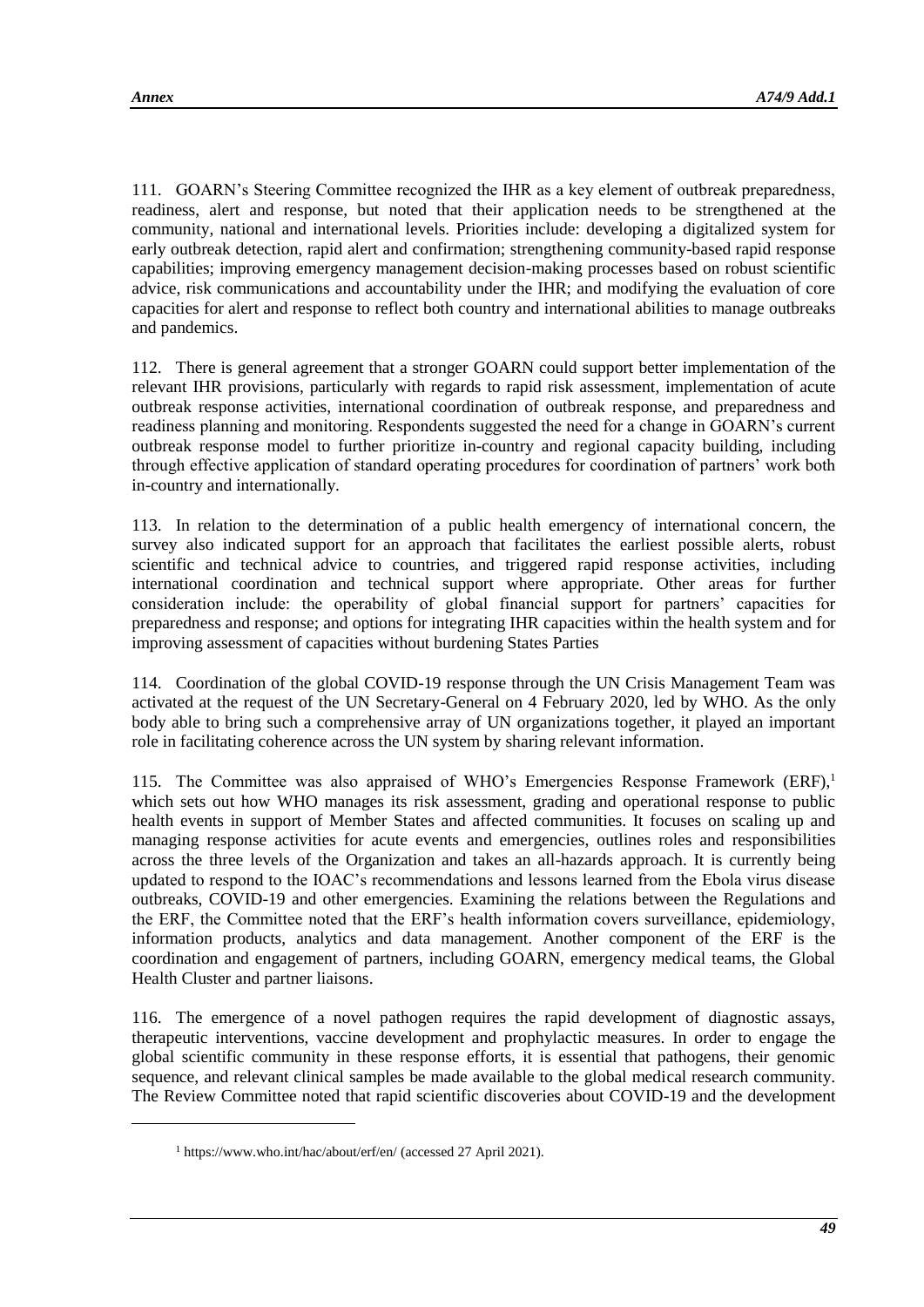of diagnostic tests were made possible by China's sharing of the genomic sequence of the novel coronavirus with WHO on 11 January 2020. The original virus isolate was, however, not shared internationally. While Article 46 of the IHR requires States Parties to facilitate the transport and handling of biological substances, the Regulations do not specifically mandate the rapid sharing of biological samples for risk assessment.

117. In considering how the Regulations could facilitate the rapid sharing of scientific findings and samples within the global scientific community under Article 6, the Review Committee noted that a new mechanism for cooperation in this area is needed. Lessons learned from pandemic influenza preparedness planning might offer a useful model for further development. In addition, other relevant provisions of international law, such as the Nagoya Protocol, need to be considered. The Committee was appraised of ongoing discussions about how this and other elements may strengthen global coordination and collaboration during global health emergencies and pandemics through a possible global convention on pandemic preparedness and response (see Box 3).

> **Box 3. Possible contents of a future global convention on pandemic preparedness and response**

Article 57 of the Regulations addresses the IHR's relationship with other international agreements, including treaties and conventions. The Article calls for relevant instruments to be interpreted so as to be compatible with the IHR and anticipates the possibility of "concluding special treaties or arrangements" to facilitate the application of the IHR.

Any future pandemic convention or treaty would not only have to be compatible with Article 57 but should also have the effect of strengthening it.

Currently, the IHR mostly concern detection, assessment and alert provisions, as well as preparedness provisions relating to core capacities. Several other elements are required for a comprehensive global architecture for emergency preparedness and response but fall outside the scope of the IHR:

#### **Prevention and protection**

- Prevention and management of zoonotic risks as part of a One Health approach: identifying and preventing zoonotic spill over from wildlife and livestock. This would require coordination with environmental treaties on issues such as biodiversity and trade in endangered species.
- All-of-government and whole-of-society coordinated national health emergency planning and preparedness, including stockpiling arrangements. This would partly overlap with IHR core capacities but would strengthen implementation.Links sharing of influenza viruses with human pandemic potential with benefit-sharing for countries in need; e.g. access to pandemic antivirals and vaccines and assistance with capacity building in areas that are closely related to IHR core capacities

#### **Emergency response**

- Structured systems for sharing information about and samples of pathogens, genome sequences and the resulting benefits for public health purposes.
- Enhanced international cooperation on and accessibility of research and innovation for health emergencies, including with respect to the effectiveness of public health and social measures.
- Increased and economically optimized local, regional and global capacities to manufacture and distribute medical supplies and countermeasures.
- A global health emergency workforce, capable of rapid deployment nationally, regionally and internationally, to detect and respond to health emergencies.
- Protection of the integrity of global supply chains.

#### **Enabling factors**

- Sustained and predictable funding of health emergency preparedness and response, including from domestic budgets and innovative financing arrangements.
- Peer and expert review processes and mutual accountability mechanisms.
- Measures to promote compliance, e.g. verification and inspection procedures, enhanced dispute settlement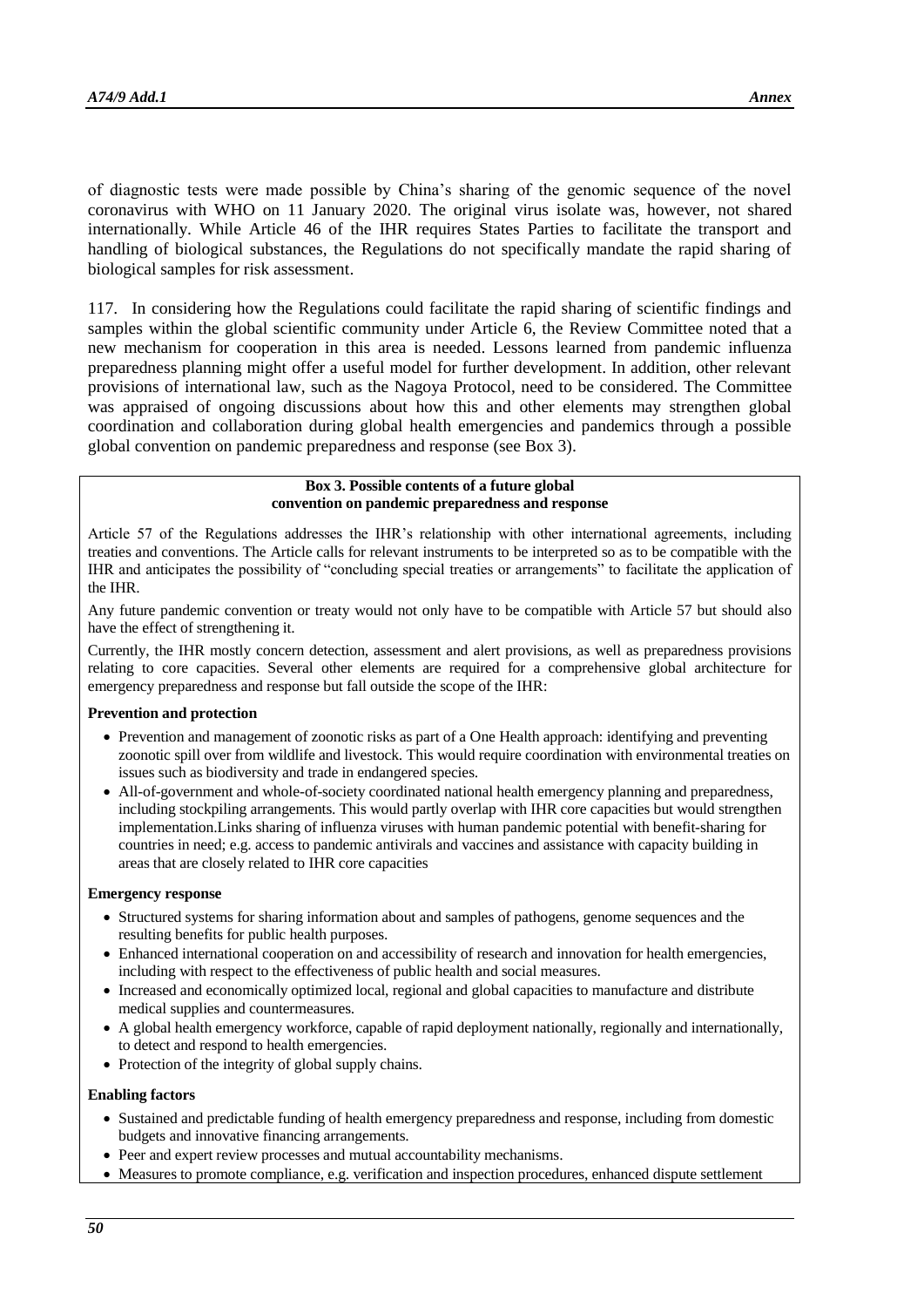- processes, sanctions for non-compliance.
- Processes for structured normative development, e.g. protocols and guidelines as in the Framework Convention on Tobacco Control.
- Clear prioritization of public health protection in the treaty's objective.
- Protection of human rights and privacy in context of surveillance technology, artificial intelligence and use of big data for public health purposes

### **Financing**

118. The Regulations do not put enough emphasis on each State Party's financial responsibility nor do they highlight the role of international funding in raising awareness and creating common understanding of the IHR and in strengthening States Parties' core capacities.

119. The Review Committee requested an analysis of WHO's current level of funding for IHR-related functions across the Organization. The Committee received a functional mapping of current staffing levels implementing WHO's obligations under the IHR, at headquarters and in five of the six WHO regional offices (no data from the Regional Office for Africa). The exercise mapped WHO staff implementing WHO's obligations under the IHR in relation to: NFPs, core capacities; surveillance, notification, verification and information sharing; public health response; the Emergency Committee and determination of a public health emergency of international concern; additional health measures; the Review Committee and standing recommendations; reporting; and specific requirements for vector-borne diseases. From this preliminary analysis it appears that about 194 full time equivalents are providing WHO's IHR-related functions, with a total estimated staff cost of about US\$ 42 million. This analysis did not include WHO staff involved in public health response activities at headquarters and in some of the regions since this varies from event to event; and it does not include funding for activities such as workshops, guidance development and country support activities. The largest proportion of staff is involved in functions relating to monitoring IHR core capacities and surveillance, notification and verification.

120. This is the first time to the Review Committee's knowledge that such a comprehensive functional human resource mapping of IHR-related functions has been conducted. However, since there was no baseline, nor a standard guidance of the minimum staffing requirements for all IHR-related functions, and often the requirements vary from event to event, these estimates reflect only a snapshot of the current situation. More analysis is required to fully understand the current funding of IHR-related functions, their allocation and potential gaps.

### **Recommendations**

(1) States Parties should ensure adequate and sustained financing for IHR implementation at the national and subnational levels and provide adequate and sustained financing to the WHO Secretariat for its work on preventing, detecting and responding to disease outbreaks, pursuant to the recommendations of the Working Group on Sustainable Financing established by the Executive Board in January 2021.

(2) WHO should strive to ensure that there are adequate human and financial resources across all its offices at the headquarters, regional and country levels for effective implementation of the Organization's obligations under the IHR across the functions related to communication with NFPs, building and assessment of core capacities, notification, risk assessment and information sharing, coordination and collaboration during public health emergencies alert and response, and other relevant IHR provisions.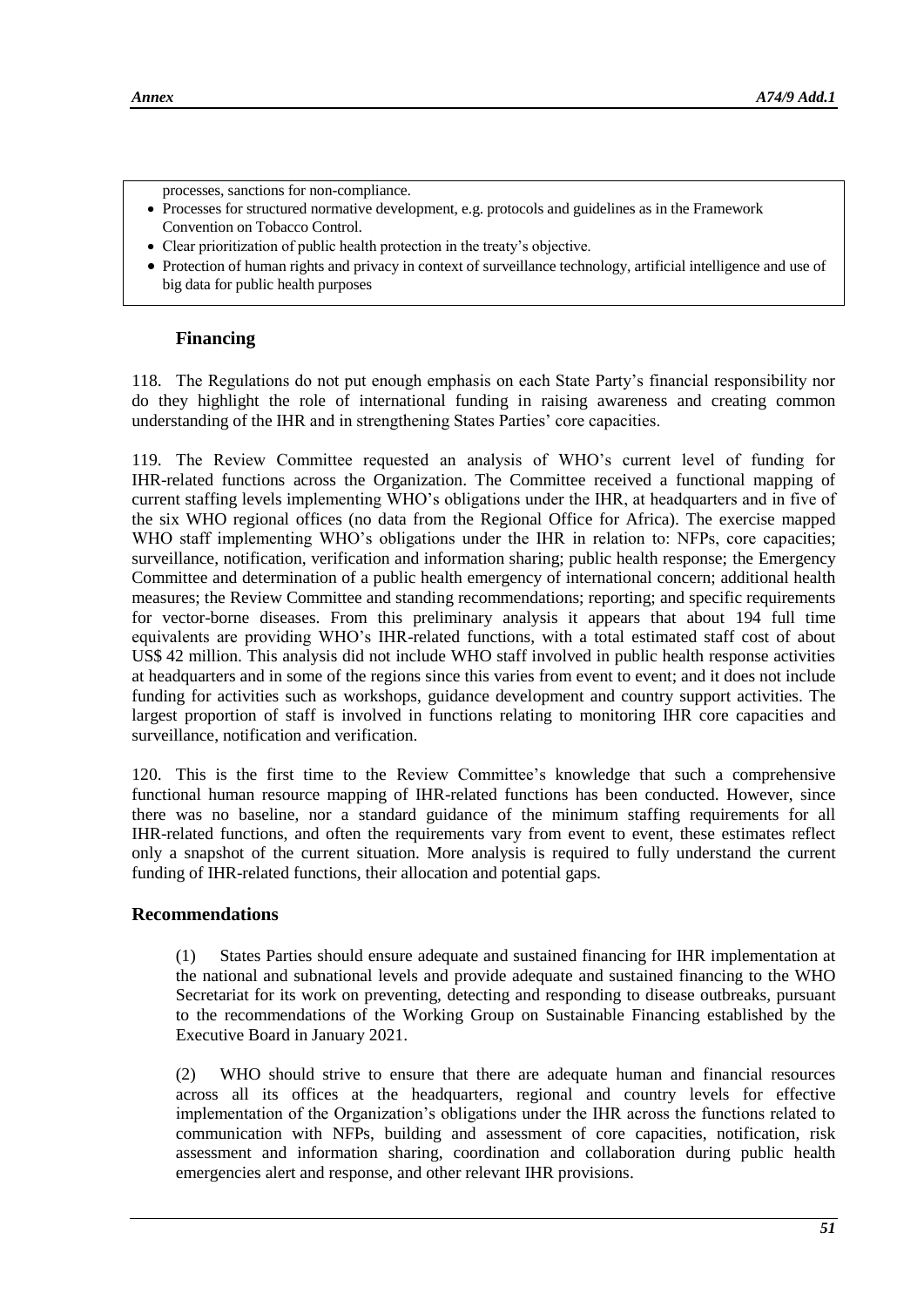(3) States Parties should give WHO a clear mandate to proactively support individual States Parties when information about high-risk events becomes known to the Organization. Currently, this can only be provided upon a State Party's request. WHO should further strengthen its work with relevant networks to coordinate and offer immediate technical support in outbreak investigations and risk assessments when information about high-risk events becomes known to the Organization, and such offers should be accepted by States Parties; where such offers are not accepted by States Parties, they should promptly provide an explanation in writing of their position.

(4) WHO should establish and implement clear procedures and mechanisms for intersectoral coordination and collaboration on preparedness and for alert and rapid response to acute events, including a public health emergency of international concern, and strengthen existing operations through an expanded GOARN and by working with the Emergency Medical Teams, the Global Health Cluster and other relevant networks.

(5) WHO and States Parties should consider the benefits of developing a global convention on pandemic preparedness and response in support of IHR implementation. Such a convention may include provisions for preparedness, readiness and response during a pandemic that are not addressed by the IHR, such as for example, strategies for the rapid and timely sharing of pathogens, specimens and genome sequence information for surveillance and the public health response, including for the development of effective countermeasures; provision for equitable access globally to benefits arising from sharing the above; and provisions for rapid deployment of a WHO team for early investigation and response, for maintaining the global supply chain, as well as for prevention and management of zoonotic risks as part of a One Health approach.

(6) WHO should facilitate and support efforts to build evidence and research on effectiveness of public health and social measures during pandemics, so as to underpin preparedness and readiness efforts, including the formulation of emergency guidance and advice.

# **3.10 COMPLIANCE AND ACCOUNTABILITY**

121. The Review Committee noted that the IHR do not contain a clear mechanism to monitor compliance with the many obligations of WHO and States Parties, other than a static self-assessment report on core capacities and a WHO Secretariat annual implementation report to the World Health Assembly. These reports, and the tools used to produce them, do not assess how well individual countries have performed on specific IHR functions and obligations, nor do they assess how well WHO has met its obligations under the IHR. The Committee repeatedly noted that "the IHR has no teeth"; that is, there are no enforcement mechanisms.

122. The overall responsibility for implementing the IHR lies with the States Parties. The Committee noted that effective implementation of the IHR requires many functions that are not within the narrow mandate of the NFPs, such as multisectoral coordination of emergency preparedness and response and collaborative risk assessment. The distinction between the NFP and the competent authority of a State Party (i.e. "the authorities responsible within its respective jurisdiction for the implementation of health measures under these Regulations", as defined in Article 4.1 of the IHR) is often blurred, resulting in confusion about the roles and expectations of NFPs, and a perceived challenge in ensuring States Parties' accountability for all their obligations under the IHR. Current assessments indicate that few States Parties are coordinating actions across relevant sectors through a whole-of-government or whole-of-society approach. The absence of a dedicated national entity, with enough authority and a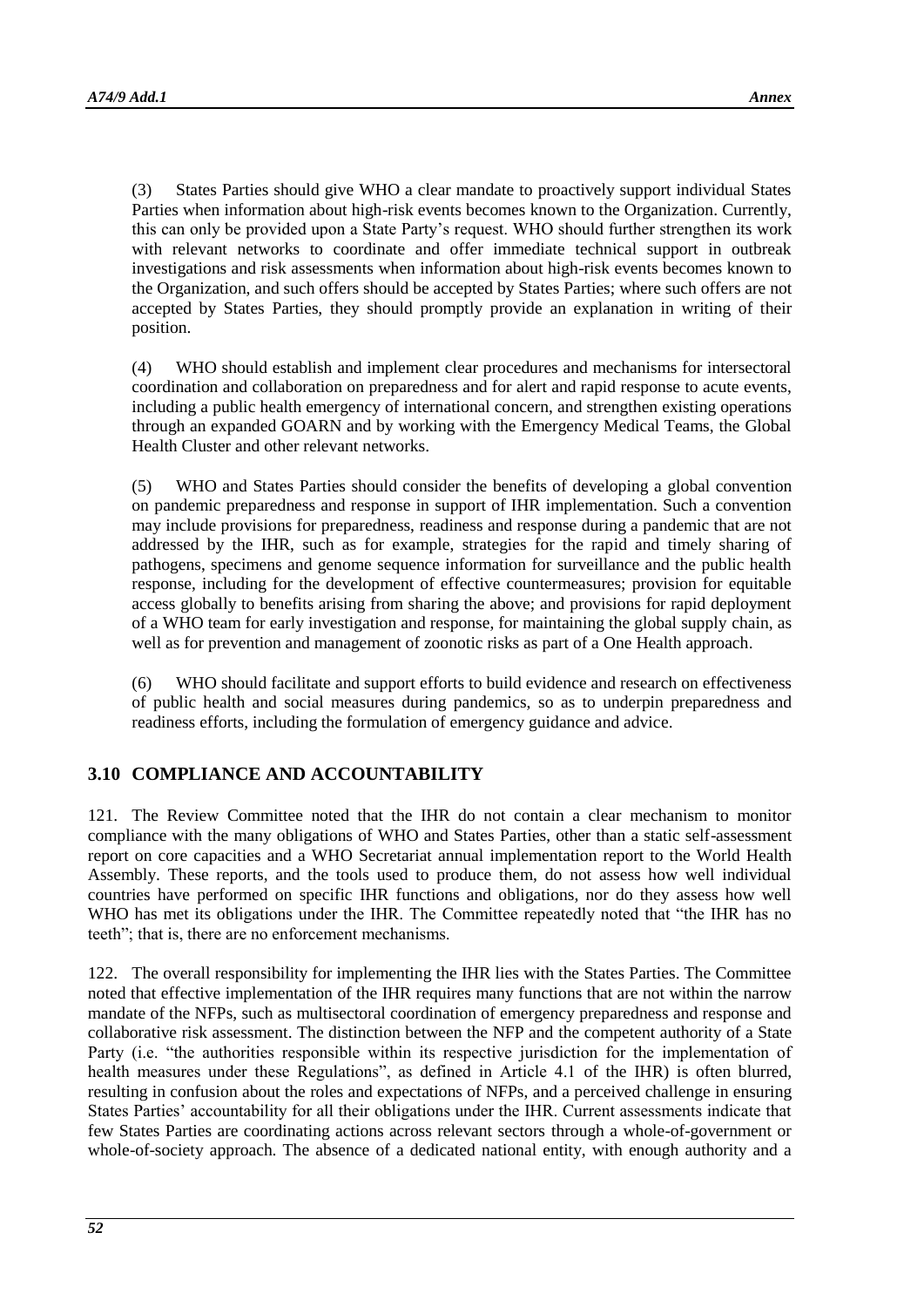clear mandate to lead IHR implementation, is seen as a significant constraint to effective implementation of the Regulations at the national and subnational levels.

123. The Review Committee was appraised of the Universal Periodic Review (UPR) process developed and implemented by the Human Rights Council<sup>1</sup> to assess how countries comply with their human rights obligations (see Box 4). The Committee considers that a similar peer-review mechanism may be useful in improving emergency preparedness and response, as well as compliance with States Parties' legal obligations under the Regulations. The UPR in the human rights arena has been shown to foster intersectoral coordination, whole-of-government approaches and civil society engagement, to encourage participation and good practices, and to link implementation of its recommendations with the Sustainable Development Goals and other government agendas. These outcomes are highly relevant to the need to raise awareness of and foster intersectoral cooperation for IHR implementation at the country level.

#### **Box 4. UPR: a mechanism to improve human rights**

- The UPR is a comprehensive, State-to-State peer review mechanism of the Human Rights Council introduced in 2006 to review the fulfilment of the human rights obligations and commitments of all 193 UN Member States once every four and a half years. The mechanism provides an opportunity for States to demonstrate actions taken to improve their human rights situation and reminds States of their responsibility to fully respect all human rights and fundamental freedoms, thus aiming to improve the human rights situation in all countries and address human rights violations wherever they occur.
- The UPR process includes three two-week sessions per year during which representatives of 14 countries are interviewed by representatives of other countries for 3.5 hours. Countries are visited by experts selected from the OHCHR roster of human rights experts. Each country review is supported by three documents:

(1) a national report no more than 10 000 words by the country concerned (often led by the foreign ministry, the judiciary or a combination of ministries); (2) an OHCHR document based on independent human rights experts' reports regarding compliance with international treaties, norms and standards; and (3) a document summarizing general comments made by other relevant stakeholders, including nongovernmental organizations. OHCHR's emphasis is on the reliability and objectivity of the information. For each country review, a working group prepares recommendations that must be approved by the Council. A reviewed country may then choose either to accept or to "note" each recommendation; the ones that are accepted are expected to be implemented.

• The UPR is an open, transparent and participatory process focused on systemic improvement, it does not go into specific situations. Member States tend to act on recommendations they have accepted, sometimes with support from other Member States, but there are no consequences for inaction. For its part, OHCHR tends to give more prominence to good practices, as an encouragement to others. The UPR is increasingly used by humanitarian bodies to flag abuses under the Geneva Conventions, and sometimes issues relating to health as a human right.

#### **Recommendations**

l

(1) Each State Party should inform WHO about the establishment of its national competent authority responsible for overall implementation of the IHR that will be recognized and held accountable for the NFP's functionality and the delivery of other IHR obligations. WHO, in

<sup>1</sup> <https://www.ohchr.org/en/hrbodies/upr/pages/uprmain.aspx> (accessed 27 April 2021).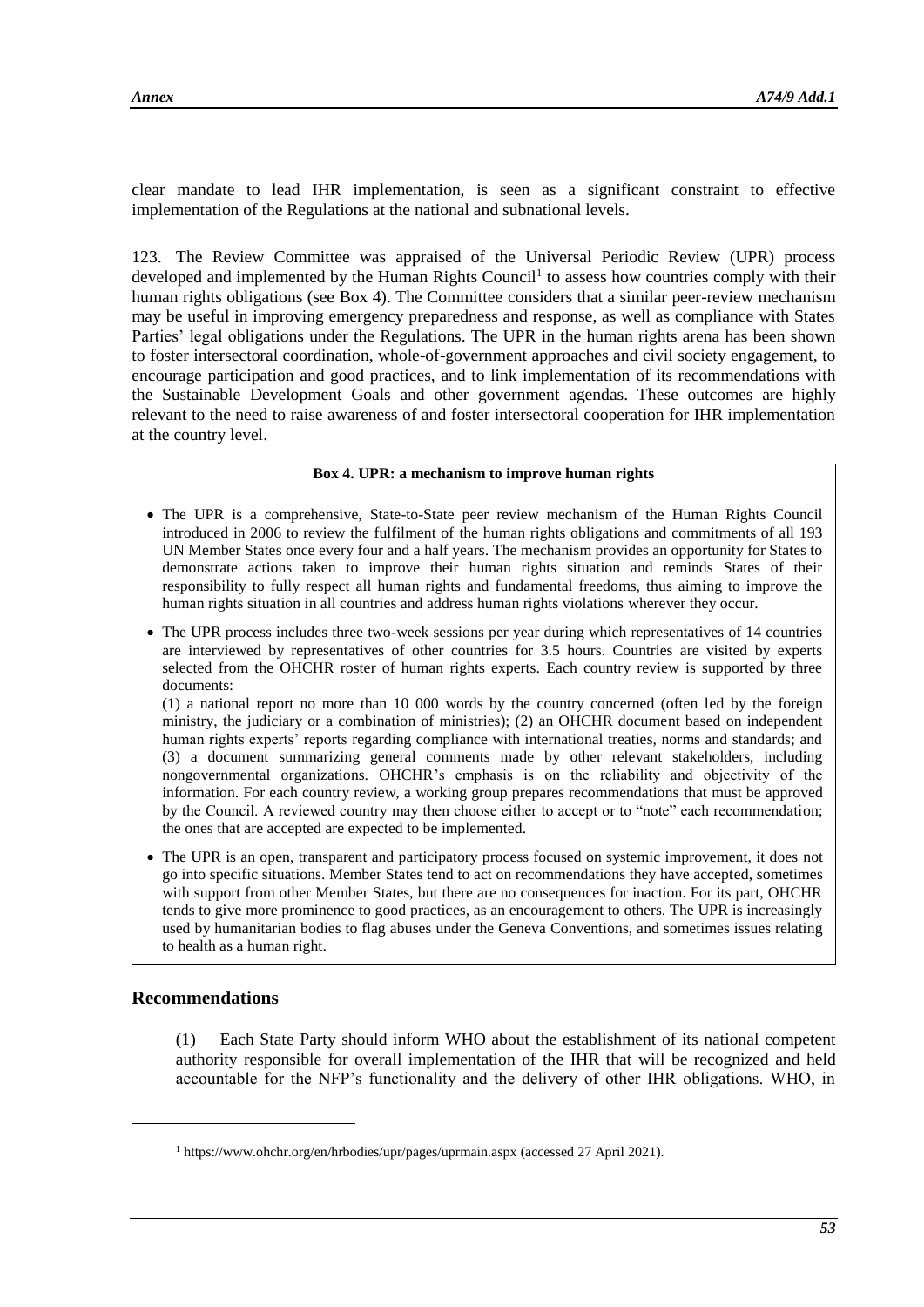consultation with Member States, should develop an accountability framework for the competent authorities responsible for implementing the IHR.

(2) WHO should work with States Parties and relevant stakeholder to develop and implement a universal periodic review mechanism to assess, report on and improve compliance with IHR requirements, and ensure accountability for the IHR obligations, through a multisectoral and whole-of-government approach.

(3) Given the experience of the COVID-19 pandemic and the need for multisectoral collaboration, WHO should further develop guidance on how to structure rigorous and all-inclusive, whole-of-government assessments and other preparedness activities, and should work with Member States to engage stakeholders beyond the health sector in order to identify and address country level gaps in preparedness.

(4) WHO should collaborate with international human rights bodies to monitor States Parties' actions during health emergencies and to regularly reiterate the importance of responses that respect international human rights principles, including the protection of personal data and privacy as agreed by States Parties in the IHR.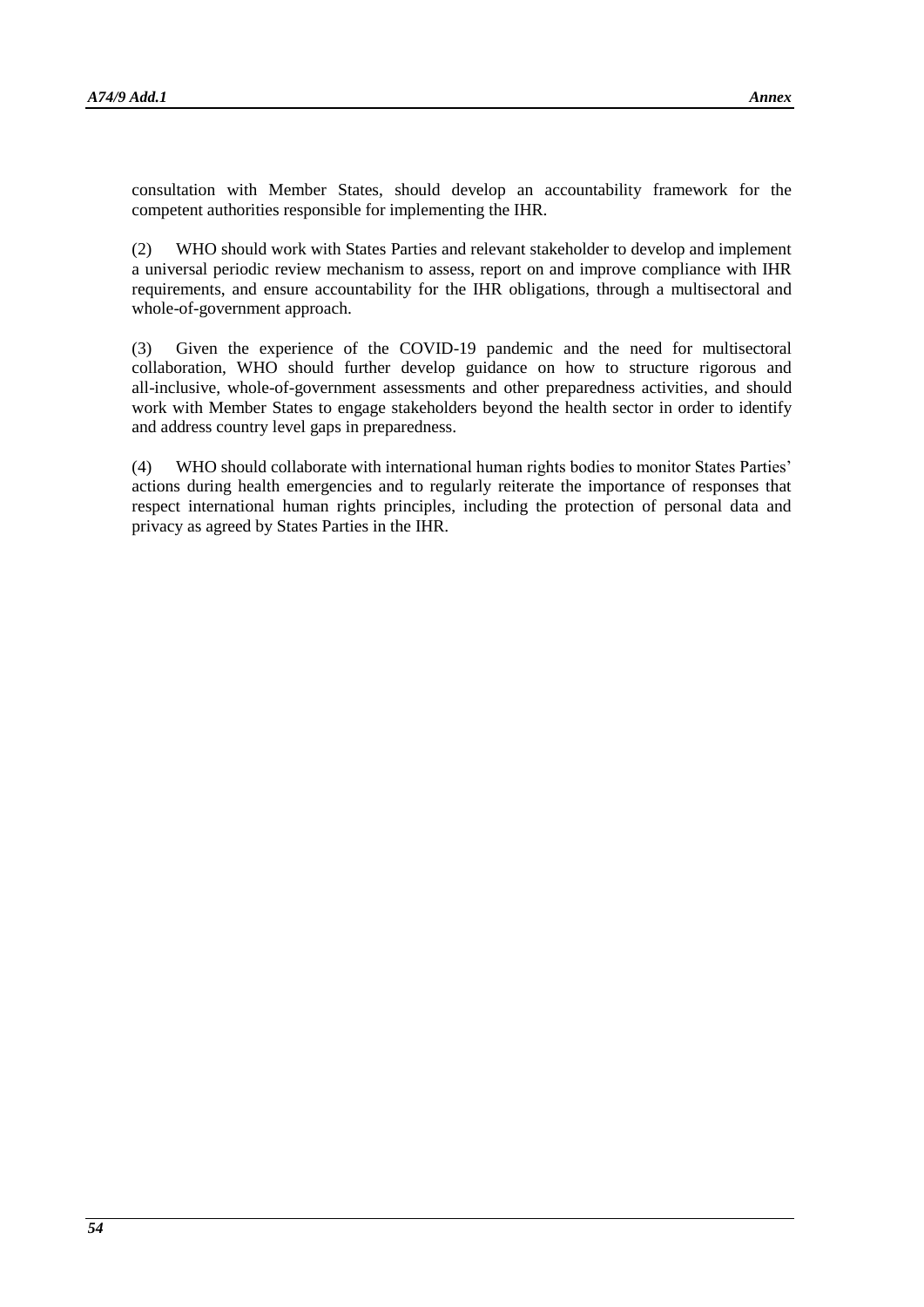l

# **4. IMPLEMENTATION OF RECOMMENDATIONS FROM PREVIOUS IHR REVIEW COMMITTEES**

124. Part of the Committee's mandate was to review progress on implementing the recommendations of the three previous IHR Review Committees. Given the similarity of some of the recommendations across the four Review Committees, it is clear that while there has been progress, implementation has been uneven and the overall pace of change since 2011 has been too slow: if the recommendations made in 2011, 2015 and 2016 had been acted on, States Parties and WHO would have been better prepared for COVID-19.

### **4.1 Review Committee on the Functioning of the International Health Regulations (2005) in relation to Pandemic (H1N1) 2009**

125. The report of the H1N1 Review Committee,<sup>1</sup> presented to the Sixty-fourth World Health Assembly in May 2011, highlighted a number of issues that are still relevant and need to be addressed. For example, the report states: "The most important structural shortcoming of the IHR is the lack of enforceable sanctions. For example, if a country fails to explain why it has adopted more restrictive traffic and trade measures than those recommended by WHO, no legal consequences follow." It continues: "The Committee also noted systemic difficulties that confronted WHO and some shortcomings on the part of WHO: The absence of a consistent, measurable and understandable depiction of severity of the pandemic. Even if the definition of a pandemic depends exclusively on spread, its degree of severity affects policy choices, personal decisions and the public interest. What is needed is a proper assessment of severity at national and subnational levels. These data would inform WHO's analysis of the global situation as it evolves, allowing WHO to provide timely information to Member States. The Committee does, however, recognize that characterization of severity is complex and difficult to operationalize."

126. The Health Assembly noted the report and through resolution WHA64.1 (2011)<sup>2</sup> it requested the Director-General to report on progress made in the implementation of these recommendations at the Sixty-sixth World Health Assembly. The progress report in document A66/16<sup>3</sup> highlights the progress and remaining gaps and concludes that: "The Review Committee's report and recommendations continue to play an important role in shaping the Secretariat's work, both in terms of the implementation of the International Health Regulations (2005) and the preparations for future influenza pandemics. While the value of the Regulations to countries and to the Secretariat continues to be demonstrated during the management of acute public health events, such as the ongoing illness associated with a novel coronavirus, at the same time the extension procedures have kept international attention on the establishment of the national capacities. At a time of global economic crisis, when rapid progress is challenged by limitations in technical, human and financial resources, the Regulations remain a focus for commitment to maintain and improve global public health security."

127. Progress on implementing the 15 recommendations has been further analysed by WHO, and that analysis is currently being peer reviewed before publication. An overview was presented to the

<sup>&</sup>lt;sup>1</sup> Document A64/10 [\(https://apps.who.int/gb/ebwha/pdf\\_files/WHA64/A64\\_10-en.pdf?ua=1,](https://apps.who.int/gb/ebwha/pdf_files/WHA64/A64_10-en.pdf?ua=1) accessed 27 April 2021).

<sup>2</sup> Resolution WHA64.1 (2011) [\(https://apps.who.int/gb/ebwha/pdf\\_files/WHA64-REC1/A64\\_REC1-en.pdf,](https://apps.who.int/gb/ebwha/pdf_files/WHA64-REC1/A64_REC1-en.pdf) accessed 27 April 2021).

<sup>3</sup> Document A66/16 [\(https://apps.who.int/gb/ebwha/pdf\\_files/WHA66/A66\\_16-en.pdf,](https://apps.who.int/gb/ebwha/pdf_files/WHA66/A66_16-en.pdf) accessed 27 April 2021).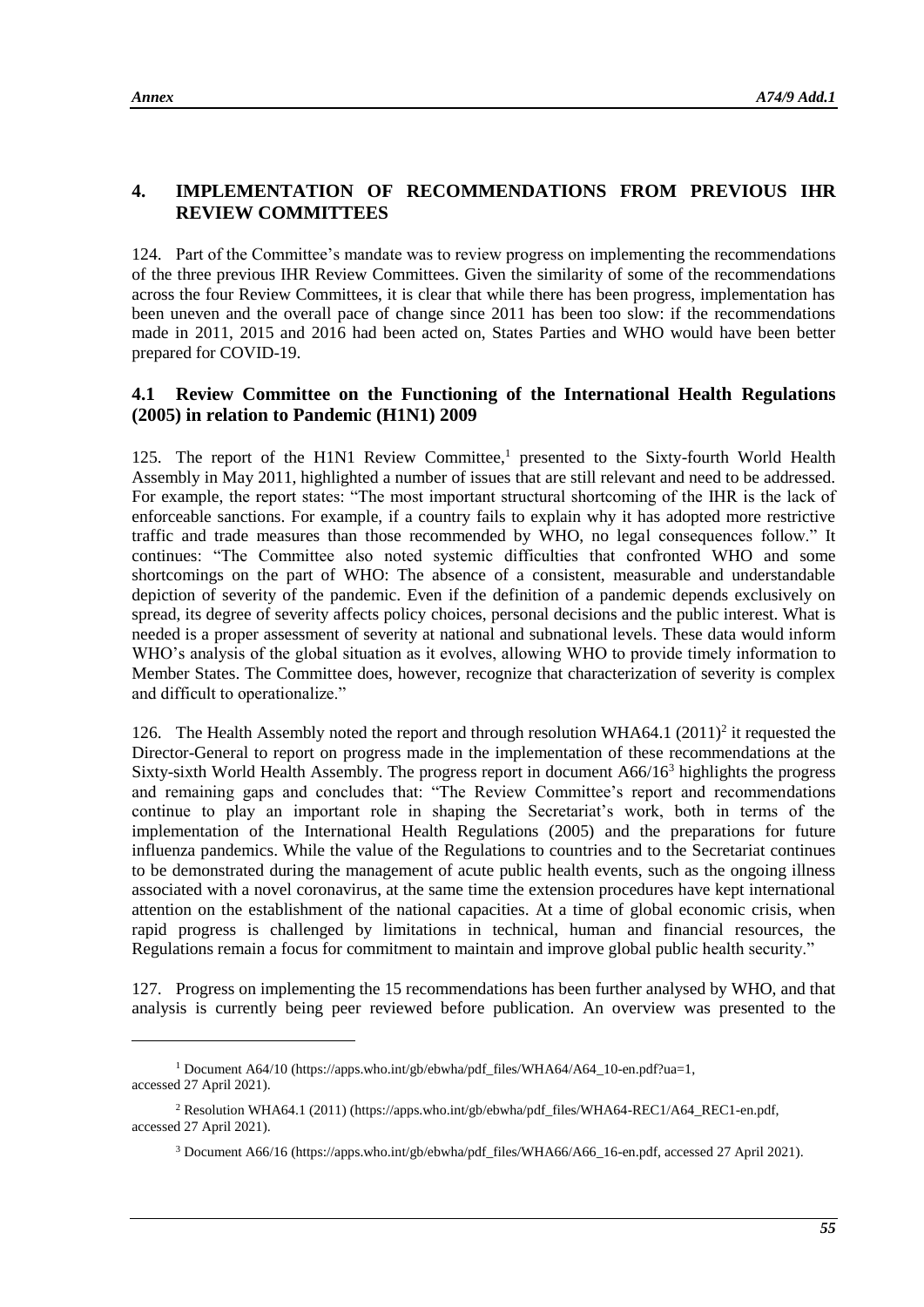COVID-19 Review Committee, which noted that substantial progress has been made on the following recommendations:

- strengthening WHO's internal capacity for sustained response through the establishment of the WHO Health Emergencies Programme, with its revised Emergency Response Framework and the regular implementation of an incident management system for public health emergencies;
- improving practices for the appointment of an Emergency Committee through development of standard procedures for the convening of an Emergency Committee;
- revising pandemic preparedness guidance;
- creating a contingency fund for public health emergencies; and
- reaching agreement on sharing of samples of influenza viruses and access to flu vaccines and other benefits through the adoption in 2013 of the Pandemic Influenza Preparedness Framework.<sup>1</sup>

128. Moderate progress has been made in five areas: enhancing the EIS; ensuring the necessary resources for all NFPs; developing and applying measures to assess severity; streamlining the management of guidance documents; and developing and implementing a strategic, Organization-wide communications policy. Limited progress has been made in three areas: reinforcing evidence-based decisions on international travel and trade; encouraging advance agreements for vaccine distribution and delivery; and establishing a more extensive global public health reserve workforce. This Review Committee notes with concern the persistent challenges relating to WHO's role in the areas of travel and trade, which have been apparent during the COVID-19 response.

# **4.2 Review Committee on Second Extensions for Establishing National Public Health Capacities and on IHR Implementation**

129. This Review Committee's report,<sup>2</sup> submitted to the Sixty-eighth World Health Assembly in May 2015, highlights that "though progress had been made in many areas [...] countries in every Region still face significant challenges to fully implement the IHR. Key impediments to IHR implementation include: insufficient authority/capacity of NFPs; the misconception that implementation of the IHR is the sole responsibility of ministries of health; limited involvement/awareness of sectors other than human health; […] a perception that implementation is a rigid, legal process with less emphasis on operational implications and learning from experience". In resolution WHA68.5 (2015),<sup>3</sup> the Health Assembly commended the Review Committee for its report, urged Member States to support the implementation of the recommendations contained therein, and requested the Director-General to present an update on progress made to the Sixty-ninth World Health Assembly.

1

<sup>1</sup> Document A66/17 [\(https://apps.who.int/gb/ebwha/pdf\\_files/WHA66/A66\\_17-en.pdf,](https://apps.who.int/gb/ebwha/pdf_files/WHA66/A66_17-en.pdf) accessed 27 April 2021).

<sup>2</sup> Document A68/22 Add.1 [\(https://apps.who.int/gb/ebwha/pdf\\_files/WHA68/A68\\_22Add1-en.pdf,](https://apps.who.int/gb/ebwha/pdf_files/WHA68/A68_22Add1-en.pdf) accessed 27 April 2021).

<sup>3</sup> Resolution WHA68.5 (2015) [\(https://apps.who.int/gb/ebwha/pdf\\_files/WHA68-REC1/A68\\_R1\\_REC1](https://apps.who.int/gb/ebwha/pdf_files/WHA68-REC1/A68_R1_REC1-en.pdf#page=27) [en.pdf#page=27,](https://apps.who.int/gb/ebwha/pdf_files/WHA68-REC1/A68_R1_REC1-en.pdf#page=27) accessed 27 April 2021).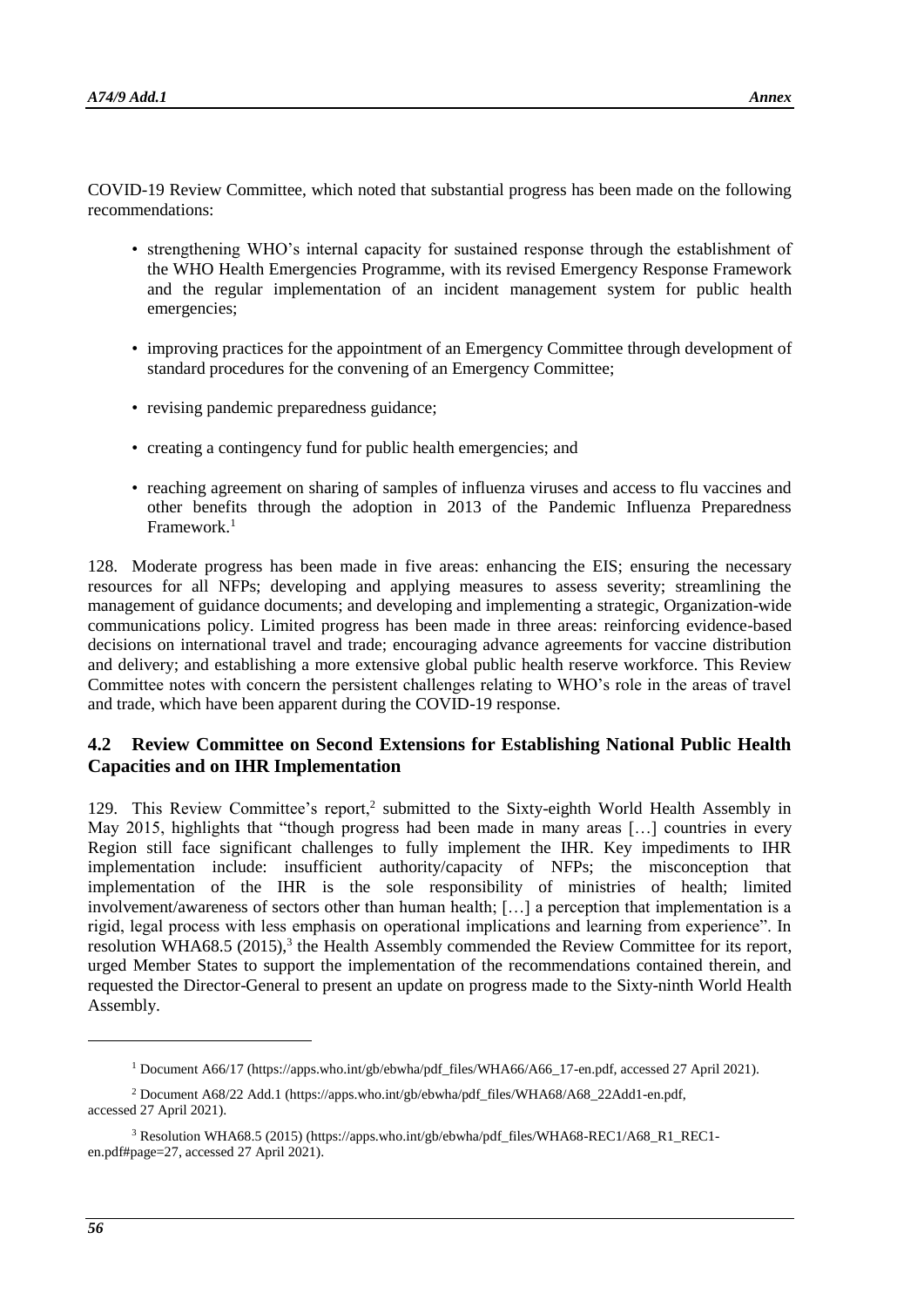l

130. In response to the recommendation that "the Director-General consider a variety of approaches for the shorter- and longer-term assessment and development of IHR core capacities", $\frac{1}{1}$  WHO developed the IHR monitoring and evaluation framework for core capacities that, in addition to the annual reporting, covers after action reviews, simulation exercises and independent external evaluations.<sup>2</sup>

### **4.3. Review Committee on the Role of the International Health Regulations (2005) in the Ebola Outbreak and Response**

131. The Review Committee on the Role of the International Health Regulations (2005) in the Ebola Outbreak and Response made 12 recommendations in its report submitted to the Sixty-ninth World Health Assembly in May 2016.<sup>3</sup> Through decision WHA69(14) (2016), the Health Assembly requested the Director-General "to develop for the consideration of the Regional Committees in 2016 a draft global implementation plan for the recommendations of the Review Committee […] and […] to submit a final version of the draft global implementation plan for the consideration of the Executive Board at its 140th session".<sup>4</sup> This global plan was developed following discussions at all six regional committees in 2017, a web-based consultation conducted by the WHO Secretariat between 19 September and 13 October 2017, and a consultation with Member States, through the Permanent Missions in Geneva, on 8 November 2017. The plan was noted with appreciation by the Seventy-first World Health Assembly in decision WHA71(15) (2018) but its uptake has not been significant. The IHR annual implementation report at the Seventy-second World Health Assembly assessed progress made on specific areas of the five-year global strategic plan.<sup>5</sup>

132. The COVID-19 Review Committee noted progress in implementing comprehensive assessments of core capacities through the IHR monitoring and evaluation framework but also noted that the COVID-19 pandemic had revealed some limitations of this approach: many countries with higher assessment scores had difficulties in responding effectively to outbreaks. The Committee also noted progress in WHO's approach to risk communication and information sharing, in particular its standardized approach to conducting rapid risk assessment for events that may constitute a public health emergency of international concern (as mentioned in Section 3.6). In addition, the Strategic and Technical Advisory Group for Infectious Hazards was established in 2018 as a technical advisory group to the WHO Health Emergencies Programme,<sup>6</sup> and EPI-WIN was established in 2020 as a mechanism for sharing public health information and combatting misinformation relating to the COVID-19 pandemic.<sup>7</sup> Progress has been made on implementing the Ebola Review Committee's recommendations on strengthening NFPs, supporting the most vulnerable countries, and strengthening health systems capacities, although there is still much room for improvement.

<sup>1</sup> Document A68/22 Add.1, paragraph 43 [\(https://apps.who.int/gb/ebwha/pdf\\_files/WHA68/A68\\_22Add1-en.pdf,](https://apps.who.int/gb/ebwha/pdf_files/WHA68/A68_22Add1-en.pdf) accessed 29 April 2021).

<sup>2</sup> Annex of Document A69/20. [\(https://apps.who.int/gb/ebwha/pdf\\_files/WHA69/A69\\_20-en.pdf,](https://apps.who.int/gb/ebwha/pdf_files/WHA69/A69_20-en.pdf) accessed 27 April 2021).

<sup>3</sup> Document A69/21 [\(https://apps.who.int/gb/ebwha/pdf\\_files/WHA69/A69\\_21-en.pdf,](https://apps.who.int/gb/ebwha/pdf_files/WHA69/A69_21-en.pdf) accessed 27 April 2021).

<sup>4</sup> Decision WHA69(14) (2016) [\(https://apps.who.int/gb/ebwha/pdf\\_files/WHA69-REC1/A69\\_2016\\_REC1](https://apps.who.int/gb/ebwha/pdf_files/WHA69-REC1/A69_2016_REC1-en.pdf#page=85) [en.pdf#page=85,](https://apps.who.int/gb/ebwha/pdf_files/WHA69-REC1/A69_2016_REC1-en.pdf#page=85) accessed 27 April 2021).

<sup>5</sup> Document A72/8 [\(https://apps.who.int/gb/ebwha/pdf\\_files/WHA72/A72\\_8-en.pdf,](https://apps.who.int/gb/ebwha/pdf_files/WHA72/A72_8-en.pdf) accessed 27 April 2021).

<sup>6</sup> [https://www.who.int/emergencies/diseases/strategic-and-technical-advisory-group-for-infectious](https://www.who.int/emergencies/diseases/strategic-and-technical-advisory-group-for-infectious-hazards/STAG_IH_TOR_2018_final.pdf?ua=1)[hazards/STAG\\_IH\\_TOR\\_2018\\_final.pdf?ua=1](https://www.who.int/emergencies/diseases/strategic-and-technical-advisory-group-for-infectious-hazards/STAG_IH_TOR_2018_final.pdf?ua=1) (accessed 29 April 2021).

<sup>7</sup> <https://www.who.int/teams/risk-communication/about-epi-win> (accessed 29 April 2021).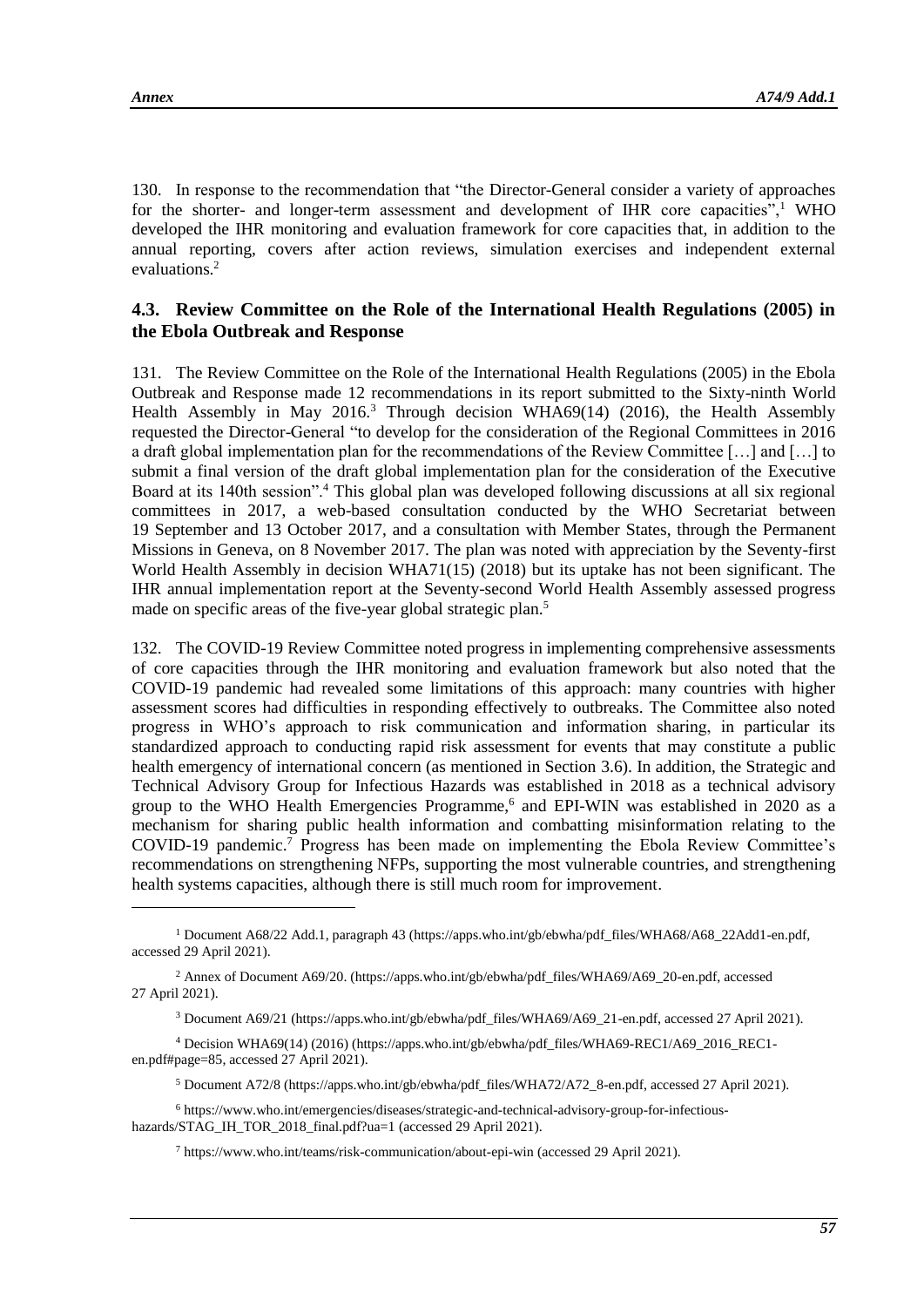133. **When the COVID-19 pandemic is over, the Committee recommends a more comprehensive assessment of progress on implementing previous Review Committees' recommendations, focusing on how recommendations have been implemented at the national and regional levels, as well as at WHO headquarters.** At present, neither States Parties nor WHO have the time or the resources to undertake this work.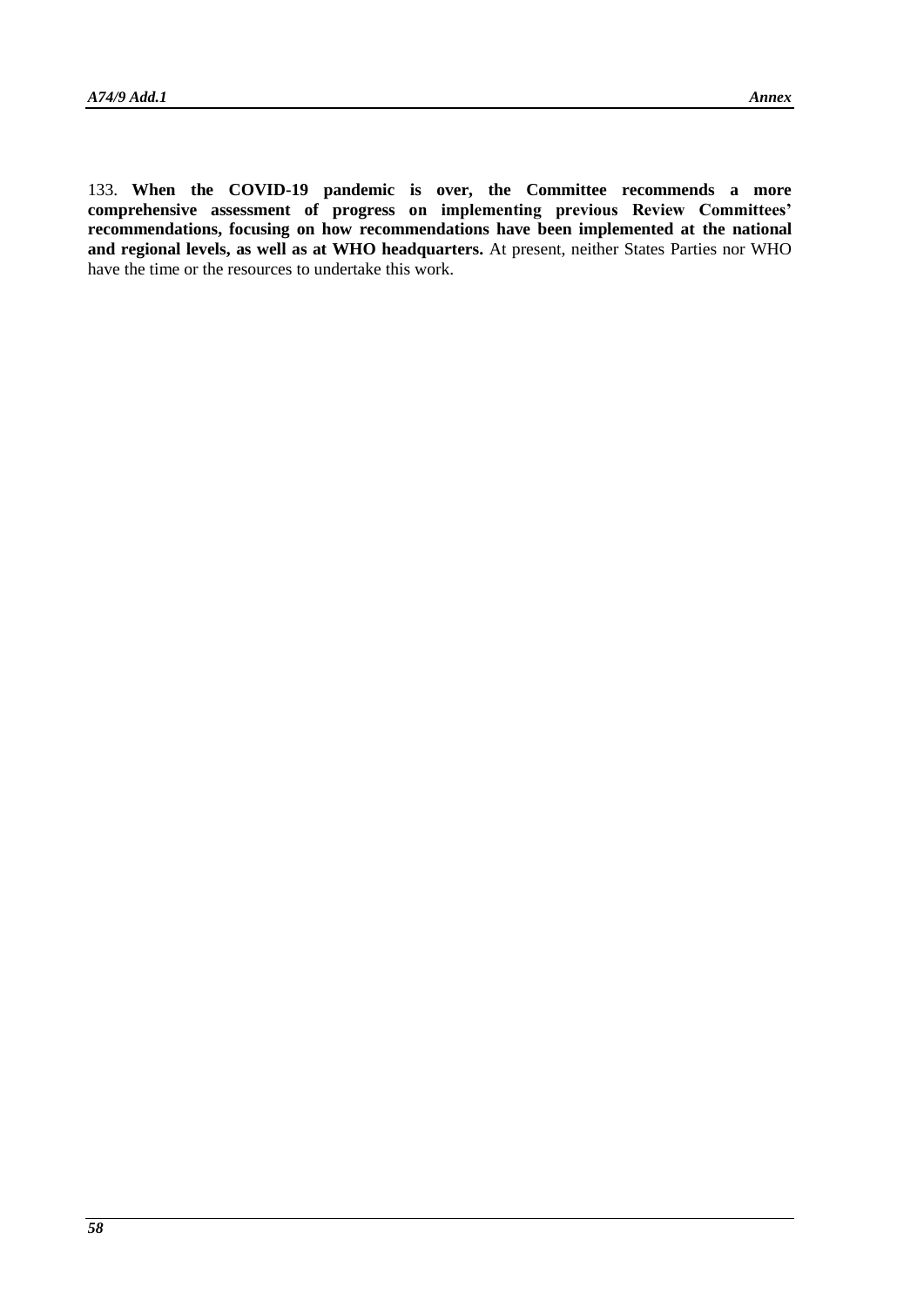l

# **5. CONCLUSIONS**

134. When the IHR came into force on 15 July 2007, two years after being adopted by the World Health Assembly, WHO announced that "the global community has a new legal framework to better manage its collective defences to detect disease events and to respond to public health risks and emergencies".<sup>1</sup> The IHR's main priority is to prevent and control the international spread of public health risks.

135. The Regulations are a pillar of global health security: the foundations of the global architecture for monitoring and responding to public health risks and emergencies, involving countries, institutions and networks coordinated by WHO. The purpose of this architecture is to enable the prevention, detection and containment of health risks and threats, the strengthening of national capacities for that purpose, and the coordination of a global alert and response system.

136. Despite being almost 20 years in the making, none of these elements have proved sufficient against SARS-CoV-2: since the beginning of 2020 we have been experiencing a prolonged crisis, unprecedented in our recent history. Millions of lives have been lost; countless more people are suffering from long-term complications of the acute disease and many others struggle with poor mental health resulting from months of anxiety, depression, deprivation and social isolation. Children have missed months of in-school education, adults have missed months of work, and existing inequities have been exacerbated. Travel has been severely disrupted. Most countries' economies experienced significant declines in 2020, and governments have accumulated levels of debt not seen since the Second World War.

137. As the Review Committee submits this report, the pandemic has yet to be brought under control and most countries still have travel restrictions in place. Highly effective vaccines, whose speed of development has been remarkable, offer reason for optimism. However, the uneven and inequitable roll-out of vaccines globally and the recognition of rare safety concerns, the difficulty in sustaining effective implementation of other public health measures, and the emergence of new virus variants mean that control of the pandemic will take some time. While a few countries have reached and maintained a low incidence of COVID-19, several countries are entering new waves driven by new virus variants first identified in December 2020, some of which have a higher reproductive rate and may cause more severe disease and/or may escape vaccine immunity.

# **More than a year on, why is the world still struggling to contain SARS-CoV-2?**

138. The reasons for the inadequate response are multiple. Importantly, and also highlighted by all other IHR Review Committees, national capacity to prevent, detect and respond to public health risks is weak. In the context of COVID-19, the time it took to identify person-to-person transmission of the virus, as well as asymptomatic and pre-symptomatic transmission was probably one of the most challenging elements for an appropriate response at the beginning of the outbreak; WHO could have used its own risk assessments, without waiting for approval from affected countries or advice from the Emergency Committee. Another important factor was the collective inability to foresee early on in the pandemic's evolution the health, social and economic impact in the absence of effective pharmacological interventions. The world was not prepared for this kind of threat.

<sup>&</sup>lt;sup>1</sup> <https://www.who.int/ihr/publications/ihrbrief1en.pdf> (accessed 29 April 2021).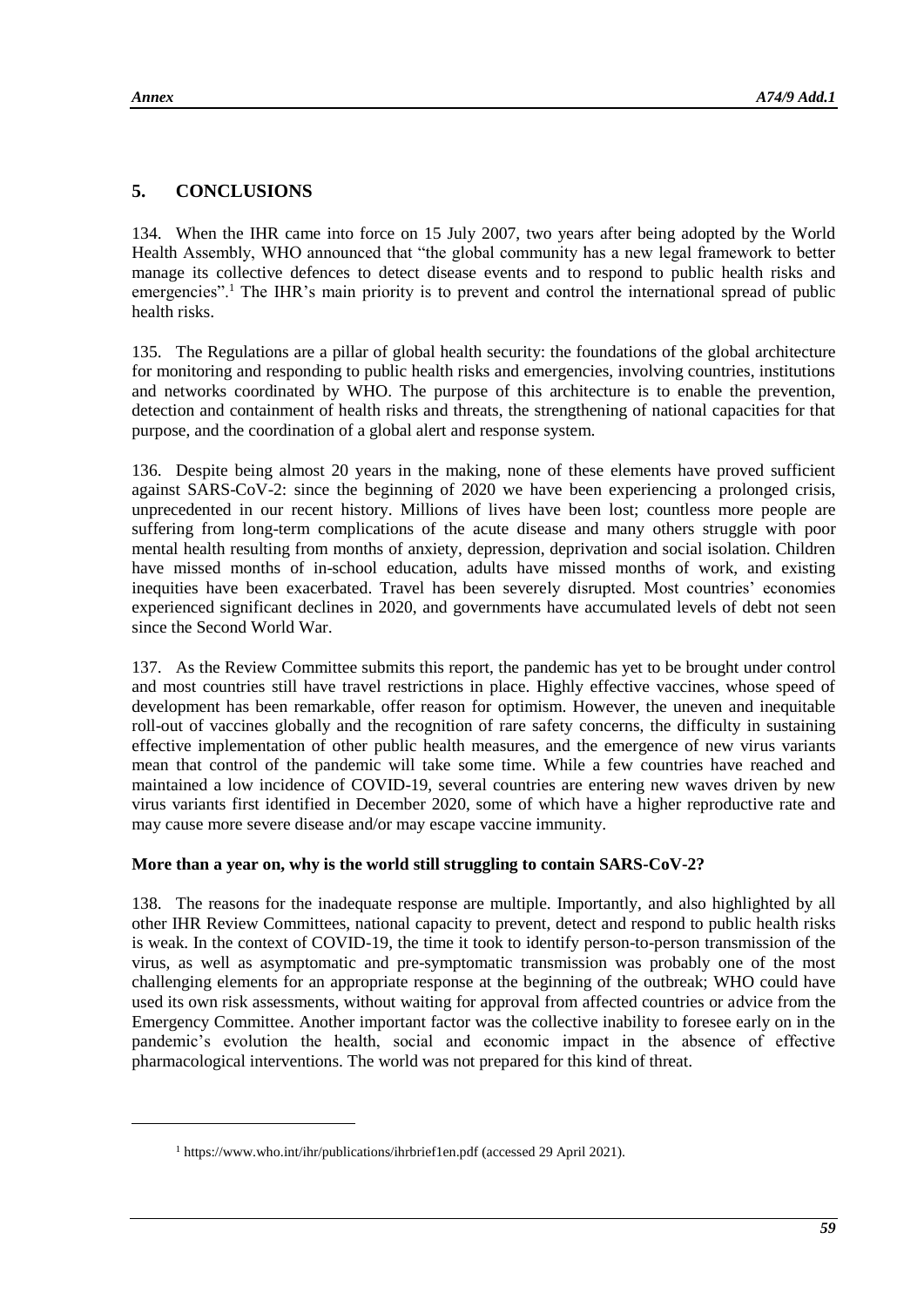139. If the global community had known in the first days of 2020 what it knows now, it is likely that WHO, many governments and other stakeholders would have acted differently. While acknowledging the many unknowns at the beginning of the outbreak, the Review Committee considers that stronger implementation of public health measures as advised by WHO might have delayed the international spread and prevented the early exponential growth of the outbreak, and thus given governments time to put in place strategies to keep the epidemic under control and reduce the disease burden.

### **Key messages**

140. Despite the challenges and constraints of working virtually and conducting its review during the pandemic, the Review Committee undertook an article-by-article assessment of the functioning of the IHR in the context of COVID-19. The findings and recommendations in Chapter 3 are based on the evidence available as of 31 March 2021 and almost 100 interviews. From the beginning of its deliberations, Review Committee members agreed that its recommendations should be comprehensive and practical rather than aspirational, in order to set out what needs to be done to improve the functioning of the IHR. Over the course of its deliberations, the Committee formulated the following key messages.

### **Compliance and empowerment**

**1. Lack of compliance of States Parties with certain obligations under the IHR, particularly on preparedness, contributed to the COVID-19 pandemic becoming a protracted global health emergency.**

141. The Review Committee noted that the design of the IHR fulfils its original aim as the agreed framework for global health protection, and no major amendments are needed at this stage. However, the interpretation and implementation of the IHR by both WHO and States Parties is suboptimal. The inherent tension between the IHR's aim to protect health and the need to protect economies by avoiding travel and trade restrictions has been noted by the Committee as the most important factor limiting compliance with the Regulations. While the Committee did not have time to review each State Party's implementation of and compliance with IHR, from the interviews and assessments conducted, the Committee considers that a renewed commitment is needed for the IHR provisions relating to:

- notification and requests for verification of health risks using the existing mechanisms for information sharing between countries and WHO;
- provision of sufficient information by countries to WHO to enable an informed risk assessment;
- more assertive use by WHO of relevant IHR provisions to enable early risk communication for public health alert and response purposes;
- more systematic approach in the convening and deliberations of the Emergency Committee;
- prioritization of policies for health protection over protection of travel and trade; and
- more assertive use of the precautionary principle in the face of new pathogens.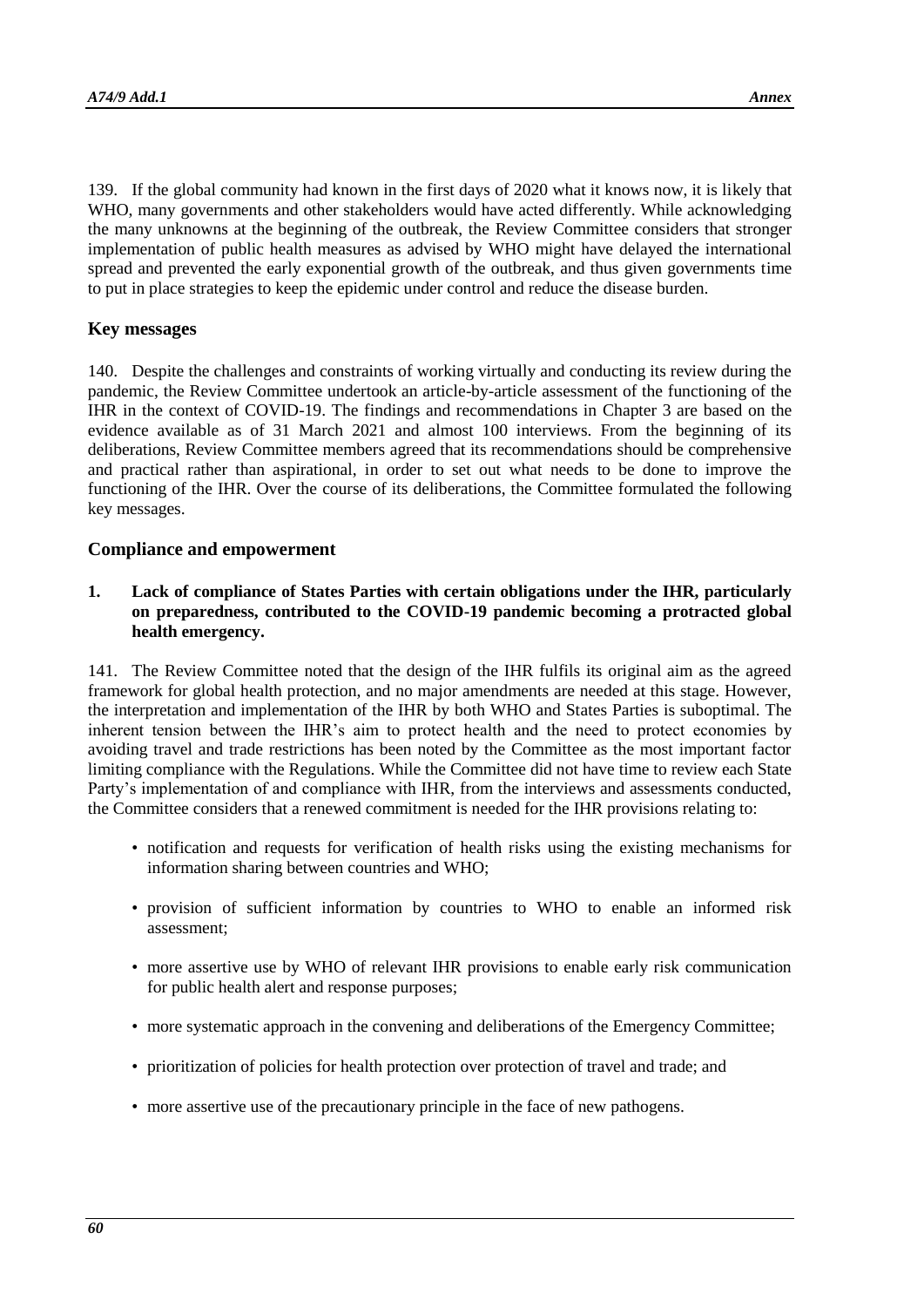# **2. Responsibility for implementing the IHR needs to be elevated to the highest level of government.**

142. In interviews and written statements, Member States and experts expressed overwhelming support for the IHR as a cornerstone of international public health and health security law. However this support is in stark contrast to reality: compliance with the Regulations is uneven and the Regulations have not been mainstreamed across all government institutions. It is critical that the Regulations receive high-level political support. More clarity is needed on the respective roles and responsibilities of States Parties and WHO, as well as a clearer understanding of the limitations faced by WHO in implementing the provisions of the IHR.

### **3. A robust accountability mechanism for evaluating and improving compliance with IHR obligations would strengthen preparedness, international cooperation and timely notifications of public health events.**

143. The Review Committee noted that the static assessment of core capacities has in many instances provided a false sense of security, and even some countries with high scores for capacities assessed with the existing tools did not respond adequately. A robust system of compliance evaluation was cited during interviews as a potential approach to strengthening the overall framework of the Regulations and its credibility as a legal instrument. The Committee strongly recommends that WHO and States Parties implement a mandatory universal peer-review mechanism to foster whole-of-government and whole-of-society accountability for implementing the IHR. This should be complemented by the establishment of a national authority empowered to elevate health issues to high-level political processes and to oversee the implementation of the IHR across the government.

# **Early alert, notification and response**

# **4. Early alert is important for triggering timely action, including enabling WHO Secretariat to use the powers conferred to it by the IHR.**

144. Early sharing of information about events that may pose a risk of international spread of disease is essential for effective implementation of the IHR. It enables WHO to conduct an informed risk assessment and alert the world to measures needed to prevent such a risk from becoming either a public health emergency of international concern or a pandemic. WHO tends not to share unverified information because States Parties tend to interpret a request for verification as a request for approval to share the unverified information for which verification was requested. With the inexorable rise of social media, such information is often already in the public domain, and WHO should be more assertive and proactive in its use of Articles 8 and 11 of the Regulations. WHO's communication of public health risks needs to be more agile and updated on a regular basis so that emergencies are responded to as early as possible. Countries should also inform WHO as soon as possible about all events that require notification under the IHR, in order to enable WHO to make rapid and evidence-informed risk assessments and to allow rapid alert and response.

# **5. Early response requires better collaboration, coordination and trust.**

145. The Committee also noted the legal constraints on the technical support that WHO can offer to countries for early verification, assessment and early response: this support can only be provided at the request of countries. WHO should be empowered to collaborate with an expanded GOARN, IANPHI and other networks to offer immediate technical support in outbreak investigations and risk assessment; where such offers are not accepted by States Parties, they should promptly explain their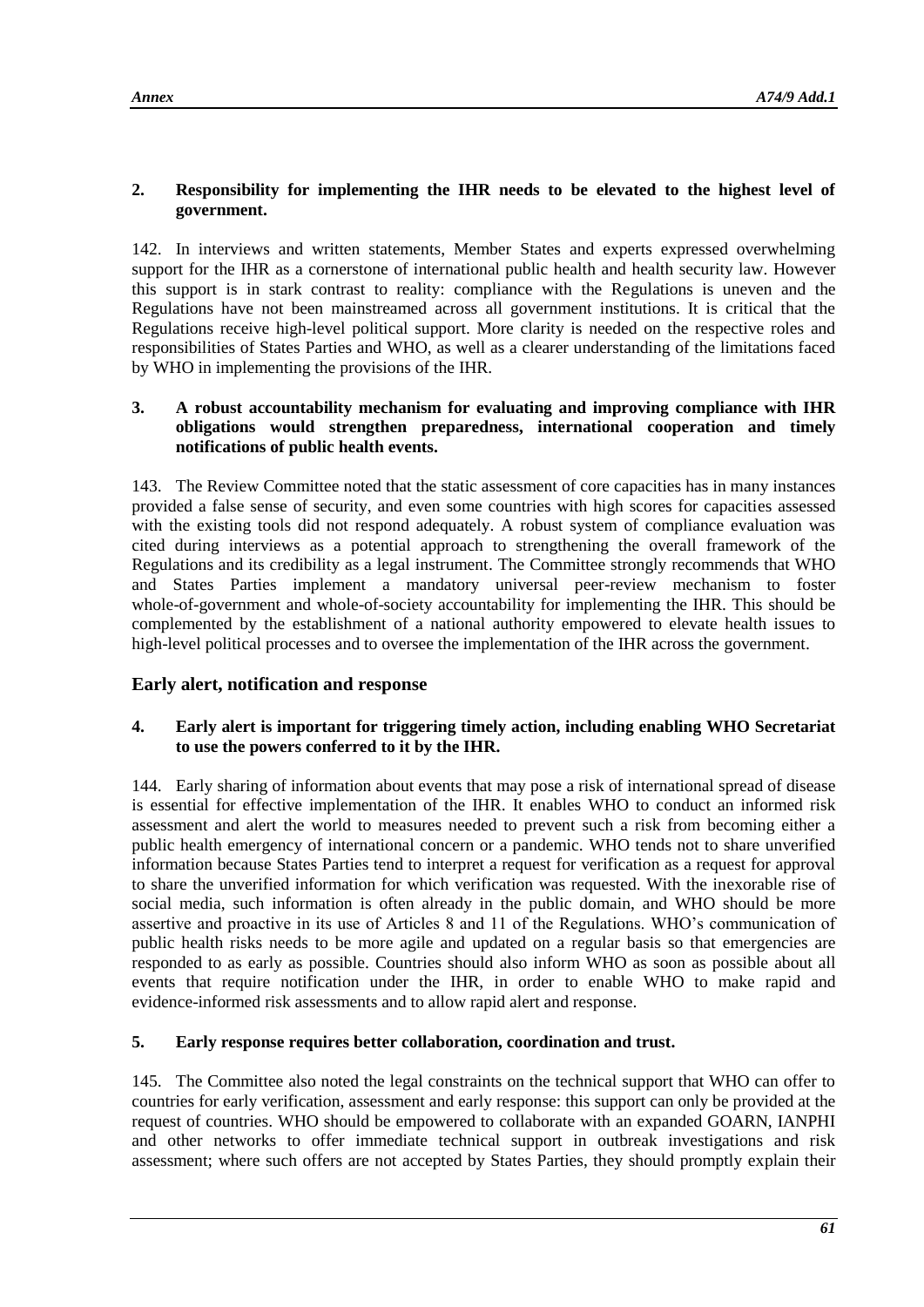position. In addition, WHO should share its risk assessments publicly, and should develop a mechanism allowing open sharing of information about events under review.

### **6. Applying the precautionary principle in implementing travel-related measures would enable early action against an emerging pathogen with pandemic potential.**

146. When dealing with a new pathogen, with new evidence emerging as the situation evolves, the focus should be on protecting health, sharing essential information and specimens, and accepting that travel and trade restrictions may be required. Communication and guidance from WHO are vital to inform countries' responses. Building on WHO's online DON, a new World Alert and Response Notice (WARN) should be developed to inform countries of the actions required to respond rapidly to events so as to prevent an event from becoming a crisis. The Regulations allow this even in the absence of advice from an Emergency Committee.

# **Financing and political commitment**

### **7. Effective IHR implementation requires predictable and sustainable financing at both the national and international levels.**

147. All previous IHR Review Committees have highlighted the need for sufficient resources to be allocated to the implementation of the Regulations. This includes national funding for strengthening detection and response capacities in the context of building resilient health systems. It also includes funding for WHO to enable it to lead an effective, coordinated, multisectoral and evidence-based global effort to protect humanity against public health risks. Financial support mechanisms are also needed for some countries.

# **8. A new era of international cooperation is required to better support IHR implementation.**

148. The IHR are concerned with early detection, alert, preparedness and response but, as the COVID-19 pandemic has shown, much stronger and better coordinated global action is needed to improve both preparedness and response. Important issues not specifically mentioned in the IHR include: rapid sharing of genetic information and samples of pathogens of concern, with adequate access to benefit; research coordination; development of and equitable access to medical countermeasures and other innovations developed during emergencies; ensuring a global workforce to support rapid response; ensuring a global supply chain for health emergencies; and fostering a One Health approach to address the risks of emergence and transmission of zoonotic diseases. These issues require greater political will, international cooperation between all relevant stakeholders and across sectors, and aligned actions to achieve shared goals. Political commitment to developing and implementing the legal frameworks required to underpin these processes appears to be emerging, as evidenced by the growing support for a proposed global convention for pandemic preparedness and response.

# **9. Looking forward**

149. The Review Committee's recommendations point to a number of elements that require reinforcement or modification, emphasizing that the main objective of the Regulations is the protection of health: this is the only consideration that should guide WHO's actions. Priorities include: more meaningful cooperation during and between health emergencies; greater transparency; more frequent exchanges of detailed real-time data and experiences at all levels; and greater speed in sharing genome sequences and samples of pathogens. Fortunately, digital technology supporting such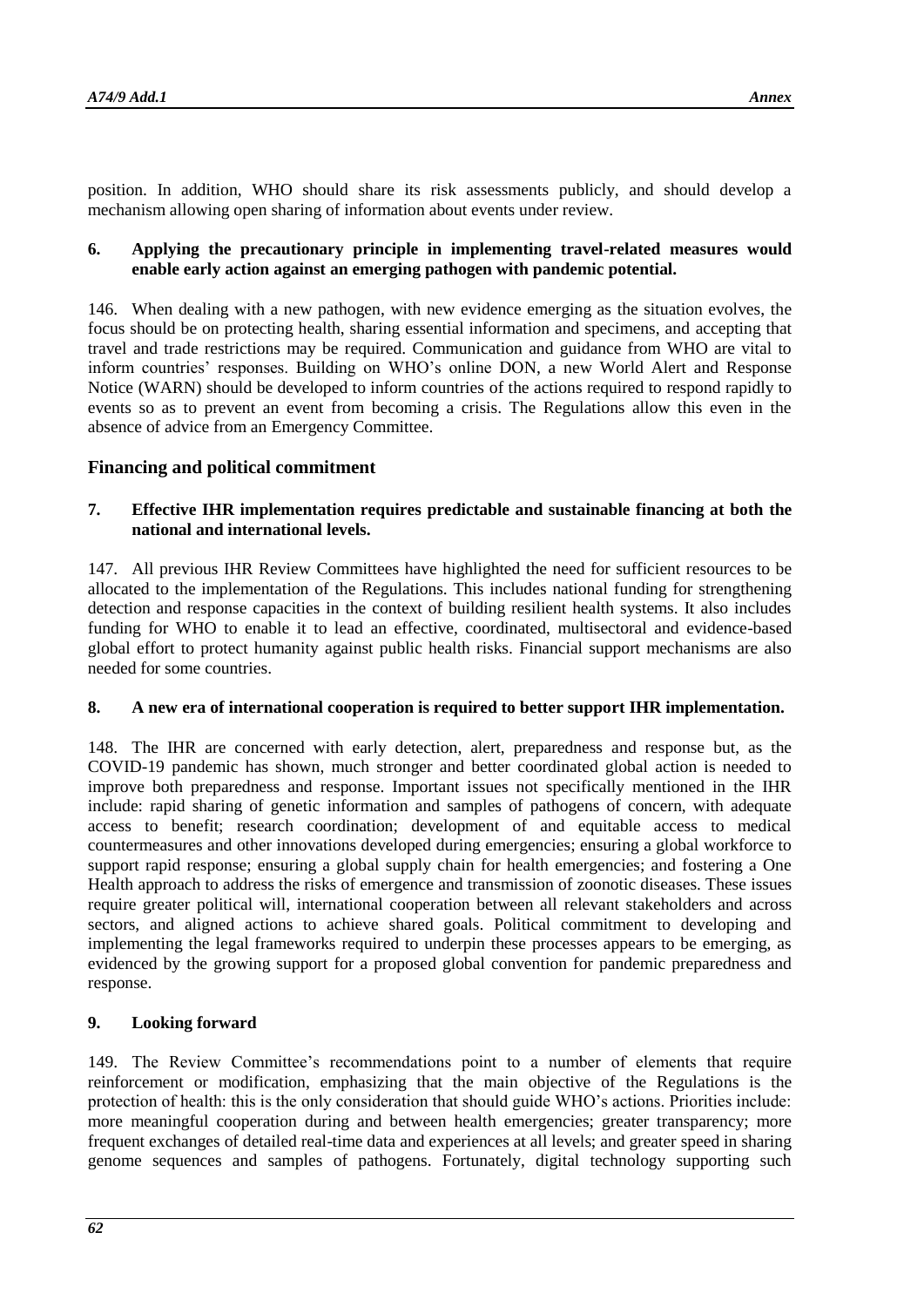developments is increasingly becoming available, such as data mining to detect disease outbreaks early and next-generation molecular tools to track the spread and evolution of pathogens.

150. In the Committee's view, its 40 recommendations should be implemented without delay. However, it is for States Parties to decide which recommendations they will take forward and how. It is clear that sustainable national health systems, accessible to all, are an essential basis for global health emergency preparedness and response, and that the foundation of productive international collaboration is trust and transparency. Neither can be achieved without the other: they are two sides of the same coin.

151. The world must be prepared to respond better to the next public health emergency of international concern, especially if it has the potential to become a pandemic. The essential changes to enable effective implementation of the IHR require urgent action, not years of political negotiations.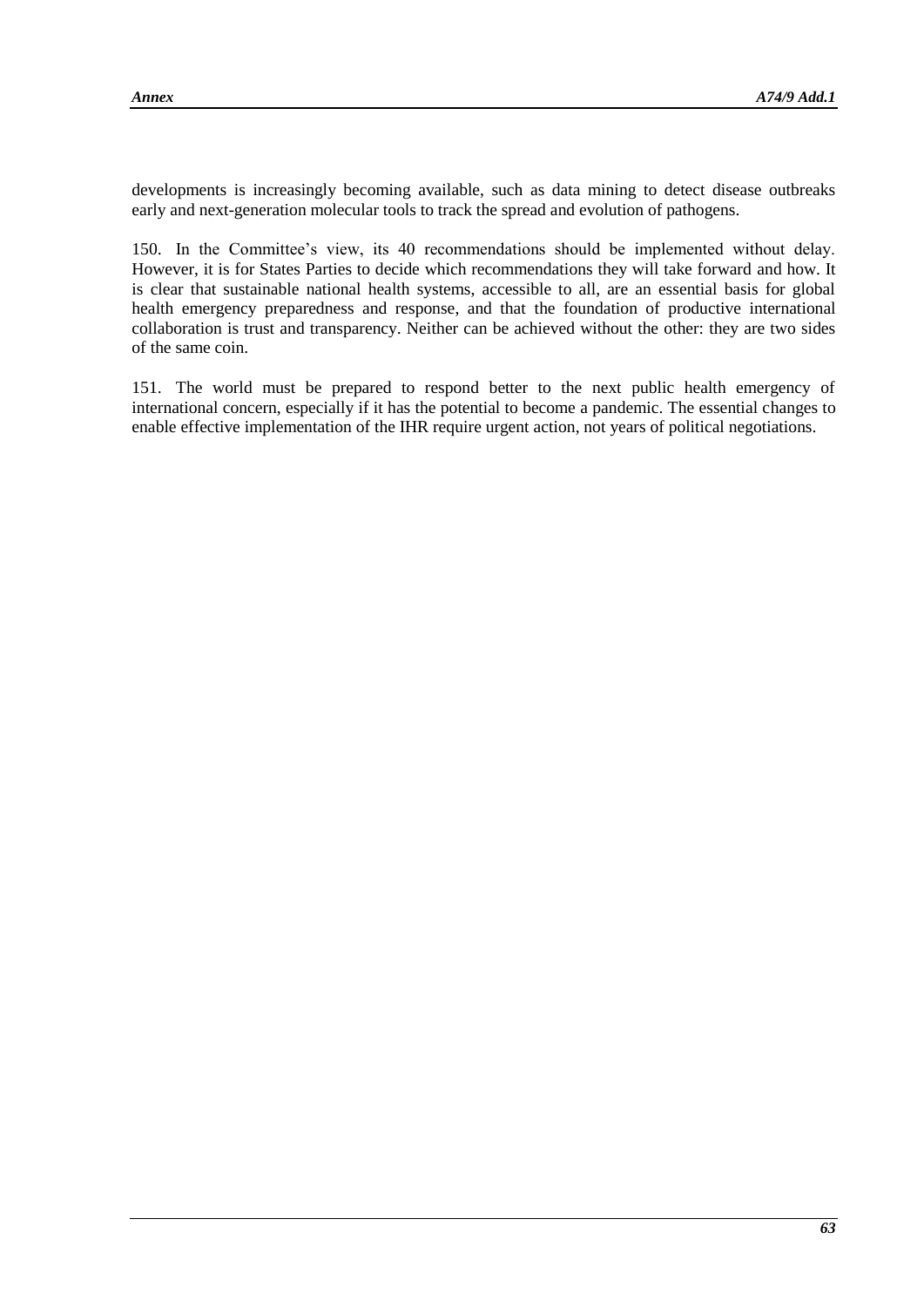### Appendix 1

# **NAMES AND AFFILIATIONS OF REVIEW COMMITTEE MEMBERS**

Preben Aavitsland, Senior Consultant, Professor, Domain for infectious disease prevention, health and the environment, Norwegian Institute of Public Health, Oslo, Norway (Rapporteur)

Ximena Aguilera, Director, Center of Epidemiology and Health Policy, Faculty of Medicine, Universidad del Desarrollo, Santiago, Chile

Seif Salam Al-Abri, Director General for Disease Surveillance and Control at the Ministry of Health of Oman

Vincent Anami, Continent Representative (Africa), Center for Disaster and Humanitarian Assistance Medicine, Uniformed Services University of the Health and Sciences, Friends International Centre, Nairobi, Kenya

Thouraya Annabi Attia, Director of the Food Safety Department at The National Agency of Sanitary and Environmental Control of Products, Ministry of Health, Tunisia

Carmen Aramburu, Director of Health and Social Policy, Delegation of the Spanish Government in Catalonia, Spain

Lucille Blumberg, Deputy Director, National Institute for Communicable Diseases, National Health Laboratory Service, Johannesburg, South Africa (Vice-Chair)

Malinee Chittaganpitch, Medical Scientist Advisor, Department of Medical Sciences, Ministry of Public Health, Thailand

James LeDuc, Director of Galveston National Laboratory, University of Texas Medical Branch, Galveston, United States of America

Dexin Li, Former Director, National Institute for Viral Diseases Control and Prevention, Chinese Center for Disease Control and Prevention, People's Republic of China

Rinat Maksyutov, Director General, Federal Budgetary Research Institution - State Research Center of Virology and Biotechnology VECTOR, Federal Service for Surveillance on Consumer Rights Protection and Human Well-being, Koltsovo, Russian Federation

Talat Mokhtari Azad, Director, Iranian National Influenza Center, Department, Tehran University of Medical Sciences, School of Public Health, Tehran, Islamic Republic of Iran

Mohamed Moussif, Chief of Public Health, Mohammad V International Airport, and National Coordinator of the Points of Entry Programme, Morocco

Olubunmi Ojo, retired pioneer Director, Surveillance and Epidemiology, and responsible for implementation of International Health Regulations at the National Public Health Institute, Nigeria Centre for Disease Control, Former Director, Disease Surveillance, Nigeria Centre for Disease Control, Abuja, Nigeria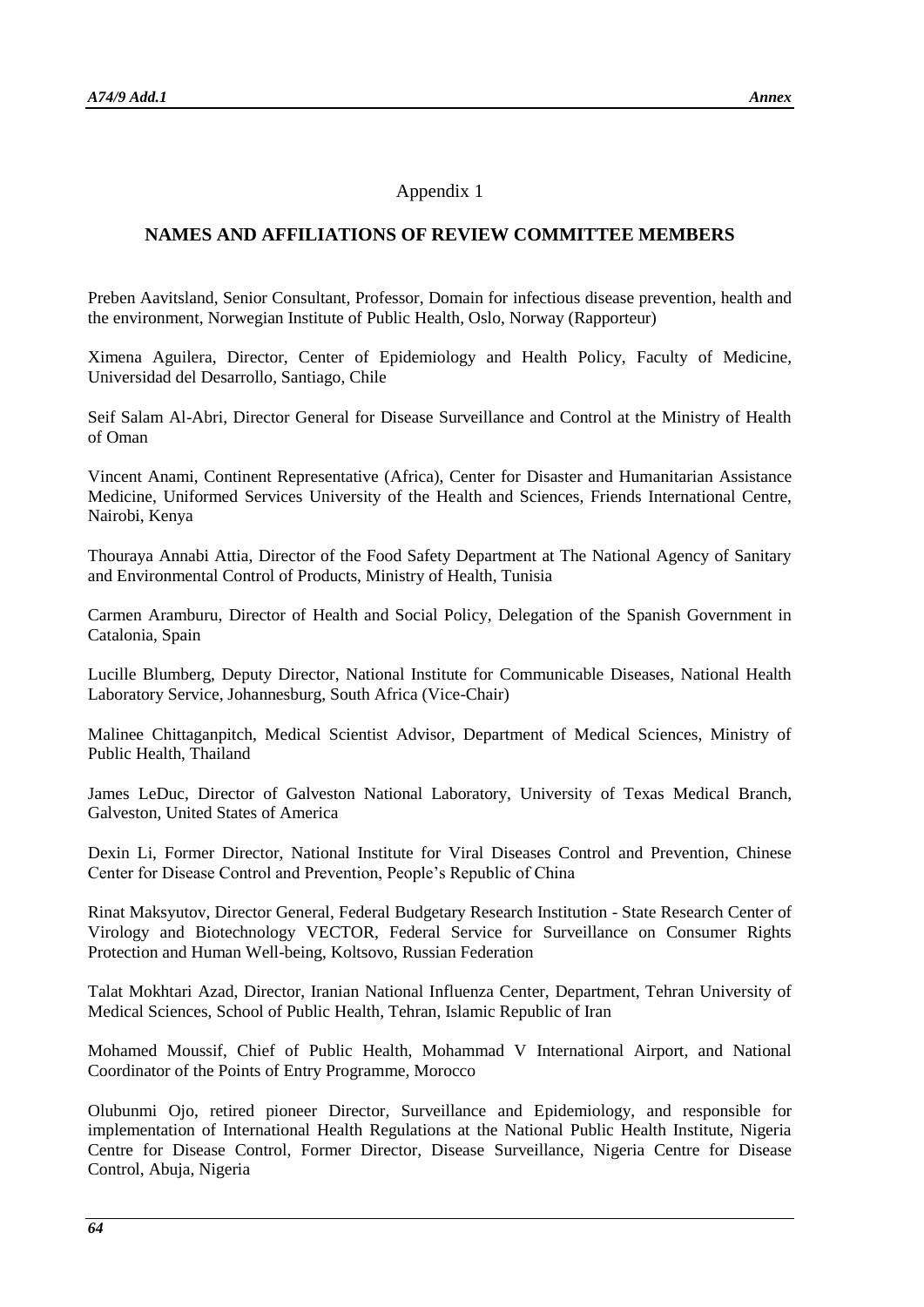Jean-Marie Okwo-Bele, Public health consultant, Democratic Republic of the Congo

Tomoya Saito, Director, Center for Emergency Preparedness and Response, National Institute of Public Health of Japan

Amadou Alpha Sall, Director, Institut Pasteur de Dakar and WHO Collaborating Centre for Arboviruses and Viral Hemorrhagic Fevers, Senegal

Mark Salter, Consultant in Global Health, Public Health England, London, United Kingdom of Great Britain and Northern Ireland

Myongsei Sohn, Professor Emeritus, College of Medicine, Yonsei University, Republic of Korea

Lothar H. Wieler, President of the Robert Koch Institute, Germany (Chair)

The following experts were nominated as members of the Review Committee but withdrew during the review process:

- Kalpana Baruah (India),
- John Lavery (Canada)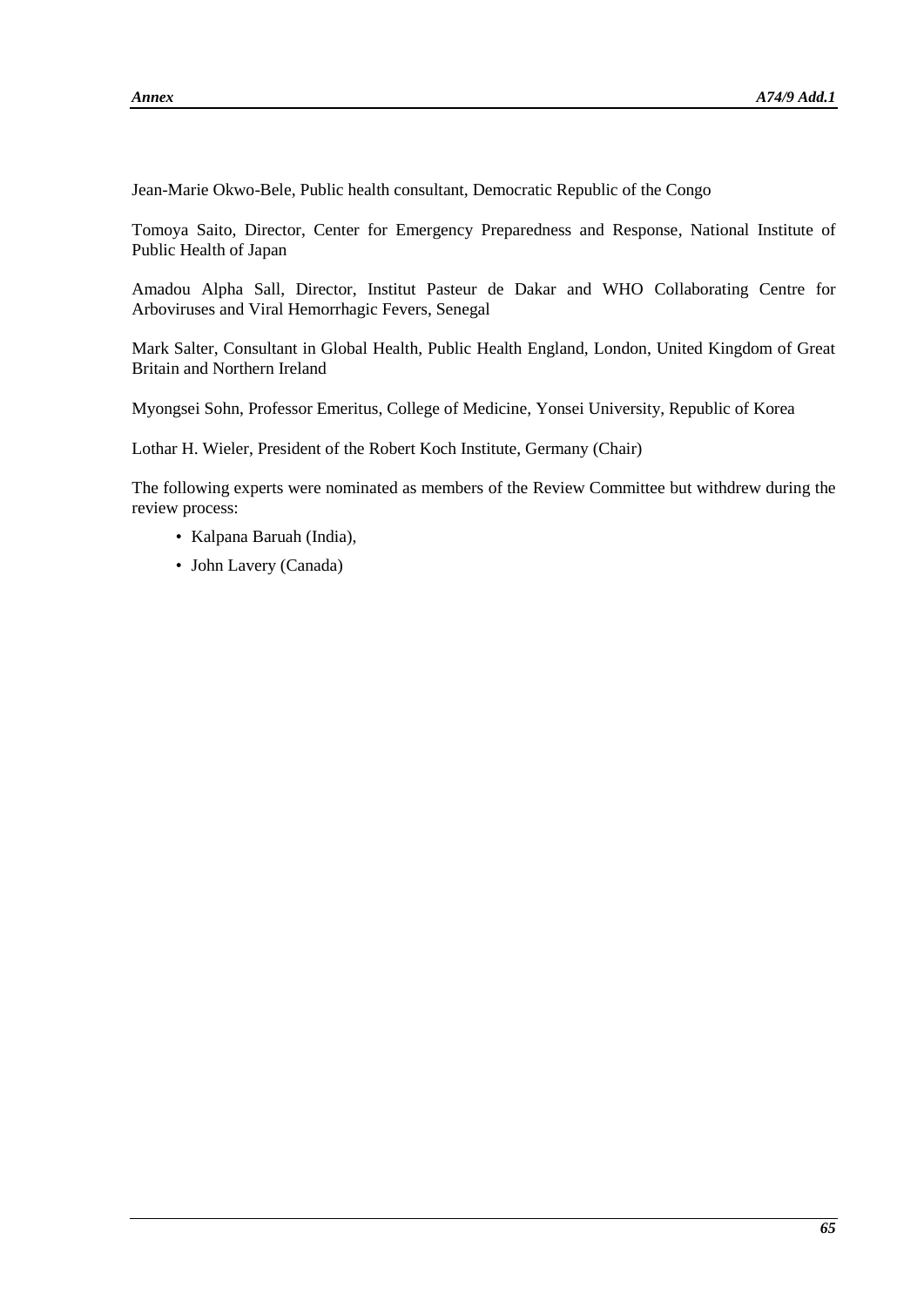# Appendix II

# **LIST OF DOCUMENTS PRESENTED TO AND REVIEWED BY THE COMMITTEE**

### **WHO publications**

**International Health Regulations (2005)**. Third edition. Geneva: World Health Organization; 2016. [\(https://apps.who.int/iris/rest/bitstreams/1031116/retrieve,](https://apps.who.int/iris/rest/bitstreams/1031116/retrieve) accessed 29 April 2021)

World Health Assembly **resolution WHA73.1**, (2020). [\(https://apps.who.int/gb/ebwha/pdf\\_files/WHA73/A73\\_R1-en.pdf,](https://apps.who.int/gb/ebwha/pdf_files/WHA73/A73_R1-en.pdf) accessed 27 April 2021)

Implementation of the International Health Regulations (2005). Report of the Review Committee on the Functioning of the International Health Regulations (2005) in relation to **Pandemic (H1N1)** 2009. Report by the Director-General. Geneva: World Health Organization; May 2011 (document A64/10). [\(http://apps.who.int/gb/ebwha/pdf\\_files/WHA64/A64\\_10-en.pdf,](http://apps.who.int/gb/ebwha/pdf_files/WHA64/A64_10-en.pdf) accessed 27 April 2021)

Implementation of the International Health Regulations (2005). Report of the Review Committee on **Second Extensions** for Establishing National Public Health Capacities and on IHR Implementation. Report by the Director-General. Geneva: World Health Organization; March 2015 (document A68/22 Add.1) [\(http://apps.who.int/gb/ebwha/pdf\\_files/WHA68/A68\\_22Add1-en.pdf,](http://apps.who.int/gb/ebwha/pdf_files/WHA68/A68_22Add1-en.pdf) accessed 27 April 2021)

Implementation of the International Health Regulations (2005). Report of the Review Committee on the Role of the International Health Regulations (2005) in the **Ebola** Outbreak and Response. Report by the Director-General. Geneva: World Health Organization; May 2016 (document A69/21) [\(https://apps.who.int/gb/ebwha/pdf\\_files/WHA69/A69\\_21-en.pdf,](https://apps.who.int/gb/ebwha/pdf_files/WHA69/A69_21-en.pdf) accessed 27 April 2021)

All statements on the meetings of the International Health Regulations (2005) **Emergency Committee** regarding the coronavirus disease (COVID-19) pandemic. [\(https://www.who.int/groups/covid-19-ihr-emergency-committee,](https://www.who.int/groups/covid-19-ihr-emergency-committee) accessed 27 April 2021)

WHO Emergency Response Framework, second edition. Geneva: World Health Organization; 2017. [\(https://www.who.int/publications/i/item/emergency-response-framework-\(-erf\)-2nd-ed,](https://www.who.int/publications/i/item/emergency-response-framework-(-erf)-2nd-ed) accessed 27 April 2021)

WHO's work in health emergencies. Strengthening WHO's global emergency preparedness and response. Report by the Director-General. Geneva: World Health Organization; January 2021 (document EB148/18). [\(https://apps.who.int/gb/ebwha/pdf\\_files/EB148/B148\\_18-en.pdf,](https://apps.who.int/gb/ebwha/pdf_files/EB148/B148_18-en.pdf) accessed 27 April 2021)

**IOAC** Interim report on WHO's response to COVID-19, February 2020. [\(https://www.who.int/publications/m/item/ioac-interim-report-on-who-s-response-to-covid-19,](https://www.who.int/publications/m/item/ioac-interim-report-on-who-s-response-to-covid-19) accessed 27 April 2021)

Independent Oversight and Advisory Committee for the WHO Health Emergencies Programme. Looking back to move forward. November 2020 (document A73/10) [\(https://www.who.int/publications/m/item/looking-back-to-move-forward-ioac-report-to-the-resumed](https://www.who.int/publications/m/item/looking-back-to-move-forward-ioac-report-to-the-resumed-wha73-10)[wha73-10,](https://www.who.int/publications/m/item/looking-back-to-move-forward-ioac-report-to-the-resumed-wha73-10) accessed 27 April 2021)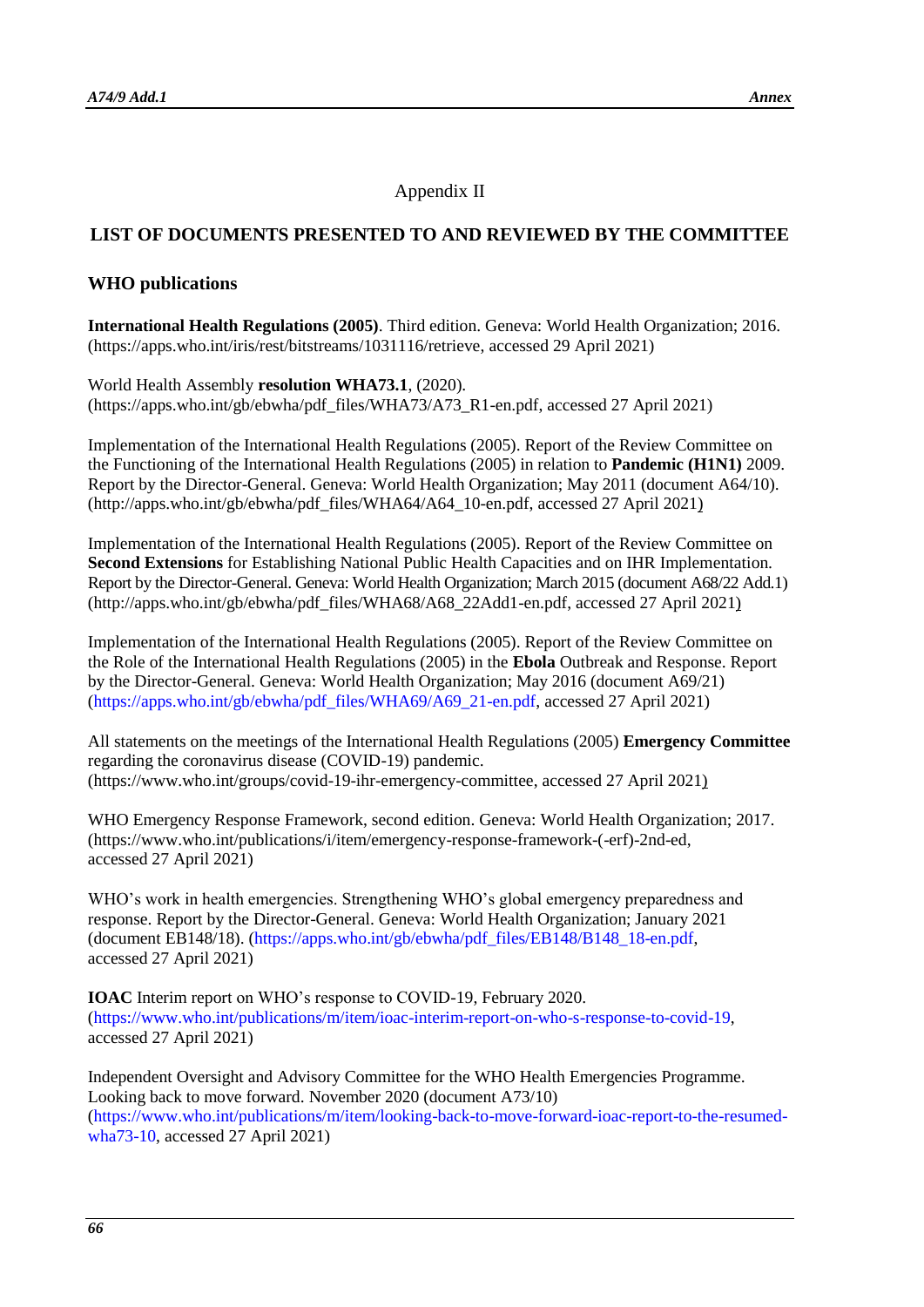# **Background documents prepared by IHR Review Committee Secretariat**

Article-by-article analysis of the IHR, C. Dolea, F. Gonzalez-Martin, T. Hoffman, H. Hollmeyer, K. Abe, September 2020

Functions of the IHR that may require revisions preliminary literature review D. Bramley, September 2020

Summary of recommendations from previous IHR Review Committees – C. Dolea, F. Gonzalez-Martin, T. Hoffman, H. Hollmeyer, K. Abe, September 2020

Perceived systemic challenges and weaknesses in the design and implementation of the IHR (2005), G. Burci, November 2020

A systematic review of recommendations made by the IHR Review Committees, G. Rodier, February 2021 (draft)

Member States inputs to the Review Committee – a compilation document prepared by the Review Committee Secretariat, February 2021

Mechanisms to alert the global community on public health risks, including the role of a public health emergency of international concern, and possible intermediate level of alert, under the International Health Regulations (2005), C. Dolea, February 2021

Conduct of the Emergency Committees under the IHR (2005) - operational manual, WHO, June 2017 (draft)

Core capacity requirements: monitoring and reporting S. Chungong, J. Xing, N. Kandel, R. Sreedharan, October 2020

IHR legal preparedness, considerations for the Preparedness subgroup – F. Gonazalez-Martin, G. Howse, November 2020

Intra-action review materials and country features, S. Chungong et al, October 2020

Analysis of Member States facing fragile, conflict and vulnerable settings, S. Chungong et al, October 2020

International Health Regulations Orientation Programme, P. Gasquet et al, November 2020

WHO and States Parties documents presented to the COVID-19 Emergency Committee meetings of 22–23 January 2020 and 30 January 2020.

WHO rapid risk assessment template , O. Morgan, October 2020

Overview of virus importation: How SARS-CoV-2 moved around the world, I. Hunger, March 2020

Legislative responses to COVID-19 G. Howse, December 2020

United Nations Crisis Management Team: light touch review, September 2020 (WHO unpublished draft)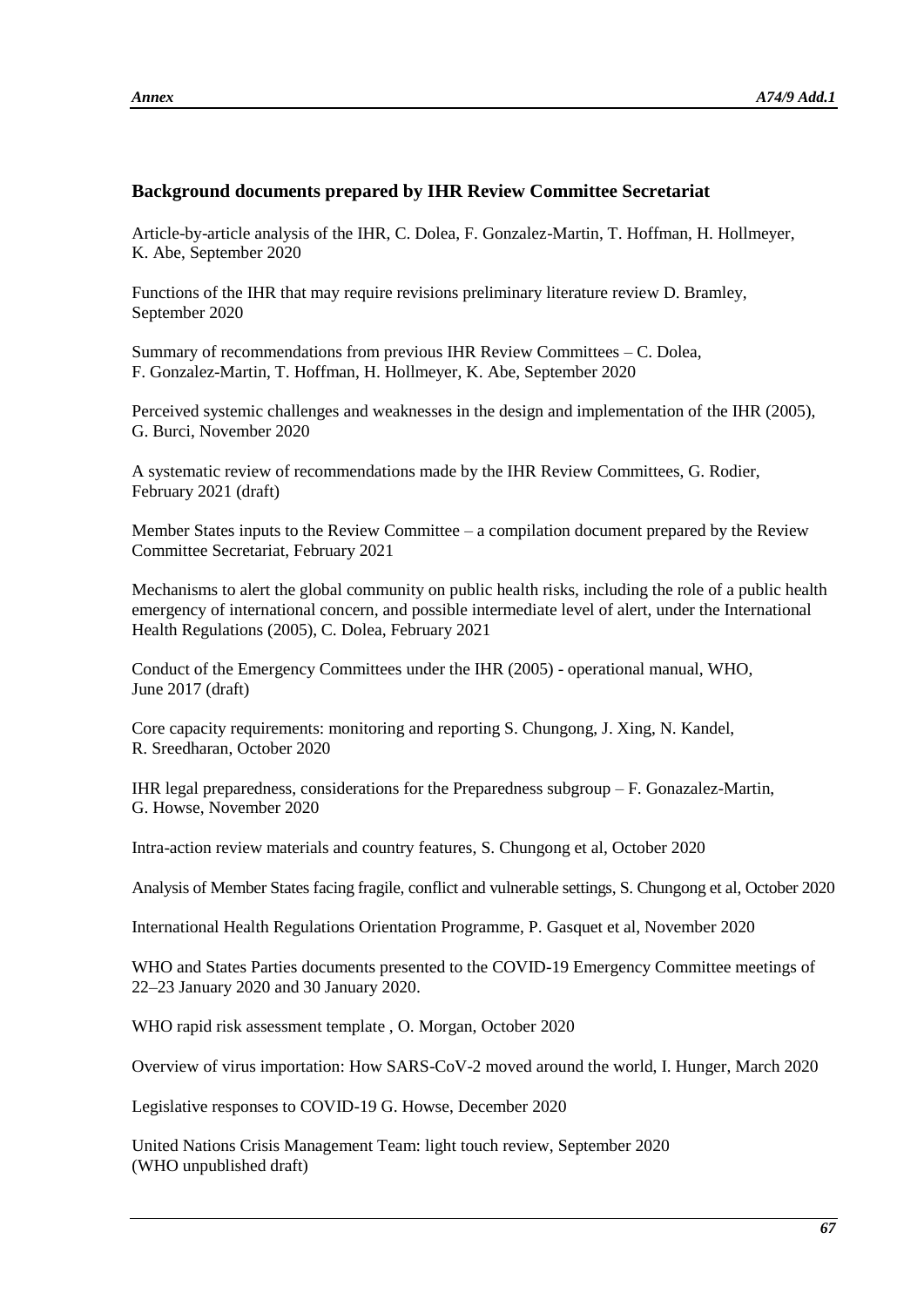A decade later: What we can learn from influenza pandemic preparedness progress. S. Goldin, G. Samaan, C. Dolea, I. Bergeri, F. Gonzalez-Martin, K. Vandemaele, M. Frost, I. Ghiga, R. Ostad, H. Sillo, A. Huvos, W. Zhang, J. Mahjour, S. Briand, A. Moen, September 2020 (draft manuscript for publication)

WHO Study on the ability of National IHR Focal Points to implement the International Health Regulations, Summary report for the World Health Organization, Ottawa; October 2020 (unpublished)

WHO technical consultation on the implementation of the IHR, Emergency Committees and public health emergencies of international concern, November 2019, final meeting report (unpublished)

#### **Unpublished WHO presentations to the Review Committee:**

IHR core capacities and COVID-19 response: Analysis of data from JEE, SPAR and NAPHS, S. Chungong, October 2020

IHR Review Committee – health security preparedness overview, S. Chungong, October 2020

WHO briefing on health security preparedness and the IHR, S. Chungong, October 2020

NFP functions and National Focal Points guide, H. Hollmeyer, November 2020

Travel and trade measures during COVID-19 (IHR, Article 43), C. Dolea, October 2020 and March 2021

PHEIC and intermediate level of alert, C. Dolea, February 2021

Detection of public health events, O. Morgan, February 2021

Emergency Response Framework, M. Yao, February 2021

Digitalization in the context of the IHR, background for discussion, C. Dolea, March 2021

Smart Vaccination Certificate: General Overview, G. Mehl, March 2021

Mapping of IHR functions across the Organization, preliminary findings, C. Dolea, March 2021

A potential framework convention for pandemic preparedness and response, Member States briefing, J. Mahjour, March 2021

Universal health and preparedness review, Member States information session, J. Mahjour, December 2020

Influenza capacity building and preparedness, influenza programme, A. Moen, G. Samaan, October 2020

Pandemic influenza preparedness and response: the need for a pandemic declaration by WHO, Influenza Preparedness and Response Team (A. Moen, A. Huvos), February 2021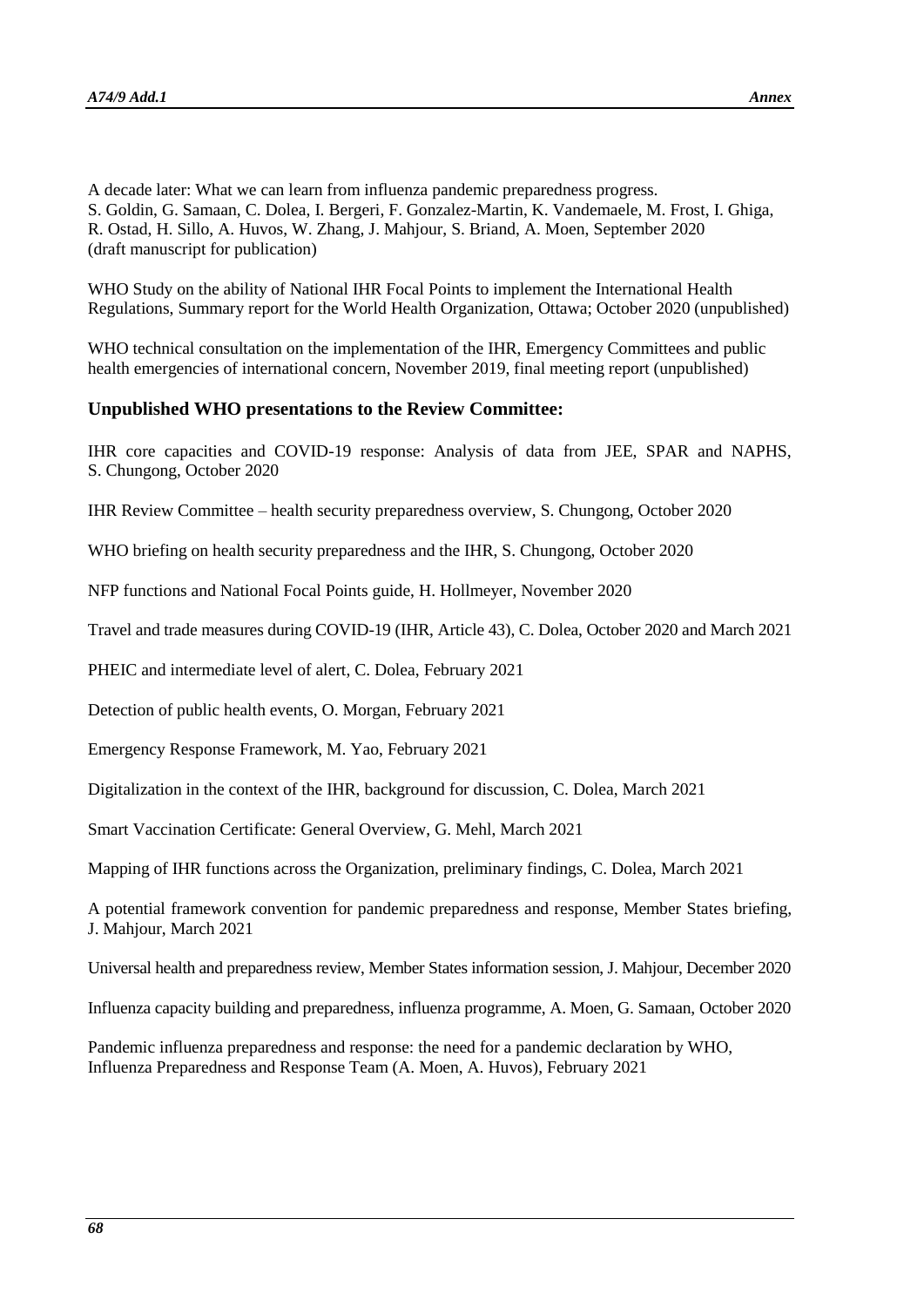# **Articles and other publications**

Packer, C., Halabi, S.F., Hollmeyer, H. et al., A survey of International Health Regulations National Focal Points experiences in carrying out their functions. *Global Health* **17,** 25 (2021). [\(https://doi.org/10.1186/s12992-021-00675-7,](https://doi.org/10.1186/s12992-021-00675-7) accessed 29 April 2021).

Rapid risk assessment of acute public health events. Geneva: World Health Organization; 2012. [\(https://www.who.int/csr/resources/publications/HSE\\_GAR\\_ARO\\_2012\\_1/en/,](https://www.who.int/csr/resources/publications/HSE_GAR_ARO_2012_1/en/) accessed 29 April 2021).

The WHO in the Age of the Coronavirus, J.E. Alvarez, 2020 [\(https://doi.org/10.1017/ajil.2020.70,](https://doi.org/10.1017/ajil.2020.70) accessed 27 April 2021).

The WHO—Destined to Fail? Political Cooperation and the COVID-19 Pandemic, E. Benvenisti, 2020 [\(https://doi.org/10.1017/ajil.2020.66,](https://doi.org/10.1017/ajil.2020.66) accessed 27 April 2021).

The Legal Response to Pandemics, G.L. Burci, 2020 [\(https://doi.org/10.1163/18781527-01102003,](https://doi.org/10.1163/18781527-01102003) accessed 27 April 2021).

The outbreak of COVID-19 coronavirus: are the International Health Regulations fit for purpose? G.L. Burci, February 2020 [\(https://www.ejiltalk.org/the-outbreak-of-covid-19-coronavirus-are-the](https://www.ejiltalk.org/the-outbreak-of-covid-19-coronavirus-are-the-international-health-regulations-fit-for-purpose/)[international-health-regulations-fit-for-purpose/,](https://www.ejiltalk.org/the-outbreak-of-covid-19-coronavirus-are-the-international-health-regulations-fit-for-purpose/) accessed 27 April 2021).

Evidence of the effectiveness of travel-related measures during the early phase of the COVID-19 pandemic: a rapid systematic review, K.A. Grépin, November 2020 [\(https://doi.org/10.1101/2020.11.23.20236703,](https://doi.org/10.1101/2020.11.23.20236703) accessed 27 April 2021).

The Stellenbosch Consensus on Legal National Responses to Public Health Risks. Clarifying Article 43 of the International Health Regulations, J.D. Roojin Habibi et al., 2020 [\(https://doi.org/10.1163/15723747-2020023,](https://doi.org/10.1163/15723747-2020023) accessed 27 April 2021).

The Stellenbosch Consensus on the International Legal Obligation to Collaborate and Assist in Addressing Pandemics. Clarifying Article 44 of the IHR, : M.M. Cinà et al., 2020 [\(https://doi.org/10.1163/15723747-2020024,](https://doi.org/10.1163/15723747-2020024) accessed 27 April 2021).

Managing borders during public health emergencies of international concern: A proposed typology of cross-border health measures. K. Lee, 2021 [\(https://assets.researchsquare.com/files/rs-](https://assets.researchsquare.com/files/rs-278629/v1_stamped.pdf) $278629/v1$  stamped.pdf, accessed 27 April 2021).

The Failure of 'Core Capacities' under the WHO International Health Regulations, G. Bartolini, January 2021, [\(https://doi.org/10.1017/S0020589320000470,](https://doi.org/10.1017/S0020589320000470) accessed 27 April 2021).

International Law on Pandemic Response: A First Stocktaking in Light of the Coronavirus Crisis, A. von Bogdandy, P. Villarreal, March 2020 [\(http://dx.doi.org/10.2139/ssrn.3561650,](http://dx.doi.org/10.2139/ssrn.3561650) accessed 27 April 2021).

Siracusa Principles on the Limitation and Derogation Provisions in the International Covenant on Civil and Political Rights, American Association for the International Commission of Jurists, April 1985 [\(http://www.icj.org/wp-content/uploads/1984/07/Siracusa-principles-ICCPR-legal-submission-1985](http://www.icj.org/wp-content/uploads/1984/07/Siracusa-principles-ICCPR-legal-submission-1985-eng.pdf) [eng.pdf,](http://www.icj.org/wp-content/uploads/1984/07/Siracusa-principles-ICCPR-legal-submission-1985-eng.pdf) accessed 27 April 2021).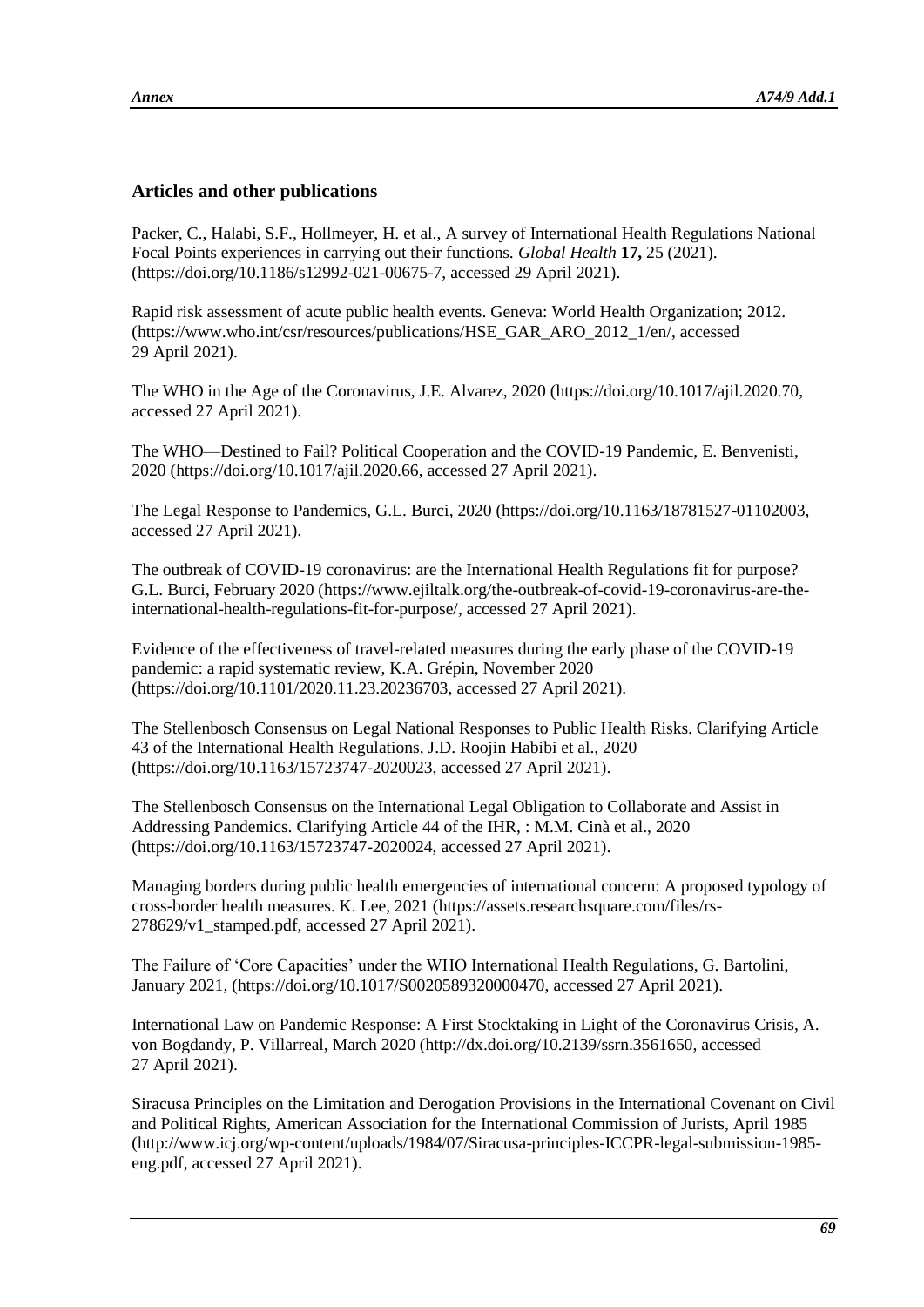COVID-19 immunity passports and vaccination certificates: scientific, equitable and legal challenges, A.L. Phelan, May 2020 [\(https://doi.org/10.1016/S0140-6736\(20\)31034-5,](https://doi.org/10.1016/S0140-6736(20)31034-5) accessed 27 April 2021)

Global coordination on cross-border travel and trade measures crucial to COVID-19 response, K. Lee, C. Worsnop, K.A. Grépin, A. Kamradt-Scott, May 2020 [\(https://doi.org/10.1016/S0140-](https://doi.org/10.1016/S0140-6736(20)31032-1) [6736\(20\)31032-1,](https://doi.org/10.1016/S0140-6736(20)31032-1) accessed 27 April 2021)

International Law Perspectives on Cruise Ships and COVID-19, N. Klein, December 2020 [\(https://doi.org/10.1163/18781527-bja10003,](https://doi.org/10.1163/18781527-bja10003) accessed 27 April 2021)

Improving National Intelligence for Public Health Preparedness: a methodological approach to finding local multi-sector indicators for health security. N.A. Erondu et al. BMJ Global Health; 2021 [\(http://dx.doi.org/10.1136/bmjgh-2020-004227,](http://dx.doi.org/10.1136/bmjgh-2020-004227) accessed 27 April 2021)

The IHR Review from an International Relations Perspective: Recommendations for Action. S.E. Davies, S. Rushton, M. Voss, C. Wenham, background paper for the Review Committee commissioned by the Chair.

Problems with traffic light approaches to public health emergencies of international concern. C. Wenham et al., The Lancet, April 2021 [\(https://doi.org/10.1016/S0140-6736\(21\)00474-8,](https://doi.org/10.1016/S0140-6736(21)00474-8) accessed 27 April 2021)

### **Other background documents or presentations provided by interviewees**

FORUM: Legal compliance is not enough: cross-border travel and trade measures and COVID-19, C. Worsnop, International Studies Review, February 2020 (draft)

Pandemics and Borders project (formally: Understanding compliance with the International Health Regulations (2005): Recommended strategies to inform and strengthen global coordination of the COVID-19 outbreak response), K. Lee, C. Worsnop, K.A. Grépin, November 2020

Universal Periodic Review (UPR), the third cycle, 2017–2022, UNHCR, G. Magazzeni, November 2020

Event reporting, restrictions and PHEIC, Technical consultation on the implementation of the IHR, C. Worsnop, November 2019

Cross-border travel measures during COVID-19, K Lee, C. Worsnop, K.A. Grépin, November 2020

IATA Travel Pass, Re-opening borders safely, December 2020

Program of Work of the Independent Panel for Pandemic Preparedness and Response, October 2020 [\(https://theindependentpanel.org/wp-content/uploads/2020/10/The-Independent-Panel-Program-of-](https://theindependentpanel.org/wp-content/uploads/2020/10/The-Independent-Panel-Program-of-Work-October-20-2.pdf)[Work-October-20-2.pdf,](https://theindependentpanel.org/wp-content/uploads/2020/10/The-Independent-Panel-Program-of-Work-October-20-2.pdf) accessed 27 April 2021)

**Second report** on progress by the Independent Panel for Pandemic Preparedness and Response, January 2021 (document EB148/INF./4). [https://apps.who.int/gb/ebwha/pdf\\_files/EB148/B148\\_INF4-en.pdf,](https://apps.who.int/gb/ebwha/pdf_files/EB148/B148_INF4-en.pdf) accessed 27 April 2021)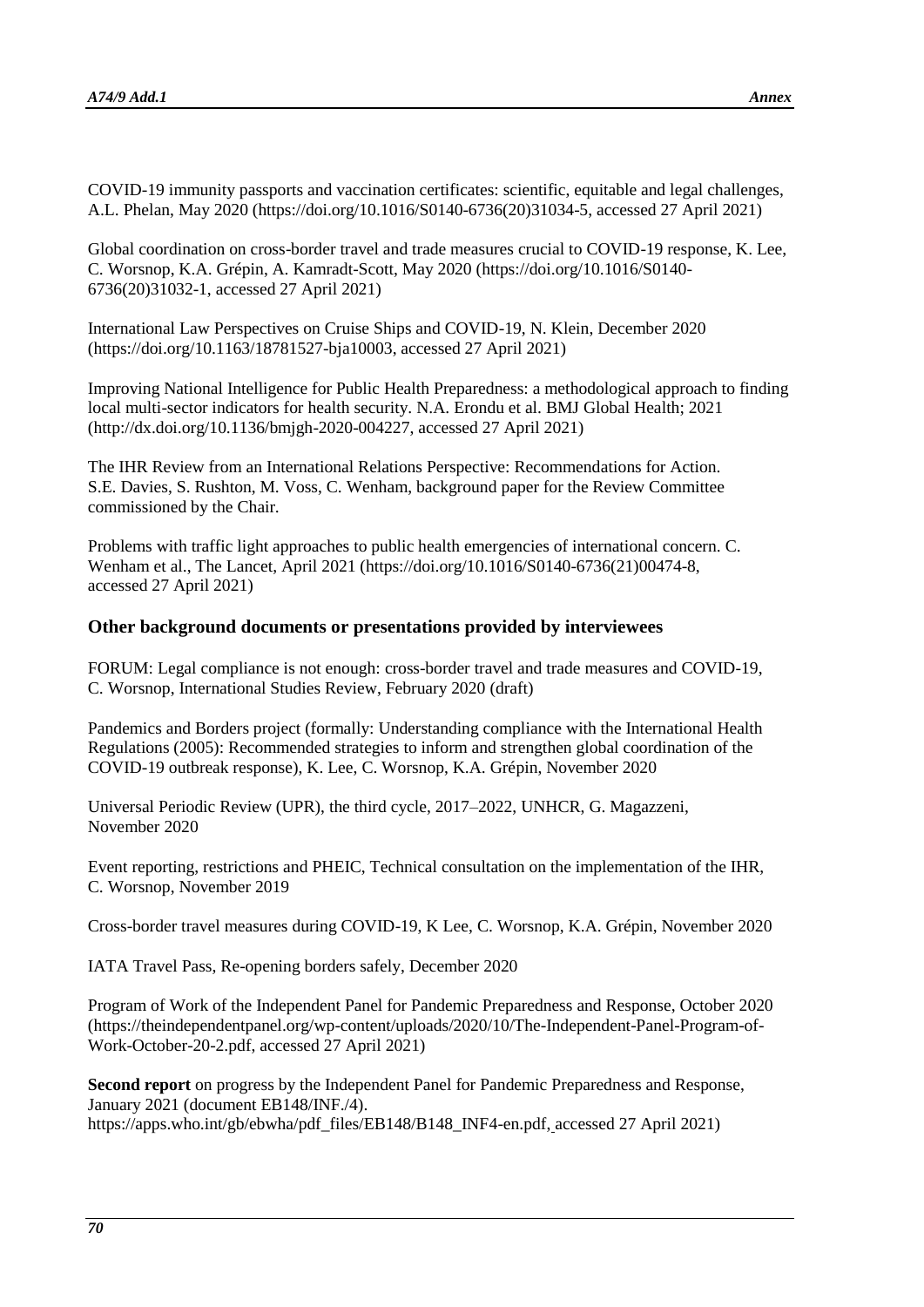Strengthening preparedness for health emergencies: implementation of the International Health Regulations (2005), **Interim progress report** of the Review Committee on the Functioning of the International Health Regulations (2005) during the **COVID-19** Response. Report by the Director-General. World Health Organization: Geneva; January 2021 [\(https://apps.who.int/gb/ebwha/pdf\\_files/EB148/B148\\_19-en.pdf,](https://apps.who.int/gb/ebwha/pdf_files/EB148/B148_19-en.pdf) accessed 27 April 2021)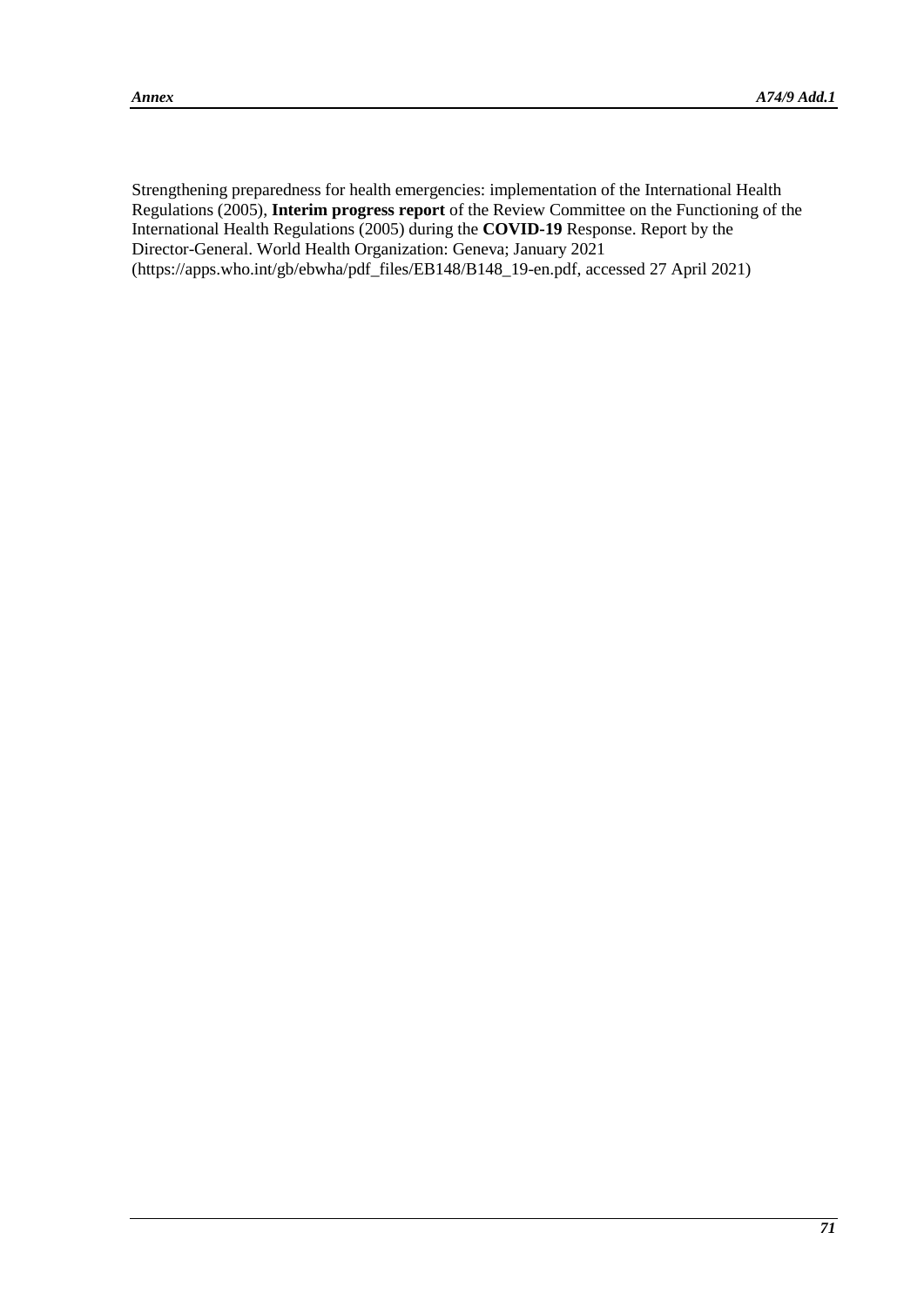# Appendix III

# **TIMELINE OF EVENTS RELATING TO THE FUNCTIONING OF THE IHR DURING THE COVID-19 RESPONSE**

The events referred to below relate to the following IHR functions:

- notification, verification and information sharing by States Parties
- information sharing by WHO
- convening of the Emergency Committee and determination of a public health emergency of international concern
- travel advice, temporary recommendations and States Parties' reporting on additional health measures under Article 43
- collaboration and coordination under Article 44.

#### **31 December 2019**

WHO's country office in China picks up a media statement by the Wuhan Municipal Health Commission website on cases of "viral pneumonia" and informs the IHR Focal Point in the WHO Western Pacific Regional Office. WHO's Epidemic Intelligence from Open Sources (EIOS) platform also picks up a media report on ProMED (a programme of the International Society for Infectious Diseases) about the same cluster of cases of "pneumonia of unknown cause" in Wuhan.

#### **1 January 2020**

The IHR Contact Point of the **WHO Western Pacific Region** requests information on the reported cluster of atypical pneumonia cases in Wuhan from the Chinese authorities. WHO sets up the Incident Management Support Team across the three levels of the Organization.

### **2 January 2020**

WHO informs GOARN partners (major public health agencies, laboratories, UN agencies, international organizations and NGOs) about the cluster of pneumonia cases in China.

### **3 January 2020**

Chinese officials respond to WHO's request for verification under Article 10 of the IHR, confirming that the bulletin released by the Wuhan Municipal Health Commission on 31 December was a formal notification by the Government to the public; they also provide information to WHO about a cluster of 44 cases of "viral pneumonia of unknown cause" identified in Wuhan, of which 11 are serious.

### **4 January 2020**

WHO tweets that there is a cluster of pneumonia cases, but with no deaths, in Wuhan and that investigations to identify the cause are underway.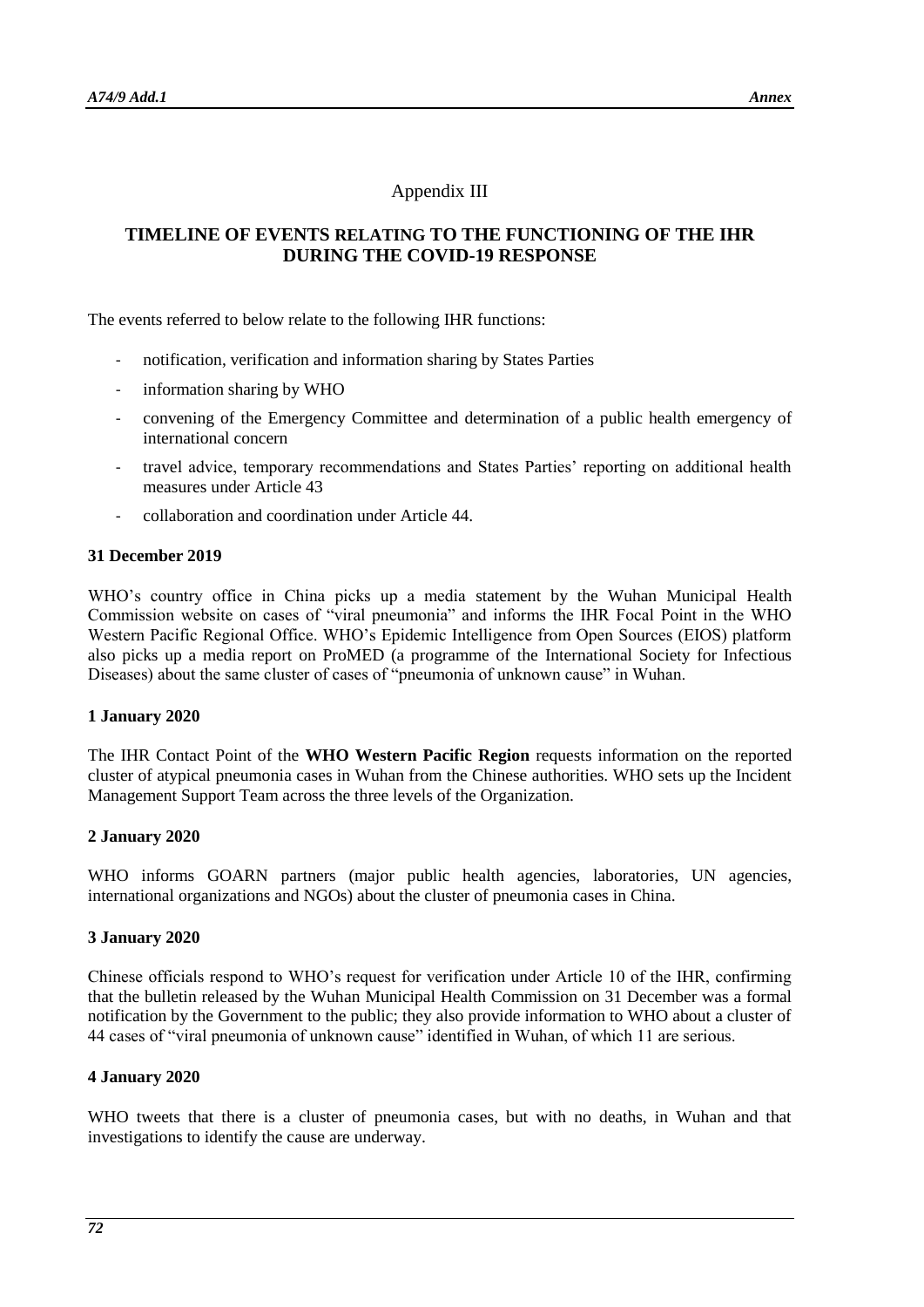## **5 January 2020**

WHO publishes information about an outbreak of pneumonia of unknown origin in Wuhan on its website in a DON report, and shares the same information through the EIS, which is a password protected platform accessible only to IHR States Parties and specific UN agencies.

## **8 January 2020**

WHO headquarters writes to China's NFP requesting further information: "in order to conduct a comprehensive risk assessment and communicate with States Parties, we urgently require specific confirmation as to the discovery of a novel coronavirus and additional detailed information on the epidemiology, the clinical presentation, additional laboratory findings including sequencing, and the containment measures put in place".

#### **9 January 2020**

WHO reports that Chinese authorities have determined that the outbreak is caused by a novel coronavirus. The WHO Executive Director of the Health Emergencies Programme writes to China's NFP requesting China to share the diagnostic polymerase chain reaction (PCR) primer and full genome sequence.

### **10 January 2020**

The WHO Health Emergencies Programme convenes the first meeting of its Strategic and Technical Advisory Group for Infectious Hazards to seek technical and scientific advice.

WHO issues initial technical guidance online with advice on how to detect, test and manage potential cases. This guidance is sent to WHO's regional emergency directors to share with WHO representatives in countries.

WHO issues advice on international travel and trade, stating that no significant human-to-human transmission has yet been reported**.** Given heavy population movements relating to the Chinese New Year holiday and the increased risk of cases being reported from elsewhere, WHO advises personal protection measures for travellers and advises against any restrictions of international traffic.

# **11 January 2020**

WHO tweets that it has received the genome sequence for the novel coronavirus from China.

# **12 January 2020**

Chinese authorities submit the whole genome sequence of COVID-19 to the GISAID platform on gisaid.org.

WHO publishes a second DON based on the additional information from China. This includes evidence suggestive of exposure at a seafood market that was closed on 1 January 2020, and the Government reports that there is no clear evidence that the virus passes easily from person to person.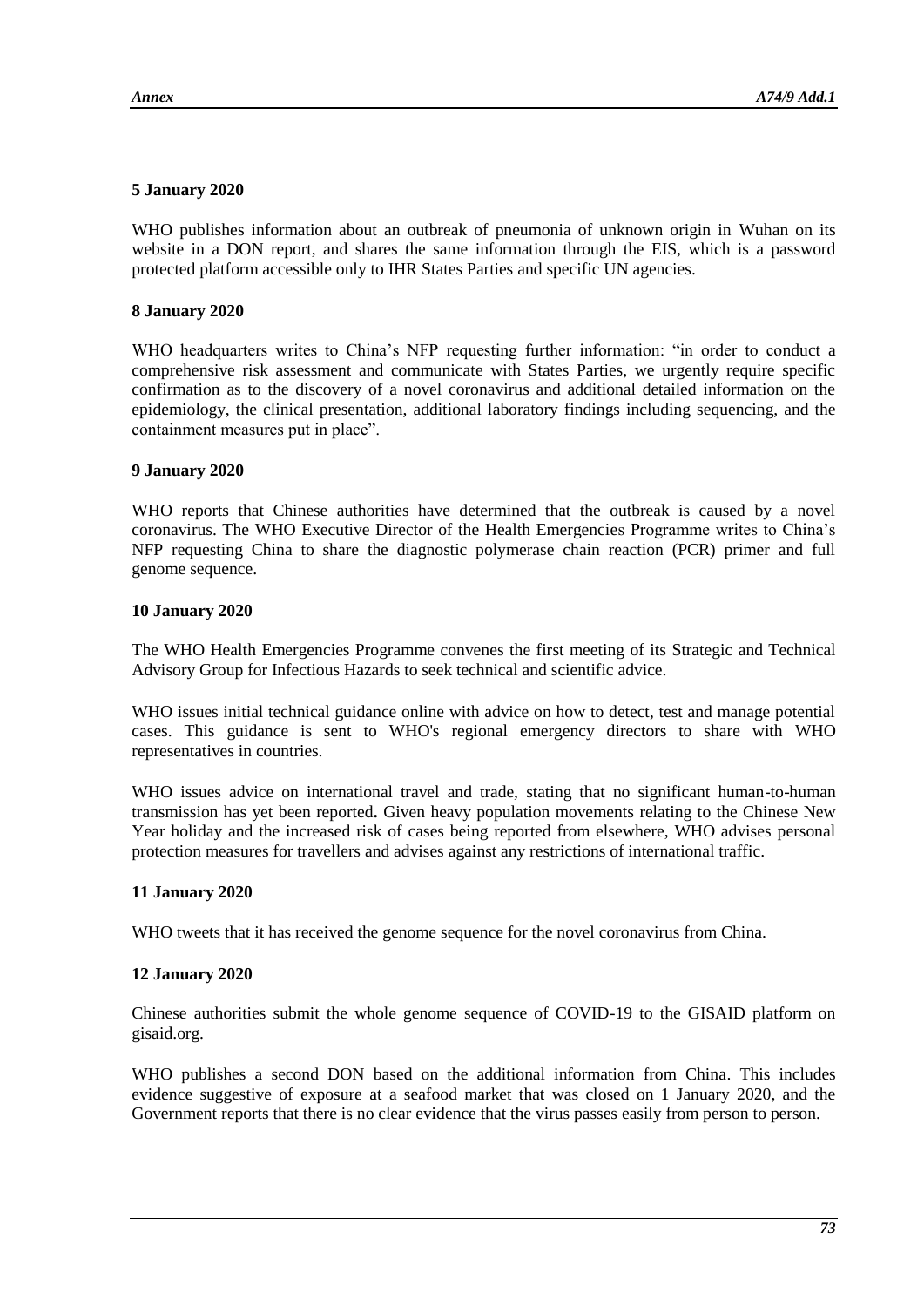# **13 January 2020**

Thailand confirms its first imported case, which is the **first case in the WHO South-East Asia Region** reported to WHO. The information is published in a DON and on the EIS. The person, a traveller from Wuhan, China, was identified by thermal surveillance at Bangkok's Suvarnabhumi Airport on 8 January and diagnosed in hospital on 12 January.

WHO convenes the first teleconference with the diagnostics and laboratories global expert network.

WHO publishes first protocol for a reverse transcription PCR assay to diagnose the novel coronavirus.

### **14 January 2020**

WHO's technical lead for the response notes in a press briefing that there may have been limited human-to-human transmission of the coronavirus (in the 41 confirmed cases) and that there is a risk of a possible wider outbreak.

# **17 January 2020**

Japan confirms its first imported case. The person, a traveller returning to Japan after developing symptoms while staying in Wuhan, China, in late December 2019, was diagnosed in a hospital on 15 January. The information is published in a DON and on the EIS.

### **19 January 2020**

The WHO Western Pacific Regional Office tweets that, according to the latest information received and WHO analysis, there is evidence of limited human-to-human transmission.

#### **20 January 2020**

Chinese experts publicly report that sustained human-to-human transmission has been confirmed.

# **20–21 January 2020**

WHO conducts a mission to Wuhan and meets public health officials to learn about the response to the cluster of cases of novel coronavirus. Composed of WHO staff from the China Country Office and WHO headquarters, the team visits the Wuhan Tianhe Airport, Zhongnan hospital and the Hubei provincial CDC, including the Biosafety Level 3 laboratory handling coronavirus specimens.

# **21 January 2020**

The Republic of Korea reports its first imported case. The case, a Chinese national residing in Wuhan, China, is detected through thermal surveillance at Incheon International airport, and is diagnosed in hospital the following day. The information is reported in a DON and on the EIS.

Information sharing through DONs is discontinued; WHO starts publishing daily Situation Reports, which continue until 16 August and are then published weekly, ongoing as at 15 April 2021.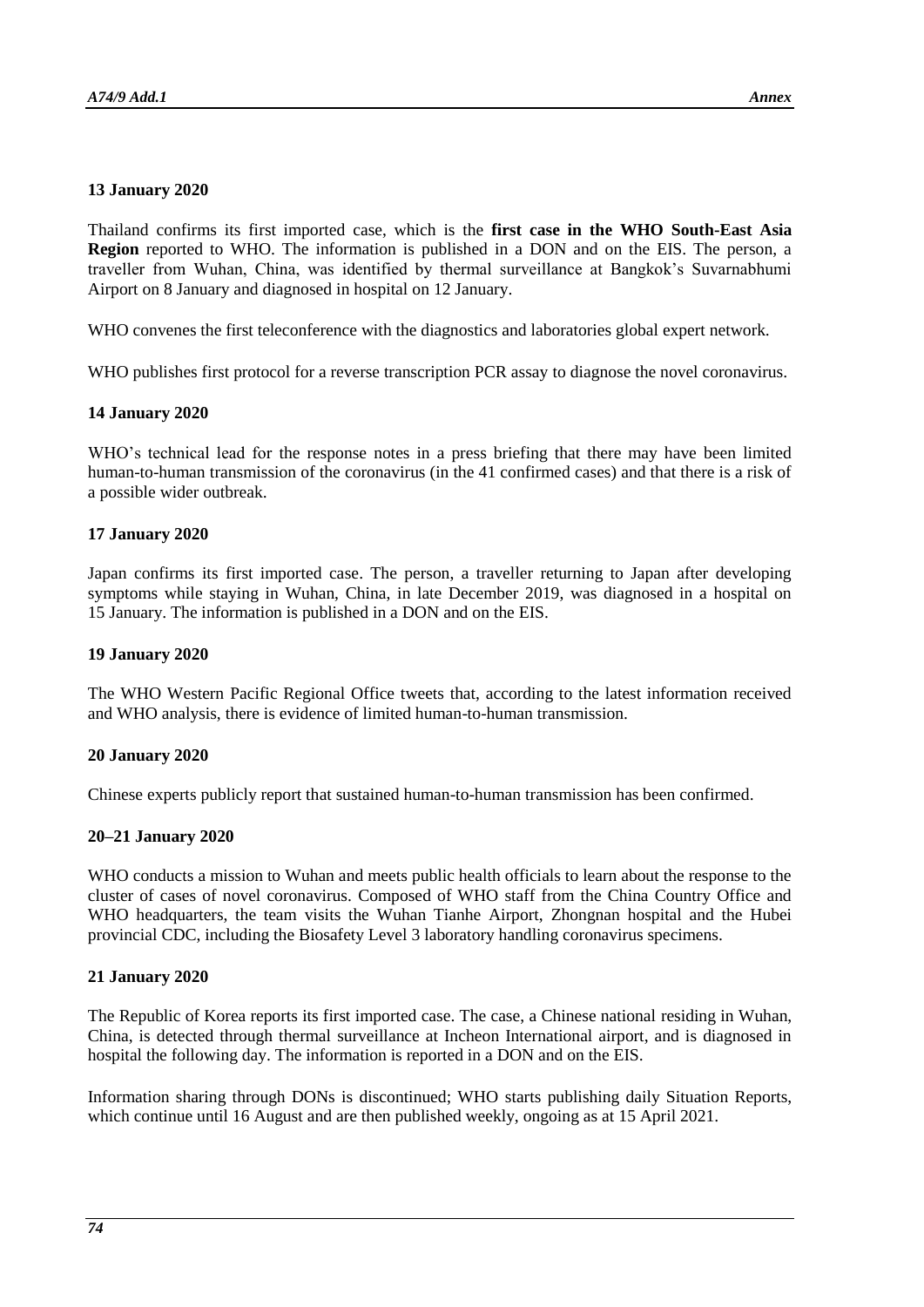# **23 January 2020**

The United States of America reports its first confirmed case of the novel coronavirus, the **first case in the WHO Region of the Americas**. The information is reported in the daily Situation Report.

# **22–23 January 2020**

The WHO Director-General convenes the IHR Emergency Committee on 22 January. At the end of the meeting, Committee members express divergent views on whether or not the event constitutes a public health emergency of international concern. The Director-General asks the Committee to continue its deliberations the following day. After receiving additional information about the situation in China, the Committee still has divergent views but stands ready to be reconvened as needed. The Committee suggests undertaking a WHO international multidisciplinary mission to China to support efforts to identify the source of the outbreak and respond to the situation.

# **24 January 2020**

France informs WHO of three cases of novel coronavirus, all of whom have travelled from Wuhan, China. These are the **first confirmed cases in the WHO European Region.**

Updated WHO advice for international traffic is issued that advises the provision of personal protection measures for travellers from China, exit screening in countries or areas with ongoing transmission of the novel coronavirus (2019-nCoV) (currently China), and comprehensive entry screening in countries without transmission.

# **27 January 2020**

A senior WHO delegation led by the Director-General arrives in Beijing to meet Chinese leaders in order to learn more about the response in China and to offer technical assistance.

# **28 January 2020**

A senior WHO delegation led by the Director-General arrives in Beijing to meet Chinese leaders, learn more about the response in the People's Republic of China, and to offer technical assistance. The WHO Director-General meets with China's President, Xi Jinping. They discuss continued collaboration on containment measures in Wuhan, public health measures in other cities and provinces of China, conducting further studies on the severity and transmissibility of the virus, continuing to share data with WHO, and a request for China to share biological material with WHO. They agree that WHO will send an international team of leading scientists to China who will work with Chinese counterparts to better understand the context and the overall response, and to exchange information and experience. The WHO Director-General and Regional Director discuss with China's Minister of Health the sharing of virus samples to support the development of a vaccine.

The United Arab Emirates reports the **first cases in the WHO Eastern Mediterranean Region**.

# **30 January 2020**

WHO reports 7818 total confirmed cases worldwide, and 98 cases and no deaths in 18 countries outside China. Four countries have evidence of human-to-human transmission outside China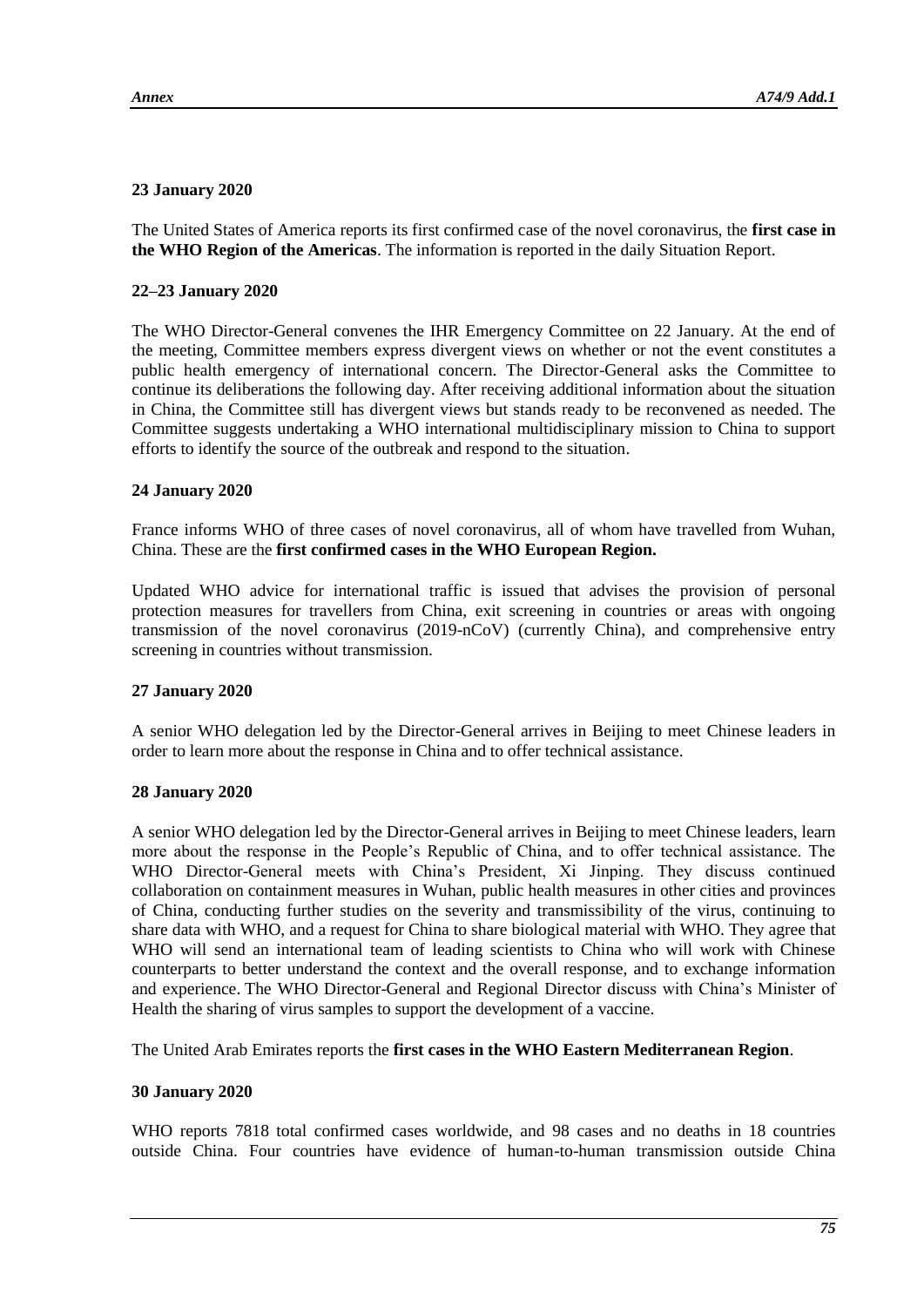(Germany, Japan, the United States of America and Viet Nam). WHO assesses risk as very high for China, and high globally.

The second Emergency Committee meeting is held. The Director-General declares the event a public health emergency of international concern and issues temporary recommendations to States Parties.

Travel-related temporary recommendations include advice to China to continue exit screening at major international airports. All countries should place particular emphasis on reducing human infection, preventing secondary transmission and international spread, and contributing to the international response, based on WHO's technical advice. The Emergency Committee does not advise any travel or trade restrictions.

# **3 February 2020**

The Princess Diamond cruise ship arrives in Yokohama, Japan, and begins to quarantine after a guest who had disembarked in Hong Kong tested positive on 1 February.

WHO releases the Strategic Preparedness and Response Plan outlining the public health measures that the international community should take, and stands ready to provide support to all countries in their efforts to prepare for and respond to 2019-nCoV.

### **6 February 2020**

WHO begins to share information about travel measures on the EIS: 22 countries are implementing travel-related measures as reported from WHO regional offices.

The first Circular Letter from the Director-General is sent to Member States, recalling the obligations under Article 43 of the IHR and WHO travel advice.

#### **11 February 2020**

WHO issues advice on key considerations for repatriation and quarantine of travellers from China.

# **11–12 February 2020**

WHO convenes a Research and Innovation Forum on COVID-19 to set a research agenda relating to scientific unknowns about the new virus.

#### **16–24 February 2020**

WHO-China Joint mission assesses the seriousness of the new disease, its transmission dynamics and the nature and impact of China's control measures; teams make field visits to Beijing, Guangdong, Sichuan and Wuhan.

# **17 February 2020**

The second Circular Letter from the Director-General is sent to Member States, recalling obligations under Article 43 of the IHR and WHO travel advice.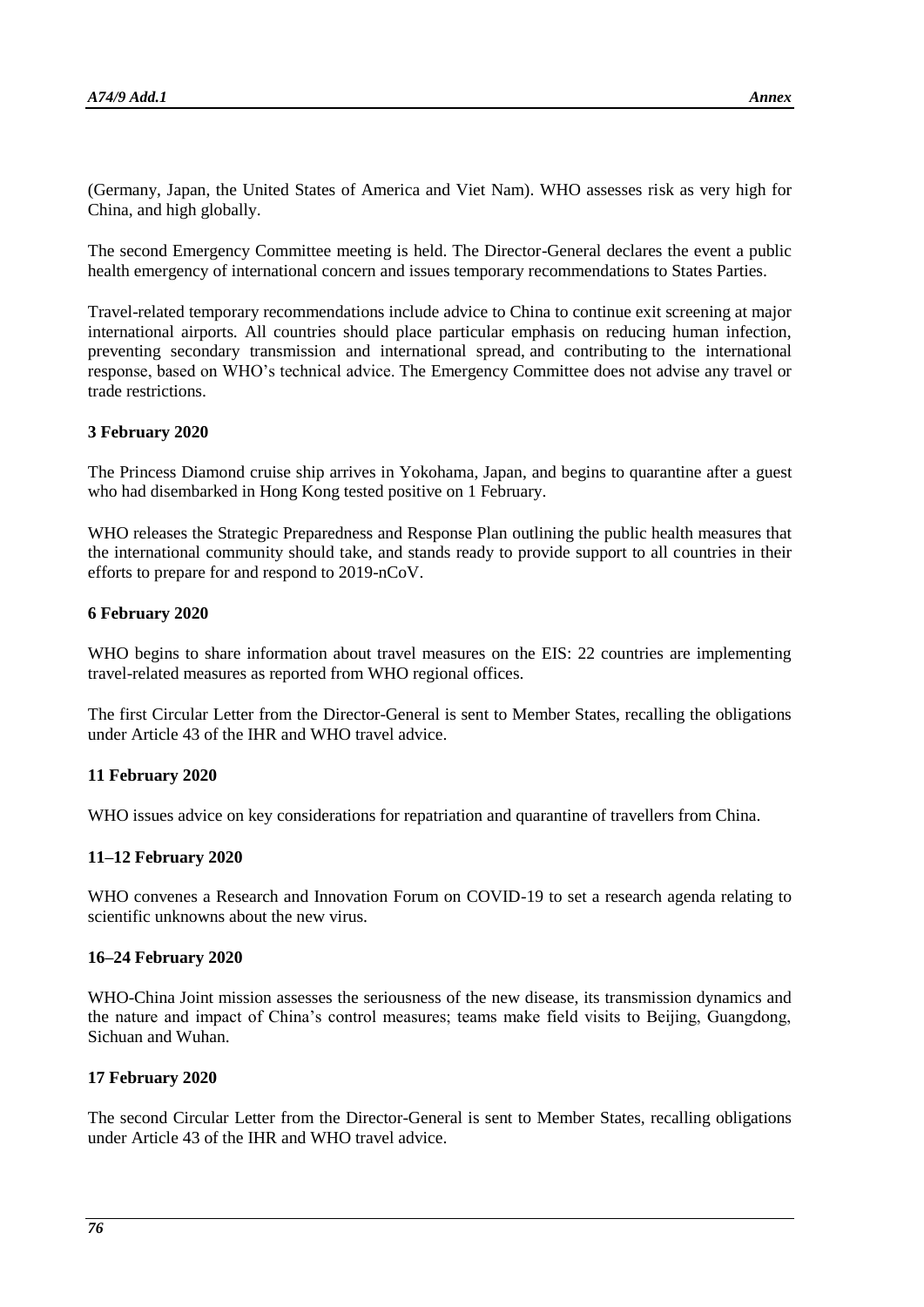# **25 February 2020**

First confirmed case in Algeria, the **first in the WHO African Region**.

# **29 February 2020**

WHO updates its advice for international traffic, defining "affected areas" and recommending that "travellers who are sick to delay or avoid travel to affected areas"; restrictions may only be justified at the beginning of an outbreak, should be based on risk assessment, proportionate to the risk and short in duration, and reconsidered regularly.

# **11 March 2020**

COVID-19 is characterized as a pandemic by WHO.

A joint statement by the International Civil Aviation Organization and WHO is issued.

EIS announcement: 51 States Parties are implementing additional health measures relating to COVID-19.

# **16 March 2020**

WHO launches the COVID-19 Partners Platform as an enabling tool for countries and all other stakeholders to collaborate in the global COVID-19 response. The Platform features real-time tracking to support the planning, implementation and resourcing of country preparedness and response activities.

# **18 March 2020**

EIS announcement: 89 countries are implementing additional health measures relating to COVID-19.

# **14 April 2020**

WHO publishes a COVID-19 strategy update, with guidance for countries preparing for a phased transition from widespread transmission to a steady status of low-level or no transmission. It aims to support all countries in controlling the pandemic by mobilizing all sectors and communities to prevent and suppress community transmission, reduce mortality and develop safe and effective vaccines and therapeutics.

# **1 May 2020**

The third Emergency Committee meeting is held. The event continues to constitute a public health emergency of international concern. Following the Emergency Committee's advice, the Director-General issues temporary recommendations to States Parties on coordination and collaboration, preparedness, surveillance, additional health measures, health workers, food security, the One Health approach, risk communication and community engagement, research and development, and essential health services. Recommendations relating to international travel include: avoiding restrictions on international transport of food, medical and other essential supplies and permitting the safe movement of essential personnel required for an effective pandemic response; implementing appropriate travel measures with consideration of their public health benefits; implementing and monitoring case finding and contact tracing of travellers; continuing to review travel and trade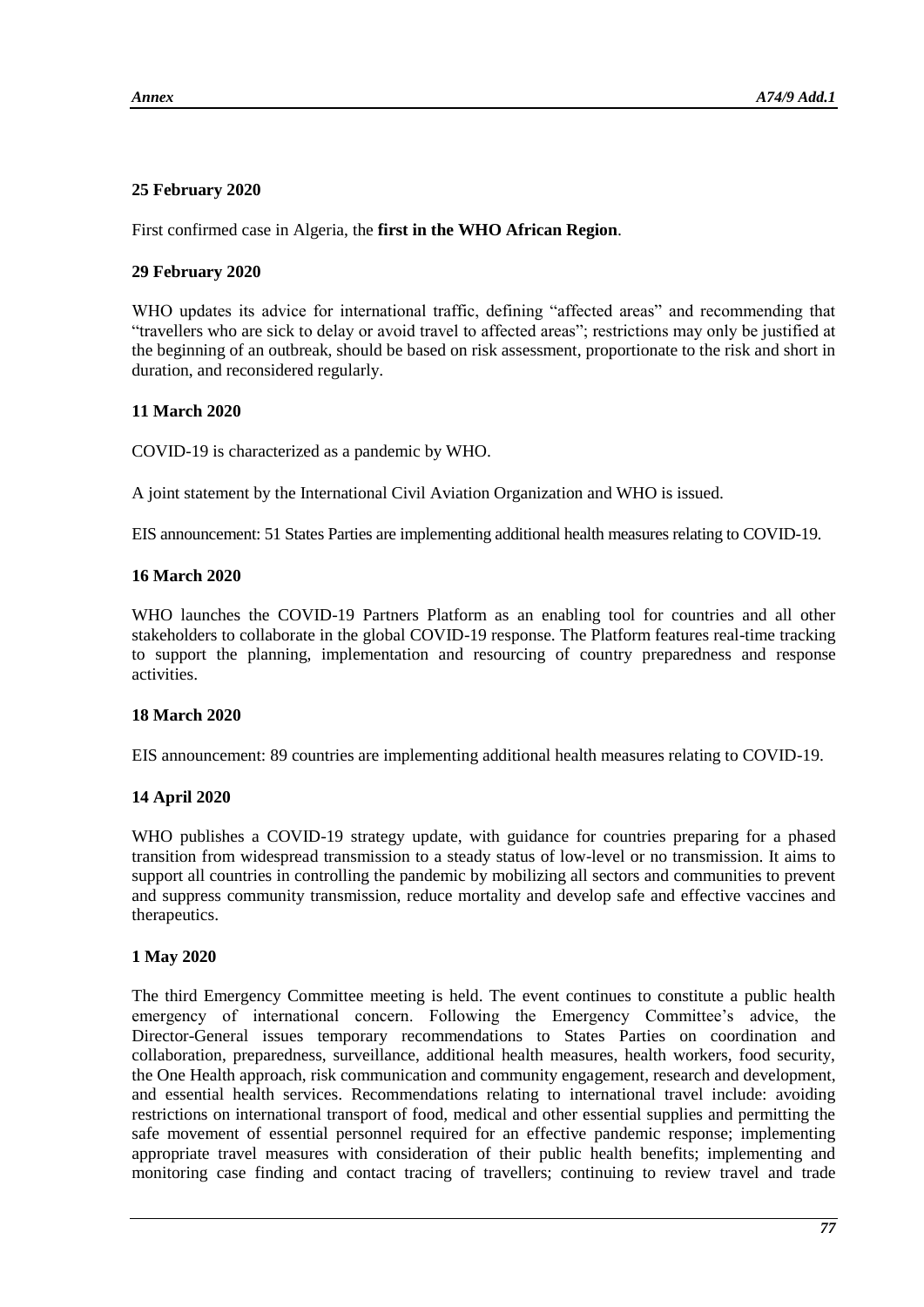measures; engaging in global efforts to respond to the challenges posed by COVID-19 to managing maritime vessels; not implementing trade restrictions beyond those considered to be of public health importance in accordance with international agreements; and continuing to provide public health rationales to WHO for additional health measures imposed, in accordance with the IHR.

### **18 May 2020**

The Independent Oversight and Advisory Committee for the WHO Health Emergencies Programme, which continuously reviews WHO's work in health emergencies, publishes its interim report on WHO's response to COVID-19 from January to April 2020.

### **30 July 2020**

WHO issues updated travel advice: its advice on *Public health considerations while resuming international travel* outlines a risk-benefit analysis for deciding on travel measures, based on epidemiology, public health and health systems' capacities to respond.

### **1 August 2020**

The fourth Emergency Committee meeting is held. The event continues to constitute a public health emergency of international concern. The WHO Director-General issues temporary recommendations to States Parties. Travel-related recommendations include: implementing, regularly updating and sharing information with WHO on appropriate and proportionate travel measures and advice, based on risk assessments; and implementing necessary capacities, including at points of entry, to mitigate the potential risks of international transmission of COVID-19 and to facilitate international contact tracing.

#### **8–9 September 2020**

The WHO Director-General convenes the Review Committee on the Functioning of the International Health Regulations (2005) during the COVID-19 Response, following the Health Assembly's request in resolution WHA73.1.

#### **30 October 2020**

The fifth Emergency Committee meeting is held. The event continues to constitute a public health emergency of international concern. The WHO Director-General issues temporary recommendations to States Parties on leadership and coordination, evidence-based response, research, surveillance and contact tracing, risk communication and community engagement, diagnostics, therapeutics and vaccines, health measures in relation to international traffic, and essential health services. Travel-related recommendations include: regularly reconsidering measures applied to international travel in compliance with Article 43 of the IHR and continuing to provide information and rationales to WHO on measures that significantly interfere with international traffic; ensuring that measures affecting international traffic (including targeted use of diagnostics and quarantine) are risk-based, evidence-based, coherent, proportionate and time limited; and continuing to strengthen capacity at points of entry to manage potential risks of cross-border transmission and to facilitate international contact tracing.